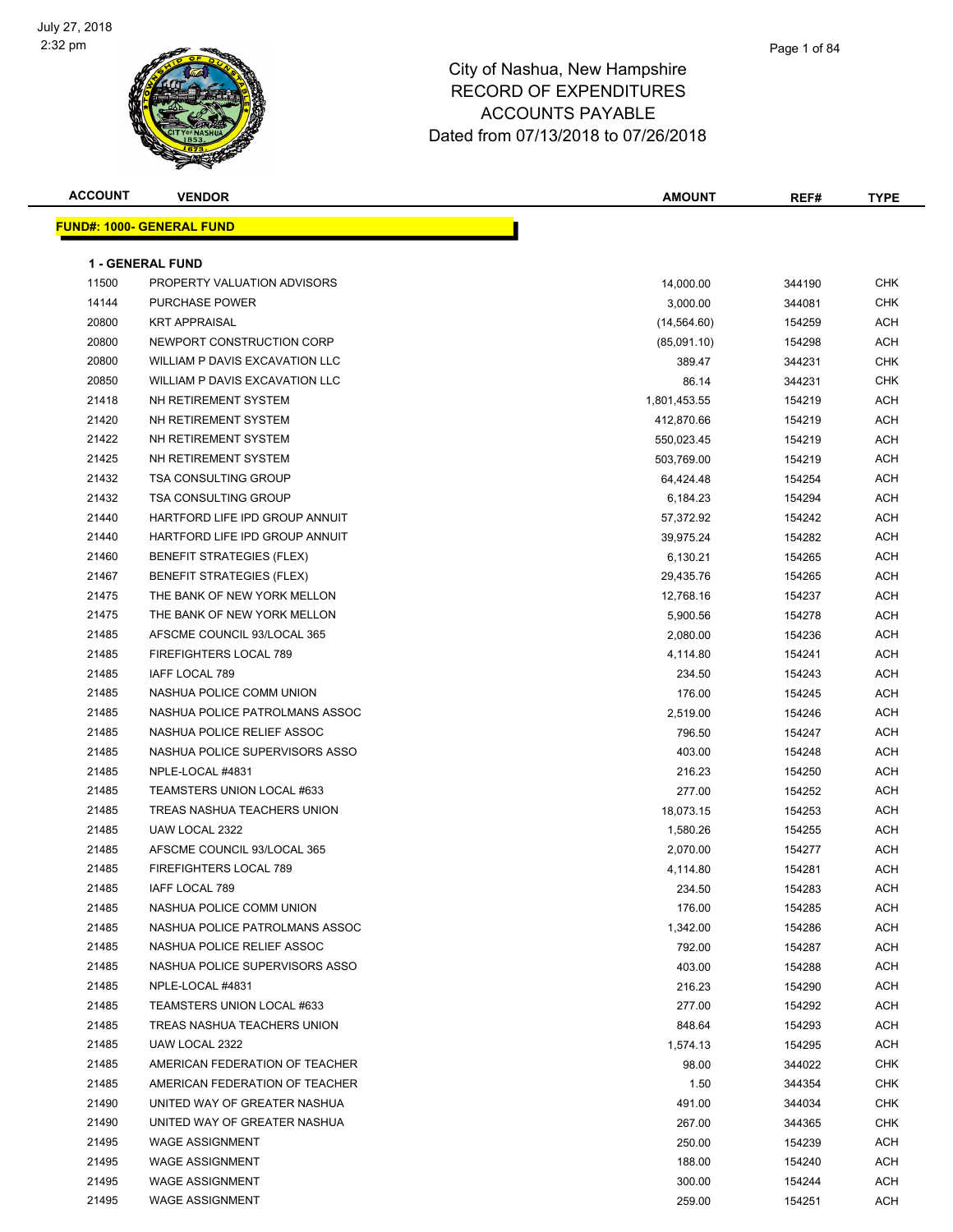

| <b>ACCOUNT</b> | <b>VENDOR</b>                    | <b>AMOUNT</b>  | REF#   | <b>TYPE</b> |
|----------------|----------------------------------|----------------|--------|-------------|
|                | <b>FUND#: 1000- GENERAL FUND</b> |                |        |             |
|                | <b>1 - GENERAL FUND</b>          |                |        |             |
| 21495          | <b>WAGE ASSIGNMENT</b>           | 188.00         | 154280 | ACH         |
| 21495          | <b>WAGE ASSIGNMENT</b>           | 300.00         | 154284 | ACH         |
| 21495          | <b>WAGE ASSIGNMENT</b>           | 259.00         | 154291 | ACH         |
| 21495          | <b>WAGE ASSIGNMENT</b>           | 934.00         | 344023 | CHK         |
| 21495          | <b>WAGE ASSIGNMENT</b>           | 100.00         | 344024 | <b>CHK</b>  |
| 21495          | <b>WAGE ASSIGNMENT</b>           | 149.76         | 344025 | <b>CHK</b>  |
| 21495          | <b>WAGE ASSIGNMENT</b>           | 155.00         | 344026 | CHK         |
| 21495          | <b>WAGE ASSIGNMENT</b>           | 104.00         | 344027 | <b>CHK</b>  |
| 21495          | <b>WAGE ASSIGNMENT</b>           | 5.82           | 344028 | <b>CHK</b>  |
| 21495          | <b>WAGE ASSIGNMENT</b>           | 75.00          | 344029 | <b>CHK</b>  |
| 21495          | <b>WAGE ASSIGNMENT</b>           | 2,311.92       | 344030 | <b>CHK</b>  |
| 21495          | <b>WAGE ASSIGNMENT</b>           | 11.54          | 344031 | CHK         |
| 21495          | <b>WAGE ASSIGNMENT</b>           | 90.00          | 344032 | CHK         |
| 21495          | <b>WAGE ASSIGNMENT</b>           | 311.88         | 344033 | <b>CHK</b>  |
| 21495          | <b>WAGE ASSIGNMENT</b>           | 742.87         | 344035 | CHK         |
| 21495          | <b>WAGE ASSIGNMENT</b>           | 934.00         | 344355 | <b>CHK</b>  |
| 21495          | <b>WAGE ASSIGNMENT</b>           | 100.00         | 344356 | <b>CHK</b>  |
| 21495          | <b>WAGE ASSIGNMENT</b>           | 155.00         | 344357 | CHK         |
| 21495          | <b>WAGE ASSIGNMENT</b>           | 104.00         | 344358 | <b>CHK</b>  |
| 21495          | <b>WAGE ASSIGNMENT</b>           | 25.00          | 344359 | CHK         |
| 21495          | <b>WAGE ASSIGNMENT</b>           | 25.00          | 344360 | CHK         |
| 21495          | <b>WAGE ASSIGNMENT</b>           | 1,223.52       | 344361 | CHK         |
| 21495          | <b>WAGE ASSIGNMENT</b>           | 11.54          | 344362 | CHK         |
| 21495          | <b>WAGE ASSIGNMENT</b>           | 90.00          | 344363 | CHK         |
| 21495          | <b>WAGE ASSIGNMENT</b>           | 311.88         | 344364 | CHK         |
| 21495          | <b>WAGE ASSIGNMENT</b>           | 546.75         | 344366 | CHK         |
| 21538          | NASHUA TEACHERS UNION            | 2,148.83       | 154249 | ACH         |
| 21538          | NASHUA TEACHERS UNION            | 87.35          | 154289 | ACH         |
| 21780          | CHUGH, AVINASH                   | 1,391.16       | 344715 | CHK         |
| 21780          | COHEN CLOSING & TITLE, LLC       | 2,190.86       | 344716 | CHK         |
| 21780          | MCDONOUGH, JOSEPH                | 2,434.37       | 344717 | <b>CHK</b>  |
| 21780          | ROZZI, LORI B                    | 3,547.41       | 344718 | <b>CHK</b>  |
| 21780          | <b>WELLS FARGO REAL ESTATE</b>   | 2,286.28       | 344719 | CHK         |
| 21921          | STATE OF NH-MV                   | 11,241.68      | 154215 | ACH         |
| 21921          | STATE OF NH-MV                   | 11,231.12      | 154228 | ACH         |
| 21921          | STATE OF NH-MV                   | 14,506.59      | 154232 | ACH         |
| 21921          | STATE OF NH -MV                  | 16,376.85      | 154233 | ACH         |
| 21921          | STATE OF NH -MV                  | 15,060.08      | 154235 | ACH         |
| 21921          | STATE OF NH -MV                  | 14,304.10      | 154263 | ACH         |
| 21921          | STATE OF NH-MV                   | 20,135.94      | 154267 | ACH         |
| 21921          | STATE OF NH-MV                   | 14,088.99      | 154269 | ACH         |
| 21921          | STATE OF NH-MV                   | 44,870.79      | 154272 | ACH         |
| 21921          | STATE OF NH-MV                   | 25,239.74      | 154276 | ACH         |
| 21928          | TREASURER STATE OF NH            | 25,997.42      | 344402 | CHK         |
| 21942          | TREASURER STATE OF NH            | 150.06         | 344402 | <b>CHK</b>  |
|                |                                  |                |        |             |
|                | <b>TOTAL 1 - GENERAL FUND</b>    | \$3,689,056.47 |        |             |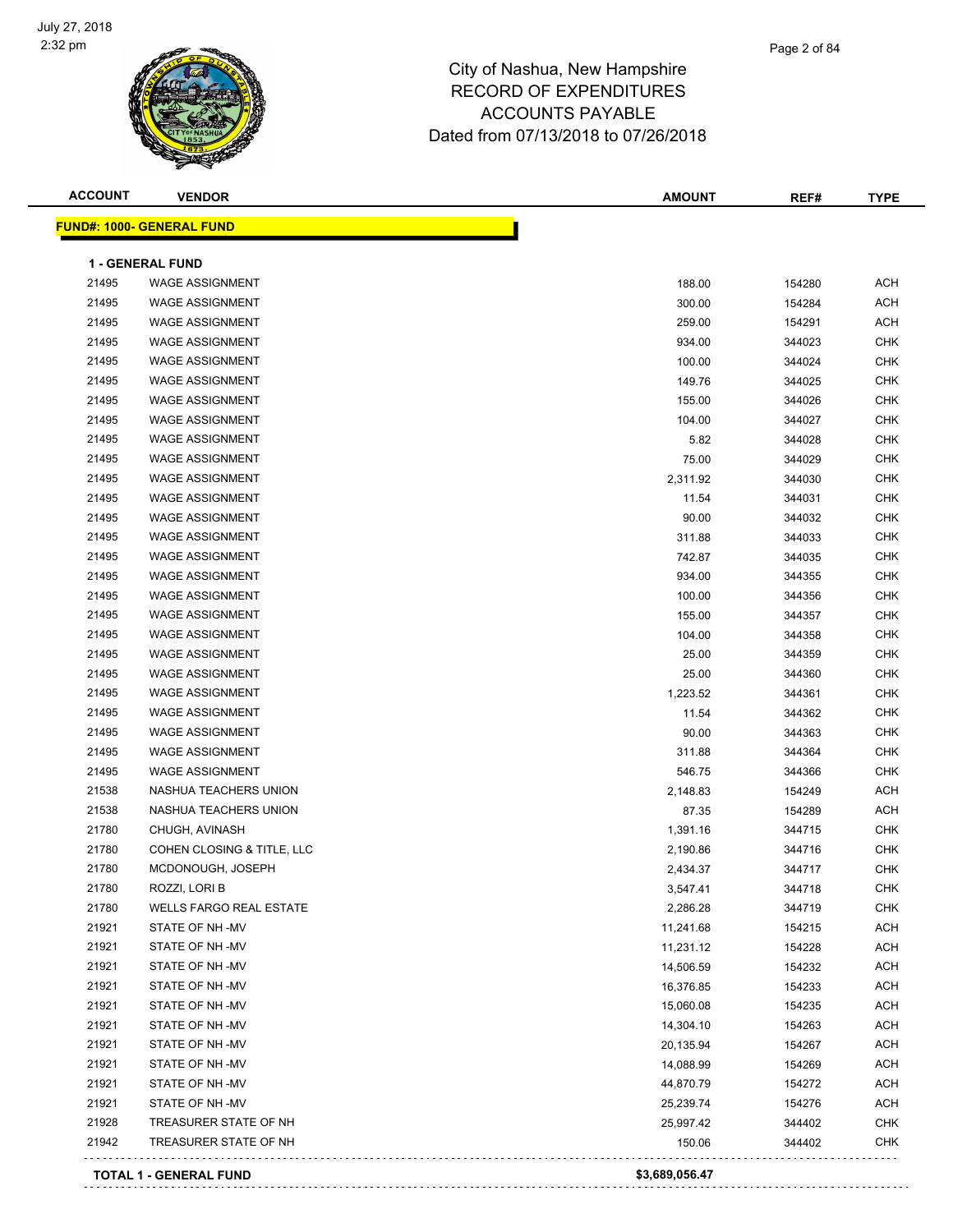

Page 3 of 84

| <b>ACCOUNT</b>     | <b>VENDOR</b>                                       | <b>AMOUNT</b> | REF#   | <b>TYPE</b> |
|--------------------|-----------------------------------------------------|---------------|--------|-------------|
|                    | <b>FUND#: 1000- GENERAL FUND</b>                    |               |        |             |
| <b>101 - MAYOR</b> |                                                     |               |        |             |
| 68350              | <b>KIMBERLY KLEINER</b>                             | 186.07        | 344054 | <b>CHK</b>  |
| 68350              | KIMBERLY KLEINER                                    | 291.13        | 344055 | <b>CHK</b>  |
|                    | TOTAL 101 - MAYOR                                   | \$477.20      |        |             |
|                    | <b>102 - BOARD OF ALDERMEN</b>                      |               |        |             |
| 61100              | WB MASON CO INC                                     | 79.60         | 344230 | <b>CHK</b>  |
|                    | <b>TOTAL 102 - BOARD OF ALDERMEN</b>                | \$79.60       |        |             |
| <b>103 - LEGAL</b> |                                                     |               |        |             |
| 61100              | PETTY CASH                                          | 36.25         | 344376 | <b>CHK</b>  |
|                    | <b>TOTAL 103 - LEGAL</b>                            | \$36.25       |        |             |
|                    | <b>107 - CITY CLERK</b>                             |               |        |             |
| 53435              | LHS ASSOCIATES INC                                  | 2,250.00      | 344505 | <b>CHK</b>  |
| 55307              | PATRICIA PIECUCH                                    | 384.76        | 344064 | <b>CHK</b>  |
| 55400              | PATRICIA PIECUCH                                    | 1,473.40      | 344064 | <b>CHK</b>  |
| 55607              | INCLUSION SOLUTIONS LLC                             | 211.00        | 344151 | <b>CHK</b>  |
| 55607              | OFFICE ALTERNATIVES LLC                             | 35.00         | 344536 | <b>CHK</b>  |
| 55699              | PETTY CASH                                          | 40.00         | 344377 | <b>CHK</b>  |
| 61299              | INCLUSION SOLUTIONS LLC                             | 2,900.00      | 344151 | <b>CHK</b>  |
| 61299              | OFFICE ALTERNATIVES LLC                             | 1,700.00      | 344536 | <b>CHK</b>  |
|                    | <b>TOTAL 107 - CITY CLERK</b>                       | \$8,994.16    |        |             |
|                    | <b>109 - CIVIC &amp; COMMUNITY ACTIVITIES</b>       |               |        |             |
| 55221              | NASHUA REGIONAL PLANNING COMM                       | 66,085.00     | 344174 | <b>CHK</b>  |
| 56207              | <b>CITY ARTS NASHUA</b>                             | 1,200.00      | 344110 | <b>CHK</b>  |
| 56207              | <b>CLEVERLIGHT MEDIA</b>                            | 800.00        | 344112 | <b>CHK</b>  |
| 56221              | <b>GREAT AMERICAN DOWNTOWN</b>                      | 50,000.00     | 344050 | <b>CHK</b>  |
|                    | <b>TOTAL 109 - CIVIC &amp; COMMUNITY ACTIVITIES</b> | \$118,085.00  |        |             |
|                    | <b>111 - HUMAN RESOURCES</b>                        |               |        |             |
| 55425              | <b>GREATER NASHUA HUMAN</b>                         | 110.00        | 344386 | <b>CHK</b>  |
| 55699              | SHRED-IT USA                                        | 47.50         | 344398 | <b>CHK</b>  |
| 61100              | WB MASON CO INC                                     | 23.99         | 344230 | <b>CHK</b>  |
|                    | <b>TOTAL 111 - HUMAN RESOURCES</b>                  | \$181.49      |        |             |
| 113 - BENEFITS     |                                                     |               |        |             |
| 59580              | STATE OF NEW HAMPSHIRE UC                           | 83.02         | 344399 | <b>CHK</b>  |
|                    | <b>TOTAL 113 - BENEFITS</b>                         | \$83.02       |        |             |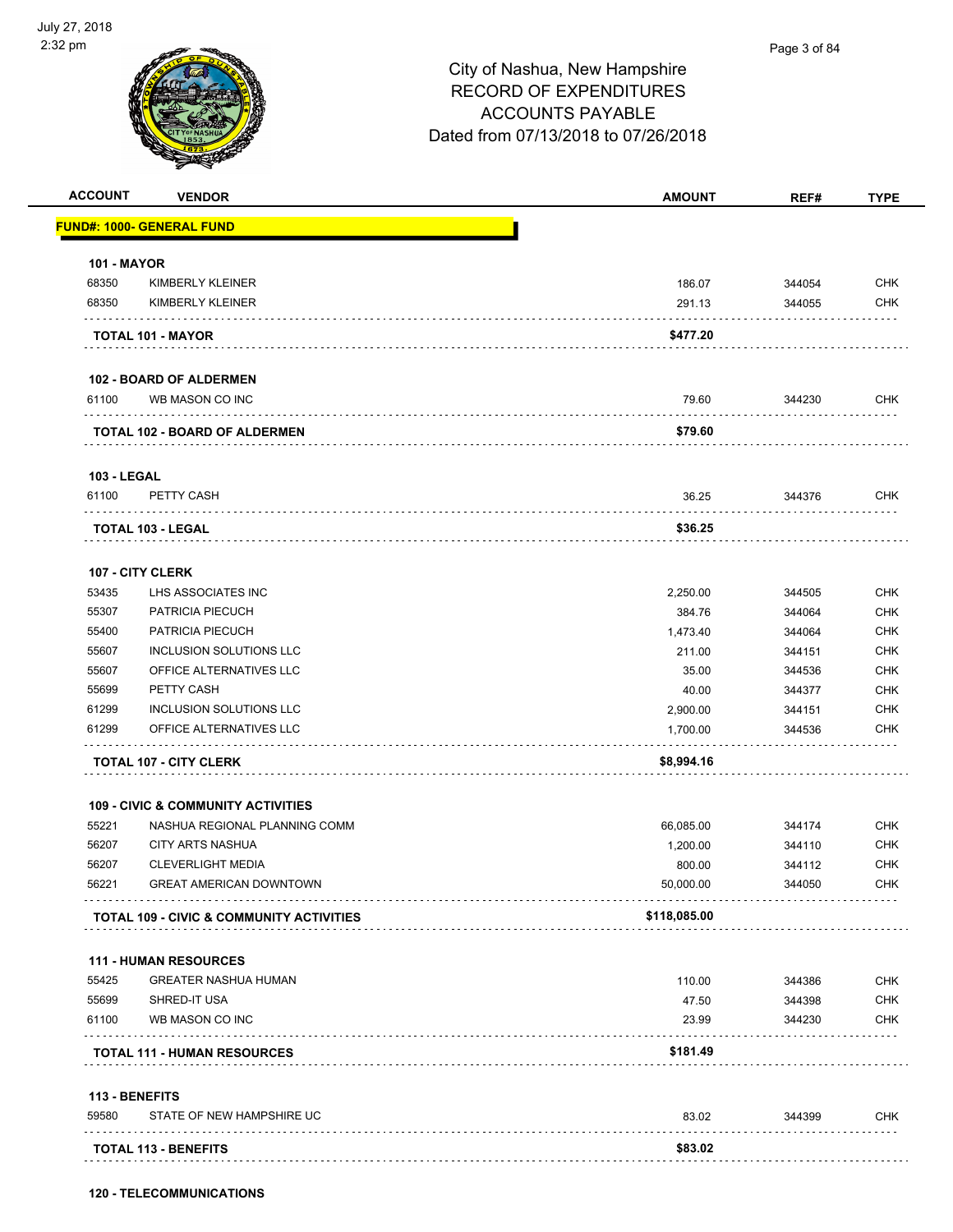|                |                                                              | <b>AMOUNT</b>      | REF#             | TYPE                     |
|----------------|--------------------------------------------------------------|--------------------|------------------|--------------------------|
|                | <u> FUND#: 1000- GENERAL FUND</u>                            |                    |                  |                          |
|                | <b>120 - TELECOMMUNICATIONS</b>                              |                    |                  |                          |
| 55109          | CONSOLIDATED COMMUNICATIONS                                  | 834.53             | 343910           | <b>CHK</b>               |
| 55109          | CONSOLIDATED COMMUNICATIONS                                  | 130.88             | 344384           | <b>CHK</b>               |
|                |                                                              |                    |                  |                          |
|                | TOTAL 120 - TELECOMMUNICATIONS                               | \$965.41           |                  |                          |
|                | <b>122 - INFORMATION TECHNOLOGY</b>                          |                    |                  |                          |
| 53142          | HUMAN RESOURCE TIME MANAGEMENT                               | 1,500.00           | 154217           | <b>ACH</b>               |
| 53142          | HUMAN RESOURCE TIME MANAGEMENT                               | 5,676.72           | 154257           | <b>ACH</b>               |
| 54400          | <b>KNOWBE4 INC</b>                                           | 9,998.02           | 344504           | <b>CHK</b>               |
| 54407          | <b>KRONOS INCORPORATED</b>                                   | 62,918.75          | 154218           | <b>ACH</b>               |
| 54407          | PATRIOT PROPERTIES INC                                       | 15,395.00          | 344539           | <b>CHK</b>               |
| 54414          | <b>KRONOS INCORPORATED</b>                                   | 12,364.33          | 154218           | <b>ACH</b>               |
| 54421          | CONWAY OFFICE SOLUTIONS                                      | 126.88             | 344461           | <b>CHK</b>               |
| 54428          | <b>TEAMABSOLUTE INC</b>                                      | 7,500.00           | 344215           | <b>CHK</b>               |
| 54487          | COMPUTER CABLE CO INC                                        | 1,590.00           | 344459           | <b>CHK</b>               |
| 61615          | CONWAY OFFICE SOLUTIONS                                      | 2,985.14           | 344461           | <b>CHK</b>               |
| 71221          | AMAZON.COM LLC                                               | 990.43             | 154256           | ACH                      |
| 71221          | <b>DELL MARKETING LP</b>                                     | 9,373.65           | 344123           | <b>CHK</b>               |
| 71221          | <b>TEQUIPMENT.NET</b>                                        | 20,000.50          | 344216           | <b>CHK</b>               |
|                | TOTAL 122 - INFORMATION TECHNOLOGY                           | \$150,419.42       |                  |                          |
|                |                                                              |                    |                  |                          |
|                |                                                              |                    |                  |                          |
|                |                                                              |                    |                  |                          |
|                | <b>126 - FINANCIAL SERVICES</b>                              |                    |                  |                          |
| 42200          | FIRST STUDENT INC                                            | 267.00             | 344037           | <b>CHK</b>               |
| 42200          | <b>JUAN C NUNEZ</b>                                          | 415.00             | 344534           | <b>CHK</b>               |
| 45999          | <b>CARL STANCIK</b>                                          | 150.00             | 344558           | <b>CHK</b>               |
| 53467          | <b>MAILINGS UNLIMITED</b>                                    | 1,086.48           | 344162           | <b>CHK</b>               |
| 55200          | NH GOVERMENT FINANCE OFFICER                                 | 200.00             | 344077           | <b>CHK</b>               |
| 55200          | NH GOVERMENT FINANCE OFFICER                                 | 200.00             | 344395           | <b>CHK</b>               |
| 55607          | US POSTAL SERVICE                                            | 356.00             | 344083           | <b>CHK</b>               |
| 55607          | <b>MAILINGS UNLIMITED</b>                                    | 112.42             | 344162           | <b>CHK</b>               |
| 55607          | UNITED PARCEL SERVICE                                        | 16.11              | 344403           | CHK.                     |
| 55699          | SHRED-IT USA                                                 | 95.00              | 344398           | CHK                      |
|                | <b>TOTAL 126 - FINANCIAL SERVICES</b>                        | \$2,898.01         |                  |                          |
|                | <b>129 - CITY BUILDINGS</b>                                  |                    |                  |                          |
| 54100          | EVERSOUCE-POWER SUPPLY                                       | 1,612.42           | 344073           | <b>CHK</b>               |
| 54243          | VIKING CONTROLS INC                                          | 2,200.00           | 344227           | <b>CHK</b>               |
|                |                                                              |                    |                  |                          |
| 54243          | J LAWRENCE HALL INC                                          | 2,396.03           | 344498           | <b>CHK</b>               |
| 54280<br>54280 | KERRY FIRE PROTECTION INC<br><b>B &amp; S LOCKSMITHS INC</b> | 1,105.25<br>199.20 | 344157           | <b>CHK</b><br><b>CHK</b> |
|                | HOME DEPOT CREDIT SERVICE 3065                               |                    | 344429           |                          |
| 54280          |                                                              | 52.37              | 344490           | <b>CHK</b>               |
| 54280          | KERRY FIRE PROTECTION INC                                    | 325.00             | 344503           | <b>CHK</b>               |
| 54280          | M & M ELECTRICAL SUPPLY CO INC                               | 3.89               | 344507           | <b>CHK</b>               |
| 54280          | STANLEY ELEVATOR CO INC                                      | 159.50             | 344561           | <b>CHK</b>               |
| 61107<br>61428 | <b>M &amp; N SPORTS LLC</b><br>NEW ENGLAND PAPER & SUPPLY    | 625.65<br>565.16   | 344057<br>344176 | <b>CHK</b><br><b>CHK</b> |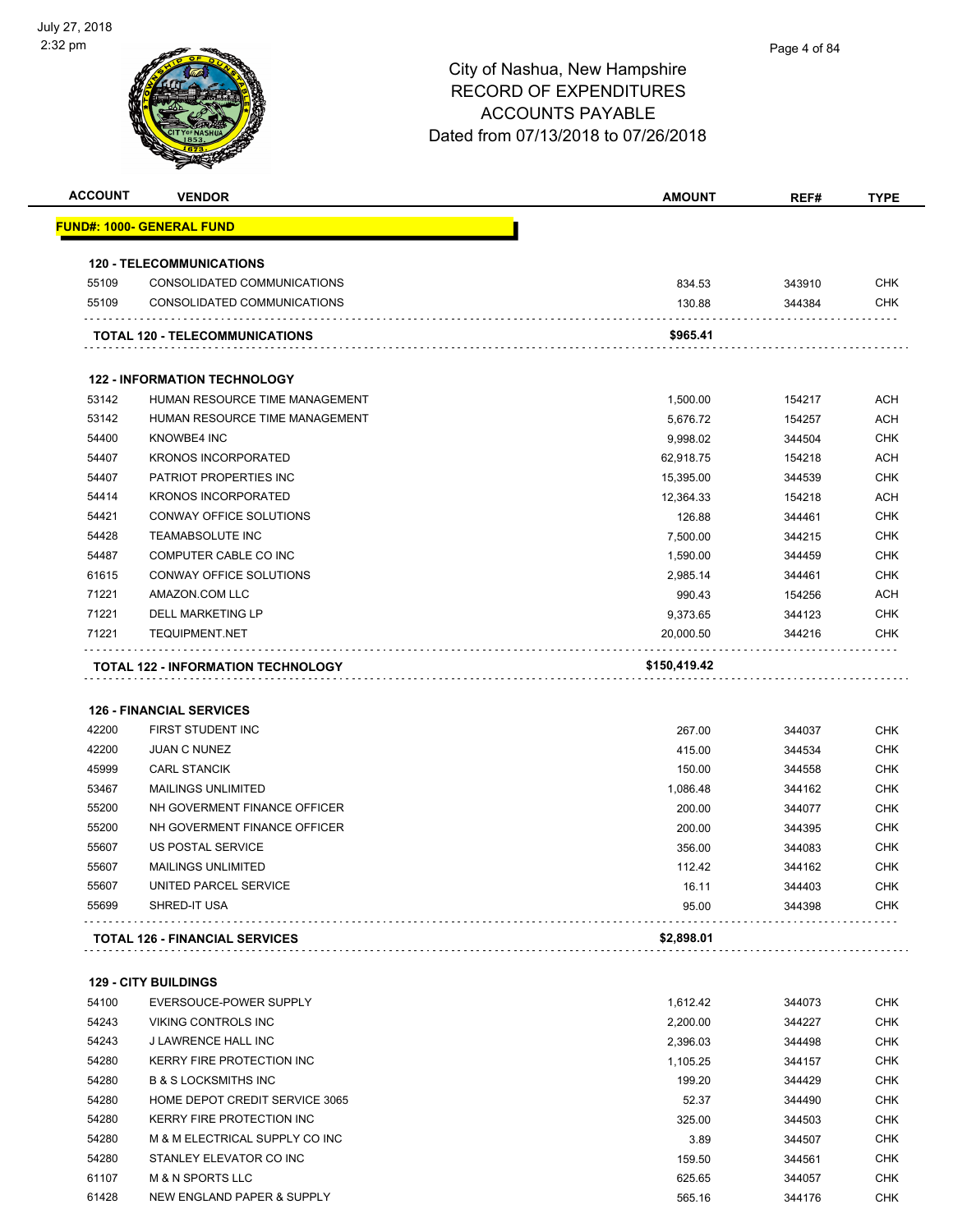

| <b>ACCOUNT</b>     | <b>VENDOR</b>                        | <b>AMOUNT</b> | REF#   | TYPE       |
|--------------------|--------------------------------------|---------------|--------|------------|
|                    | <u> FUND#: 1000- GENERAL FUND</u>    |               |        |            |
|                    |                                      |               |        |            |
|                    | <b>TOTAL 129 - CITY BUILDINGS</b>    | \$9,244.47    |        |            |
|                    | 130 - PURCHASING                     |               |        |            |
| 55200              | DANIEL KOOKEN                        | 225.00        | 344056 | <b>CHK</b> |
| 55307              | DANIEL KOOKEN                        | 56.99         | 344056 | <b>CHK</b> |
|                    | <b>TOTAL 130 - PURCHASING</b>        | \$281.99      |        |            |
|                    | 132 - ASSESSING                      |               |        |            |
| 55307              | DOUGLAS DAME                         | 16.90         | 344045 | <b>CHK</b> |
| 55307              | MICHAEL MANDILE                      | 119.36        | 344058 | <b>CHK</b> |
| 55307              | <b>GREG TURGISS</b>                  | 90.47         | 344067 | <b>CHK</b> |
| 61100              | AMAZON.COM LLC                       | 241.73        | 154256 | <b>ACH</b> |
| 61100              | WB MASON CO INC                      | 229.08        | 344230 | <b>CHK</b> |
| 61830              | MARSHALL AND SWIFT                   | 1,004.15      | 344075 | <b>CHK</b> |
| 61830              | COSTAR REALTY INFORMATION            | 730.00        | 344463 | <b>CHK</b> |
|                    | <b>TOTAL 132 - ASSESSING</b>         | \$2,431.69    |        |            |
|                    |                                      |               |        |            |
| 134 - GIS<br>54407 | PICTOMETRY INTL CORP                 | 750.00        | 344544 | <b>CHK</b> |
| 61650              | WB MASON CO INC                      | 781.10        | 344583 | <b>CHK</b> |
|                    | TOTAL 134 - GIS                      | \$1,531.10    |        |            |
|                    | <b>140 - PINEWOOD CEMETERY</b>       |               |        |            |
| 54280              | SITEONE LANDSCAPE SUPPLY LLC         | 1,052.34      | 344206 | <b>CHK</b> |
|                    | <b>TOTAL 140 - PINEWOOD CEMETERY</b> | \$1,052.34    |        |            |
|                    | <b>142 - WOODLAWN CEMETERY</b>       |               |        |            |
| 54280              | NASHUA OUTDOOR POWER EQUIPMENT       | 48.14         | 344173 | <b>CHK</b> |
| 54280              | HOME DEPOT CREDIT SERVICE 3065       | 129.59        | 344490 | <b>CHK</b> |
| 54280              | HUFF & GAUTHIER INC                  | 65.00         | 344494 | <b>CHK</b> |
| 54399              | F W WEBB COMPANY                     | 108.23        | 344131 | <b>CHK</b> |
| 54600              | SANEL AUTO PARTS CO                  | 16.78         | 344196 | <b>CHK</b> |
| 54600              | <b>BEST FORD</b>                     | 51.51         | 344433 | <b>CHK</b> |
| 54600              | NORTHLAND INDUSTRIAL TRUCK CO        | 555.15        | 344532 | <b>CHK</b> |
| 61300              | DENNIS K BURKE INC                   | 479.03        | 344124 | <b>CHK</b> |
| 61499              | <b>BELLETETES INC</b>                | 13.49         | 344098 | <b>CHK</b> |
| 61560              | <b>BELLETETES INC</b>                | 0.59          | 344098 | <b>CHK</b> |
|                    | <b>TOTAL 142 - WOODLAWN CEMETERY</b> | \$1,467.51    |        |            |
|                    |                                      |               |        |            |

### **150 - POLICE**

| 53135 | ST JOSEPH BUSINESS & HEALTH  | 226.15   | 344209 | СНК |
|-------|------------------------------|----------|--------|-----|
| 53149 | BROOKLINE ANIMAL HOSPITAL    | 126.75   | 344438 | СНК |
| 54243 | AFFILIATED HVAC SERVICES LLC | 7.998.00 | 344418 | СНК |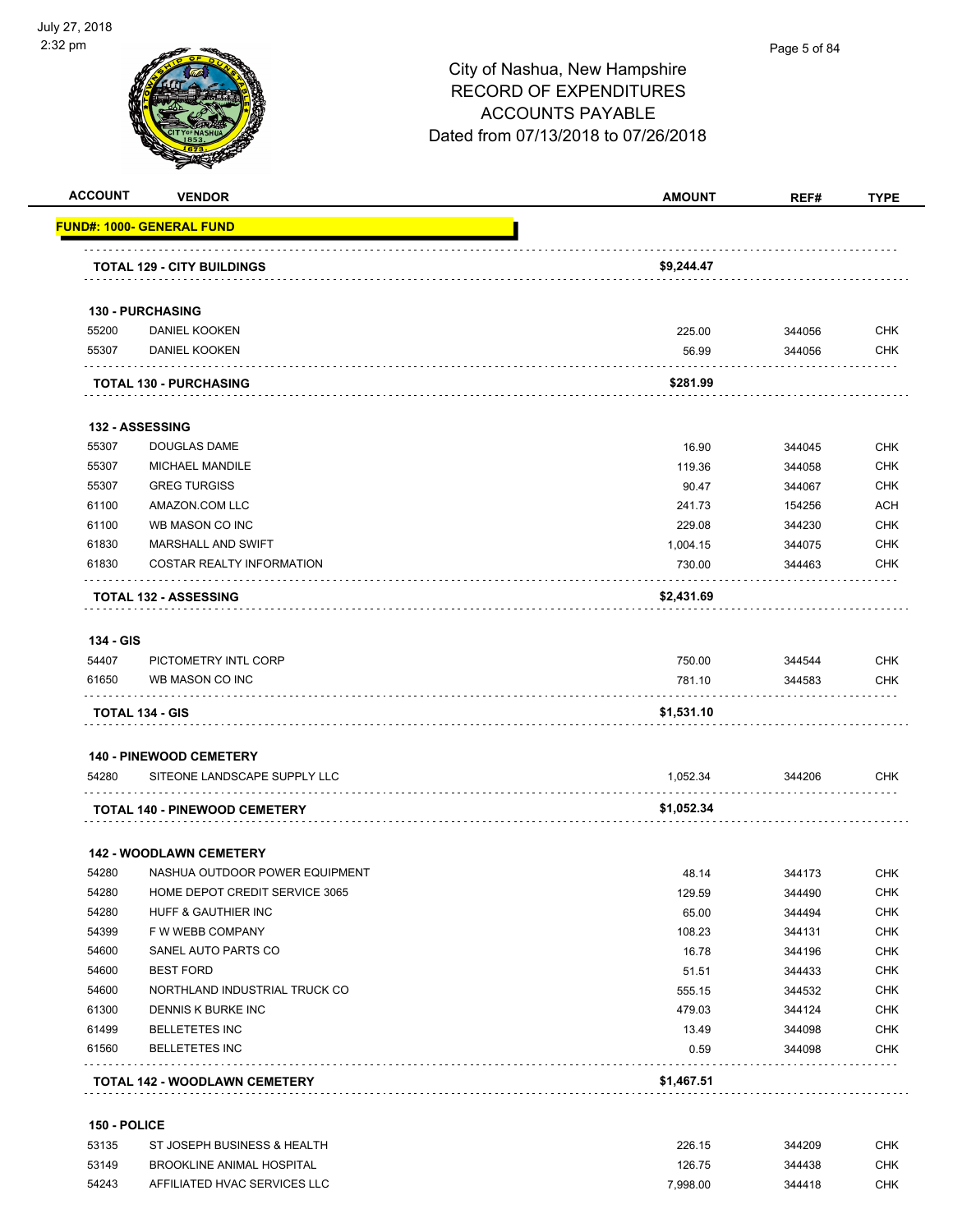

| <b>ACCOUNT</b> | <b>VENDOR</b>                    | <b>AMOUNT</b> | REF#   | <b>TYPE</b> |
|----------------|----------------------------------|---------------|--------|-------------|
|                | <b>FUND#: 1000- GENERAL FUND</b> |               |        |             |
|                |                                  |               |        |             |
| 150 - POLICE   |                                  |               |        |             |
| 54243          | NORMAN E DAY INC                 | 685.00        | 344530 | <b>CHK</b>  |
| 54280          | <b>METRO GROUP INC</b>           | 232.00        | 344516 | CHK         |
| 54487          | <b>AQUATIC SPECIALTIES LLC</b>   | 271.90        | 344094 | CHK         |
| 54487          | ASAP FIRE & SAFETY CORP          | 1,082.50      | 344095 | CHK         |
| 54600          | <b>BEST FORD</b>                 | 282.06        | 344101 | CHK         |
| 54600          | DAVE ILLGS COLLISION REPAIR CE   | 8,620.06      | 344121 | <b>CHK</b>  |
| 54600          | SULLIVAN TIRE COMPANY            | 42.00         | 344564 | CHK         |
| 54849          | CONSOLIDATED COMMUNICATIONS      | 266.28        | 343910 | CHK         |
| 54849          | <b>CAITLIN BOUCHER</b>           | 45.96         | 344040 | <b>CHK</b>  |
| 54849          | PETER CINFO                      | 45.96         | 344043 | <b>CHK</b>  |
| 54849          | COMCAST CABLE COMMUNICATIONS I   | 237.92        | 344070 | <b>CHK</b>  |
| 54899          | US POSTAL SERVICE                | 356.00        | 344068 | <b>CHK</b>  |
| 55118          | VERIZON WIRELESS-581499451       | 585.75        | 344404 | CHK         |
| 55200          | NEW ENGLAND STATE POLICE         | 300.00        | 344394 | CHK         |
| 55400          | <b>DAVID ELLIOTT</b>             | 105.00        | 344047 | CHK         |
| 55400          | <b>SCOTT SEROLL</b>              | 347.71        | 344065 | CHK         |
| 55400          | ROGER WILLIAMS UNIVERSITY        | 3,450.00      | 344396 | CHK         |
| 55421          | <b>TODD MARTYNY</b>              | 140.00        | 344060 | CHK         |
| 55421          | <b>WILLIAM PEASE</b>             | 140.00        | 344062 | CHK         |
| 55699          | NASHUA MILLYARD ASSOC INC        | 388.46        | 344172 | <b>CHK</b>  |
| 55699          | <b>ADINA SULESKY</b>             | 145.00        | 344213 | CHK         |
| 55699          | SHRED-IT USA                     | (164.20)      | 344398 | <b>CHK</b>  |
| 55699          | 24 TRAUMA                        | 325.00        | 344410 | <b>CHK</b>  |
| 61100          | WB MASON CO INC                  | 104.78        | 344230 | CHK         |
| 61100          | WB MASON CO INC                  | 179.95        | 344583 | <b>CHK</b>  |
| 61107          | <b>BEN'S UNIFORMS</b>            | 898.34        | 344099 | <b>CHK</b>  |
| 61107          | PC MALL GOV                      | 596.00        | 344540 | CHK         |
| 61110          | <b>BEN'S UNIFORMS</b>            | 555.98        | 344099 | CHK         |
| 61110          | <b>STAR PACKER BADGES</b>        | 145.25        | 344212 | CHK         |
| 61110          | ALECS SHOE STORE INC             | 399.85        | 344419 | CHK         |
| 61110          | <b>BEN'S UNIFORMS</b>            | 2,125.00      | 344431 | CHK         |
| 61121          | LOWE'S - 3502                    | 42.71         | 344160 | <b>CHK</b>  |
| 61121          | <b>MERRIMACK FIREARMS LLC</b>    | 350.00        | 344168 | CHK         |
| 61299          | <b>GUIDO MARCHIONDA</b>          | 94.98         | 344059 | CHK         |
| 61299          | <b>GLACIER COMPUTER LLC</b>      | 383.99        | 344141 | <b>CHK</b>  |
| 61299          | HOME DEPOT CREDIT SERVICE 3073   | 702.78        | 344149 | CHK         |
| 61299          | ALIMED, INC.                     | 246.74        | 344420 | CHK         |
| 61428          | <b>BELLETETES INC</b>            | 24.94         | 344098 | CHK         |
| 61428          | CENTRAL PAPER PRODUCTS CO        | 646.22        | 344107 | CHK         |
| 61428          | HOME DEPOT CREDIT SERVICE 3073   | 71.93         | 344149 | <b>CHK</b>  |
| 61428          | REXEL OF AMERICA LLC             | 237.65        | 344194 | <b>CHK</b>  |
| 61428          | THE DURKIN CO INC                | 849.88        | 344474 | CHK         |
| 61428          | REXEL OF AMERICA LLC             | 42.18         | 344550 | CHK         |
| 61615          | CONWAY OFFICE SOLUTIONS          | 1,806.00      | 344461 | CHK         |
| 61650          | WB MASON CO INC                  | 757.20        | 344230 | CHK         |
| 61705          | <b>MAYNARD &amp; LESIEUR INC</b> | 229.40        | 344164 | <b>CHK</b>  |
| 61799          | ADAMSON INDUSTRIES CORP          | 31.90         | 344088 | <b>CHK</b>  |
| 61799          | <b>BELLETETES INC</b>            | 71.54         | 344098 | <b>CHK</b>  |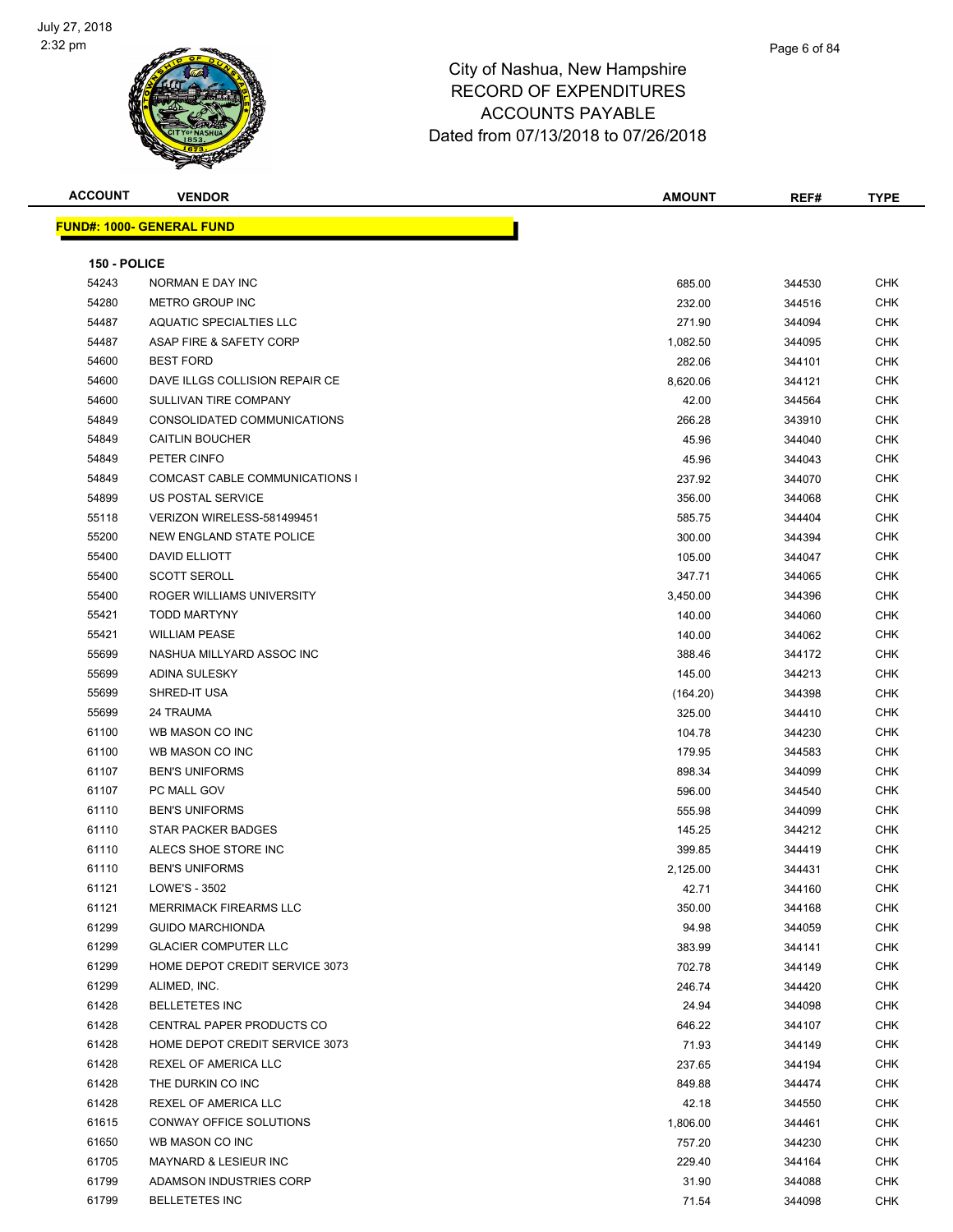

| <b>ACCOUNT</b>    | <b>VENDOR</b>                          | <b>AMOUNT</b> | REF#   | TYPE       |
|-------------------|----------------------------------------|---------------|--------|------------|
|                   | <u> FUND#: 1000- GENERAL FUND</u>      |               |        |            |
|                   |                                        |               |        |            |
| 150 - POLICE      |                                        |               |        |            |
| 61799             | <b>BEST FORD</b>                       | 14.90         | 344101 | CHK        |
| 61799             | CARPARTS OF NASHUA                     | 173.85        | 344105 | <b>CHK</b> |
| 61799             | HOME DEPOT CREDIT SERVICE 3073         | 9.94          | 344149 | CHK        |
| 61799             | ADAMSON INDUSTRIES CORP                | 449.95        | 344415 | CHK        |
| 61799             | <b>BEST FORD</b>                       | 91.49         | 344433 | <b>CHK</b> |
| 61799             | CARPARTS DISTRIBUTION CENTER,          | 2.54          | 344445 | <b>CHK</b> |
| 61799             | MACMULKIN CHEVROLET INC                | 3.43          | 344508 | CHK        |
| 61799             | NORTHERN FOREIGN CAR PARTS INC         | 235.40        | 344531 | <b>CHK</b> |
| 61799             | NYTECH SUPPLY CO                       | 179.78        | 344535 | <b>CHK</b> |
| 61799             | SAM'S CLUB DIRECT-0860                 | 55.92         | 344552 | <b>CHK</b> |
| 61907             | SAM'S CLUB DIRECT-0860                 | 182.04        | 344552 | <b>CHK</b> |
| 71999             | ATLANTIC TACTICAL INC                  | 204.20        | 344426 | CHK        |
|                   | <b>TOTAL 150 - POLICE</b>              | \$39,479.89   |        |            |
|                   |                                        |               |        |            |
| <b>152 - FIRE</b> |                                        |               |        |            |
| 54228             | <b>JP PEST SERVICES INC</b>            | 178.00        | 344155 | CHK        |
| 54243             | AE MECHANICAL INC<br>AE MECHANICAL INC | 1,417.11      | 344089 | <b>CHK</b> |
| 54243             |                                        | 4,943.43      | 344417 | CHK        |
| 54280             | ADAM SNOW PLUMBING                     | 775.00        | 344087 | <b>CHK</b> |
| 54280             | AIR CLEANING SPECIALISTS OF NE         | 195.00        | 344091 | <b>CHK</b> |
| 54280             | <b>GRANITE CITY ELECTRIC SUPPLY</b>    | 243.00        | 344144 | <b>CHK</b> |
| 54487             | NEW ENGLAND BACKFLOW INC               | 1,108.00      | 344523 | <b>CHK</b> |
| 55200             | NHAFC DUES                             | 510.00        | 344528 | CHK        |
| 55699             | TRUE BLUE CLEANERS                     | 51.93         | 344218 | <b>CHK</b> |
| 55699             | TRUE BLUE CLEANERS                     | 86.31         | 344219 | <b>CHK</b> |
| 55699             | TRUE BLUE CLEANERS                     | 61.15         | 344575 | <b>CHK</b> |
| 55699             | UNITED SITE SERVICES NORTHEAST         | 70.97         | 344578 | <b>CHK</b> |
| 61100             | AMAZON.COM LLC                         | 166.52        | 154256 | ACH        |
| 61100             | AMAZON.COM LLC                         | 33.46         | 154296 | ACH        |
| 61100             | HOME DEPOT CREDIT SERVICE 3065         | 103.94        | 344490 | <b>CHK</b> |
| 61110             | BERGERON PROTECTIVE CLOTHING           | 5,286.48      | 344100 | <b>CHK</b> |
| 61110             | BERGERON PROTECTIVE CLOTHING           | 266.75        | 344432 | CHK        |
| 61142             | AMAZON.COM LLC                         | 177.84        | 154296 | <b>ACH</b> |
| 61166             | MAINE OXY                              | 80.00         | 344511 | CHK        |
| 61299             | AMAZON.COM LLC                         | 53.99         | 154256 | <b>ACH</b> |
| 61428             | NEW ENGLAND PAPER & SUPPLY             | 957.34        | 344176 | <b>CHK</b> |
| 61435             | TRI STATE FIRE PROTECTION LLC          | 183.06        | 344573 | CHK        |
| 61499             | HOME DEPOT CREDIT SERVICE 3065         | 189.26        | 344148 | CHK        |
| 61499             | <b>B &amp; S LOCKSMITHS INC</b>        | 15.00         | 344429 | <b>CHK</b> |
| 61499             | HOME DEPOT CREDIT SERVICE 3065         | 27.91         | 344490 | CHK        |
| 61499             | M & M ELECTRICAL SUPPLY CO INC         | 183.02        | 344507 | <b>CHK</b> |
| 61538             | ROCKINGHAM TURF CARE INC               | 468.00        | 344195 | <b>CHK</b> |
| 61699             | AMAZON.COM LLC                         | 35.97         | 154256 | <b>ACH</b> |
| 61699             | <b>GRANITE CITY ELECTRIC SUPPLY</b>    | 2.75          | 344144 | CHK        |
| 61709             | SANEL AUTO PARTS CO                    | 1,229.79      | 344197 | CHK        |
| 61799             | <b>BELLETETES INC</b>                  | 3.24          | 344098 | CHK        |
| 61799             | CHELMSFORD AUTO ELECTRIC               | 752.54        | 344108 | <b>CHK</b> |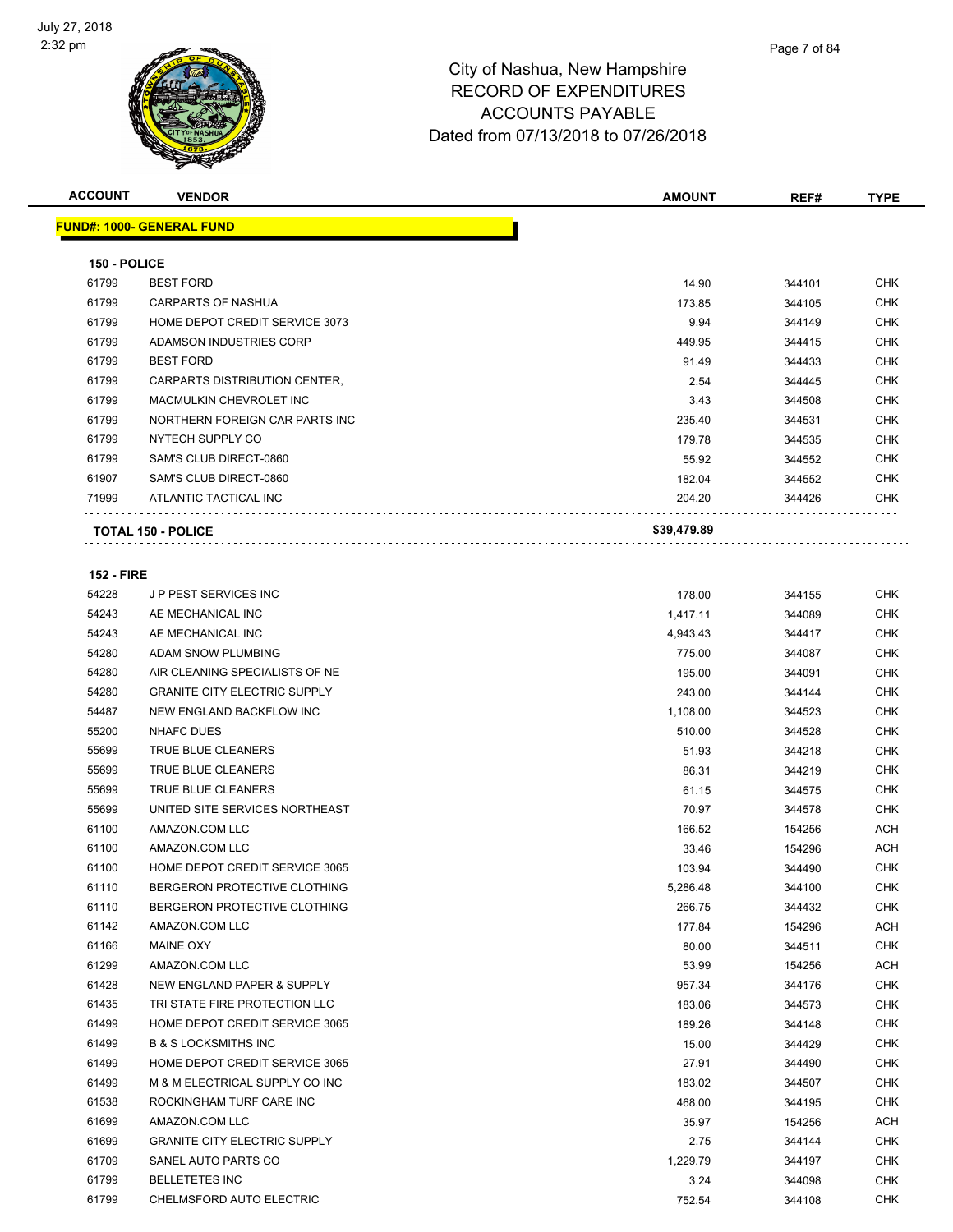

| <b>ACCOUNT</b>    | <b>VENDOR</b>                              | <b>AMOUNT</b> | REF#   | <b>TYPE</b> |
|-------------------|--------------------------------------------|---------------|--------|-------------|
|                   | <u> FUND#: 1000- GENERAL FUND</u>          |               |        |             |
| <b>152 - FIRE</b> |                                            |               |        |             |
| 61799             | MINUTEMAN TRUCKS INC                       | 892.89        | 344169 | <b>CHK</b>  |
| 61799             | SANEL AUTO PARTS CO                        | 76.11         | 344197 | <b>CHK</b>  |
| 61799             | <b>SANEL NAPA</b>                          | 6.29          | 344205 | <b>CHK</b>  |
| 61799             | DONOVAN SPRING CO INC                      | 2,472.08      | 344473 | <b>CHK</b>  |
| 61799             | R WHITE EQUIPMENT CENTER INC               | 16.00         | 344548 | <b>CHK</b>  |
| 68337             | WB MASON CO INC                            | 48.95         | 344230 | <b>CHK</b>  |
| 71025             | <b>GLENN W NIELSEN</b>                     | 71.98         | 344529 | <b>CHK</b>  |
| 71400             | FIRE TECH & SAFETY OF NEW ENGL             | 75.00         | 344133 | <b>CHK</b>  |
| 71432             | AMAZON.COM LLC                             | 320.34        | 154256 | ACH         |
|                   | <b>TOTAL 152 - FIRE</b>                    | \$23,836.40   |        |             |
|                   |                                            |               |        |             |
|                   | <b>153 - BUILDING INSPECTION</b>           |               |        |             |
| 42314             | JOYCE C & H                                | 16.50         | 344502 | <b>CHK</b>  |
| 71999             | WB MASON CO INC                            | 130.79        | 344583 | <b>CHK</b>  |
|                   | <b>TOTAL 153 - BUILDING INSPECTION</b>     | \$147.29      |        |             |
|                   | <b>155 - CODE ENFORCEMENT</b>              |               |        |             |
| 55307             | <b>KYLE METCALF</b>                        | 305.20        | 344374 | <b>CHK</b>  |
| 71900             | DELL MARKETING LP                          | 1,891.96      | 344123 | <b>CHK</b>  |
|                   | <b>TOTAL 155 - CODE ENFORCEMENT</b>        | \$2,197.16    |        |             |
|                   |                                            |               |        |             |
|                   | <b>156 - EMERGENCY MANAGEMENT</b>          |               |        |             |
| 54407             | <b>JUSTIN KATES</b>                        | 1,168.26      | 344052 | <b>CHK</b>  |
| 68325             | <b>JUSTIN KATES</b>                        | 319.83        | 344052 | <b>CHK</b>  |
|                   | TOTAL 156 - EMERGENCY MANAGEMENT           | \$1,488.09    |        |             |
|                   | <b>157 - CITYWIDE COMMUNICATIONS</b>       |               |        |             |
| 54435             | MOTOROLA SOLUTIONS INC                     | 6,950.00      | 344389 | <b>CHK</b>  |
| 54487             | MOTOROLA SOLUTIONS INC                     | 1,020.00      | 344389 | <b>CHK</b>  |
| 55100             | COMCAST CABLE COMMUNICATIONS I             | 134.90        | 344383 | <b>CHK</b>  |
| 55118             | VERIZON WIRELESS-581499451                 | 120.03        | 344404 | <b>CHK</b>  |
| 61299             | <b>TESSCO INC</b>                          | 52.46         | 344217 | <b>CHK</b>  |
| 71207             | MOTOROLA SOLUTIONS INC                     | 9,355.02      | 344076 | <b>CHK</b>  |
| 71207             | MOTOROLA SOLUTIONS INC                     | 345.69        | 344390 | <b>CHK</b>  |
| 71999             | <b>TESSCO INC</b>                          | 16.49         | 344570 | <b>CHK</b>  |
|                   | <b>TOTAL 157 - CITYWIDE COMMUNICATIONS</b> | \$17,994.59   |        |             |
|                   |                                            |               |        |             |
|                   | <b>160 - PW-ADMIN &amp; ENGINEERING</b>    |               |        |             |
| 54280             | <b>BELLETETES INC</b>                      | 7.19          | 344098 | <b>CHK</b>  |
| 55118             | VERIZON WIRELESS-542088278                 | 80.02         | 344408 | <b>CHK</b>  |
| 55200             | <b>APWA</b>                                | 245.00        | 344069 | <b>CHK</b>  |
| 55200             | NH PUBLIC WORKS ASSOCIATION                | 100.00        | 344078 | <b>CHK</b>  |

55307 WILLIAM TOOMEY 394.59 344379 CHK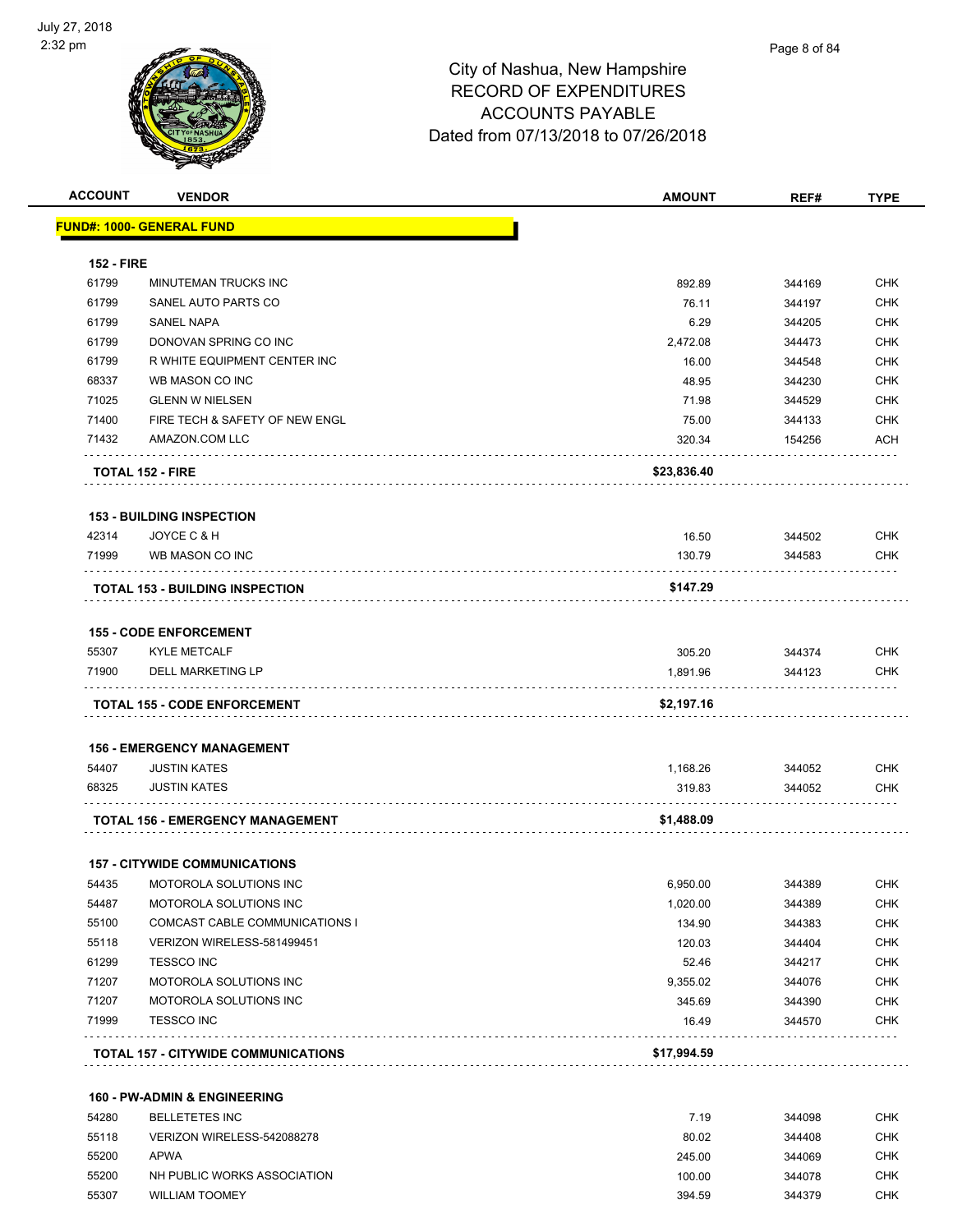

| <b>ACCOUNT</b> | <b>VENDOR</b>                                               | <b>AMOUNT</b> | REF#   | TYPE       |
|----------------|-------------------------------------------------------------|---------------|--------|------------|
|                | <b>FUND#: 1000- GENERAL FUND</b>                            |               |        |            |
|                |                                                             |               |        |            |
| 55699          | <b>160 - PW-ADMIN &amp; ENGINEERING</b><br>ROBERT R CORMIER |               | 344114 | <b>CHK</b> |
| 55699          | PATRICIA A GEDZIUN                                          | 459.00        |        | <b>CHK</b> |
|                | ROBERT R CORMIER                                            | 112.50        | 344138 |            |
| 55699          |                                                             | 535.50        | 344462 | <b>CHK</b> |
| 61100          | STEPHEN DOOKRAN                                             | 57.00         | 344046 | <b>CHK</b> |
| 61100          | WB MASON CO INC                                             | 144.23        | 344230 | <b>CHK</b> |
| 61107          | PHOENIX SCREEN PRINTING                                     | 1,231.00      | 344186 | <b>CHK</b> |
| 61107          | ALECS SHOE STORE INC                                        | 110.00        | 344419 | CHK        |
| 61310          | AVSG LP                                                     | 147.81        | 344428 | <b>CHK</b> |
| 71000          | MAINE TECHNICAL SOURCE                                      | 287.83        | 344163 | CHK        |
|                | <b>TOTAL 160 - PW-ADMIN &amp; ENGINEERING</b>               | \$3,911.67    |        |            |
| 161 - STREETS  |                                                             |               |        |            |
| 54100          | <b>EVERSOURCE</b>                                           | 3,024.41      | 344074 | CHK        |
| 54100          | <b>EVERSOURCE</b>                                           | 1,009.49      | 344385 | <b>CHK</b> |
| 54228          | <b>JP PEST SERVICES INC</b>                                 | 68.00         | 344155 | <b>CHK</b> |
| 54236          | <b>CALLOGIX INC</b>                                         | 313.90        | 344441 | <b>CHK</b> |
| 54280          | JOHNSONS ELECTRIC INC                                       | 680.48        | 344156 | <b>CHK</b> |
| 54600          | <b>BEST FORD</b>                                            | 154.24        | 344101 | <b>CHK</b> |
| 54600          | <b>CARPARTS OF NASHUA</b>                                   | 126.30        | 344105 | CHK        |
| 54600          | DONOVAN EQUIPMENT CO INC                                    | 379.00        | 344126 | <b>CHK</b> |
| 54600          | FREIGHTLINER OF NH INC                                      | 74.09         | 344135 | <b>CHK</b> |
| 54600          | SANEL AUTO PARTS CO                                         | 8.31          | 344199 | CHK        |
| 54600          | SANEL NAPA                                                  | 76.48         | 344204 | <b>CHK</b> |
| 54600          | CARPARTS DISTRIBUTION CENTER,                               | 121.87        | 344445 | CHK        |
| 54600          | DONOVAN EQUIPMENT CO INC                                    | 84.00         | 344472 | <b>CHK</b> |
| 54600          | FREIGHTLINER OF NH INC                                      | 184.91        | 344482 | CHK        |
| 54600          | M & M ELECTRICAL SUPPLY CO INC                              | 20.80         | 344507 | CHK        |
| 54600          | MCDEVITT TRUCKS INC                                         | 189.98        | 344513 | CHK        |
| 54600          | NEW ENGLAND KENWORTH                                        | (204.80)      | 344525 | <b>CHK</b> |
| 54600          | NUERA TRANSPORT INC                                         | 250.92        | 344533 | CHK        |
| 54600          | SWEEPER PARTS SALES                                         | 81.00         | 344565 | <b>CHK</b> |
| 54821          | HOME DEPOT CREDIT SERVICE 3065                              | 33.00         | 344148 | <b>CHK</b> |
| 54821          | HOME DEPOT CREDIT SERVICE 3065                              | 50.00         | 344490 | <b>CHK</b> |
| 55118          | VERIZON WIRELESS-542088278                                  | 480.12        | 344408 | <b>CHK</b> |
| 55699          | PAN AM SYSTEMS INC                                          | 3,598.36      | 344538 | <b>CHK</b> |
| 55699          | SAFETY KLEEN SYSTEMS INC                                    | 645.10        |        | <b>CHK</b> |
| 61107          | ALECS SHOE STORE INC                                        |               | 344551 | <b>CHK</b> |
|                |                                                             | 220.00        | 344092 |            |
| 61107          | UNIFIRST CORPORATION                                        | 403.01        | 344221 | <b>CHK</b> |
| 61107          | ALECS SHOE STORE INC                                        | 864.95        | 344419 | <b>CHK</b> |
| 61107          | PHOENIX SCREEN PRINTING                                     | 1,432.00      | 344543 | <b>CHK</b> |
| 61107          | UNIFIRST CORPORATION                                        | 403.01        | 344576 | <b>CHK</b> |
| 61299          | <b>BELLETETES INC</b>                                       | 416.44        | 344098 | <b>CHK</b> |
| 61299          | ERC WIPING PRODUCTS INC                                     | 326.95        | 344129 | <b>CHK</b> |
| 61299          | F W WEBB COMPANY                                            | 73.72         | 344131 | <b>CHK</b> |
| 61299          | HOME DEPOT CREDIT SERVICE 3065                              | 9.96          | 344148 | <b>CHK</b> |
| 61299          | NEW ENGLAND PAPER & SUPPLY                                  | 317.46        | 344176 | <b>CHK</b> |
| 61299          | PERMA LINE CORP OF NEW ENGLAND                              | 2,903.60      | 344185 | <b>CHK</b> |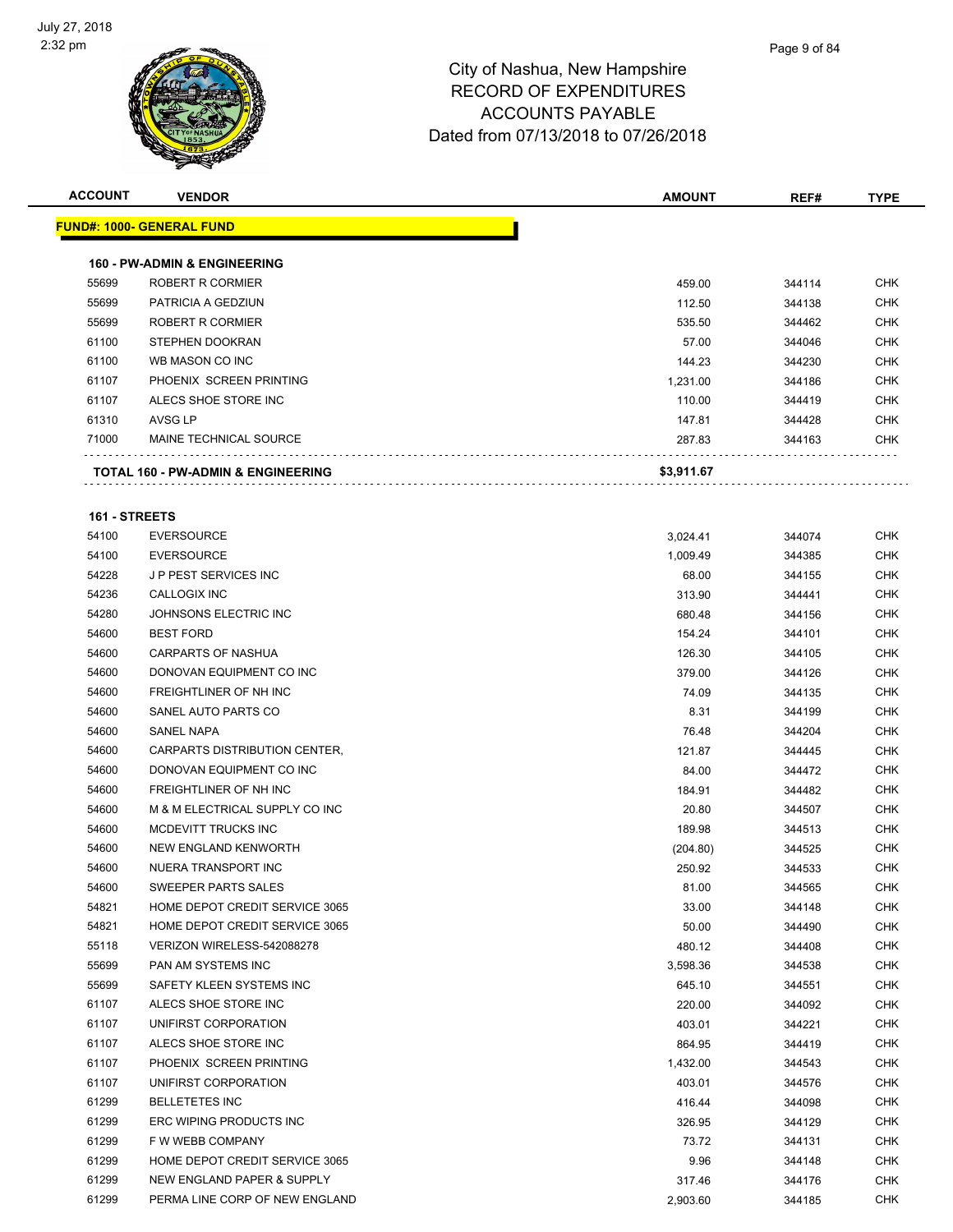

| <b>ACCOUNT</b> | <b>VENDOR</b>                         | <b>AMOUNT</b> | REF#   | <b>TYPE</b> |
|----------------|---------------------------------------|---------------|--------|-------------|
|                | <b>FUND#: 1000- GENERAL FUND</b>      |               |        |             |
| 161 - STREETS  |                                       |               |        |             |
| 61299          | <b>FASTENAL CO</b>                    | 570.00        | 344481 | CHK         |
| 61299          | HOME DEPOT CREDIT SERVICE 3065        | 34.97         | 344490 | <b>CHK</b>  |
| 61300          | DENNIS K BURKE INC                    | 13,578.90     | 344469 | <b>CHK</b>  |
| 61307          | SHATTUCK MALONE OIL CO                | 13,747.50     | 344082 | <b>CHK</b>  |
| 61307          | SHATTUCK MALONE OIL CO                | (108.13)      | 344397 | CHK         |
| 61310          | <b>AVSG LP</b>                        | 1,494.38      | 344428 | CHK         |
| 61428          | NEW ENGLAND PAPER & SUPPLY            | 72.19         | 344176 | <b>CHK</b>  |
| 61507          | CONTINENTAL PAVING INC                | 502.63        | 344113 | <b>CHK</b>  |
| 61507          | CONTINENTAL PAVING INC                | 124.87        | 344460 | <b>CHK</b>  |
| 61542          | PERMA LINE CORP OF NEW ENGLAND        | 190.35        | 344185 | <b>CHK</b>  |
| 61542          | PERMA LINE CORP OF NEW ENGLAND        | 1,030.85      | 344541 | <b>CHK</b>  |
| 61560          | <b>GRANITE STATE CONCRETE CO INC</b>  | 3,225.00      | 344145 | CHK         |
| 61562          | FRANKLIN PAINT CO INC                 | 1,758.00      | 344134 | CHK         |
| 61799          | <b>BELLETETES INC</b>                 | 49.48         | 344098 | <b>CHK</b>  |
| 61799          | <b>FASTENAL CO</b>                    | 101.22        | 344132 | <b>CHK</b>  |
| 61799          | JOHNSON SUPPLY CO INC                 | 345.31        | 344501 | <b>CHK</b>  |
| 71025          | HOME DEPOT CREDIT SERVICE 3065        | 134.77        | 344148 | CHK         |
| 71025          | <b>FASTENAL CO</b>                    | 960.98        | 344481 | <b>CHK</b>  |
| 71025          | HOME DEPOT CREDIT SERVICE 3065        | 181.83        | 344490 | <b>CHK</b>  |
| 71999          | WB MASON CO INC                       | 245.29        | 344230 | <b>CHK</b>  |
| 71999          | <b>BOT L GAS INC</b>                  | 704.20        | 344437 | <b>CHK</b>  |
| 71999          | <b>FASTENAL CO</b>                    | 343.92        | 344481 | CHK         |
|                | TOTAL 161 - STREETS                   | \$58,109.57   |        |             |
|                |                                       |               |        |             |
|                | <b>166 - PARKING OPERATIONS</b>       |               |        |             |
| 54280          | NASH CONSTRUCTION LLC                 | 1,170.00      | 344519 | CHK         |
| 54280          | PERMA LINE CORP OF NEW ENGLAND        | 827.50        | 344541 | CHK         |
| 55100          | CALE AMERICA INC                      | 2,180.00      | 344440 | CHK         |
| 55600          | <b>STADIUM GRAPHICS</b>               | 25.00         | 344211 | CHK         |
| 55699          | POM INC                               | 100.00        | 344189 | CHK         |
| 55699          | CALE AMERICA INC                      | 800.00        | 344440 | <b>CHK</b>  |
| 61542          | <b>STADIUM GRAPHICS</b>               | 32.00         | 344557 | <b>CHK</b>  |
| 71600          | NASHUA OUTDOOR POWER EQUIPMENT        | 7.43          | 344521 | CHK         |
|                | TOTAL 166 - PARKING OPERATIONS        | \$5,141.93    |        |             |
|                | <b>170 - HYDROELECTRIC OPERATIONS</b> |               |        |             |
| 54221          | CHARLES GEORGE COMPANIES INC          | 121.28        | 344451 | <b>CHK</b>  |
| 54290          | <b>ESSEX POWER SERVICES INC</b>       | 54,071.22     | 344478 | <b>CHK</b>  |
| 54821          | TRIANGLE PORTABLE SERVICES INC        | 88.00         | 344574 | <b>CHK</b>  |
|                | TOTAL 170 - HYDROELECTRIC OPERATIONS  | \$54,280.50   |        |             |
|                |                                       |               |        |             |

### **171 - COMMUNITY SERVICES**

| 61100 | WB MASON CO INC         | 59.70  | 344230 | СНК |
|-------|-------------------------|--------|--------|-----|
| 61100 | WB MASON CO INC         | 82.00  | 344583 | СНК |
| 61299 | OFFICE SIGN COMPANY LLC | 158.35 | 344537 | CHK |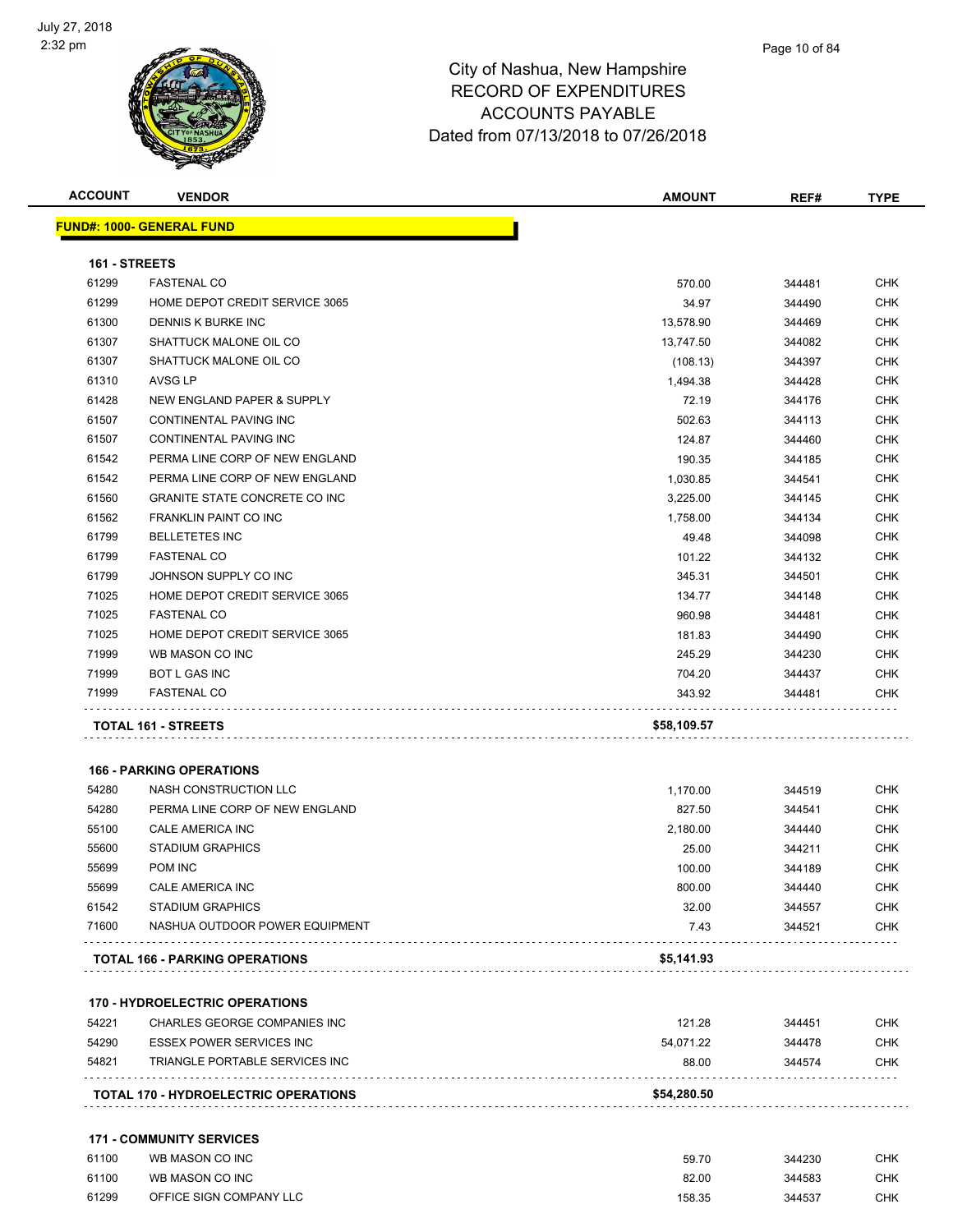

| <b>ACCOUNT</b> | <b>VENDOR</b>                                    | <b>AMOUNT</b>    | REF#             | <b>TYPE</b>              |
|----------------|--------------------------------------------------|------------------|------------------|--------------------------|
|                | <u> FUND#: 1000- GENERAL FUND</u>                |                  |                  |                          |
|                | <b>171 - COMMUNITY SERVICES</b>                  |                  |                  |                          |
| 68320          | YOUTH COUNCIL                                    | 365.00           | 344588           | <b>CHK</b>               |
|                | <b>TOTAL 171 - COMMUNITY SERVICES</b>            | \$665.05         |                  |                          |
|                |                                                  |                  |                  |                          |
|                | <b>172 - COMMUNITY HEALTH</b>                    |                  |                  |                          |
| 54236          | STANLEY CONVERGENT SECURITY                      | 743.76           | 344559           | <b>CHK</b>               |
| 55307          | <b>JACQUELINE AGUILAR</b>                        | 79.36            | 344038           | <b>CHK</b>               |
| 55307          | <b>THERESA CALOPE</b>                            | 41.42            | 344042           | <b>CHK</b>               |
| 61110          | PETROCELLI MARKETING GROUP                       | 143.84           | 344542           | <b>CHK</b>               |
| 61135          | <b>ALPHAGRAPHICS</b>                             | 72.04            | 344093           | <b>CHK</b>               |
| 61135          | CHANNING BETE CO INC                             | 1,596.47         | 344450           | <b>CHK</b>               |
| 61144          | SMITH MEDICAL PARTNERS LLC                       | 51.00            | 344556           | <b>CHK</b>               |
|                | TOTAL 172 - COMMUNITY HEALTH                     | \$2,727.89       |                  |                          |
|                | <b>173 - ENVIRONMENTAL HEALTH</b>                |                  |                  |                          |
| 55307          | <b>GWEN WILLIAMS</b>                             | 24.53            | 344380           | CHK                      |
|                | TOTAL 173 - ENVIRONMENTAL HEALTH                 | \$24.53          |                  |                          |
|                |                                                  |                  |                  |                          |
|                | <b>175 - WELFARE ASSISTANCE</b>                  |                  |                  |                          |
| 55810          | 188 CONCORD ST LLC                               | 735.10           | 344335           | <b>CHK</b>               |
| 55810          | 28-34 RAILROAD SQUARE LLC                        | 625.00           | 344336           | CHK                      |
| 55810          | ARLINGTON ARMS LLC                               | 1,050.00         | 344337           | <b>CHK</b>               |
| 55810          | <b>COUNTRY BARN MOTEL</b>                        | 1,483.50         | 344338           | <b>CHK</b>               |
| 55810          | <b>DOUGLAS DICHARD</b>                           | 223.00           | 344339           | CHK                      |
| 55810          | <b>HUGO GUTIERREZ</b>                            | 915.00           | 344340           | <b>CHK</b>               |
| 55810          | <b>LAMERAND ENTERPRISES</b>                      | 820.00           | 344341           | <b>CHK</b>               |
| 55810          | 17-21 ABBOTT ST LLC                              | 850.00           | 344721           | CHK                      |
| 55810          | 188 CONCORD ST LLC                               | 735.10           | 344722           | <b>CHK</b>               |
| 55810          | 23-25 TEMPLE ST REALTY LLC                       | 795.00           | 344723           | CHK                      |
| 55810          | 28-34 RAILROAD SQUARE LLC                        | 1,150.00         | 344724           | <b>CHK</b>               |
| 55810          | <b>BCAD PROPERTIES</b>                           | 900.00           | 344725           | <b>CHK</b>               |
| 55810          | BISHOP REAL ESTATE MGMT INC                      | 117.23           | 344726           | <b>CHK</b>               |
| 55810          | CENTRAL REALTY INC                               | 750.00           | 344727           | <b>CHK</b>               |
| 55810          | <b>COUNTRY BARN MOTEL</b>                        | 770.65           | 344728           | <b>CHK</b>               |
| 55810          | DANA DRURY                                       | 600.00           | 344730           | <b>CHK</b>               |
| 55810          | MARGUERITE A FALLON                              | 462.50           | 344731           | <b>CHK</b>               |
| 55810          | FLAGLER PROPERTIES INC                           | 595.00           | 344732           | <b>CHK</b>               |
| 55810          | <b>JADS PROPERTIES LLC</b>                       | 885.00           | 344733           | <b>CHK</b>               |
| 55810<br>55810 | JD ALLARD PROPERTIES LLC<br>LK41 REAL ESTATE LLC | 1,250.00         | 344734           | <b>CHK</b><br><b>CHK</b> |
| 55810          | LOPUS LAKE LLC                                   | 740.00<br>950.00 | 344735<br>344736 | <b>CHK</b>               |
| 55810          | MWH HOLDINGS LLC                                 | 1,211.00         | 344737           | <b>CHK</b>               |
| 55810          | T31 REAL ESTATE LLC                              | 660.00           | 344738           | <b>CHK</b>               |
| 55810          | <b>WEST HOLLIS TRUST</b>                         | 1,400.00         | 344739           | <b>CHK</b>               |
| 55812          | RITE AID ACCT#1009804                            | 74.41            | 344342           | <b>CHK</b>               |
| 55814          | <b>EVERSOURCE</b>                                | 376.41           | 344333           | <b>CHK</b>               |
|                |                                                  |                  |                  |                          |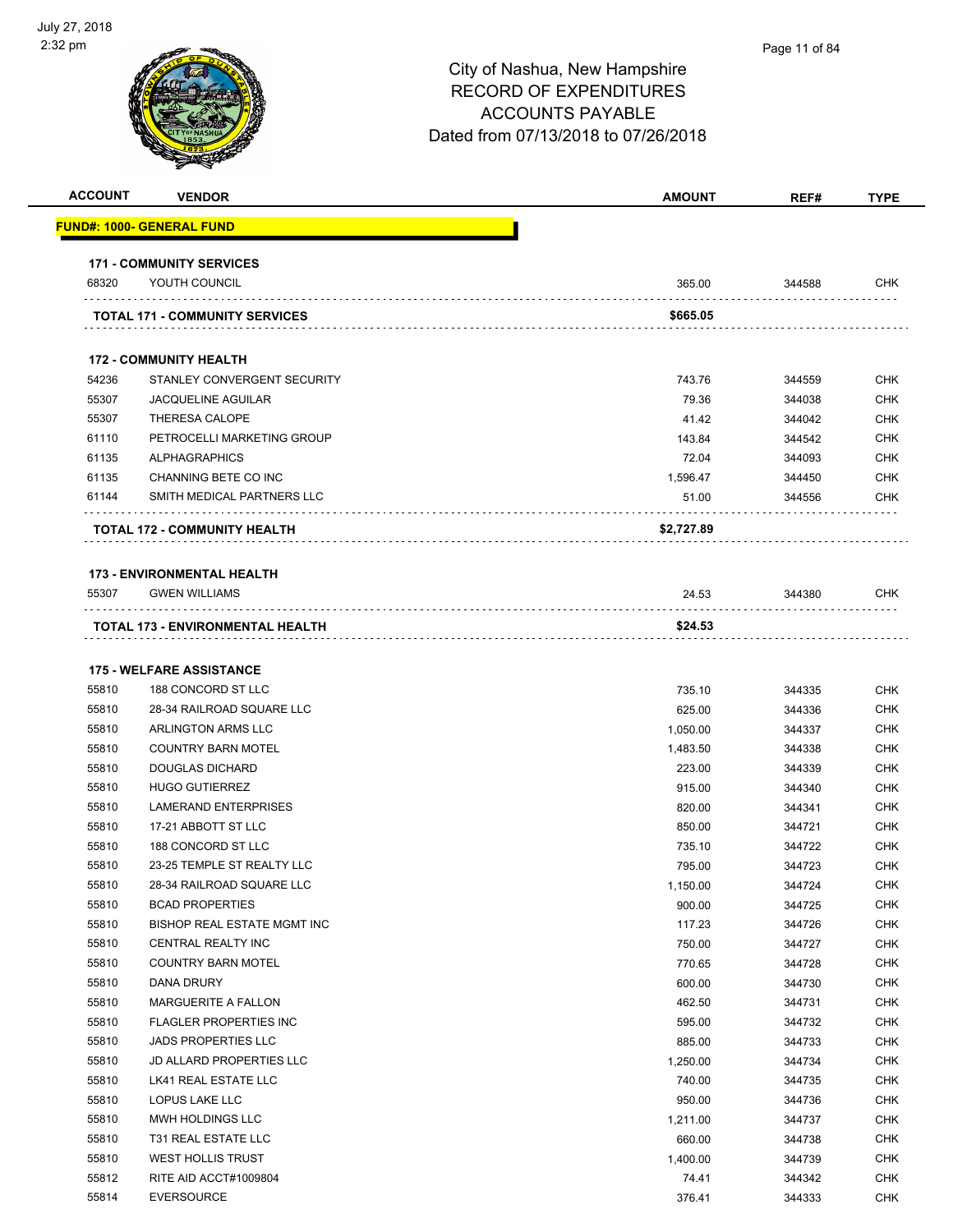

| <b>ACCOUNT</b> | <b>VENDOR</b>                         | <b>AMOUNT</b> | REF#   | <b>TYPE</b> |
|----------------|---------------------------------------|---------------|--------|-------------|
|                | <u> FUND#: 1000- GENERAL FUND</u>     |               |        |             |
|                | <b>175 - WELFARE ASSISTANCE</b>       |               |        |             |
| 55814          | <b>LIBERTY UTILITIES</b>              | 37.33         | 344334 | <b>CHK</b>  |
| 55814          | <b>EVERSOURCE</b>                     | 105.18        | 344720 | <b>CHK</b>  |
| 55820          | <b>CREMATION SOCIETY OF NH</b>        | 750.00        | 344729 | <b>CHK</b>  |
|                |                                       |               |        |             |
|                | <b>TOTAL 175 - WELFARE ASSISTANCE</b> | \$22,016.41   |        |             |
|                | <b>177 - PARKS &amp; RECREATION</b>   |               |        |             |
| 54100          | <b>EVERSOURCE</b>                     | 10,016.94     | 344074 | <b>CHK</b>  |
| 54100          | <b>EVERSOURCE</b>                     | 10,687.36     | 344385 | <b>CHK</b>  |
| 54253          | PIONEER TREE SERVICE LLC              | 3,030.00      | 344188 | <b>CHK</b>  |
| 54280          | AMAZON.COM LLC                        | 58.21         | 154216 | <b>ACH</b>  |
| 54280          | AFFILIATED HVAC SERVICES LLC          | 193.00        | 344090 | <b>CHK</b>  |
| 54280          | <b>BELLETETES INC</b>                 | 40.31         | 344098 | <b>CHK</b>  |
| 54280          | D & P SWIMMING POOL                   | 449.85        | 344119 | <b>CHK</b>  |
| 54280          | F W WEBB COMPANY                      | 11.07         | 344131 | <b>CHK</b>  |
| 54280          | <b>FASTENAL CO</b>                    | 11.67         | 344132 | <b>CHK</b>  |
| 54280          | <b>GEMPLER'S</b>                      | 147.57        | 344139 | <b>CHK</b>  |
| 54280          | HOME DEPOT CREDIT SERVICE 3065        | 525.31        | 344148 | <b>CHK</b>  |
| 54280          | P & L LANDSCAPING LLC                 | 36.00         | 344181 | <b>CHK</b>  |
| 54280          | PARKER GARDEN DESIGN                  | 3,986.33      | 344183 | <b>CHK</b>  |
| 54280          | SITEONE LANDSCAPE SUPPLY LLC          | 1,783.02      | 344206 | <b>CHK</b>  |
| 54280          | A G LANDSCAPING SERVICES LLC          | 1,939.00      | 344411 | <b>CHK</b>  |
| 54280          | <b>B &amp; S LOCKSMITHS INC</b>       | 67.74         | 344429 | <b>CHK</b>  |
| 54280          | <b>BROX INDUSTRIES INC</b>            | 101.75        | 344439 | <b>CHK</b>  |
| 54280          | CAROLINA EASTERN VAIL INC             | 1,032.50      | 344444 | <b>CHK</b>  |
| 54280          | HOME DEPOT CREDIT SERVICE 3065        | 1,729.46      | 344490 | <b>CHK</b>  |
| 54280          | M & M ELECTRICAL SUPPLY CO INC        | 74.35         | 344507 | <b>CHK</b>  |
| 54280          | PIONEER MANUFACTURING COMPANY         | 1,550.00      | 344545 | <b>CHK</b>  |
| 54280          | SITEONE LANDSCAPE SUPPLY LLC          | 164.70        | 344555 | <b>CHK</b>  |
| 54280          | UNITED SITE SERVICES NORTHEAST        | 176.69        | 344578 | CHK         |
| 54280          | YANKEE EQUIPMENT SYSTEMS INC          | 262.50        | 344587 | <b>CHK</b>  |
| 54821          | UNITED SITE SERVICES NORTHEAST        | 1,479.43      | 344222 | <b>CHK</b>  |
| 54821          | UNITED SITE SERVICES NORTHEAST        | 434.88        | 344578 | <b>CHK</b>  |
| 55118          | VERIZON WIRELESS-542088278            | 40.01         | 344408 | <b>CHK</b>  |
| 55400          | <b>NHRPA</b>                          | 140.00        | 344079 | <b>CHK</b>  |
| 55654          | HEART OF MAINE ENTERTAINMENT          | 850.00        | 344147 | CHK         |
| 55654          | AMERICAN LEGION BAND                  | 600.00        | 344423 | <b>CHK</b>  |
| 55654          | DON H CAVEN                           | 625.00        | 344447 | <b>CHK</b>  |
| 55654          | CHRISTOPHER LUSSIER-THE SLAKAS        | 550.00        | 344454 | <b>CHK</b>  |
| 55658          | <b>SCOTT MCDOUGALD</b>                | 89.00         | 344165 | <b>CHK</b>  |
| 55699          | AMERICAN RED CROSS                    | 828.00        | 344424 | <b>CHK</b>  |
| 55699          | THE CULINARY PLAYGROUND LLC           | 2,600.00      | 344465 | <b>CHK</b>  |
| 61100          | JOHNSONS ELECTRIC INC                 | 487.50        | 344156 | <b>CHK</b>  |
| 61300          | DENNIS K BURKE INC                    | 1,468.47      | 344124 | <b>CHK</b>  |
| 61310          | AVSG LP                               | 919.02        | 344428 | <b>CHK</b>  |
| 61799          | <b>CARPARTS OF NASHUA</b>             | 38.82         | 344105 | <b>CHK</b>  |
| 61799          | NASHUA OUTDOOR POWER EQUIPMENT        | 525.41        | 344173 | <b>CHK</b>  |
| 61799          | SANEL AUTO PARTS CO                   | 48.61         | 344198 | <b>CHK</b>  |
|                |                                       |               |        |             |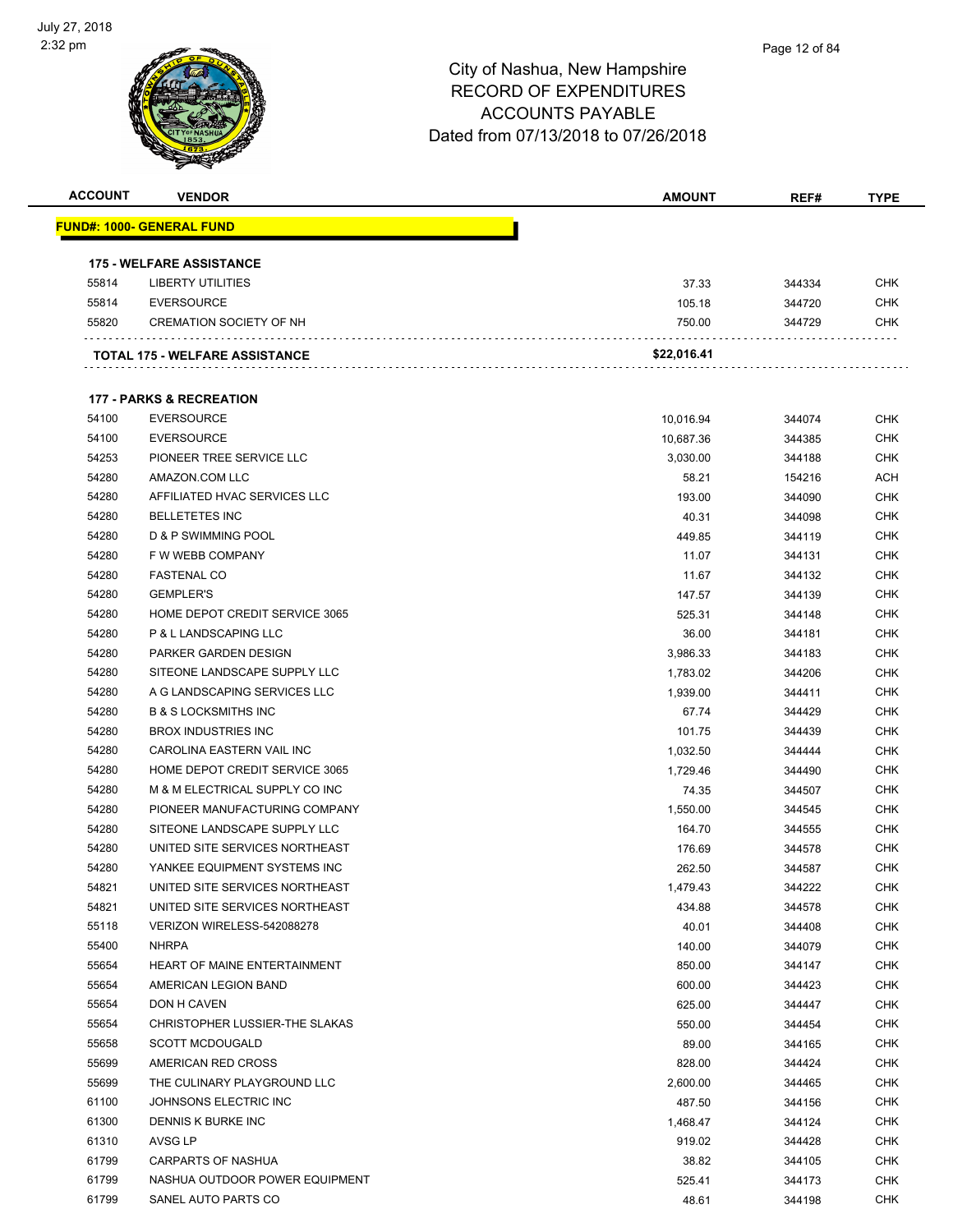

| <b>ACCOUNT</b> | <b>VENDOR</b>                             | <b>AMOUNT</b> | REF#   | <b>TYPE</b> |
|----------------|-------------------------------------------|---------------|--------|-------------|
|                | <u> FUND#: 1000- GENERAL FUND</u>         |               |        |             |
|                | <b>177 - PARKS &amp; RECREATION</b>       |               |        |             |
| 61799          | <b>SANEL NAPA</b>                         | 28.47         | 344200 | <b>CHK</b>  |
| 61799          | <b>TURF PRODUCTS</b>                      | 469.76        | 344220 | CHK         |
| 61799          | CARPARTS DISTRIBUTION CENTER,             | 233.53        | 344445 | <b>CHK</b>  |
| 61799          | NASHUA OUTDOOR POWER EQUIPMENT            | 50.18         | 344521 | CHK         |
| 61799          | NEW ENGLAND KENWORTH                      | 35.54         | 344525 | CHK         |
|                | <b>TOTAL 177 - PARKS &amp; RECREATION</b> | \$50,616.96   |        |             |
| 179 - LIBRARY  |                                           |               |        |             |
| 54280          | <b>CLASSIC SIGNS INC</b>                  | 805.00        | 344111 | <b>CHK</b>  |
| 54280          | DEPENDABLE LOCK SERVICE INC               | 125.00        | 344125 | CHK         |
| 54280          | HOME DEPOT CREDIT SERVICE 3065            | 26.93         | 344490 | <b>CHK</b>  |
| 54280          | HUFF & GAUTHIER INC                       | 260.00        | 344494 | <b>CHK</b>  |
| 54280          | STANLEY CONVERGENT SECURITY               | 53.35         | 344559 | CHK         |
| 54428          | <b>OCLC INC</b>                           | 190.53        | 154260 | <b>ACH</b>  |
| 54428          | PACIFIC TELEMANAGEMENT SERVICE            | 53.00         | 344182 | <b>CHK</b>  |
| 54428          | COMCAST CABLE COMMUNICATIONS I            | 189.85        | 344383 | CHK         |
| 54428          | <b>COMPULOCKS</b>                         | 38.92         | 344458 | <b>CHK</b>  |
| 54428          | LIBRARYINSIGHT INC                        | 895.00        | 344506 | <b>CHK</b>  |
| 55307          | <b>JULIE FRANZEK</b>                      | 23.66         | 344048 | <b>CHK</b>  |
| 55307          | RACHEL GUALCO                             | 27.07         | 344051 | <b>CHK</b>  |
| 61100          | WB MASON CO INC                           | 492.05        | 344230 | CHK         |
| 61299          | AMAZON.COM LLC                            | 25.87         | 154216 | ACH         |
| 61299          | AMAZON.COM LLC                            | 30.99         | 154296 | ACH         |
| 61299          | PRINT FACTORY                             | 545.40        | 344547 | CHK         |
| 61807          | AMAZON.COM LLC                            | 68.03         | 154256 | <b>ACH</b>  |
| 61807          | AMAZON.COM LLC                            | 100.90        | 154296 | ACH         |
| 61807          | <b>BAKER &amp; TAYLOR</b>                 | 170.08        | 344097 | <b>CHK</b>  |
| 61807          | <b>INGRAM LIBRARY SERVICES</b>            | 198.34        | 344152 | <b>CHK</b>  |
| 61807          | <b>ACTRACE</b>                            | 500.00        | 344414 | <b>CHK</b>  |
| 61807          | <b>BAKER &amp; TAYLOR</b>                 | 3,621.31      | 344430 | <b>CHK</b>  |
| 61807          | HARPER COLLINS PUBLISHERS LLC             | 38.11         | 344488 | <b>CHK</b>  |
| 61807          | <b>INGRAM LIBRARY SERVICES</b>            | 1,349.70      | 344496 | CHK         |
| 61807          | THE PENWORTHY CO                          | 1,720.01      | 344572 | <b>CHK</b>  |
| 61814          | <b>BAKER &amp; TAYLOR</b>                 | 21.96         | 344097 | <b>CHK</b>  |
| 61814          | RANDOM HOUSE LLC                          | 63.75         | 344193 | CHK         |
| 61814          | <b>BLACKSTONE PUBLISHING</b>              | 140.00        | 344434 | <b>CHK</b>  |
| 68322          | AMAZON.COM LLC                            | 24.90         | 154296 | ACH         |
| 68322          | GREATER NASHUA CHAMBER OF COMM            | 75.00         | 344367 | <b>CHK</b>  |
| 68322          | <b>CITY ARTS NASHUA</b>                   | 350.00        | 344456 | <b>CHK</b>  |
| 71221          | AMAZON.COM LLC                            | 156.12        | 154296 | ACH         |
|                | TOTAL 179 - LIBRARY                       | \$12,380.83   |        |             |
|                |                                           |               |        |             |

### **181 - COMMUNITY DEVELOPMENT**

| 55699 | TREASURER STATE OF NH | 436.65 | 344401 | <b>CHK</b> |
|-------|-----------------------|--------|--------|------------|
| 61100 | <b>VEORIDE INC</b>    | 100.00 | 344226 | <b>CHK</b> |
| 61100 | WB MASON CO INC       | 41.09  | 344230 | <b>CHK</b> |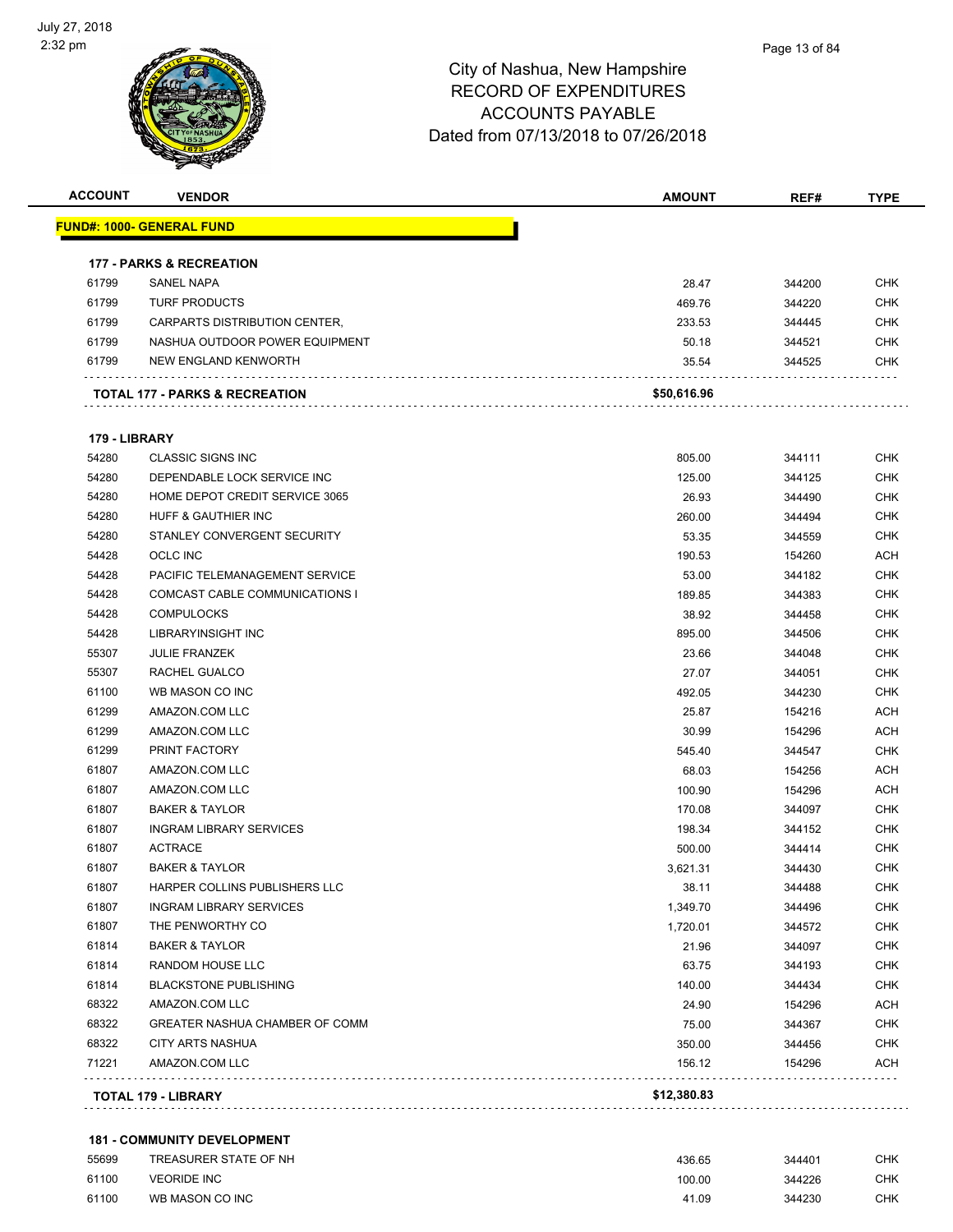| <b>ACCOUNT</b>      | <b>VENDOR</b>                                | <b>AMOUNT</b> | REF#   | <b>TYPE</b> |
|---------------------|----------------------------------------------|---------------|--------|-------------|
|                     | <u> FUND#: 1000- GENERAL FUND</u>            |               |        |             |
|                     |                                              |               |        |             |
|                     | <b>181 - COMMUNITY DEVELOPMENT</b>           |               |        |             |
| 61100               | STAPLES BUSINESS ADVANTAGE                   | (120.00)      | 344563 | <b>CHK</b>  |
| 61100               | WB MASON CO INC                              | 43.24         | 344583 | <b>CHK</b>  |
|                     | TOTAL 181 - COMMUNITY DEVELOPMENT            | \$500.98      |        |             |
|                     | <b>182 - PLANNING AND ZONING</b>             |               |        |             |
| 61299               | WB MASON CO INC                              | 1,008.69      | 344583 | <b>CHK</b>  |
| 71900               | AMAZON.COM LLC                               | 690.00        | 154256 | <b>ACH</b>  |
| 71900               | STAPLES BUSINESS ADVANTAGE                   | 199.00        | 344563 | <b>CHK</b>  |
|                     | TOTAL 182 - PLANNING AND ZONING              | \$1,897.69    |        |             |
|                     | <b>183 - ECONOMIC DEVELOPMENT</b>            |               |        |             |
| 55200               | NASHUA MILLYARD ASSOC INC                    | 373.13        | 344520 | <b>CHK</b>  |
| 61100               | WB MASON CO INC                              | 87.09         | 344230 | CHK         |
|                     | .<br><b>TOTAL 183 - ECONOMIC DEVELOPMENT</b> | \$460.22      |        |             |
| <b>191 - SCHOOL</b> |                                              |               |        |             |
| 52300               | <b>GUARDIAN</b>                              | 4,151.03      | 344648 | <b>CHK</b>  |
| 52300               | UNUM LIFE INSURANCE                          | 1,601.10      | 344703 | <b>CHK</b>  |
| 53128               | <b>JACKSON LEWIS LLP</b>                     | 3,250.00      | 344658 | <b>CHK</b>  |
| 53600               | <b>HAMPSTEAD HOSPITAL</b>                    | 300.00        | 344650 | <b>CHK</b>  |
| 53614               | READYNURSE STAFFING SERVICES                 | 3,325.86      | 344309 | <b>CHK</b>  |
| 53614               | <b>GATEWAYS COMMUNITY SERVICES</b>           | 3,677.50      | 344644 | <b>CHK</b>  |
| 53628               | STATE OF NH CRIMINAL RECORDS                 | 470.00        | 344242 | <b>CHK</b>  |
| 53628               | STATE OF NH CRIMINAL RECORDS                 | 470.00        | 344243 | <b>CHK</b>  |
| 53628               | <b>BAY STATE INTERPRETING</b>                | 31.50         | 344249 | <b>CHK</b>  |
| 53628               | DTS COMMUNICATIONS LLC                       | 6,406.00      | 344268 | <b>CHK</b>  |
| 53628               | MSB CONSULTING GROUP LLC                     | 5,714.04      | 344298 | <b>CHK</b>  |
| 53628               | NORTHEAST PRO-CON SOLUTIONS                  | 770.00        | 344304 | <b>CHK</b>  |
| 53628               | SNHU ARENA / SMG                             | 1,285.00      | 344319 | <b>CHK</b>  |
| 53628               | STANLEY ELEVATOR CO INC                      | 4,498.50      | 344320 | <b>CHK</b>  |
| 53628               | VIKING ROOFING INC                           | 1,274.04      | 344327 | <b>CHK</b>  |
| 53628               | YMCA OF GREATER NASHUA                       | 4,442.94      | 344332 | <b>CHK</b>  |
| 53628               | DTS COMMUNICATIONS LLC                       | 330.58        | 344630 | <b>CHK</b>  |
| 54100               | <b>EVERSOURCE</b>                            | 134, 173. 23  | 344238 | <b>CHK</b>  |
| 54100               | <b>EVERSOURCE</b>                            | 20,846.07     | 344590 | <b>CHK</b>  |
| 54114               | <b>LIBERTY UTILITIES</b>                     | 1,167.85      | 344239 | <b>CHK</b>  |
| 54114               | <b>DIRECT ENERGY BUSINESS</b>                | 338.18        | 344266 | <b>CHK</b>  |
| 54114               | <b>LIBERTY UTILITIES</b>                     | 1,391.09      | 344592 | <b>CHK</b>  |
| 54114               | <b>DIRECT ENERGY BUSINESS</b>                | 263.32        | 344627 | <b>CHK</b>  |
| 54141               | PENNICHUCK WATER WORKS INC                   | 9,797.60      | 344241 | <b>CHK</b>  |
| 54141               | PENNICHUCK WATER WORKS INC                   | 2,907.02      | 344594 | <b>CHK</b>  |
| 54280               | <b>BELLETETES INC</b>                        | 682.21        | 344250 | <b>CHK</b>  |
| 54280               | F W WEBB COMPANY                             | 707.60        | 344270 | <b>CHK</b>  |
| 54280               | <b>GRAINGER</b>                              | 67.94         | 344277 | <b>CHK</b>  |
| 54280               | HOME DEPOT CREDIT SERVICES                   | 286.39        | 344282 | <b>CHK</b>  |
|                     |                                              |               |        |             |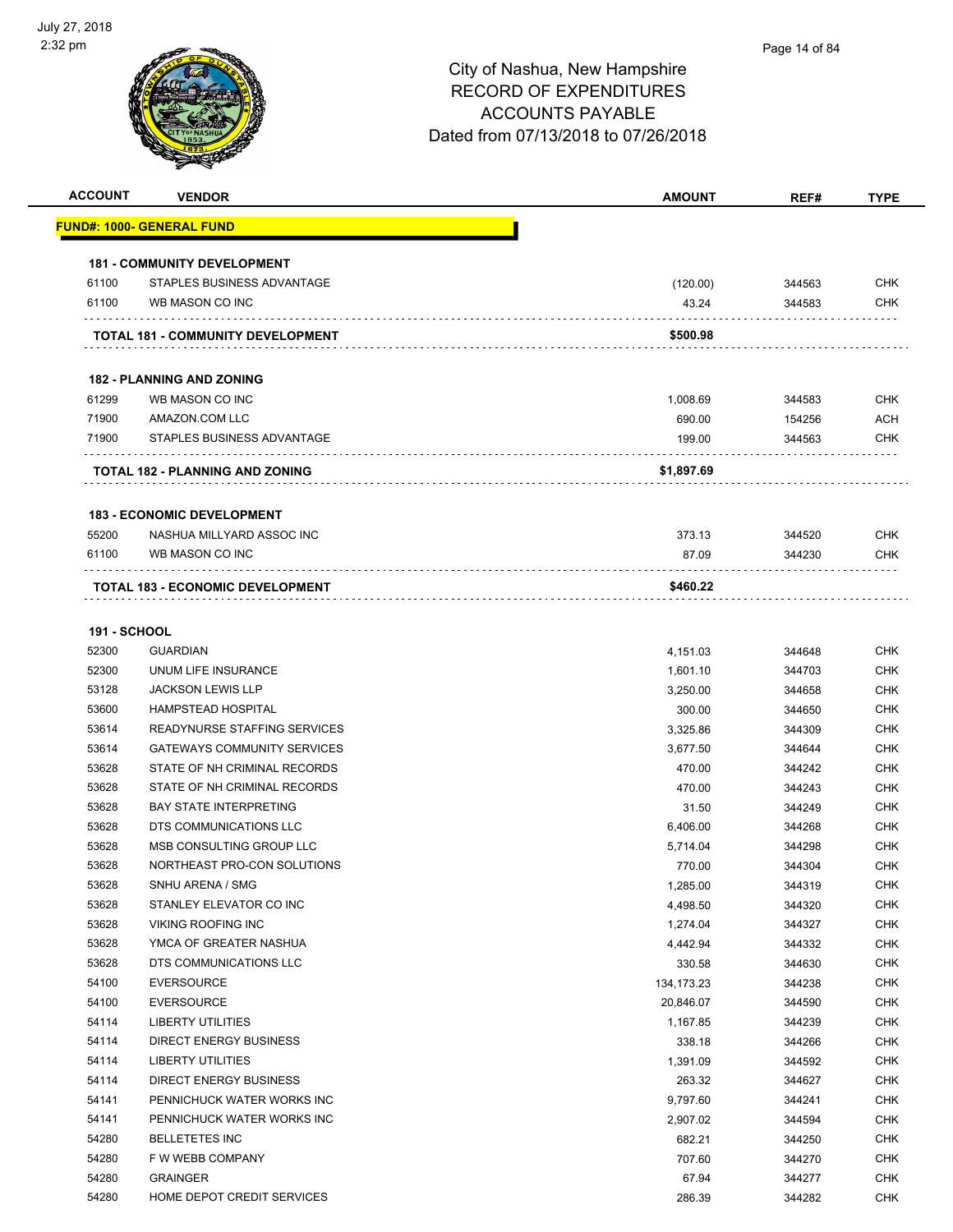

| <b>ACCOUNT</b>      | <b>VENDOR</b>                       | <b>AMOUNT</b> | REF#   | TYPE       |
|---------------------|-------------------------------------|---------------|--------|------------|
|                     | <b>FUND#: 1000- GENERAL FUND</b>    |               |        |            |
|                     |                                     |               |        |            |
| <b>191 - SCHOOL</b> |                                     |               |        |            |
| 54280               | M & M ELECTRICAL SUPPLY CO INC      | 243.97        | 344294 | <b>CHK</b> |
| 54280               | NASHUA WALLPAPER & PAINT CO         | 453.03        | 344301 | <b>CHK</b> |
| 54280               | PAGE STREET LEASING LLC             | 810.00        | 344305 | <b>CHK</b> |
| 54280               | TREASURER STATE OF NH               | 794.80        | 344595 | <b>CHK</b> |
| 54280               | <b>B &amp; S LOCKSMITHS INC</b>     | 591.68        | 344600 | <b>CHK</b> |
| 54280               | <b>BELLETETES INC</b>               | 131.66        | 344602 | <b>CHK</b> |
| 54280               | CAPP INC                            | 2,647.00      | 344610 | <b>CHK</b> |
| 54280               | F W WEBB COMPANY                    | 702.88        | 344636 | <b>CHK</b> |
| 54280               | <b>GRAINGER</b>                     | 599.53        | 344645 | CHK        |
| 54280               | M & M ELECTRICAL SUPPLY CO INC      | 119.90        | 344670 | <b>CHK</b> |
| 54280               | NASHUA WALLPAPER & PAINT CO         | 92.38         | 344677 | <b>CHK</b> |
| 54487               | <b>CUES INC</b>                     | 5,258.19      | 344264 | <b>CHK</b> |
| 54487               | <b>GOLF &amp; SKI WAREHOUSE INC</b> | 1,919.60      | 344276 | <b>CHK</b> |
| 54487               | <b>CUES INC</b>                     | 126.06        | 344623 | <b>CHK</b> |
| 54487               | KORNEY BOARD AIDS INC               | 4,030.00      | 344662 | <b>CHK</b> |
| 54600               | <b>BOND AUTO PARTS</b>              | (6.02)        | 344255 | <b>CHK</b> |
| 54600               | D & R TOWING INC                    | 145.00        | 344265 | <b>CHK</b> |
| 54600               | <b>JW FLEET &amp; EQUIPMENT INC</b> | 875.00        | 344287 | <b>CHK</b> |
| 54600               | <b>MAYNARD &amp; LESIEUR INC</b>    | 96.00         | 344296 | <b>CHK</b> |
| 54600               | <b>BEST FORD</b>                    | 378.00        | 344603 | <b>CHK</b> |
| 54600               | <b>GRAPPONE AUTOMOTIVE GROUP</b>    | 3,155.71      | 344646 | <b>CHK</b> |
| 54600               | <b>SANEL NAPA</b>                   | 1,197.47      | 344689 | <b>CHK</b> |
| 54899               | SNHU ARENA / SMG                    | 15,021.60     | 344319 | <b>CHK</b> |
| 55109               | CONSOLIDATED COMMUNICATIONS         | 864.92        | 343910 | <b>CHK</b> |
| 55109               | CONSOLIDATED COMMUNICATIONS         | 79.35         | 344236 | <b>CHK</b> |
| 55109               | <b>EARTHLINK BUSINESS</b>           | 426.18        | 344237 | <b>CHK</b> |
| 55109               | <b>FIRSTLIGHT</b>                   | 2,280.53      | 344271 | <b>CHK</b> |
| 55109               | CONSOLIDATED COMMUNICATIONS         | 2,499.32      | 344589 | <b>CHK</b> |
| 55109               | VERIZON WIRELESS 742005979          | 324.78        | 344597 | <b>CHK</b> |
| 55200               | AMLE                                | 99.97         | 344235 | <b>CHK</b> |
| 55200               | NH SOCCER COACHES ASSN              | 50.00         | 344240 | <b>CHK</b> |
| 55200               | <b>NHIAA</b>                        | 13,225.00     | 344302 | <b>CHK</b> |
| 55200               | ANN VALCOURT                        | 25.00         | 344326 | <b>CHK</b> |
| 55200               | <b>NEASC INC</b>                    | 8,870.00      | 344679 | <b>CHK</b> |
| 55300               | <b>GARTH MCKINNEY</b>               | 159.14        | 344297 | <b>CHK</b> |
| 55300               | DONNA FITZPATRICK                   | 137.34        | 344640 | <b>CHK</b> |
| 55307               | <b>MARCIA BAGLEY</b>                | 94.56         | 344245 | <b>CHK</b> |
| 55307               | AMANDA BASTONI                      | 106.28        | 344248 | <b>CHK</b> |
| 55307               | KATHLEEN BERRY                      | 8.18          | 344252 | <b>CHK</b> |
| 55307               | DANIEL DONOVAN                      | 50.85         | 344267 | <b>CHK</b> |
| 55307               | DONNA FITZPATRICK                   | 85.21         | 344272 | <b>CHK</b> |
| 55307               | <b>STACY HYNES</b>                  | 46.75         | 344285 | CHK        |
| 55307               | LYNNE JOSEPH                        | 31.61         | 344290 | <b>CHK</b> |
| 55307               | ELIZABETH KRAHENBUHL                | 39.64         | 344291 | <b>CHK</b> |
| 55307               | <b>GARTH MCKINNEY</b>               | 67.55         | 344297 | <b>CHK</b> |
| 55307               | LISA SERARD                         | 26.92         | 344317 | <b>CHK</b> |
| 55307               | <b>SHAWN SMITH</b>                  | 233.78        | 344318 | <b>CHK</b> |
| 55307               | <b>JAHMAL MOSLEY</b>                | 352.02        | 344593 | <b>CHK</b> |
|                     |                                     |               |        |            |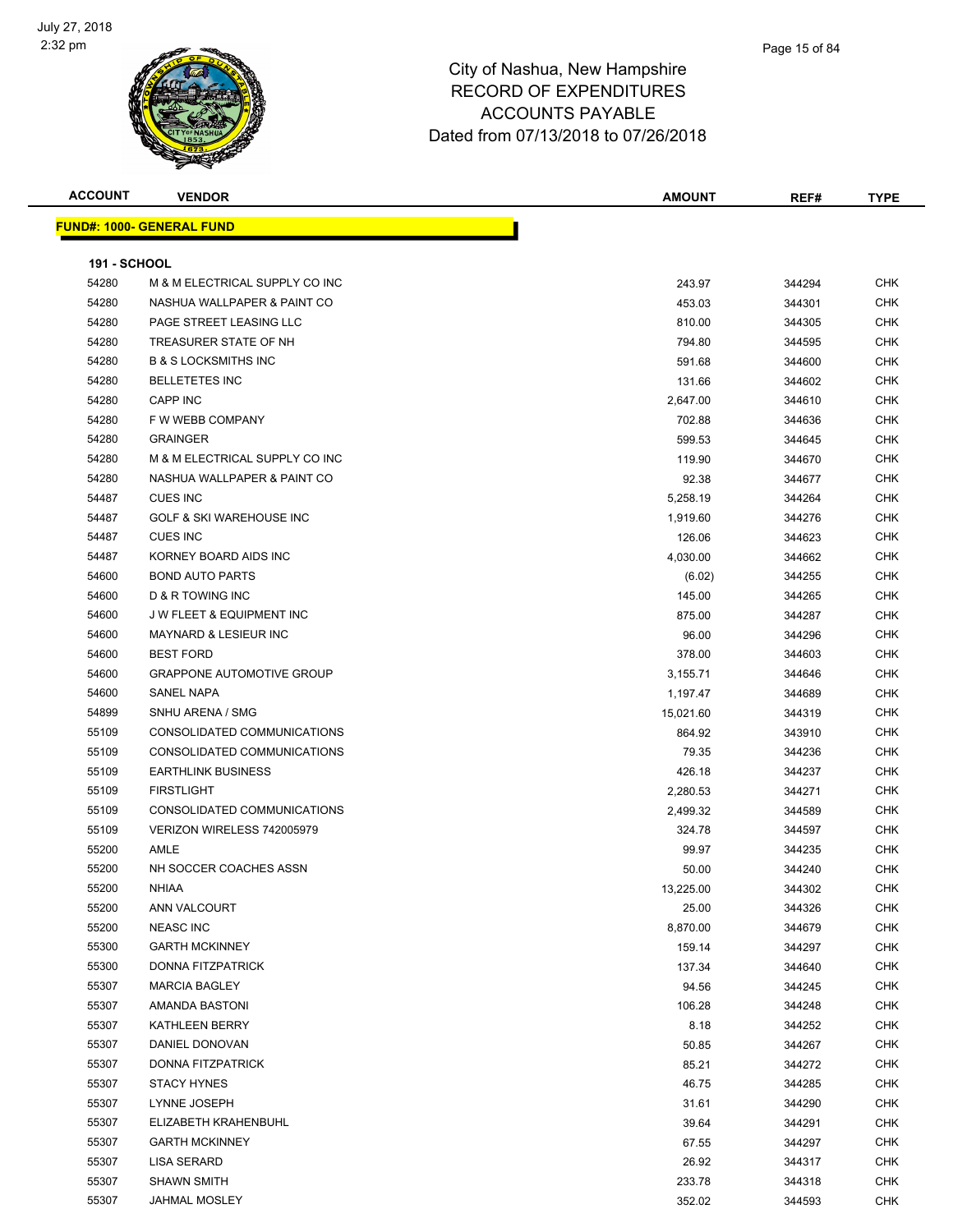

### Page 16 of 84

### City of Nashua, New Hampshire RECORD OF EXPENDITURES ACCOUNTS PAYABLE Dated from 07/13/2018 to 07/26/2018

**FUND#: 1000- GENERAL FUND**

| <b>ACCOUNT</b>      | <b>VENDOR</b>                         | <b>AMOUNT</b>        | REF#       | <b>TYPE</b>   |
|---------------------|---------------------------------------|----------------------|------------|---------------|
|                     | <u>  IND#: 1000- GENERAL FUND</u>     |                      |            |               |
|                     |                                       |                      |            |               |
| <b>191 - SCHOOL</b> |                                       |                      |            |               |
| 55307               | <b>MARK LUCAS</b>                     | 53.41                | 344669     | <b>CHK</b>    |
| 55307               | <b>JESSICA WOJCIK</b>                 | 17.44                | 344710     | <b>CHK</b>    |
| 55400               | AMAZON.COM LLC                        | 50.58                | 154261     | <b>ACH</b>    |
| 55400               | <b>GREAT MINDS</b>                    | 4,375.14             | 344647     | <b>CHK</b>    |
| 55600               | THE COPY SHOP                         | 685.25               | 344263     | <b>CHK</b>    |
| 55600               | US POSTAL SERVICE                     | 1,400.00             | 344324     | <b>CHK</b>    |
| 55600               | THE COPY SHOP                         | 1,020.00             | 344619     | <b>CHK</b>    |
| 55607               | <b>USPS HASLER</b>                    | 300.00               | 344325     | <b>CHK</b>    |
| 55607               | UNITED PARCEL SERVICE                 | 3.83                 | 344596     | <b>CHK</b>    |
| 55607               | US POSTAL SERVICE                     | 294.00               | 344704     | <b>CHK</b>    |
| 55635               | NASHUA SCHOOL DISTRICT 42             | 1,820.00             | 154297     | <b>ACH</b>    |
| 55642               | NICHOLAS E C RICHARDSON               | 142.00               | 344234     | <b>CHK</b>    |
| 55649               | <b>CARLEEN PFLUGER</b>                | 130.00               | 344308     | <b>CHK</b>    |
| 55690               | FIRST STUDENT INC                     | 1,364.79             | 344639     | <b>CHK</b>    |
| 55690               | U-HAUL                                | 132.02               | 344702     | <b>CHK</b>    |
| 55691               | <b>BRAD CANFIELD</b>                  | 1,144.50             | 344258     | <b>CHK</b>    |
| 55691               | <b>MELISSA HALL</b>                   | 105.51               | 344279     | <b>CHK</b>    |
| 55691               | SARAH WINSLOW                         | 517.75               | 344331     | <b>CHK</b>    |
| 55694               | <b>BOOTHBY THERAPY SERVICES LLC</b>   | 3,053.70             | 344606     | <b>CHK</b>    |
| FFAA                | <b>DOALIDOU DEOIDEUTIAL TOEATMENT</b> | $\sim$ $\sim$ $\sim$ | $0.1100 -$ | $\sim$ $\sim$ |

| <u>JJJV1</u> | ง∟บบเบ∩ พง∪บบเเ                          | . <del>. .</del> | טו ו <del>ויו</del> ט | ᇬ          |
|--------------|------------------------------------------|------------------|-----------------------|------------|
| 55400        | AMAZON.COM LLC                           | 50.58            | 154261                | <b>ACH</b> |
| 55400        | <b>GREAT MINDS</b>                       | 4,375.14         | 344647                | <b>CHK</b> |
| 55600        | THE COPY SHOP                            | 685.25           | 344263                | <b>CHK</b> |
| 55600        | US POSTAL SERVICE                        | 1,400.00         | 344324                | <b>CHK</b> |
| 55600        | THE COPY SHOP                            | 1,020.00         | 344619                | <b>CHK</b> |
| 55607        | <b>USPS HASLER</b>                       | 300.00           | 344325                | <b>CHK</b> |
| 55607        | UNITED PARCEL SERVICE                    | 3.83             | 344596                | <b>CHK</b> |
| 55607        | US POSTAL SERVICE                        | 294.00           | 344704                | <b>CHK</b> |
| 55635        | NASHUA SCHOOL DISTRICT 42                | 1,820.00         | 154297                | <b>ACH</b> |
| 55642        | NICHOLAS E C RICHARDSON                  | 142.00           | 344234                | <b>CHK</b> |
| 55649        | <b>CARLEEN PFLUGER</b>                   | 130.00           | 344308                | <b>CHK</b> |
| 55690        | FIRST STUDENT INC                        | 1,364.79         | 344639                | <b>CHK</b> |
| 55690        | U-HAUL                                   | 132.02           | 344702                | <b>CHK</b> |
| 55691        | <b>BRAD CANFIELD</b>                     | 1,144.50         | 344258                | <b>CHK</b> |
| 55691        | <b>MELISSA HALL</b>                      | 105.51           | 344279                | <b>CHK</b> |
| 55691        | SARAH WINSLOW                            | 517.75           | 344331                | <b>CHK</b> |
| 55694        | <b>BOOTHBY THERAPY SERVICES LLC</b>      | 3,053.70         | 344606                | <b>CHK</b> |
| 55694        | <b>BRANDON RESIDENTIAL TREATMENT</b>     | 13,163.80        | 344607                | <b>CHK</b> |
| 55694        | CONTOOCOOK VALLEY SCHOOL DISTR           | 2,207.70         | 344618                | <b>CHK</b> |
| 55694        | <b>CREATIVE DEVELOPMENT LLC</b>          | 337.50           | 344621                | <b>CHK</b> |
| 55694        | CROTCHED MOUNTAIN REHAB CTR              | 20,821.66        | 344622                | <b>CHK</b> |
| 55694        | DERRY COOPERATIVE SCHOOL DISTR           | 15,153.43        | 344625                | <b>CHK</b> |
| 55694        | DEVEREUX ADVANCED BEHAVIORAL             | 15,392.40        | 344626                | <b>CHK</b> |
| 55694        | DOCTOR FRANKLIN PERKINS SCH              | 11,473.20        | 344628                | <b>CHK</b> |
| 55694        | <b>EASTER SEALS OF NEW HAMPSHIRE</b>     | 57,954.59        | 344631                | <b>CHK</b> |
| 55694        | EVERGREEN CENTER INC                     | 41,692.89        | 344635                | <b>CHK</b> |
| 55694        | <b>GATEWAYS COMMUNITY SERVICES</b>       | 761.40           | 344644                | <b>CHK</b> |
| 55694        | INSTITUTE OF PROFESSIONAL PRAC           | 10,374.00        | 344655                | <b>CHK</b> |
| 55694        | JUSTICE RESOURCE INSTITUTE INC           | 14,504.94        | 344660                | <b>CHK</b> |
| 55694        | <b>LEARN AT EASE LLC</b>                 | 8,498.75         | 344664                | <b>CHK</b> |
| 55694        | <b>LEARNING PREP SCHOOL</b>              | 14,553.88        | 344665                | <b>CHK</b> |
| 55694        | LEARNING SKILLS ACADEMY                  | 7,788.13         | 344666                | <b>CHK</b> |
| 55694        | LIGHTHOUSE SCHOOL INC                    | 297,180.40       | 344667                | <b>CHK</b> |
| 55694        | LITCHFIELD SCHOOL DISTRICT               | 3,096.30         | 344668                | <b>CHK</b> |
| 55694        | <b>MELMARK NEW ENGLAND</b>               | 76,368.61        | 344672                | <b>CHK</b> |
| 55694        | MOUNT PROSPECT ACADEMY INC               | 10,034.55        | 344673                | CHK        |
| 55694        | NASHOBA LEARNING GROUP                   | 42,173.20        | 344675                | <b>CHK</b> |
| 55694        | NASHUA CHILDRENS HOME                    | 6,717.60         | 344676                | <b>CHK</b> |
| 55694        | NEW HAMPSHIRE HOSPITAL                   | 795.00           | 344680                | <b>CHK</b> |
| 55694        | NFI NORTH INC                            | 1,472.03         | 344681                | <b>CHK</b> |
| 55694        | PARKER EDUCATION                         | 36,007.12        | 344684                | <b>CHK</b> |
| 55694        | <b>REGIONAL SERVICES &amp; EDUCATION</b> | 49,124.13        | 344687                | <b>CHK</b> |
| 55694        | SPAULDING YOUTH CTR                      | 23,275.34        | 344699                | <b>CHK</b> |

 VALLEY COLLABORATIVE 105,120.30 344705 CHK SUSAN L YARDLEY, PHD 1,820.00 344712 CHK YORK MS CCC SLP TRICIA 1,487.50 344713 CHK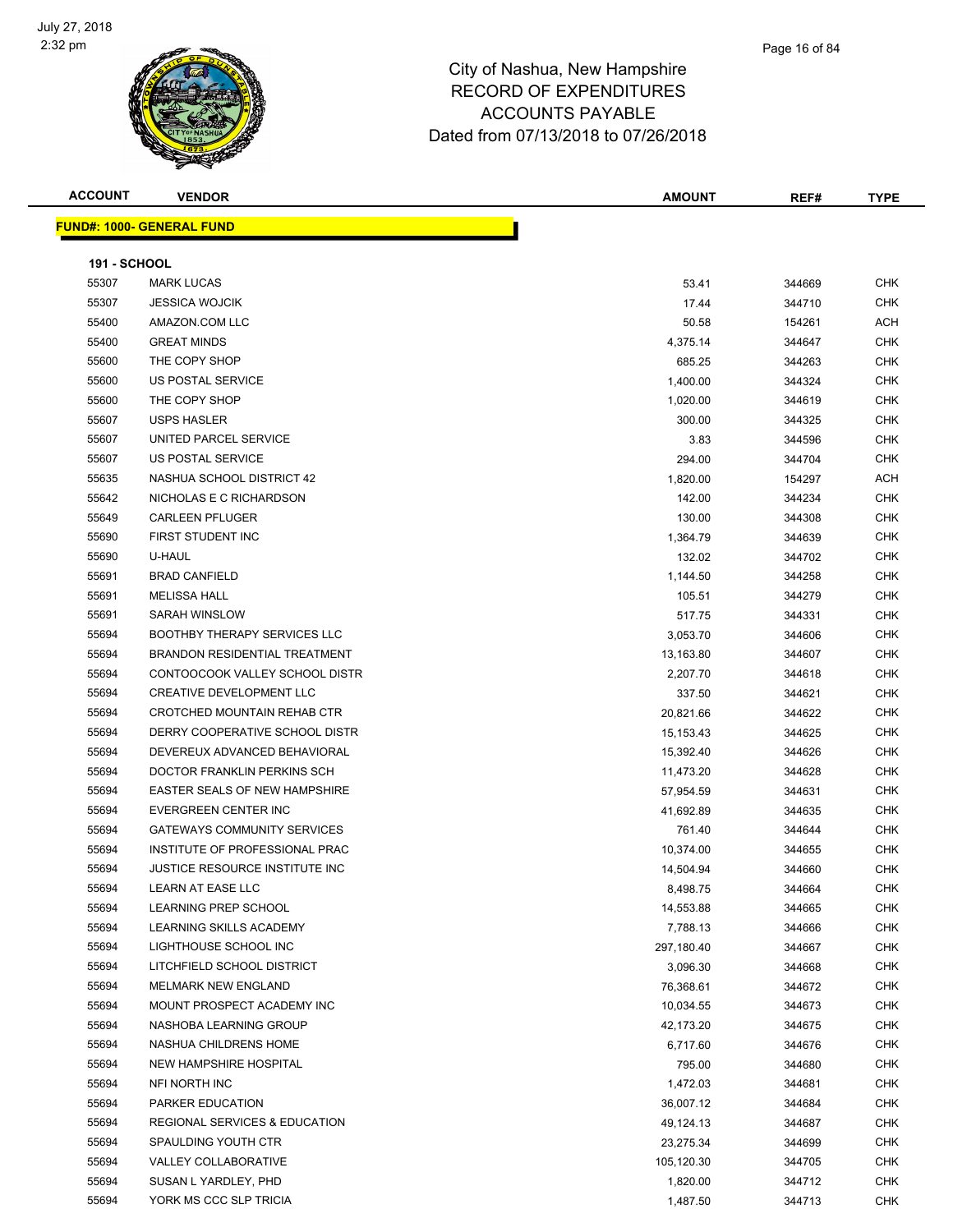

| <b>ACCOUNT</b>      | <b>VENDOR</b>                     | <b>AMOUNT</b> | REF#   | TYPE       |
|---------------------|-----------------------------------|---------------|--------|------------|
|                     | <u> FUND#: 1000- GENERAL FUND</u> |               |        |            |
|                     |                                   |               |        |            |
| <b>191 - SCHOOL</b> |                                   |               |        |            |
| 55694               | YOUTH VILLAGES                    | 9,319.40      | 344714 | <b>CHK</b> |
| 61100               | AMAZON.COM LLC                    | 69.47         | 154261 | ACH        |
| 61100               | AMAZON.COM LLC                    | 190.88        | 154301 | <b>ACH</b> |
| 61100               | FLIPSIDE PRODUCTS INC             | 473.30        | 344641 | <b>CHK</b> |
| 61100               | <b>SCHOOL SPECIALTY</b>           | 625.49        | 344697 | <b>CHK</b> |
| 61100               | WB MASON CO INC                   | 747.66        | 344707 | <b>CHK</b> |
| 61135               | AMAZON.COM LLC                    | 444.74        | 154261 | <b>ACH</b> |
| 61135               | AMAZON.COM LLC                    | 307.49        | 154301 | <b>ACH</b> |
| 61135               | <b>MAKERBOT INDUSTRIES LLC</b>    | 306.39        | 344036 | <b>CHK</b> |
| 61135               | <b>BOND AUTO PARTS</b>            | 17.99         | 344255 | <b>CHK</b> |
| 61135               | FORMAX - DIV BESCORP INC          | 249.50        | 344274 | <b>CHK</b> |
| 61135               | HUDSON TROPHY COMPANY             | 387.00        | 344284 | <b>CHK</b> |
| 61135               | J W PEPPER & SONS INC             | 1,213.86      | 344288 | CHK        |
| 61135               | LEARNING CENTER USA               | 147.00        | 344293 | <b>CHK</b> |
| 61135               | PERMA-BOUND                       | 457.50        | 344307 | <b>CHK</b> |
| 61135               | SAGE PUBLICATIONS INC             | 65.00         | 344311 | <b>CHK</b> |
| 61135               | <b>SARGENT WELCH</b>              | 116.73        | 344312 | <b>CHK</b> |
| 61135               | <b>SCHOOL SPECIALTY</b>           | 222.70        | 344316 | CHK        |
| 61135               | <b>US GAMES</b>                   | 299.96        | 344323 | <b>CHK</b> |
| 61135               | WB MASON CO INC                   | 236.76        | 344329 | <b>CHK</b> |
| 61135               | WILLIAM V MACGILL & CO            | 163.74        | 344330 | <b>CHK</b> |
| 61135               | DAVID BAILEY                      | 500.00        | 344601 | <b>CHK</b> |
| 61135               | <b>BOND AUTO PARTS</b>            | 36.91         | 344604 | <b>CHK</b> |
| 61135               | CARD TECH ID                      | 717.76        | 344611 | <b>CHK</b> |
| 61135               | CARPARTS DISTRIBUTION CENTER,     | 318.93        | 344612 | <b>CHK</b> |
| 61135               | <b>CARPARTS OF NASHUA</b>         | 42.20         | 344613 | <b>CHK</b> |
| 61135               | ELENCO ELECTRONICS INC            | 21.30         | 344633 | <b>CHK</b> |
| 61135               | <b>HANNAFORD</b>                  | 16.48         | 344651 | <b>CHK</b> |
| 61135               | HOME DEPOT CREDIT SERVICE         | 537.00        | 344652 | CHK        |
| 61135               | <b>MUSIC IN MOTION</b>            | 38.89         | 344674 | <b>CHK</b> |
| 61135               | REALLY GOOD STUFF LLC             | 124.11        | 344686 | <b>CHK</b> |
| 61135               | SARGENT WELCH                     | 336.18        | 344690 | <b>CHK</b> |
| 61135               | <b>ALLAN SAULNIER</b>             | 500.00        | 344691 | CHK        |
| 61135               | <b>SCHOLASTIC INC</b>             | 2,359.50      | 344694 | CHK        |
| 61135               | <b>SCHOOL SPECIALTY</b>           | 1,119.70      | 344697 | <b>CHK</b> |
| 61135               | WB MASON CO INC                   | 1,412.24      | 344707 | <b>CHK</b> |
| 61135               | <b>WEST MUSIC</b>                 | 23.75         | 344708 | <b>CHK</b> |
| 61142               | <b>IMPACT APPLICATIONS</b>        | 1,300.00      | 344654 | <b>CHK</b> |
| 61249               | <b>NCS PEARSON</b>                | 57.00         | 344678 | <b>CHK</b> |
| 61299               | AMAZON.COM LLC                    | 166.14        | 154261 | <b>ACH</b> |
| 61299               | <b>BELLETETES INC</b>             | 46.86         | 344250 | <b>CHK</b> |
| 61299               | SNHU ARENA / SMG                  | 1,361.60      | 344319 | <b>CHK</b> |
| 61299               | WB MASON CO INC                   | 308.94        | 344329 | <b>CHK</b> |
| 61299               | FLOWER OUTLET LLC                 | 48.00         | 344591 | <b>CHK</b> |
| 61299               | <b>BELLETETES INC</b>             | 1.97          | 344602 | <b>CHK</b> |
| 61299               | <b>FASTENAL CO</b>                | 22.76         | 344637 | <b>CHK</b> |
| 61299               | HOME DEPOT CREDIT SERVICES        | 215.33        | 344653 | <b>CHK</b> |
| 61299               | <b>NEETA MASAND</b>               | 28.98         | 344671 | <b>CHK</b> |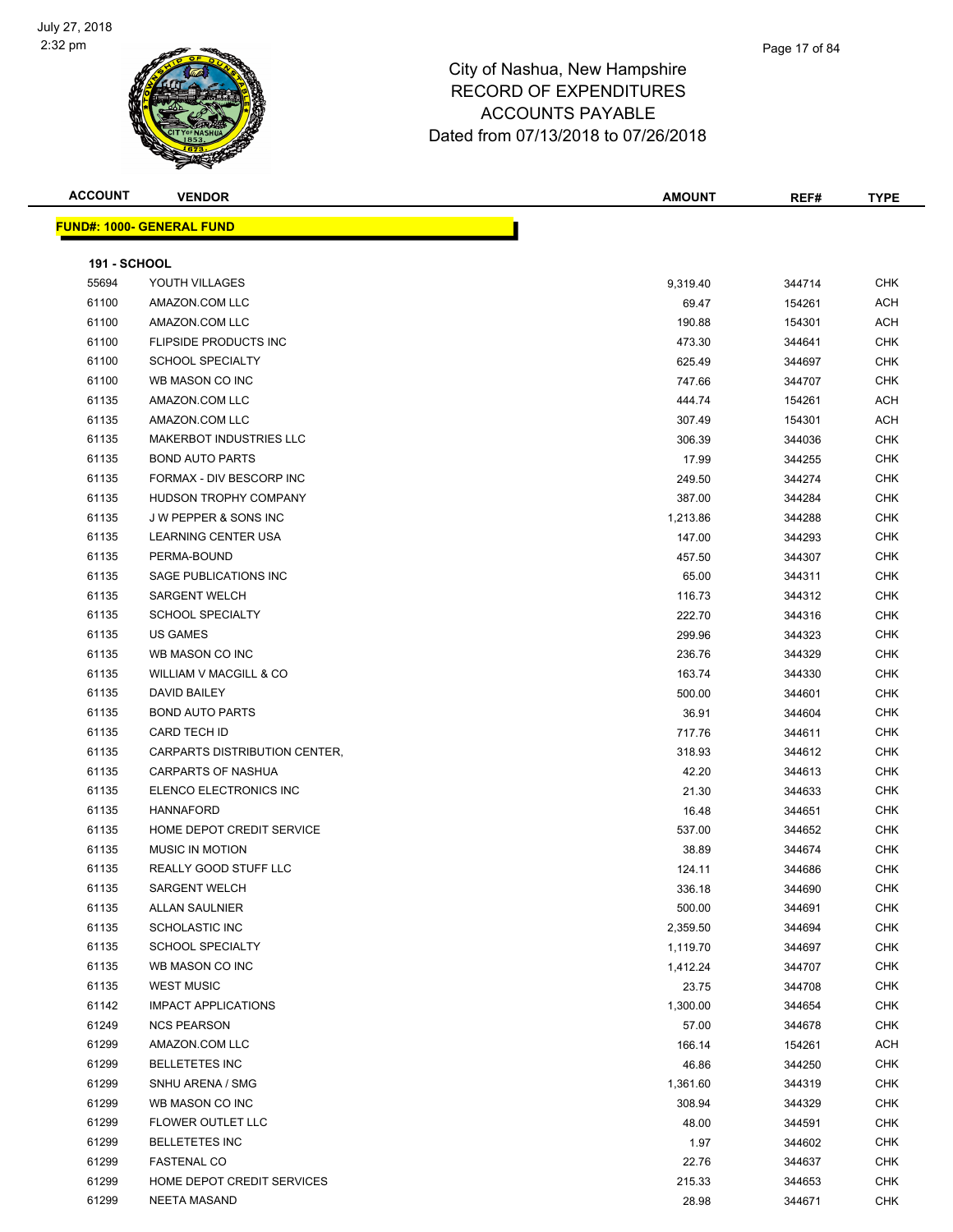

| <b>ACCOUNT</b>      | <b>VENDOR</b>                         | <b>AMOUNT</b> | REF#   | <b>TYPE</b> |
|---------------------|---------------------------------------|---------------|--------|-------------|
|                     | <b>FUND#: 1000- GENERAL FUND</b>      |               |        |             |
|                     |                                       |               |        |             |
| <b>191 - SCHOOL</b> |                                       |               |        |             |
| 61299               | <b>WAL-MART</b>                       | 219.98        | 344706 | CHK         |
| 61407               | CEN-COM                               | 186.00        | 344259 | CHK         |
| 61407               | CED                                   | 400.00        | 344614 | CHK         |
| 61407               | INTERSTATE ALL BATTERY CENTER         | 131.00        | 344656 | CHK         |
| 61407               | M & M ELECTRICAL SUPPLY CO INC        | 2,169.47      | 344670 | CHK         |
| 61407               | <b>WILLIAMS COMMUNICATIONS SERVIC</b> | 337.50        | 344709 | <b>CHK</b>  |
| 61414               | <b>HAJOCA CORPORATION</b>             | 105.92        | 344278 | CHK         |
| 61414               | F W WEBB COMPANY                      | 84.40         | 344636 | <b>CHK</b>  |
| 61414               | <b>HAJOCA CORPORATION</b>             | 2,142.20      | 344649 | CHK         |
| 61421               | ARCSOURCE INC                         | 30.45         | 344244 | CHK         |
| 61421               | ARCSOURCE INC                         | 14.30         | 344598 | CHK         |
| 61421               | <b>DAIKIN APPLIED</b>                 | 2,656.35      | 344624 | CHK         |
| 61421               | FILTER SALES & SERVICE INC            | 348.86        | 344638 | CHK         |
| 61428               | CENTRAL PAPER PRODUCTS CO             | 823.60        | 344261 | CHK         |
| 61428               | CLEAN-O-RAMA                          | 1,025.95      | 344262 | CHK         |
| 61428               | CLEAN-O-RAMA                          | 1,418.07      | 344617 | CHK         |
| 61428               | NASHUA WALLPAPER & PAINT CO           | 2,467.81      | 344677 | <b>CHK</b>  |
| 61599               | <b>BALCOM BROS INC</b>                | 2,800.00      | 344246 | <b>CHK</b>  |
| 61599               | OUTDOOR PRIDE LANDSCAPING INC         | 1,870.00      | 344683 | <b>CHK</b>  |
| 61599               | SITEONE LANDSCAPE SUPPLY LLC          | 243.85        | 344698 | CHK         |
| 61607               | AMAZON.COM LLC                        | 72.78         | 154261 | ACH         |
| 61607               | COMPUTER HUT dba IT INSIDERS          | 824.55        | 344286 | CHK         |
| 61607               | <b>GLADYS MARCANO</b>                 | 3.96          | 344295 | CHK         |
| 61607               | COMPUTER HUT dba IT INSIDERS          | 9,901.10      | 344657 | <b>CHK</b>  |
| 61650               | WB MASON CO INC                       | 196.16        | 344707 | <b>CHK</b>  |
| 61814               | FOLLETT SCHOOL SOLUTIONS INC          | 238.67        | 344273 | CHK         |
| 61814               | FOLLETT SCHOOL SOLUTIONS INC          | 82.70         | 344642 | CHK         |
| 61821               | ROBERT CIOPPA                         | 60.00         | 344616 | <b>CHK</b>  |
| 61821               | <b>SCHOLASTIC INC</b>                 | 394.00        | 344693 | CHK         |
| 61875               | <b>BARNES &amp; NOBLE INC</b>         | 1,373.60      | 344247 | <b>CHK</b>  |
| 61875               | <b>CENGAGE LEARNING</b>               | 1,739.38      | 344260 | <b>CHK</b>  |
| 61875               | SCHOLASTIC INC                        | 187.78        | 344313 | <b>CHK</b>  |
| 61875               | WB MASON CO INC                       | 479.99        | 344329 | CHK         |
| 61875               | UNITED PARCEL SERVICE                 | 12.96         | 344596 | <b>CHK</b>  |
| 61875               | <b>SCHOLASTIC INC</b>                 | 35.92         | 344692 | <b>CHK</b>  |
| 71221               | HP INC                                | 602.58        | 344283 | <b>CHK</b>  |
| 71228               | JAMF SOFTWARE LLC                     | 10,416.00     | 154262 | ACH         |
| 71228               | FRONTLINE TECHNOLOGIES GRP LLC        | 23,011.83     | 154302 | ACH         |
| 71228               | DUDE SOLUTIONS/SCHOOLDUDE             | 15,141.00     | 344269 | <b>CHK</b>  |
| 71228               | EDUCATOR SOFTWARE SOLUTIONS           | 13,600.00     | 344632 | <b>CHK</b>  |
| 71228               | ENERGY CAP INC                        | 1,755.00      | 344634 | CHK         |
| 71228               | FOLLETT SCHOOL SOLUTIONS INC          | 26,730.63     | 344643 | <b>CHK</b>  |
| 71228               | X2 DEVELOPMENT CORP                   | 135,900.00    | 344711 | <b>CHK</b>  |
| 71800               | SCHOOL OUTFITTERS, LLC                | 2,265.03      | 344315 | CHK         |
| 71800               | <b>SCHOOL SPECIALTY</b>               | 1,757.56      | 344316 | CHK         |
| 71800               | WB MASON CO INC                       | 1,019.96      | 344329 | CHK         |
| 71800               | WB MASON CO INC                       | 254.99        | 344707 | CHK         |
| 71999               | AMAZON.COM LLC                        | 125.56        | 154301 | ACH         |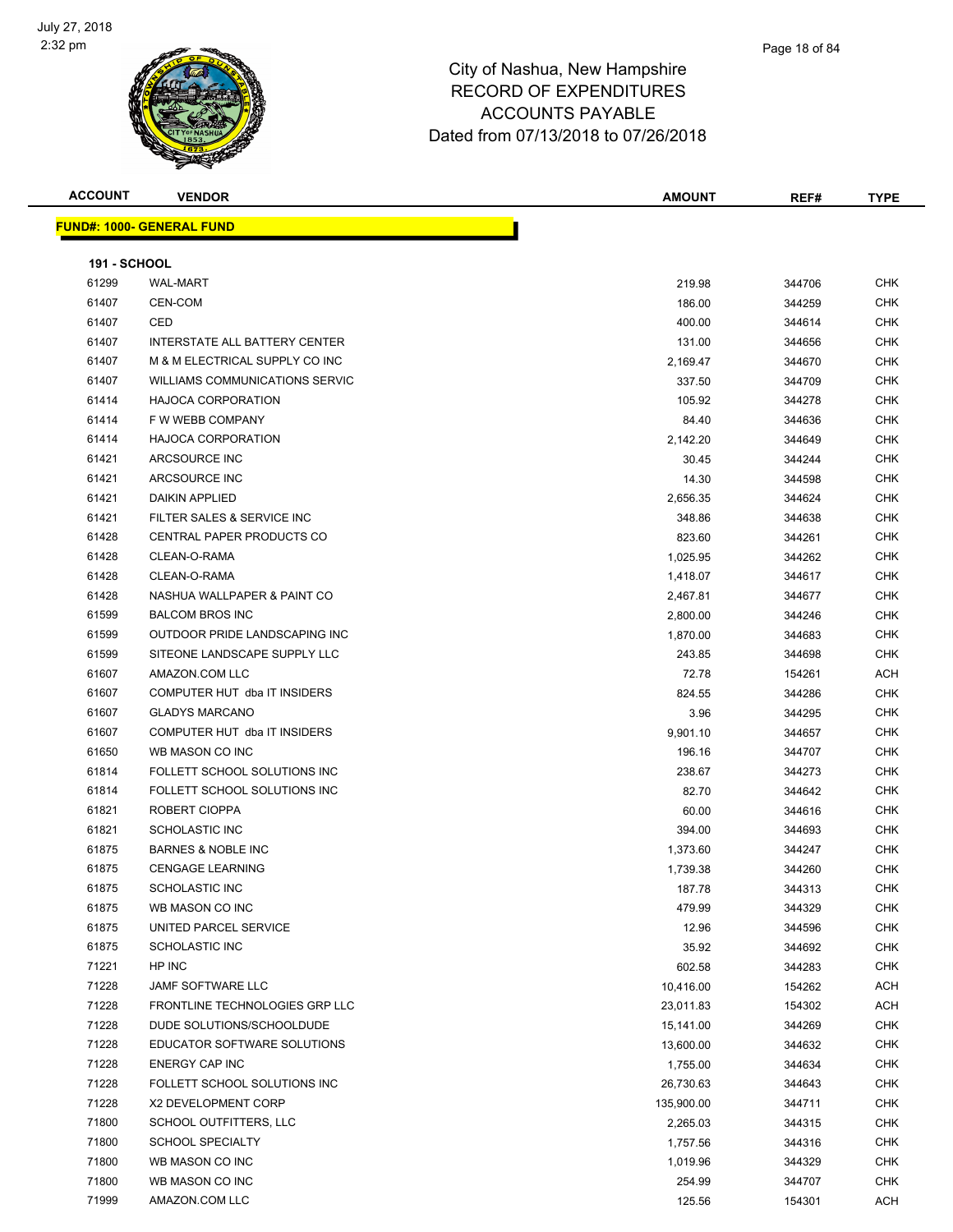| <b>ACCOUNT</b>      | <b>VENDOR</b>                                               | <b>AMOUNT</b>   | REF#   | <b>TYPE</b> |
|---------------------|-------------------------------------------------------------|-----------------|--------|-------------|
|                     | <b>FUND#: 1000- GENERAL FUND</b>                            |                 |        |             |
| <b>191 - SCHOOL</b> |                                                             |                 |        |             |
| 71999               | <b>BSN SPORTS LLC</b>                                       | 2,517.31        | 344609 | <b>CHK</b>  |
| 71999               | CLEAN-O-RAMA                                                | 11,775.42       | 344617 | <b>CHK</b>  |
|                     | TOTAL 191 - SCHOOL                                          | \$1,499,832.40  |        |             |
|                     | <b>193 - DEBT SERVICE</b>                                   |                 |        |             |
| 75100               | US BANK (091000022)                                         | 705,000.00      | 154220 | <b>ACH</b>  |
| 75100               | US BANK N.A. (091000022)                                    | 5,705,000.00    | 154222 | <b>ACH</b>  |
| 75100               | US BANK N.A. (091000022)                                    | 175,000.00      | 154300 | <b>ACH</b>  |
| 75200               | US BANK (091000022)                                         | 480,600.00      | 154220 | <b>ACH</b>  |
| 75200               | US BANK N.A. (091000022)                                    | 345,425.00      | 154222 | <b>ACH</b>  |
| 75200               | US BANK N.A. (091000022)                                    | 36,981.25       | 154300 | <b>ACH</b>  |
| 75300               | UNITED PARCEL SERVICE                                       | 6.13            | 344403 | <b>CHK</b>  |
|                     | <b>TOTAL 193 - DEBT SERVICE</b>                             | \$7,448,012.38  |        |             |
|                     | <b>TOTAL FUND 1000 - GENERAL FUND</b>                       | \$13,233,007.56 |        |             |
|                     |                                                             |                 |        |             |
| 81100               | <b>101 - MAYOR'S OFFICE</b><br>UNITED WAY OF GREATER NASHUA | 300.00          | 344223 | <b>CHK</b>  |
|                     | <b>TOTAL 101 - MAYOR'S OFFICE</b>                           | \$300.00        |        |             |
| <b>152 - FIRE</b>   |                                                             |                 |        |             |
| 81100               | AE MECHANICAL INC                                           | 840.00          | 344089 | <b>CHK</b>  |
| 81100               | AE MECHANICAL INC                                           | 2,044.33        | 344417 | <b>CHK</b>  |
|                     | TOTAL 152 - FIRE                                            | \$2,884.33      |        |             |
|                     | 160 - PW-ADMIN & ENGINEERING                                |                 |        |             |
| 81100               | FUSS & O'NEILL, INC.                                        | 730.94          | 344136 | <b>CHK</b>  |
|                     | <b>TOTAL 160 - PW-ADMIN &amp; ENGINEERING</b>               | \$730.94        |        |             |
|                     | <b>TOTAL FUND 1001 - GF-CAPITAL IMPROVEMENTS</b>            | \$3,915.27      |        |             |
|                     |                                                             |                 |        |             |
|                     | <b>FUND#: 1010- GF-PRIOR YEAR ENC &amp; ESCROWS</b>         |                 |        |             |
| 150 - POLICE        |                                                             |                 |        |             |
| 71400               | ATLANTIC TACTICAL INC                                       | 1,150.00        | 344426 | <b>CHK</b>  |
| 71407               | ATLANTIC TACTICAL INC                                       | 25,621.35       | 344096 | <b>CHK</b>  |
|                     | <b>TOTAL 150 - POLICE</b>                                   | \$26,771.35     |        |             |
|                     |                                                             |                 |        |             |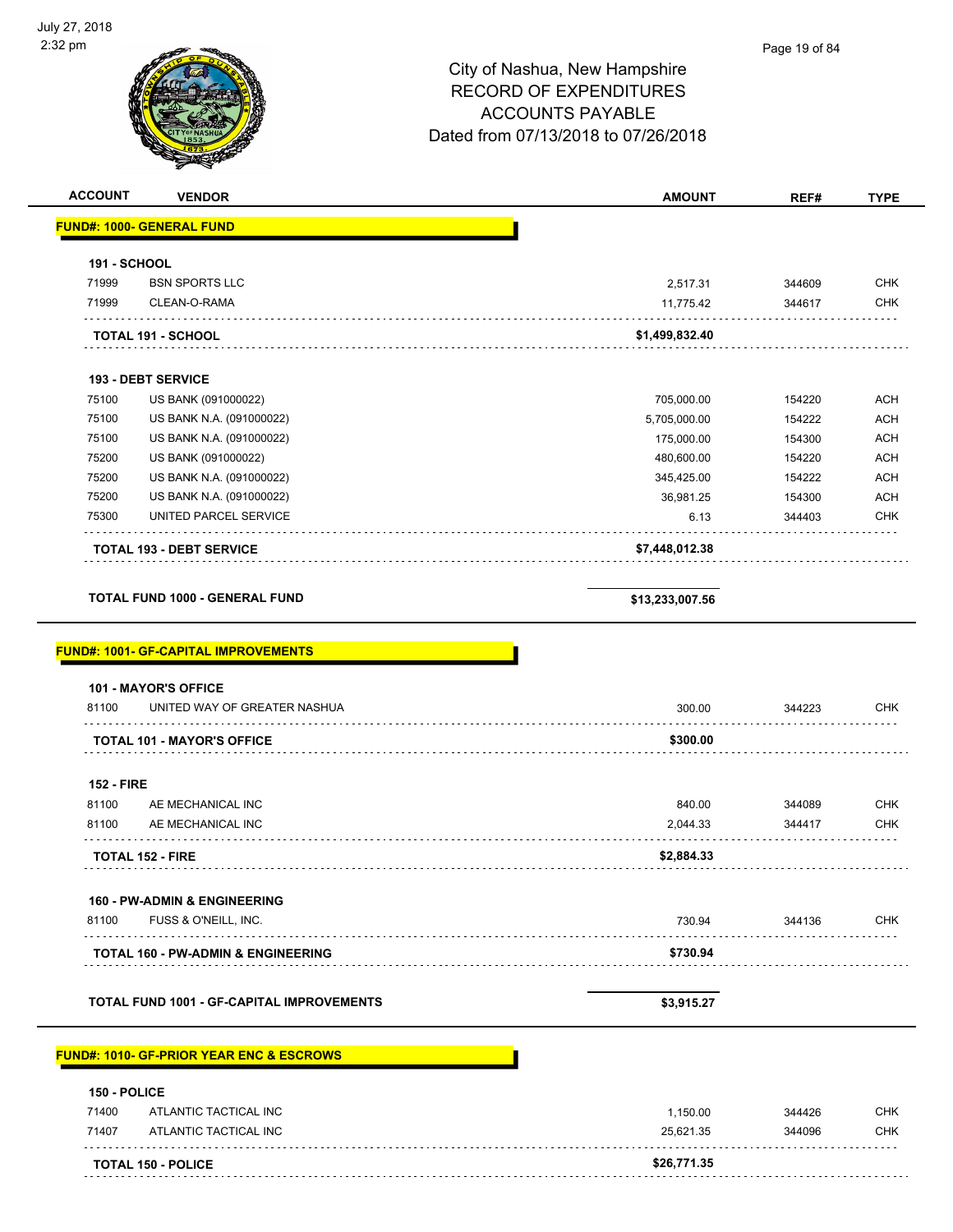| <b>ACCOUNT</b><br><b>VENDOR</b>                                              | <b>AMOUNT</b> | REF#   | <b>TYPE</b> |
|------------------------------------------------------------------------------|---------------|--------|-------------|
| <b>FUND#: 1010- GF-PRIOR YEAR ENC &amp; ESCROWS</b>                          |               |        |             |
|                                                                              |               |        |             |
| <b>181 - COMMUNITY DEVELOPMENT</b><br>53142<br>KIM LUNDGREN ASSOCIATES INC   | 2,216.25      | 344158 | <b>CHK</b>  |
| TOTAL 181 - COMMUNITY DEVELOPMENT                                            | \$2,216.25    |        |             |
|                                                                              |               |        |             |
| <b>183 - ECONOMIC DEVELOPMENT</b><br><b>GREAT AMERICAN DOWNTOWN</b><br>55654 | 11,916.41     | 344050 | <b>CHK</b>  |
| <b>TOTAL 183 - ECONOMIC DEVELOPMENT</b>                                      | \$11,916.41   |        |             |
|                                                                              |               |        |             |
| <b>TOTAL FUND 1010 - GF-PRIOR YEAR ENC &amp; ESCROWS</b>                     | \$40,904.01   |        |             |
| <b>FUND#: 2100- FOOD SERVICES FUND</b>                                       |               |        |             |
| 61100<br>WB MASON CO INC                                                     | 61.08         | 344329 | <b>CHK</b>  |
| <b>TOTAL FUND 2100 - FOOD SERVICES FUND</b>                                  | \$61.08       |        |             |
| <b>FUND#: 2204- SUMMER SCHOOL</b>                                            |               |        |             |
| 44600                                                                        |               |        | <b>CHK</b>  |
| DANIEL DOLAN                                                                 | 50.00         | 344629 |             |
| <b>TOTAL FUND 2204 - SUMMER SCHOOL</b>                                       | \$50.00       |        |             |
| <b>FUND#: 2207- ADULT ED/CONTINUING ED</b>                                   |               |        |             |
| 44600<br><b>BRUNA TABUSO</b>                                                 | 70.00         | 344700 | <b>CHK</b>  |
| 61299<br><b>GIOVANNIS</b>                                                    | 193.64        | 344232 | <b>CHK</b>  |
| 61299<br>BROAD ST RESTAURANT GROUP LLC                                       | 471.14        | 344257 | <b>CHK</b>  |
| 61299<br><b>WAL-MART</b>                                                     | 291.90        | 344328 | <b>CHK</b>  |
| 61299<br>BROAD ST RESTAURANT GROUP LLC                                       | 70.20         | 344608 | <b>CHK</b>  |
| 61299<br><b>WAL-MART</b>                                                     | 550.51        | 344706 | <b>CHK</b>  |
| <b>TOTAL FUND 2207 - ADULT ED/CONTINUING ED</b>                              | \$1,647.39    |        |             |
| <b>FUND#: 2212- ATHLETICS REVENUE FUND</b>                                   |               |        |             |
| 61299<br>NIXON CO INC                                                        | 765.00        | 344303 | <b>CHK</b>  |
| <b>TOTAL FUND 2212 - ATHLETICS REVENUE FUND</b>                              | \$765.00      |        |             |
|                                                                              |               |        |             |
| <b>FUND#: 2222- AFTER SCHOOL PROGRAM</b>                                     |               |        |             |
| 61299<br><b>GARELICK FARMS LLC</b>                                           | 327.02        | 344275 | <b>CHK</b>  |
| TOTAL FUND 2222 - AFTER SCHOOL PROGRAM                                       | \$327.02      |        |             |
| <b>FUND#: 2503- PARKS &amp; REC PROGRAMS FUND</b>                            |               |        |             |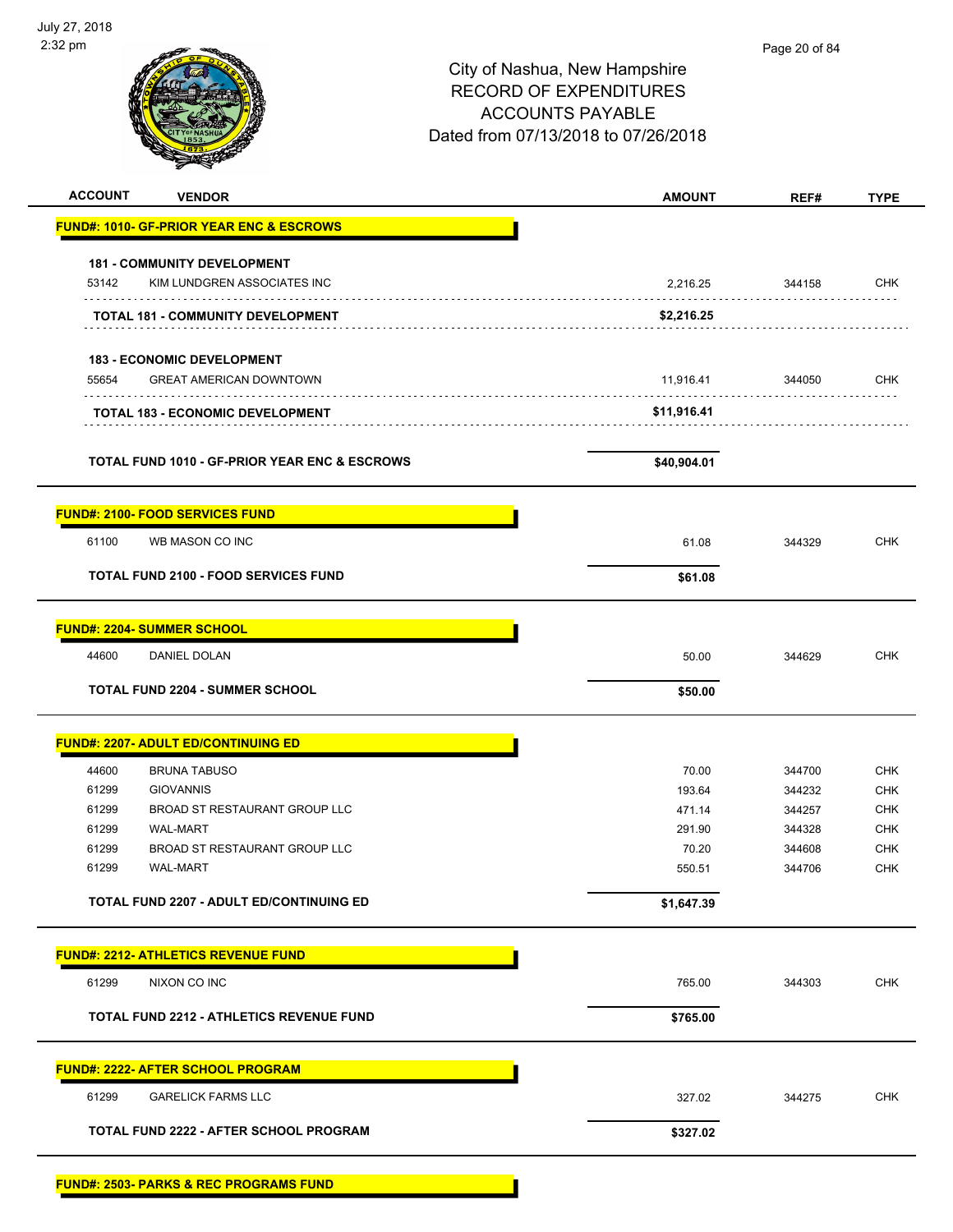

| <b>ACCOUNT</b> | <b>VENDOR</b>                                          | <b>AMOUNT</b>      | REF#             | <b>TYPE</b>              |
|----------------|--------------------------------------------------------|--------------------|------------------|--------------------------|
|                | <b>FUND#: 2503- PARKS &amp; REC PROGRAMS FUND</b>      |                    |                  |                          |
| 55658          | <b>BOSTON BRUINS GROUP SALES</b>                       | 4,475.00           | 344381           | <b>CHK</b>               |
| 55658          | THE COACH COMPANY                                      | 2,558.52           | 344457           | <b>CHK</b>               |
|                |                                                        |                    |                  |                          |
|                | <b>TOTAL FUND 2503 - PARKS &amp; REC PROGRAMS FUND</b> | \$7,033.52         |                  |                          |
|                | <b>FUND#: 2504- HOLMAN STADIUM EVENTS FUND</b>         |                    |                  |                          |
| 55699          | <b>ALPHAGRAPHICS</b>                                   | 2,700.87           | 344422           | <b>CHK</b>               |
|                | <b>TOTAL FUND 2504 - HOLMAN STADIUM EVENTS FUND</b>    | \$2,700.87         |                  |                          |
|                | <b>FUND#: 2505- PEG ACCESS CHANNELS FUND</b>           |                    |                  |                          |
| 53432          | DONNA L GRAHAM                                         | 20.00              | 344142           | <b>CHK</b>               |
| 55300          | <b>JIM MCLEAN</b>                                      | 49.05              | 344166           | <b>CHK</b>               |
| 61100          | AMAZON.COM LLC                                         | 106.05             | 154296           | <b>ACH</b>               |
| 61299          | AMAZON.COM LLC                                         | 52.86              | 154296           | <b>ACH</b>               |
| 71000          | <b>ACCESS AV</b>                                       | 495.00             | 344413           | <b>CHK</b>               |
| 81100          | AMAZON.COM LLC                                         | 269.24             | 154296           | <b>ACH</b>               |
|                | TOTAL FUND 2505 - PEG ACCESS CHANNELS FUND             | \$992.20           |                  |                          |
|                | <b>FUND#: 2506- HUNT BLDG FACILITY RENTAL FUND</b>     |                    |                  |                          |
|                |                                                        |                    |                  |                          |
| 53400<br>53400 | THE MURDER MYSTERY CO<br><b>EVENTECTIVE INC</b>        | 1,778.00<br>500.00 | 344061<br>344130 | <b>CHK</b><br><b>CHK</b> |
| 53628          | COMCAST CABLE COMMUNICATIONS I                         | 84.90              | 344070           | <b>CHK</b>               |
| 54200          | <b>MERRY MAIDS</b>                                     | 392.00             | 344515           | <b>CHK</b>               |
| 54236          | PROTECTION ONE ALARM MONTORING                         | 56.15              | 344191           | <b>CHK</b>               |
| 54280          | SOUTHERN NH PEST CONTROL                               | 53.00              | 344208           | <b>CHK</b>               |
|                | TOTAL FUND 2506 - HUNT BLDG FACILITY RENTAL FUND       | \$2,864.05         |                  |                          |
|                |                                                        |                    |                  |                          |
|                | <b>FUND#: 2508- SPECIAL ROAD &amp; HIGHWAY FUND</b>    |                    |                  |                          |
| 81704          | NEWPORT CONSTRUCTION CORP                              | 6,164.20           | 154298           | <b>ACH</b>               |
|                | TOTAL FUND 2508 - SPECIAL ROAD & HIGHWAY FUND          | \$6,164.20         |                  |                          |
|                | <b>FUND#: 2510- PENNICHUCK BOND FUND</b>               |                    |                  |                          |
| 75200          | US BANK (091000022)                                    | 2,630,877.90       | 154221           | <b>ACH</b>               |
|                | <b>TOTAL FUND 2510 - PENNICHUCK BOND FUND</b>          | \$2,630,877.90     |                  |                          |
|                | <b>FUND#: 3040- COMMUNICATIONS GRANTS FUND</b>         |                    |                  |                          |
| 81300          | MOTOROLA SOLUTIONS INC                                 | 50,589.90          | 344388           | <b>CHK</b>               |
|                |                                                        |                    |                  |                          |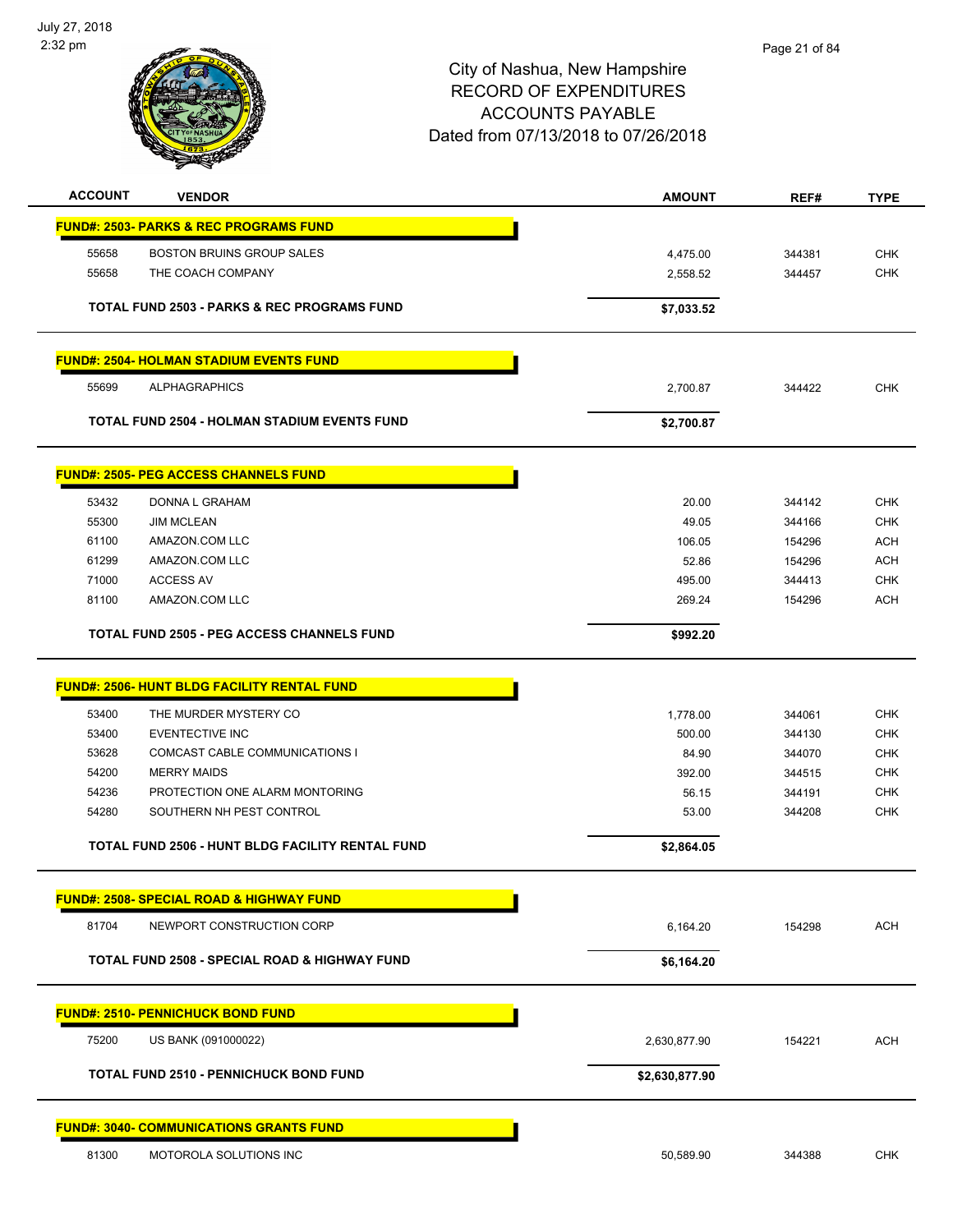| <b>ACCOUNT</b> | <b>VENDOR</b>                                                | <b>AMOUNT</b> | REF#   | <b>TYPE</b> |
|----------------|--------------------------------------------------------------|---------------|--------|-------------|
|                | <b>TOTAL FUND 3040 - COMMUNICATIONS GRANTS FUND</b>          | \$50,589.90   |        |             |
|                | <b>FUND#: 3050- POLICE GRANTS FUND</b>                       |               |        |             |
| 71000          | ADVANCED ELECTRONIC DESIGN INC                               | 410.00        | 344416 | <b>CHK</b>  |
| 71000          | <b>GLACIER COMPUTER LLC</b>                                  | 564.70        | 344484 | <b>CHK</b>  |
|                |                                                              |               |        |             |
|                | <b>TOTAL FUND 3050 - POLICE GRANTS FUND</b>                  | \$974.70      |        |             |
|                | <b>FUND#: 3068- COMMUNITY SERVICES GRANTS FUND</b>           |               |        |             |
| 55421          | WB MASON CO INC                                              | 144.54        | 344230 | <b>CHK</b>  |
| 55421          | WB MASON CO INC                                              | 52.98         | 344583 | <b>CHK</b>  |
| 55600          | <b>ALPHAGRAPHICS</b>                                         | 188.19        | 344093 | <b>CHK</b>  |
| 55600          | <b>ALPHAGRAPHICS</b>                                         | 856.69        | 344422 | <b>CHK</b>  |
| 55600          | <b>ALPHAGRAPHICS</b>                                         | 805.43        | 344093 | <b>CHK</b>  |
| 55699          | SOUTHERN NH HIV AIDS                                         | 7,030.00      | 344207 | <b>CHK</b>  |
| 55810          | <b>HARBOR HOMES INC</b>                                      | 27,798.00     | 344487 | CHK         |
| 61100          | WB MASON CO INC                                              | 112.38        | 344230 | <b>CHK</b>  |
| 61100          | <b>EXECUTIVE INFORMATION SYSTEMS</b>                         | 7,791.00      | 344479 | <b>CHK</b>  |
| 61100          | WB MASON CO INC                                              | 7.60          | 344230 | <b>CHK</b>  |
| 61100          | WB MASON CO INC                                              | 85.67         | 344230 | <b>CHK</b>  |
| 61100          | WB MASON CO INC                                              | 167.10        | 344230 | <b>CHK</b>  |
| 61250          | <b>ALPHAGRAPHICS</b>                                         | 533.49        | 344093 | <b>CHK</b>  |
| 68235          | SOUTHERN NH HIV AIDS                                         | 492.00        | 344207 | <b>CHK</b>  |
| 68235          | <b>HARBOR HOMES INC</b>                                      | 1,946.00      | 344487 | <b>CHK</b>  |
| 68332          | POSITIVE PROMOTIONS INC                                      | 155.95        | 344546 | <b>CHK</b>  |
| 68350          | <b>ALPHAGRAPHICS</b>                                         | 807.04        | 344093 | <b>CHK</b>  |
| 68350          | WB MASON CO INC                                              | 197.00        | 344230 | <b>CHK</b>  |
| 68350          | WALMART COMMUNITY/SYNCB                                      | 1,250.00      | 344229 | <b>CHK</b>  |
| 68350          | WB MASON CO INC                                              | 15.99         | 344230 | <b>CHK</b>  |
|                | <b>TOTAL FUND 3068 - COMMUNITY SERVICES GRANTS FUND</b>      | \$50,437.05   |        |             |
|                | <b>FUND#: 3070- COMMUNITY HEALTH GRANTS FUND</b>             |               |        |             |
| 55421          | ALTERNATE TRANSIT ADVERTISING                                |               |        | <b>CHK</b>  |
|                |                                                              | 3,400.00      | 344425 |             |
| 61135          | <b>ALPHAGRAPHICS</b>                                         | 2,068.21      | 344422 | <b>CHK</b>  |
| 61142<br>61142 | NH MEDICAL DENTAL SUPPLY LLC<br>NH MEDICAL DENTAL SUPPLY LLC | 352.00        | 344527 | <b>CHK</b>  |
|                |                                                              | 646.88        | 344527 | <b>CHK</b>  |
| 61250          | POSITIVE PROMOTIONS INC                                      | 348.88        | 344546 | <b>CHK</b>  |
|                | TOTAL FUND 3070 - COMMUNITY HEALTH GRANTS FUND               | \$6,815.97    |        |             |
|                | <b>FUND#: 3080- COMMUNITY DEVELOPMENT GRANTS</b>             |               |        |             |
| 53107          | STANTEC CONSULTING SERVICES                                  | 2,039.91      | 344562 | <b>CHK</b>  |
|                | TOTAL FUND 3080 - COMMUNITY DEVELOPMENT GRANTS               | \$2,039.91    |        |             |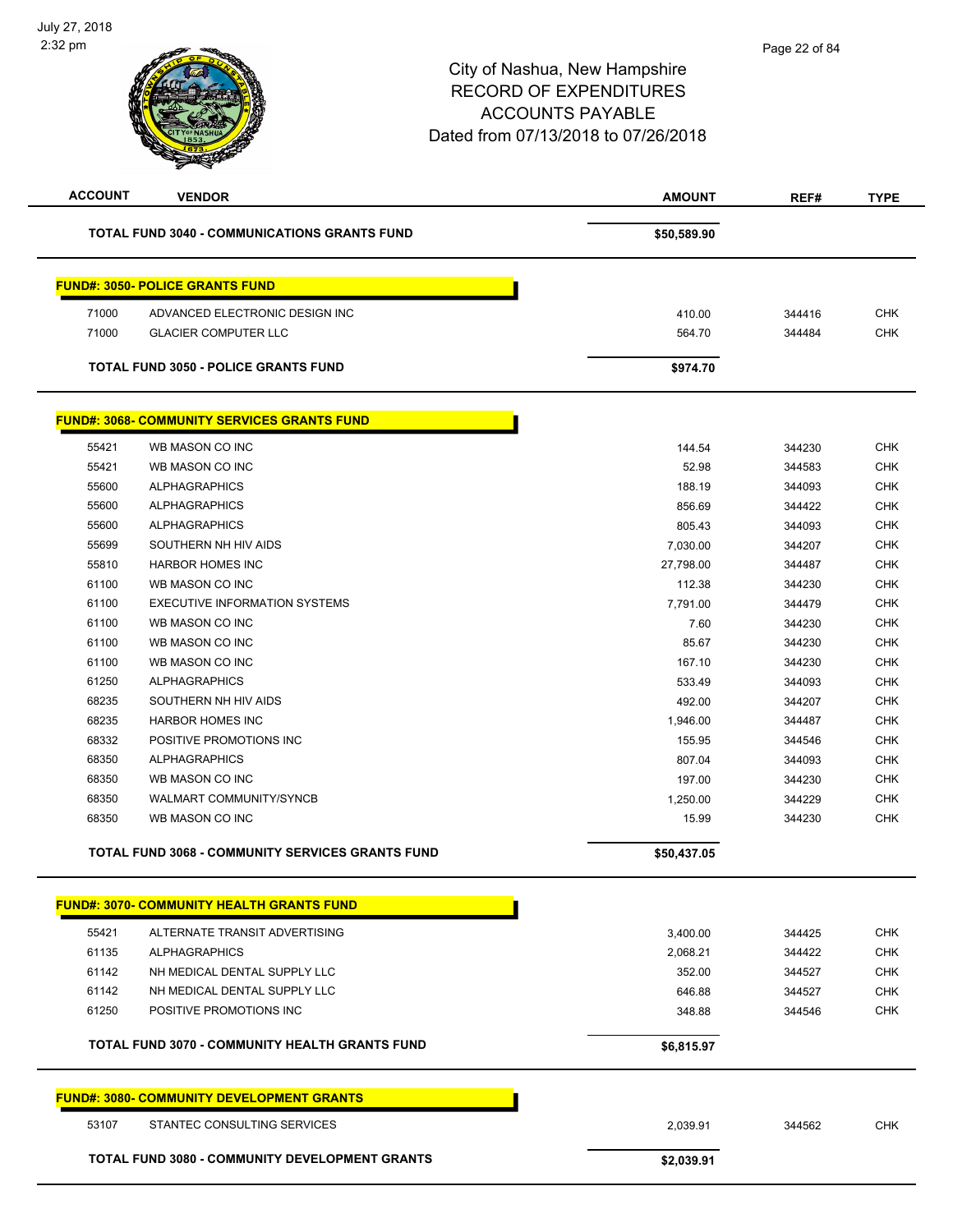

| <b>ACCOUNT</b> | <b>VENDOR</b>                                 | <b>AMOUNT</b> | REF#   | <b>TYPE</b> |
|----------------|-----------------------------------------------|---------------|--------|-------------|
|                | <b>FUND#: 3090- URBAN PROGRAM GRANTS FUND</b> |               |        |             |
| 43107          | US DEPARTMENT OF TREASURY                     | 39,027.45     | 344353 | <b>CHK</b>  |
| 54210          | DAD'S ABATEMENT LLC                           | 5,300.00      | 344372 | <b>CHK</b>  |
| 54210          | <b>DAD'S ABATEMENT LLC</b>                    | 28,000.00     | 344371 | <b>CHK</b>  |
| 54210          | <b>DAD'S ABATEMENT LLC</b>                    | 6,000.00      | 344371 | <b>CHK</b>  |
| 55200          | NATIONAL COMMUNITY DEVELOPMENT                | 470.00        | 344175 | <b>CHK</b>  |
| 55200          | NATIONAL COMMUNITY DEVELOPMENT                | 470.00        | 344175 | <b>CHK</b>  |
| 55307          | <b>FRANK BORELLI</b>                          | 290.98        | 344369 | <b>CHK</b>  |
| 61100          | <b>DELL MARKETING LP</b>                      | 2,837.94      | 344123 | <b>CHK</b>  |
| 61100          | AMAZON.COM LLC                                | 187.00        | 154256 | <b>ACH</b>  |
| 68345          | <b>ROBERT E BEILEN</b>                        | 350.00        | 344039 | <b>CHK</b>  |
| 68345          | <b>TYLER SCOTT BULLARD</b>                    | 350.00        | 344041 | <b>CHK</b>  |
| 68345          | ROBERT AMNOTTE                                | 350.00        | 344368 | <b>CHK</b>  |
| 68345          | <b>SKYLAR BUSH</b>                            | 350.00        | 344370 | <b>CHK</b>  |
| 69010          | <b>IDEAL PROPERTY MAINTENANCE</b>             | 2.000.00      | 344373 | <b>CHK</b>  |
| 69025          | MUNOZ CONSTRUCTION                            | 100.00        | 344375 | <b>CHK</b>  |
| 69075          | <b>BRIDGES DOM &amp; SEXUAL VIOLENCE</b>      | 3,415.00      | 344103 | <b>CHK</b>  |
| 71221          | AMAZON.COM LLC                                | 188.00        | 154256 | ACH         |
|                | TOTAL FUND 3090 - URBAN PROGRAM GRANTS FUND   | \$89,686.37   |        |             |

r

# **FUND#: 3120- TRANSIT GRANTS FUND**

| 55109 | CONSOLIDATED COMMUNICATIONS            | 188.20    | 344071 | <b>CHK</b> |
|-------|----------------------------------------|-----------|--------|------------|
| 55607 | UNITED PARCEL SERVICE                  | 48.80     | 344403 | <b>CHK</b> |
| 55699 | CINTAS#016                             | 57.27     | 344109 | <b>CHK</b> |
| 55699 | VERIZON WIRELESS-842008777             | 221.06    | 344405 | <b>CHK</b> |
| 55699 | CHELMSFORD AUTO ELECTRIC               | 119.00    | 344452 | <b>CHK</b> |
| 61299 | PETTY CASH                             | 10.00     | 344377 | <b>CHK</b> |
| 61299 | <b>FASTENAL CO</b>                     | 18.30     | 344132 | <b>CHK</b> |
| 61299 | AMAZON.COM LLC                         | 23.69     | 154216 | <b>ACH</b> |
| 61299 | ALTERNATE TRANSIT ADVERTISING          | 380.50    | 344425 | <b>CHK</b> |
| 61299 | <b>CENTRAL PAPER PRODUCTS CO</b>       | 137.83    | 344448 | <b>CHK</b> |
| 61299 | CHELMSFORD AUTO ELECTRIC               | 24.00     | 344452 | <b>CHK</b> |
| 61299 | DEPENDABLE LOCK SERVICE INC            | 80.00     | 344470 | <b>CHK</b> |
| 61299 | HOME DEPOT CREDIT SERVICE 3065         | 150.48    | 344490 | <b>CHK</b> |
| 61299 | <b>MASI PLUMBING &amp; HEATING INC</b> | 298.00    | 344512 | <b>CHK</b> |
| 61300 | <b>CITY OF NASHUA</b>                  | 60.49     | 344044 | <b>CHK</b> |
| 61310 | AVSG LP                                | 16,508.30 | 344428 | <b>CHK</b> |
| 61799 | <b>SANEL NAPA</b>                      | 41.68     | 344203 | <b>CHK</b> |
| 61799 | <b>GILLIG LLC</b>                      | 214.27    | 344483 | <b>CHK</b> |
| 61799 | <b>SANEL NAPA</b>                      | 7.30      | 344554 | <b>CHK</b> |
| 61799 | <b>MOLLY CORPORATION</b>               | 35.95     | 344517 | <b>CHK</b> |
| 61799 | <b>SANEL NAPA</b>                      | 3.78      | 344554 | <b>CHK</b> |
| 61799 | <b>SANEL NAPA</b>                      | 1.48      | 344554 | <b>CHK</b> |
| 61799 | ALLIANCE BUS GROUP INC                 | 448.77    | 344421 | <b>CHK</b> |
| 61799 | QUIRK GM PARTS DEPOT                   | 17.25     | 344192 | <b>CHK</b> |
| 61799 | NEW ENGLAND KENWORTH                   | 241.92    | 344524 | <b>CHK</b> |
| 61799 | <b>CUMMINS NORTHEAST LLC</b>           | 57.46     | 344466 | <b>CHK</b> |
| 61799 | <b>NEW ENGLAND KENWORTH</b>            | 72.50     | 344524 | <b>CHK</b> |
|       |                                        |           |        |            |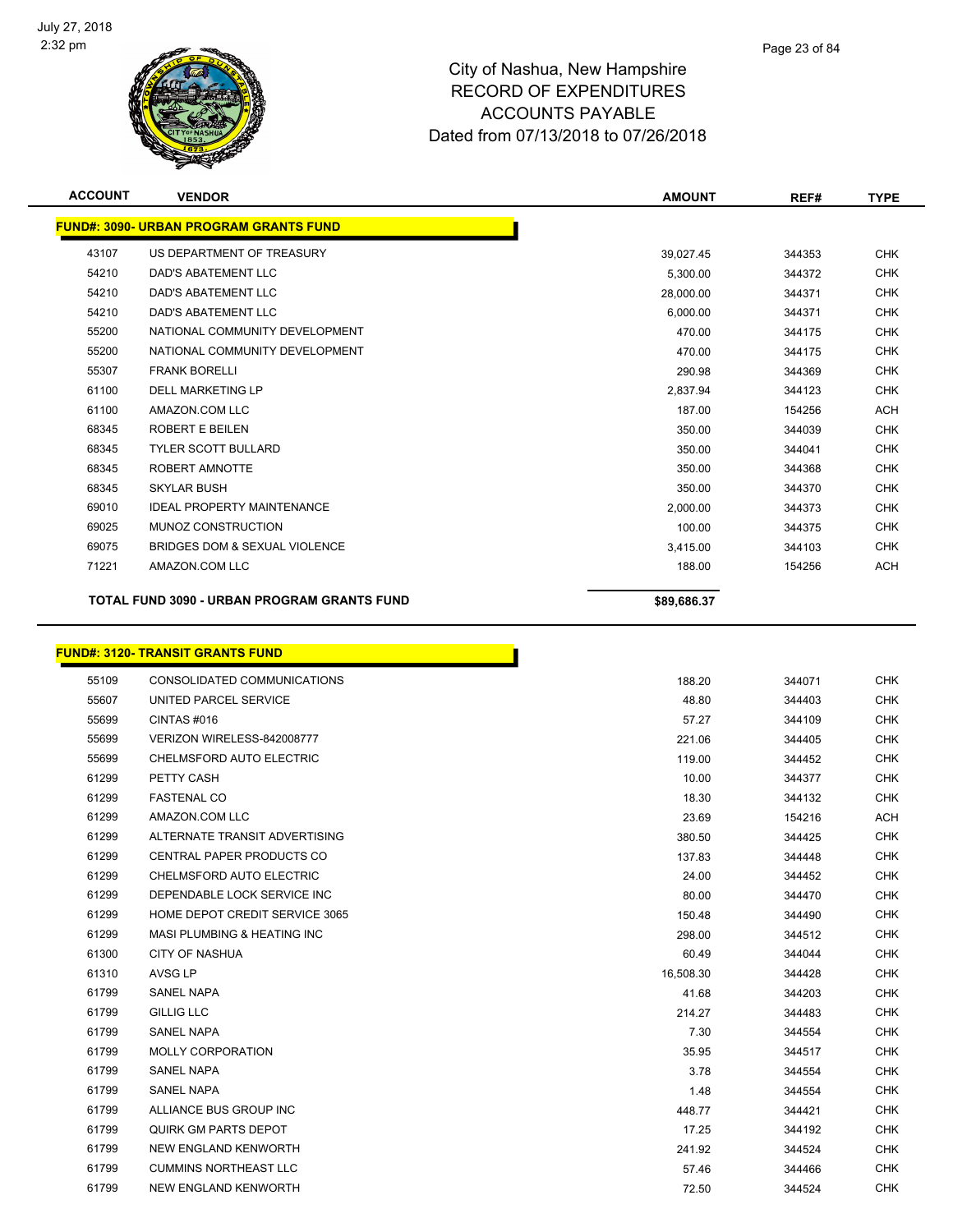| <b>ACCOUNT</b> | <b>VENDOR</b>                                | <b>AMOUNT</b> | REF#   | <b>TYPE</b> |
|----------------|----------------------------------------------|---------------|--------|-------------|
|                | <b>TOTAL FUND 3120 - TRANSIT GRANTS FUND</b> | \$19,468.28   |        |             |
|                | <b>FUND#: 3800- SCHOOL GRANTS FUND</b>       |               |        |             |
| 53600          | <b>HARBOR HOMES INC</b>                      | 1,280.00      | 344280 | <b>CHK</b>  |
| 53628          | <b>STEVE BLUNT</b>                           | 400.00        | 344253 | <b>CHK</b>  |
| 53628          | <b>JOSEPH PAGLIUCA</b>                       | 1,200.00      | 344306 | <b>CHK</b>  |
| 53628          | YMCA OF GREATER NASHUA                       | 5,986.62      | 344332 | <b>CHK</b>  |
| 53628          | <b>HARBOR HOMES INC</b>                      | 4,976.00      | 344280 | <b>CHK</b>  |
| 53628          | JANE MACLACHLAN M.Ed CTVI                    | 1,061.36      | 344659 | <b>CHK</b>  |
| 53628          | NORTHEAST REHABILITATION HOSP                | 389.10        | 344682 | <b>CHK</b>  |
| 55109          | CONSOLIDATED COMMUNICATIONS                  | 176.29        | 343910 | <b>CHK</b>  |
| 55200          | <b>ERIN KNOETIG</b>                          | 150.00        | 344661 | <b>CHK</b>  |
| 55300          | <b>TERESA ROSSETTI</b>                       | 3,436.00      | 344688 | <b>CHK</b>  |
| 55400          | COURTYARD BY MARRIOTT NASHUA                 | 6,490.58      | 344620 | <b>CHK</b>  |
| 61135          | AMAZON.COM LLC                               | 31.63         | 154261 | ACH         |
| 61135          | <b>HEINEMANN</b>                             | 39,191.25     | 344281 | <b>CHK</b>  |
| 61135          | REALLY GOOD STUFF LLC                        | 5,248.12      | 344310 | <b>CHK</b>  |
| 61135          | WB MASON CO INC                              | (16.45)       | 344329 | <b>CHK</b>  |
| 61135          | <b>CEREBELLUM CORP</b>                       | 693.45        | 344615 | <b>CHK</b>  |
| 61135          | LAKESHORE LEARNING MATERIALS                 | 320.85        | 344663 | <b>CHK</b>  |
| 61135          | WB MASON CO INC                              | (59.54)       | 344707 | <b>CHK</b>  |
| 61135          | AMAZON.COM LLC                               | 29.25         | 154261 | ACH         |
| 61135          | LAKESHORE LEARNING MATERIALS                 | 1,711.60      | 344292 | <b>CHK</b>  |
| 61135          | <b>SCHOLASTIC INC</b>                        | 108.00        | 344314 | <b>CHK</b>  |
| 61135          | <b>SCHOLASTIC INC</b>                        | 379.00        | 344695 | <b>CHK</b>  |
| 61135          | WB MASON CO INC                              | 220.00        | 344707 | <b>CHK</b>  |
| 61299          | DEBORAH A MURRAY                             | 131.92        | 344300 | <b>CHK</b>  |
| 61299          | <b>KATELYN TOCCI</b>                         | 97.28         | 344322 | <b>CHK</b>  |
| 61299          | <b>BMI EDUCATIONAL SERVICES INC</b>          | 3,749.64      | 344254 | <b>CHK</b>  |
| 61299          | <b>BOOKSOURCE INC</b>                        | 148.20        | 344256 | <b>CHK</b>  |
| 61299          | PERMA-BOUND                                  | 16.98         | 344307 | CHK         |
| 61299          | STEPS TO LITERACY, LLC                       | 9,575.81      | 344321 | <b>CHK</b>  |
| 61299          | <b>BOOKSOURCE INC</b>                        | 392.31        | 344605 | <b>CHK</b>  |
| 61299          | PERMA-BOUND                                  | 915.96        | 344685 | <b>CHK</b>  |
| 61299          | COMPUTER HUT dba IT INSIDERS                 | 8,995.50      | 344286 | <b>CHK</b>  |
| 61299          | SCHOLASTIC INC                               | 6,982.48      | 344692 | <b>CHK</b>  |
| 61299          | YMCA OF GREATER NASHUA                       | 3,799.85      | 344332 | <b>CHK</b>  |
| 61807          | FOLLETT SCHOOL SOLUTIONS INC                 | 1,871.58      | 344273 | <b>CHK</b>  |
| 61807          | FOLLETT SCHOOL SOLUTIONS INC                 | 81.20         | 344643 | <b>CHK</b>  |
| 61875          | AMAZON.COM LLC                               | 115.80        | 154261 | ACH         |
| 61875          | ASCD                                         | 892.25        | 344599 | <b>CHK</b>  |
| 61875          | TIME FOR KIDS                                | 1,182.50      | 344701 | <b>CHK</b>  |
| 71228          | PROJECT LEAD THE WAY INC                     | 3,000.00      | 154303 | ACH         |
| 71800          | AMAZON.COM LLC                               | 1,041.43      | 154261 | ACH         |
| 71800          | <b>BELSON OUTDOORS</b>                       | 1,148.62      | 344251 | CHK         |
| 71800          | <b>SCHOOL SPECIALTY</b>                      | 3,012.96      | 344316 | <b>CHK</b>  |
| 71800          | WB MASON CO INC                              | 249.99        | 344329 | <b>CHK</b>  |
| 71800          | SCHOOL OUTFITTERS, LLC                       | 150.88        | 344696 | <b>CHK</b>  |
| 71999          | JAR SYSTEMS LLC                              | 2,660.00      | 344289 | <b>CHK</b>  |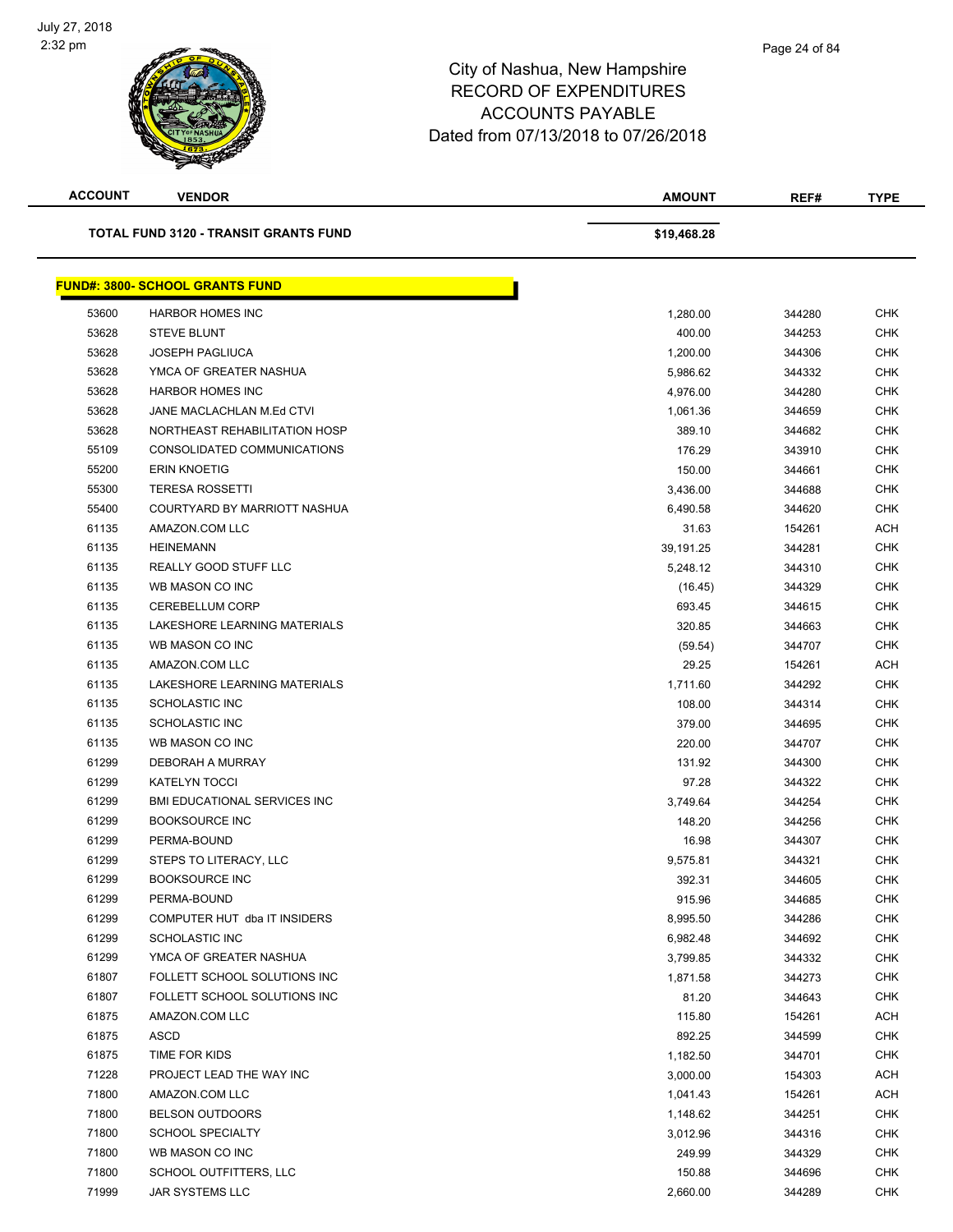| <b>ACCOUNT</b> | <b>VENDOR</b>                                    | <b>AMOUNT</b> | REF#   | <b>TYPE</b> |
|----------------|--------------------------------------------------|---------------|--------|-------------|
|                | <b>TOTAL FUND 3800 - SCHOOL GRANTS FUND</b>      | \$123,616.25  |        |             |
|                | <b>FUND#: 4005- TRAFFIC VIOLATIONS FUND</b>      |               |        |             |
| 54625          | <b>1ST PRIORITY TOWING &amp; RECOVERY</b>        | 805.00        | 344085 | <b>CHK</b>  |
| 54625          | D & R TOWING INC                                 | 1,325.00      | 344120 | <b>CHK</b>  |
| 54625          | <b>1ST PRIORITY TOWING &amp; RECOVERY</b>        | 605.00        | 344409 | <b>CHK</b>  |
| 54625          | D & R TOWING INC                                 | 230.00        | 344468 | <b>CHK</b>  |
| 55607          | <b>MAILINGS UNLIMITED</b>                        | 12.49         | 344162 | <b>CHK</b>  |
| 61799          | <b>CARPARTS OF NASHUA</b>                        | 8.95          | 344105 | <b>CHK</b>  |
| 61799          | SANEL AUTO PARTS CO                              | 23.84         | 344199 | CHK         |
| 61799          | <b>SANEL NAPA</b>                                | 76.43         | 344204 | <b>CHK</b>  |
|                | <b>TOTAL FUND 4005 - TRAFFIC VIOLATIONS FUND</b> | \$3,086.71    |        |             |
|                | <b>FUND#: 4025- DOJ DRUG FORFEITURE FUND</b>     |               |        |             |
| 54899          | LITCHFIELD VANTAGE LLC                           | 1,650.00      | 344159 | <b>CHK</b>  |
| 55400          | <b>CONFERENCES AND SEMINARS</b>                  | 158.76        | 344053 | <b>CHK</b>  |
| 55699          | COMCAST CABLE COMMUNICATIONS I                   | 245.63        | 344070 | <b>CHK</b>  |
| 71000          | <b>COVERT TRACK GROUP</b>                        | 600.00        | 344464 | <b>CHK</b>  |
|                | TOTAL FUND 4025 - DOJ DRUG FORFEITURE FUND       | \$2,654.39    |        |             |
|                | <b>FUND#: 4053- FIRE REGIONAL HAZMAT FUND</b>    |               |        |             |
| 71000          | ST JOSEPHS BUSINESS & HEALTH                     | 2,164.00      | 344210 | <b>CHK</b>  |
| 71000          | VERIZON WIRELESS-842015493                       | 80.02         | 344406 | <b>CHK</b>  |
| 71000          | INDUSTRIAL PROTECTION SERVICES                   | 144.00        | 344495 | <b>CHK</b>  |
| 71000          | MOORE MEDICAL LLC                                | 22.69         | 344518 | <b>CHK</b>  |
|                |                                                  |               |        |             |
|                | TOTAL FUND 4053 - FIRE REGIONAL HAZMAT FUND      | \$2,410.71    |        |             |
|                | FUND#: 4090- LIB-LOST/DAMAGED BOOK FINES         |               |        |             |
| 55699          | UNIQUE MNANGEMENT SERVICES INC                   | 196.90        | 344577 | <b>CHK</b>  |
| 55699          | UNITED WAY OF GREATER NASHUA                     | 1,750.00      | 344579 | <b>CHK</b>  |
| 61299          | PETTY CASH                                       | 41.75         | 344063 | <b>CHK</b>  |
| 61299          | AC MOORE INC                                     | 38.58         | 344412 | <b>CHK</b>  |
| 61807          | <b>GILFORD PUBLIC LIBRARY</b>                    | 39.90         | 344140 | <b>CHK</b>  |
| 61807          | HOOKSETT PUBLIC LIBRARY                          | 20.99         | 344491 | <b>CHK</b>  |
|                | TOTAL FUND 4090 - LIB-LOST/DAMAGED BOOK FINES    | \$2,088.12    |        |             |
|                | <b>FUND#: 5010- CAP PROJECTS-INFO TECHNOLOGY</b> |               |        |             |
| 81700          | <b>CUSTOM COMPUTER SPECIALIST INC</b>            | 9.16          | 344117 | <b>CHK</b>  |
| 81700          | <b>CUSTOM COMPUTER SPECIALIST INC</b>            | 36.70         | 344467 | <b>CHK</b>  |
|                |                                                  |               |        |             |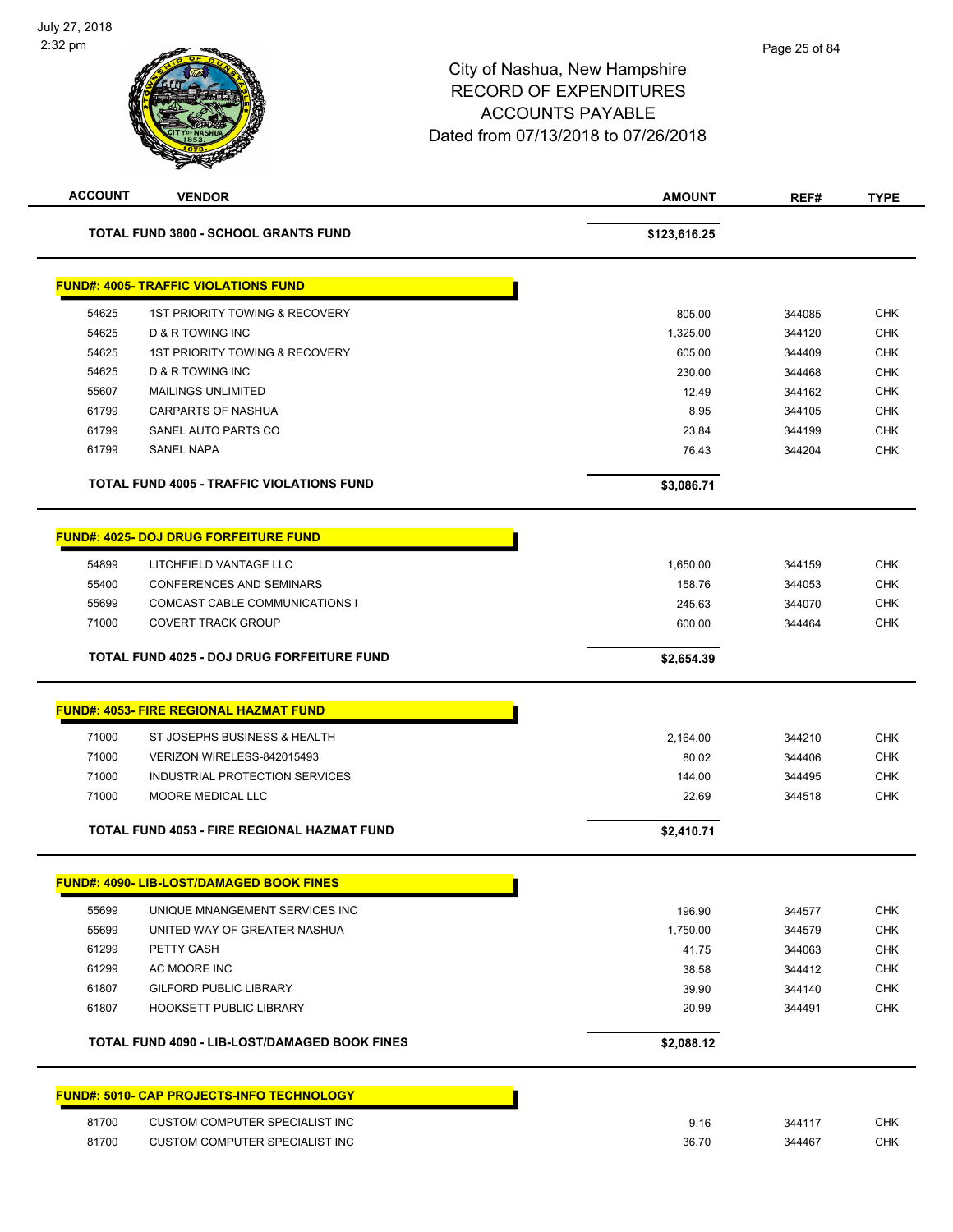| <b>ACCOUNT</b> | <b>VENDOR</b>                                     | <b>AMOUNT</b> | REF#   | <b>TYPE</b> |
|----------------|---------------------------------------------------|---------------|--------|-------------|
|                | TOTAL FUND 5010 - CAP PROJECTS-INFO TECHNOLOGY    | \$45.86       |        |             |
|                | <b>FUND#: 5200- CAPITAL PROJECTS-PUBLIC WORKS</b> |               |        |             |
| 81300          | <b>TARGET NEW ENGLAND</b>                         | 40,624.00     | 344066 | <b>CHK</b>  |
| 81700          | OCEAN STATE SIGNAL CO                             | 86,500.00     | 344180 | <b>CHK</b>  |
| 81700          | PENWAY SALES & SERVICE                            | 109,606.00    | 344184 | <b>CHK</b>  |
| 81700          | WILLIAM P DAVIS EXCAVATION LLC                    | 106,509.21    | 344231 | <b>CHK</b>  |
| 81704          | NEWPORT CONSTRUCTION CORP                         | 580,248.65    | 154298 | <b>ACH</b>  |
| 81704          | STANTEC CONSULTING SERVICES                       | 9,039.57      | 344562 | <b>CHK</b>  |
|                | TOTAL FUND 5200 - CAPITAL PROJECTS-PUBLIC WORKS   | \$932,527.43  |        |             |
|                |                                                   |               |        |             |
|                | <b>FUND#: 5700- CAP PROJECTS-BROAD ST PARKWAY</b> |               |        |             |
| 81700          | <b>HCSO</b>                                       | 102.00        | 344387 | <b>CHK</b>  |
| 81700          | <b>HAYNER SWANSON INC</b>                         | 5,340.00      | 344489 | <b>CHK</b>  |
|                | TOTAL FUND 5700 - CAP PROJECTS-BROAD ST PARKWAY   | \$5,442.00    |        |             |
|                |                                                   |               |        |             |
|                | <b>FUND#: 6000- SOLID WASTE FUND</b>              |               |        |             |
| 12400          | CAPITAL SUPPLY CO                                 | 45.00         | 344442 | <b>CHK</b>  |
| 54200          | BILLS WORLD CLASS CLEANING SER                    | 780.00        | 344102 | <b>CHK</b>  |
| 54280          | <b>BELLETETES INC</b>                             | 28.72         | 344098 | <b>CHK</b>  |
| 54600          | DDA SERVICES INC                                  | 880.00        | 344122 | <b>CHK</b>  |
| 54600          | FREIGHTLINER OF NH INC                            | 97.35         | 344135 | <b>CHK</b>  |
| 54600          | IRVING BLENDING & PACKAGING                       | 523.52        | 344154 | <b>CHK</b>  |
| 54600          | <b>SANEL NAPA</b>                                 | 28.47         | 344202 | <b>CHK</b>  |
| 54600          | AUTO ELECTRIC WAREHOUSE INC                       | 45.00         | 344427 | <b>CHK</b>  |
| 54600          | CARPARTS DISTRIBUTION CENTER,                     | 25.82         | 344445 | <b>CHK</b>  |
| 54600          | FREIGHTLINER OF NH INC                            | 359.34        | 344482 | <b>CHK</b>  |
| 54600          | <b>MCNEILUS TRUCK &amp; MANUFACTURING</b>         | 207.82        | 344514 | <b>CHK</b>  |
| 54600          | NEW ENGLAND KENWORTH                              | 1,664.22      | 344525 | <b>CHK</b>  |
| 55118          | VERIZON WIRELESS-542088278                        | 40.01         | 344408 | <b>CHK</b>  |
| 55699          | <b>CYN OIL CORPORATION</b>                        | 187.50        | 344118 | <b>CHK</b>  |
| 55699          | <b>INTERSTATE REFRIGERANT</b>                     | 606.00        | 344153 | <b>CHK</b>  |
| 55699          | NORTHEAST RESOURCE RECOVERY                       | 2,467.75      | 344178 | <b>CHK</b>  |
| 55699          | UNIVERSAL RECYCLING TECH                          | 2,189.68      | 344224 | <b>CHK</b>  |
| 55699          | CASELLA RECYCLING LLC                             | 37,333.78     | 344446 | <b>CHK</b>  |
| 55699          | <b>INTERSTATE REFRIGERANT</b>                     | 954.00        | 344497 | <b>CHK</b>  |
| 55699          | JOHNNY APPLESEED TREE &                           | 9,000.00      | 344500 | <b>CHK</b>  |
| 55699          | UNIVERSAL RECYCLING TECH                          | 1,967.06      | 344580 | <b>CHK</b>  |
| 61100          | PETTY CASH                                        | 9.15          | 344377 | <b>CHK</b>  |
| 61107          | UNIFIRST CORPORATION                              | 170.39        | 344221 | <b>CHK</b>  |
| 61107          | UNIFIRST CORPORATION                              | 170.39        | 344576 | <b>CHK</b>  |
| 61110          | ALECS SHOE STORE INC                              | 96.95         | 344419 | <b>CHK</b>  |
| 61192          | MAGID GLOVE & SAFETY MFG CO.                      | 900.88        | 344161 | <b>CHK</b>  |
| 61192          | MAGID GLOVE & SAFETY MFG CO.                      | 34.80         | 344509 | <b>CHK</b>  |
| 61307          | SHATTUCK MALONE OIL CO                            | 2,746.46      | 344397 | <b>CHK</b>  |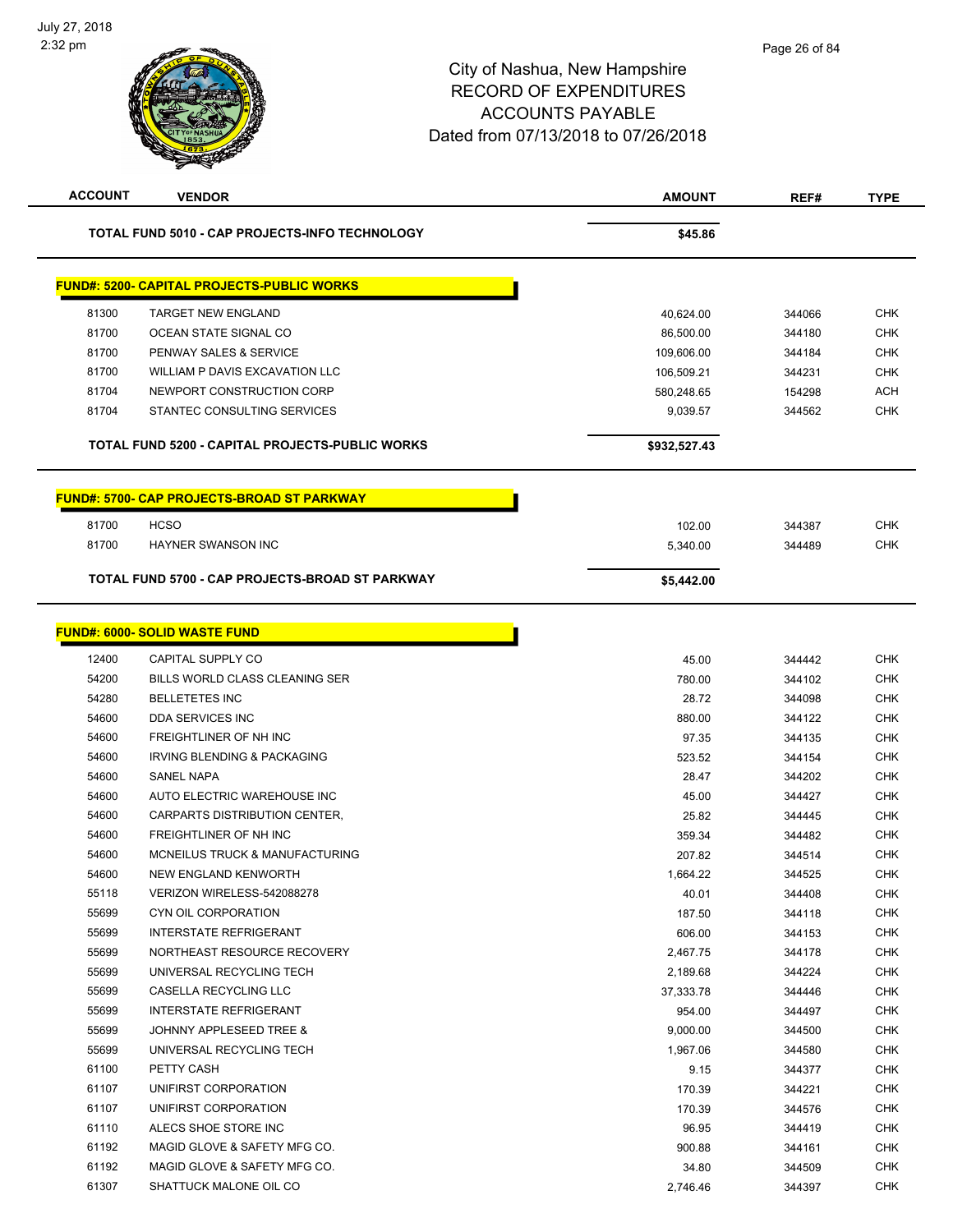

| <b>ACCOUNT</b> | <b>VENDOR</b>                             | <b>AMOUNT</b>  | REF#   | <b>TYPE</b> |
|----------------|-------------------------------------------|----------------|--------|-------------|
|                | <b>FUND#: 6000- SOLID WASTE FUND</b>      |                |        |             |
| 61310          | AVSG LP                                   | 14,866.92      | 344428 | <b>CHK</b>  |
| 61560          | <b>EPG COMPANIES INC</b>                  | 3,060.95       | 344128 | <b>CHK</b>  |
| 75100          | US BANK (091000022)                       | 70,000.00      | 154220 | <b>ACH</b>  |
| 75100          | NH DEPT OF ENVIRONMENTAL SERVS            | 1,043,704.19   | 154299 | <b>ACH</b>  |
| 75200          | US BANK (091000022)                       | 9,500.00       | 154220 | <b>ACH</b>  |
| 75200          | NH DEPT OF ENVIRONMENTAL SERVS            | 89,854.00      | 154299 | <b>ACH</b>  |
| 81650          | NORTHEAST EARTH MECHANICS INC             | 68,995.50      | 344177 | <b>CHK</b>  |
|                | <b>TOTAL FUND 6000 - SOLID WASTE FUND</b> | \$1,363,541.62 |        |             |
|                | <b>FUND#: 6200- WASTEWATER FUND</b>       |                |        |             |
| 53107          | EASTERN ANALYTICAL INC                    | 2,273.50       | 344475 | <b>CHK</b>  |
| 53107          | ENVIROSYSTEMS. INCORPORATED               | 244.00         | 344476 | <b>CHK</b>  |

|       |                                      | 4, 4, 0.00 |        | ----       |
|-------|--------------------------------------|------------|--------|------------|
| 53107 | ENVIROSYSTEMS, INCORPORATED          | 244.00     | 344476 | CHK        |
| 53107 | <b>WRIGHT-PIERCE</b>                 | 3,005.14   | 344586 | <b>CHK</b> |
| 53467 | MAILINGS UNLIMITED - NWS             | 7,300.00   | 154274 | ACH        |
| 53467 | PENNICHUCK WATER WORKS INC           | 9,833.67   | 344080 | CHK        |
| 53467 | US POSTAL SERVICES                   | 356.00     | 344084 | CHK        |
| 53467 | <b>MAILINGS UNLIMITED</b>            | 830.66     | 344162 | CHK        |
| 53467 | <b>MAILINGS UNLIMITED</b>            | 544.85     | 344510 | <b>CHK</b> |
| 54100 | EVERSOUCE-POWER SUPPLY               | 52,826.83  | 344072 | CHK        |
| 54100 | EVERSOURCE                           | 1,583.73   | 344074 | <b>CHK</b> |
| 54221 | CASELLA ORGANICS                     | 30,404.65  | 344106 | <b>CHK</b> |
| 54280 | COUNTRYBROOK FARMS LLC               | 1,173.00   | 344115 | <b>CHK</b> |
| 54280 | <b>HAJOCA CORPORATION</b>            | 15.47      | 344146 | <b>CHK</b> |
| 54300 | <b>BROX INDUSTRIES INC</b>           | 511.83     | 344104 | <b>CHK</b> |
| 54300 | CONTINENTAL PAVING INC               | 942.27     | 344113 | <b>CHK</b> |
| 54300 | F W WEBB COMPANY                     | 168.97     | 344131 | CHK        |
| 54300 | <b>HUDSON QUARRY CORP</b>            | 694.60     | 344150 | <b>CHK</b> |
| 54300 | TEAM EJP CONCORD NH                  | 8,052.00   | 344214 | <b>CHK</b> |
| 54300 | <b>BROX INDUSTRIES INC</b>           | 848.05     | 344439 | <b>CHK</b> |
| 54300 | CONTINENTAL PAVING INC               | 627.51     | 344460 | <b>CHK</b> |
| 54300 | HUDSON QUARRY CORP                   | 25.65      | 344493 | <b>CHK</b> |
| 54300 | TEAM EJP CONCORD NH                  | 107.00     | 344569 | <b>CHK</b> |
| 54487 | <b>ENVIROMIX</b>                     | 468.84     | 344127 | <b>CHK</b> |
| 54487 | F W WEBB COMPANY                     | 243.63     | 344131 | <b>CHK</b> |
| 54487 | <b>GRAINGER</b>                      | 633.20     | 344143 | <b>CHK</b> |
| 54487 | <b>HAJOCA CORPORATION</b>            | 885.43     | 344146 | <b>CHK</b> |
| 54487 | HOME DEPOT CREDIT SERVICE 3065       | 644.10     | 344148 | CHK        |
| 54487 | <b>MOTION INDUSTRIES INC</b>         | 249.00     | 344170 | <b>CHK</b> |
| 54487 | <b>BMI MECHANICAL INC</b>            | 2,235.75   | 344435 | CHK        |
| 54487 | <b>FASTENAL CO</b>                   | (6.68)     | 344481 | <b>CHK</b> |
| 54487 | M & M ELECTRICAL SUPPLY CO INC       | 90.21      | 344507 | <b>CHK</b> |
| 54487 | SANEL NAPA                           | 140.67     | 344553 | <b>CHK</b> |
| 54600 | <b>SANEL NAPA</b>                    | 28.47      | 344201 | CHK        |
| 54600 | CARPARTS DISTRIBUTION CENTER,        | 28.53      | 344445 | <b>CHK</b> |
| 54600 | <b>GRANITE STATE HYDRAULICS CORP</b> | 925.00     | 344485 | <b>CHK</b> |
| 54600 | NEW ENGLAND KENWORTH                 | 32.80      | 344525 | CHK        |
| 55109 | CONSOLIDATED COMMUNICATIONS          | 860.58     | 343910 | <b>CHK</b> |
|       |                                      |            |        |            |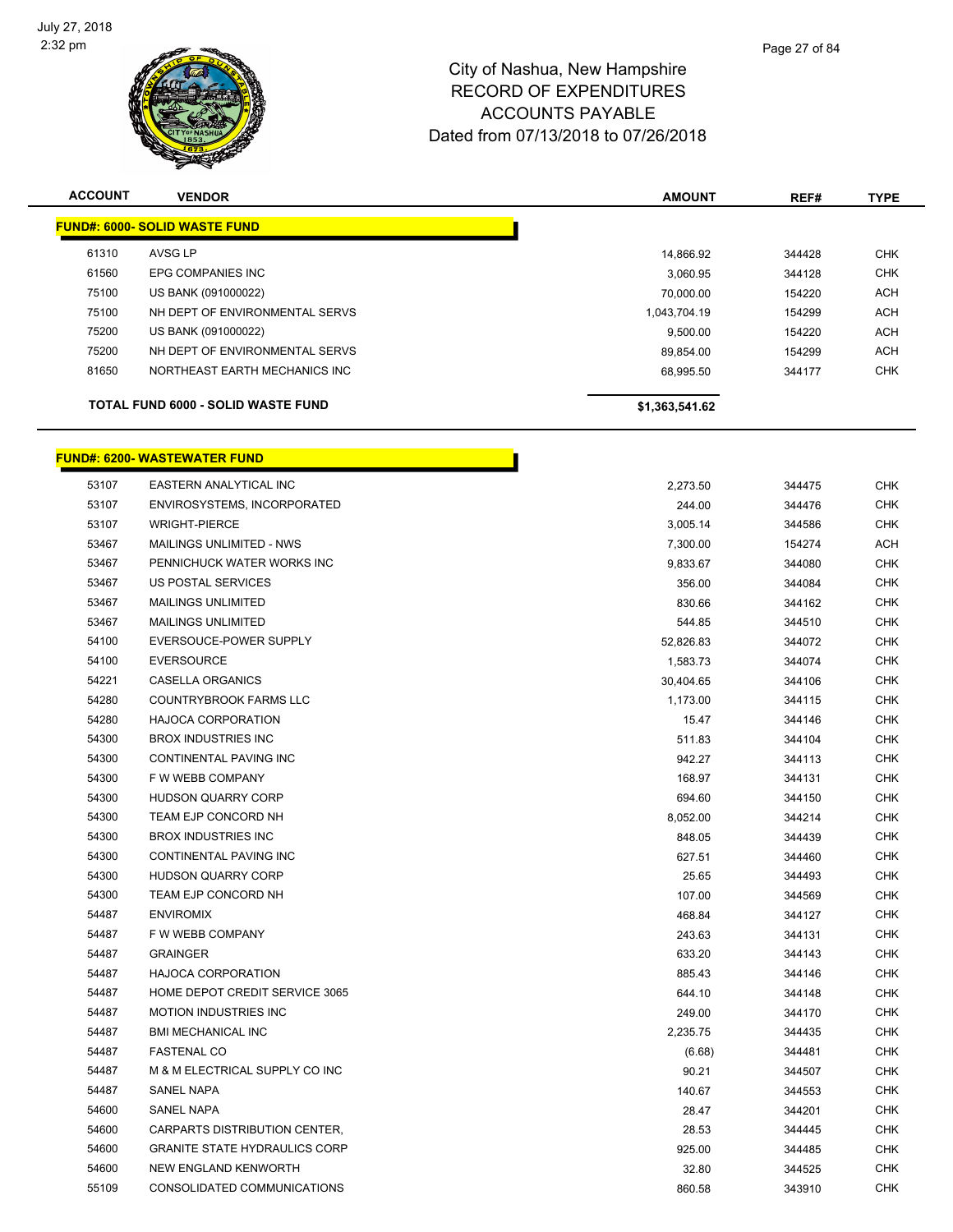

| <b>ACCOUNT</b> | <b>VENDOR</b>                       | <b>AMOUNT</b> | REF#   | <b>TYPE</b> |
|----------------|-------------------------------------|---------------|--------|-------------|
|                | <b>FUND#: 6200- WASTEWATER FUND</b> |               |        |             |
| 55109          | CONSOLIDATED COMMUNICATIONS         | 77.12         | 344384 | <b>CHK</b>  |
| 55118          | VERIZON WIRELESS-342053899-000      | 120.03        | 344407 | <b>CHK</b>  |
| 55421          | <b>NEIWPCC</b>                      | 355.00        | 344393 | <b>CHK</b>  |
| 55421          | <b>NEWEA</b>                        | 50.00         | 344526 | <b>CHK</b>  |
| 55618          | <b>CITIZENS BANK</b>                | 1,452.17      | 154230 | ACH         |
| 55699          | ACCUWORX USA INC                    | 2,440.00      | 344086 | <b>CHK</b>  |
| 55699          | ROBERT R CORMIER                    | 153.00        | 344114 | <b>CHK</b>  |
| 55699          | <b>BMI MECHANICAL INC</b>           | 2,995.00      | 344435 | <b>CHK</b>  |
| 55699          | CALLOGIX INC                        | 166.00        | 344441 | CHK         |
| 55699          | <b>CERTIFIED LABS</b>               | 366.66        | 344449 | <b>CHK</b>  |
| 55699          | ROBERT R CORMIER                    | 178.50        | 344462 | <b>CHK</b>  |
| 55699          | SAFETY KLEEN SYSTEMS INC            | 498.00        | 344551 | <b>CHK</b>  |
| 55699          | THE LAWSON GROUP                    | 1,239.72      | 344571 | CHK         |
| 55699          | WILDCO-PES                          | 1,719.03      | 344584 | <b>CHK</b>  |
| 61107          | ALECS SHOE STORE INC                | 110.00        | 344092 | CHK         |
| 61107          | ALECS SHOE STORE INC                | 110.00        | 344419 | <b>CHK</b>  |
| 61107          | UNIFIRST CORPORATION                | 2,276.83      | 344576 | <b>CHK</b>  |
| 61149          | <b>VWR INTERNATIONAL</b>            | 990.36        | 344228 | <b>CHK</b>  |
| 61149          | <b>ERA - A WATERS CO</b>            | 409.00        | 344477 | <b>CHK</b>  |
| 61149          | <b>HACH COMPANY</b>                 | 1,235.80      | 344486 | <b>CHK</b>  |
| 61156          | <b>BORDEN &amp; REMINGTON CORP</b>  | 5,187.99      | 344436 | <b>CHK</b>  |
| 61299          | <b>BELLETETES INC</b>               | 127.84        | 344098 | <b>CHK</b>  |
| 61299          | <b>G H BERLIN WINDWARD</b>          | 1,370.16      | 344137 | <b>CHK</b>  |
| 61299          | <b>GRAINGER</b>                     | 865.10        | 344143 | <b>CHK</b>  |
| 61299          | HOME DEPOT CREDIT SERVICE 3065      | 390.81        | 344148 | <b>CHK</b>  |
| 61299          | NASHUA FARMERS EXCHANGE INC         | 188.00        | 344171 | <b>CHK</b>  |
| 61299          | PINE MOTOR PARTS                    | 74.06         | 344187 | <b>CHK</b>  |
| 61299          | <b>VWR INTERNATIONAL</b>            | 1,146.48      | 344228 | <b>CHK</b>  |
| 61299          | CHEYENNE MANUFACTURING INC          | 3,987.00      | 344453 | <b>CHK</b>  |
| 61299          | DEPENDABLE LOCK SERVICE INC         | 330.00        | 344470 | <b>CHK</b>  |
| 61299          | HOME DEPOT CREDIT SERVICE 3065      | 1,703.39      | 344490 | <b>CHK</b>  |
| 61299          | RESOURCE MANAGEMENT INC             | 199.00        | 344549 | <b>CHK</b>  |
| 61307          | SHATTUCK MALONE OIL CO              | 7,006.26      | 344397 | <b>CHK</b>  |
| 61310          | AVSG LP                             | 399.98        | 344428 | <b>CHK</b>  |
| 61428          | <b>CENTRAL PAPER PRODUCTS CO</b>    | 388.20        | 344448 | <b>CHK</b>  |
| 71000          | <b>HACH COMPANY</b>                 | (64.82)       | 344486 | <b>CHK</b>  |
| 71025          | <b>GRAINGER</b>                     | 141.76        | 344143 | <b>CHK</b>  |
| 71025          | MCMASTER-CARR                       | 546.44        | 344167 | <b>CHK</b>  |
| 75100          | NH DEPT OF ENVIRONMENTAL SERVS      | 2,929,912.36  | 154299 | ACH         |
| 75200          | NH DEPT OF ENVIRONMENTAL SERVS      | 881,574.00    | 154299 | <b>ACH</b>  |
| 81200          | WILLIAM P DAVIS EXCAVATION LLC      | 16,880.80     | 344231 | <b>CHK</b>  |
| 81700          | NEWPORT CONSTRUCTION CORP           | 2,731.40      | 154298 | ACH         |
| 81700          | TEAM EJP CONCORD NH                 | 102,627.00    | 344569 | <b>CHK</b>  |
| 81700          | NASHUA REGIONAL PLANNING COMM       | 2,000.00      | 344522 | <b>CHK</b>  |
| 81700          | NEWPORT CONSTRUCTION CORP           | 59,412.41     | 154298 | ACH         |
| 81700          | <b>WRIGHT-PIERCE</b>                | 3,079.07      | 344586 | <b>CHK</b>  |
| 81700          | WOODARD & CURRAN INC                | 34,396.45     | 344585 | <b>CHK</b>  |
| 81700          | <b>WRIGHT-PIERCE</b>                | 2,782.72      | 344586 | <b>CHK</b>  |
| 81700          | WOODARD & CURRAN INC                | 6,326.00      | 344585 | <b>CHK</b>  |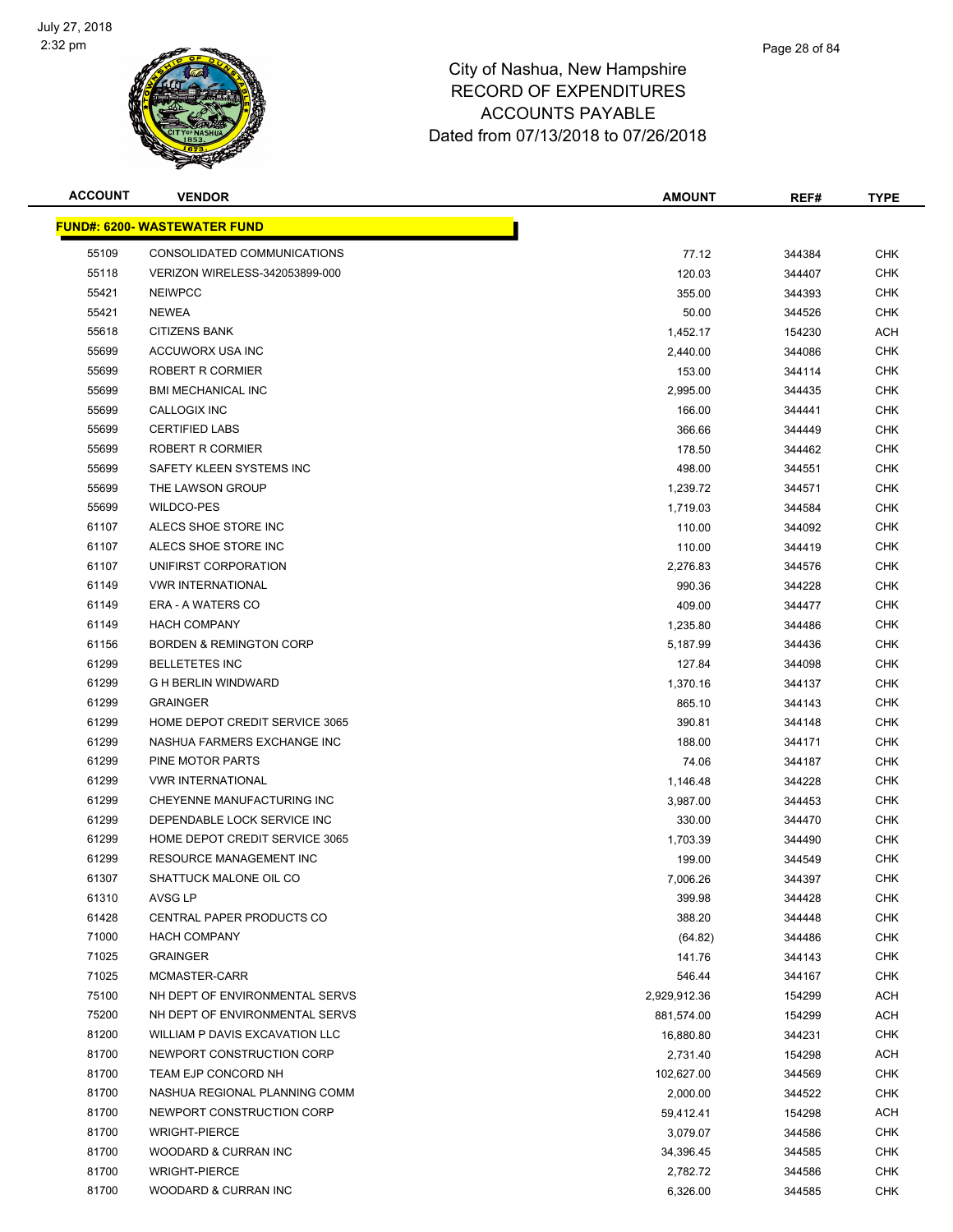

| <b>ACCOUNT</b> | <b>VENDOR</b>                                    | <b>AMOUNT</b>  | REF#   | <b>TYPE</b> |
|----------------|--------------------------------------------------|----------------|--------|-------------|
|                | <b>FUND#: 6200- WASTEWATER FUND</b>              |                |        |             |
| 81700          | <b>WRIGHT-PIERCE</b>                             | 29,176.99      | 344586 | <b>CHK</b>  |
|                | <b>TOTAL FUND 6200 - WASTEWATER FUND</b>         | \$4,241,657.98 |        |             |
|                | <b>FUND#: 6201-WERF-WASTEWATER EQUIP RESERVE</b> |                |        |             |
| 81300          | <b>WALDRON ENGINEERING &amp;</b>                 | 2.340.00       | 344582 | <b>CHK</b>  |
|                | TOTAL FUND 6201 - WERF-WASTEWATER EQUIP RESERVE  | \$2,340.00     |        |             |

|       | <u> FUND#: 6500- PROPERTY &amp; CASUALTY FUND</u>     |                |        |            |
|-------|-------------------------------------------------------|----------------|--------|------------|
| 54267 | TREASURER STATE OF NH                                 | 50.00          | 344400 | <b>CHK</b> |
| 54267 | STANLEY ELEVATOR CO INC                               | 58,770.00      | 344560 | <b>CHK</b> |
| 59107 | HUB INT'L NEW ENGLAND LLC                             | 103,538.00     | 154258 | <b>ACH</b> |
| 59120 | HUB INT'L NEW ENGLAND LLC                             | 580,494.18     | 154258 | <b>ACH</b> |
| 59148 | HUB INT'L NEW ENGLAND LLC                             | 269,525.00     | 154258 | <b>ACH</b> |
| 59207 | APPLE NASHUA LLC                                      | 880.88         | 344343 | <b>CHK</b> |
| 59207 | DARTMOUTH HITCHCOCK BEDFORD                           | 311.00         | 344344 | <b>CHK</b> |
| 59207 | DARTMOUTH HITCHCOCK CLINIC                            | 2,831.00       | 344345 | <b>CHK</b> |
| 59207 | FOUR SEASONS ORTHOPEDIC CENTER                        | 213.00         | 344347 | <b>CHK</b> |
| 59207 | HEALTHALLIANCE HOSPITALS INC                          | 889.00         | 344348 | <b>CHK</b> |
| 59207 | PERFORMANCE REHAB INC                                 | 690.00         | 344349 | <b>CHK</b> |
| 59207 | STONERIVER PHARMACY SOLUTIONS                         | 288.35         | 344350 | <b>CHK</b> |
| 59207 | APPLE NASHUA LLC                                      | 478.40         | 344740 | <b>CHK</b> |
| 59207 | BEDFORD AMBULATORY SURG CTR                           | 1,687.00       | 344741 | <b>CHK</b> |
| 59207 | <b>COMP TODAY</b>                                     | 460.04         | 344744 | <b>CHK</b> |
| 59207 | DARTMOUTH HITCHCOCK CLINIC                            | 204.00         | 344746 | <b>CHK</b> |
| 59207 | FOUNDATION MEDICAL PARTNERS                           | 62.00          | 344747 | CHK        |
| 59207 | <b>FOUR SEASONS ORTHOPEDIC CENTER</b>                 | 209.25         | 344748 | <b>CHK</b> |
| 59207 | <b>INJURED WORKERS PHARMACY LLC</b>                   | 133.16         | 344750 | <b>CHK</b> |
| 59207 | <b>KEVIN S MORIARTY DC</b>                            | 447.00         | 344751 | <b>CHK</b> |
| 59207 | OCCUPATIONAL HEALTH CTRS SOUTH                        | 843.00         | 344752 | <b>CHK</b> |
| 59207 | PERFORMANCE REHAB INC                                 | 245.00         | 344753 | <b>CHK</b> |
| 59207 | ST JOSEPH BUSINESS & HEALTH                           | 143.00         | 344754 | <b>CHK</b> |
| 59207 | <b>SURGI-CARE INC</b>                                 | 725.00         | 344755 | <b>CHK</b> |
| 59207 | <b>TYNGSBORO COSMETIC DENTISTRY</b>                   | 2,494.00       | 344756 | CHK        |
| 59225 | DEVINE MILLIMET & BRANCH PA                           | 2,390.08       | 344346 | <b>CHK</b> |
| 59225 | <b>CULLENCOLLIMORE PLLC</b>                           | 655.50         | 344745 | <b>CHK</b> |
| 59250 | <b>CLEAN HARBORS ENVIRONMENTAL</b>                    | 8,772.43       | 344743 | CHK        |
| 59275 | THE HARTFORD FIRE INSURANCE CO                        | 1,919.15       | 344351 | <b>CHK</b> |
| 59275 | <b>BROADSIDE COLLISION LLC</b>                        | 820.75         | 344742 | <b>CHK</b> |
| 59275 | <b>ILLG AUTOMOTIVE CORP</b>                           | 2,064.81       | 344749 | <b>CHK</b> |
| 61100 | WB MASON CO INC                                       | 163.63         | 344230 | <b>CHK</b> |
| 68365 | OCCUPATIONAL DRUG TESTING LLC                         | 1,430.00       | 344179 | <b>CHK</b> |
|       | <b>TOTAL FUND 6500 - PROPERTY &amp; CASUALTY FUND</b> | \$1,044,827.61 |        |            |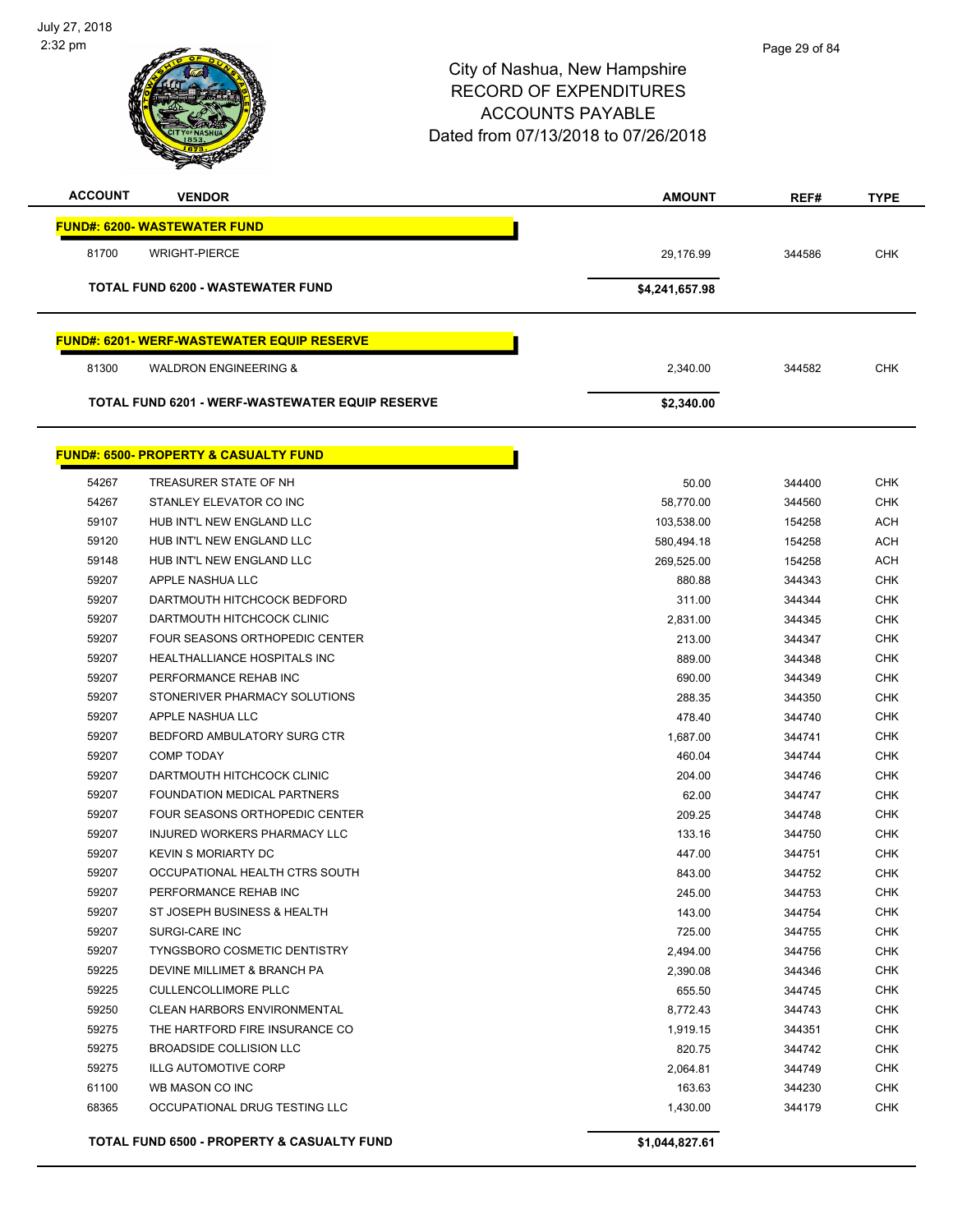

|       | <b>VENDOR</b>                                                           | <b>AMOUNT</b>  | REF#   | <b>TYPE</b> |
|-------|-------------------------------------------------------------------------|----------------|--------|-------------|
|       | <b>FUND#: 6600- BENEFITS SELF INSURANCE FUND</b>                        |                |        |             |
| 21520 | COLONIAL LIFE AND ACCIDENT INS                                          | 1,667.68       | 154238 | <b>ACH</b>  |
| 21520 | COLONIAL LIFE AND ACCIDENT INS                                          | 1,026.86       | 154279 | <b>ACH</b>  |
| 21553 | ANTHEM BLUE CROSS /BLUE SHIELD                                          | 457,722.29     | 154273 | <b>ACH</b>  |
| 21585 | VISION SERVICE PLAN NH                                                  | 20,485.84      | 344581 | <b>CHK</b>  |
| 53452 | <b>CAREER CONNECTIONS</b>                                               | 240.80         | 344443 | <b>CHK</b>  |
| 55699 | SHRED-IT USA                                                            | 22.50          | 344398 | <b>CHK</b>  |
| 59165 | <b>HCC LIFE INSURANCE CO</b>                                            | 65,034.99      | 154270 | <b>ACH</b>  |
| 59500 | ANTHEM BCBS OF NE                                                       | 71,125.50      | 154229 | <b>ACH</b>  |
| 59500 | <b>HEALTH PLANS INC</b>                                                 | (368.97)       | 154234 | <b>ACH</b>  |
| 59500 | <b>HEALTH PLANS INC</b>                                                 | 196.52         | 154268 | <b>ACH</b>  |
| 59500 | HEALTH PLANS INC                                                        | 11,792.00      | 154271 | <b>ACH</b>  |
| 59507 | ANTHEM BCBS OF NE                                                       | 116,840.00     | 154229 | <b>ACH</b>  |
| 59507 | ANTHEM BCBS OF NE                                                       | 73,080.69      | 154264 | <b>ACH</b>  |
| 59507 | ANTHEM BCBS OF NE                                                       | 387,977.40     | 154229 | <b>ACH</b>  |
| 59507 | ANTHEM BCBS OF NE                                                       | 406,751.93     | 154264 | <b>ACH</b>  |
| 59507 | ANTHEM BCBS OF NE                                                       | 22,610.10      | 154229 | <b>ACH</b>  |
| 59507 | ANTHEM BCBS OF NE                                                       | 17,323.87      | 154264 | <b>ACH</b>  |
| 59507 | <b>HEALTH PLANS INC</b>                                                 | 121,927.53     | 154234 | <b>ACH</b>  |
| 59507 | <b>HEALTH PLANS INC</b>                                                 | 127,519.92     | 154268 | <b>ACH</b>  |
| 59525 | NORTHEAST DELTA DENTAL                                                  | 75,295.93      | 154231 | <b>ACH</b>  |
| 59525 | NORTHEAST DELTA DENTAL                                                  | 68,300.94      | 154266 | <b>ACH</b>  |
| 59525 | NORTHEAST DELTA DENTAL                                                  | 88,933.71      | 154275 | <b>ACH</b>  |
|       | <b>TOTAL FUND 6600 - BENEFITS SELF INSURANCE FUND</b>                   | \$2,135,508.03 |        |             |
|       |                                                                         |                |        |             |
|       | <b>FUND#: 7026- CAPITAL EQUIPMENT RESERVE FUND</b>                      |                |        |             |
|       |                                                                         |                |        |             |
|       |                                                                         |                |        |             |
| 53415 | <b>KRT APPRAISAL</b>                                                    | 72,823.00      | 154259 | <b>ACH</b>  |
| 81300 | HOWARD P FAIRFIELD LLC                                                  | 31,286.00      | 344492 | <b>CHK</b>  |
|       | TOTAL FUND 7026 - CAPITAL EQUIPMENT RESERVE FUND                        | \$104,109.00   |        |             |
|       |                                                                         |                |        |             |
|       | <u>FUND#: 7050- HOLMAN STADIUM IMPROVEMNTS ETF</u>                      |                |        |             |
| 61299 | UNITED SITE SERVICES NORTHEAST                                          | 54.97          | 344578 | <b>CHK</b>  |
|       | <b>TOTAL FUND 7050 - HOLMAN STADIUM IMPROVEMNTS ETF</b>                 | \$54.97        |        |             |
|       |                                                                         |                |        |             |
|       | <b>FUND#: 7052- MINE FALLS PARK ETF</b>                                 |                |        |             |
| 54280 | UNITED SITE SERVICES NORTHEAST                                          | 54.97          | 344222 | <b>CHK</b>  |
| 54280 | UNITED SITE SERVICES NORTHEAST                                          | 54.97          | 344578 | <b>CHK</b>  |
|       |                                                                         |                |        |             |
|       | <b>TOTAL FUND 7052 - MINE FALLS PARK ETF</b>                            | \$109.94       |        |             |
|       |                                                                         |                |        |             |
| 54280 | <b>FUND#: 7078- CITY BUILDINGS ETF</b><br><b>CINTAS FIRE PROTECTION</b> | 1,451.05       | 344455 | <b>CHK</b>  |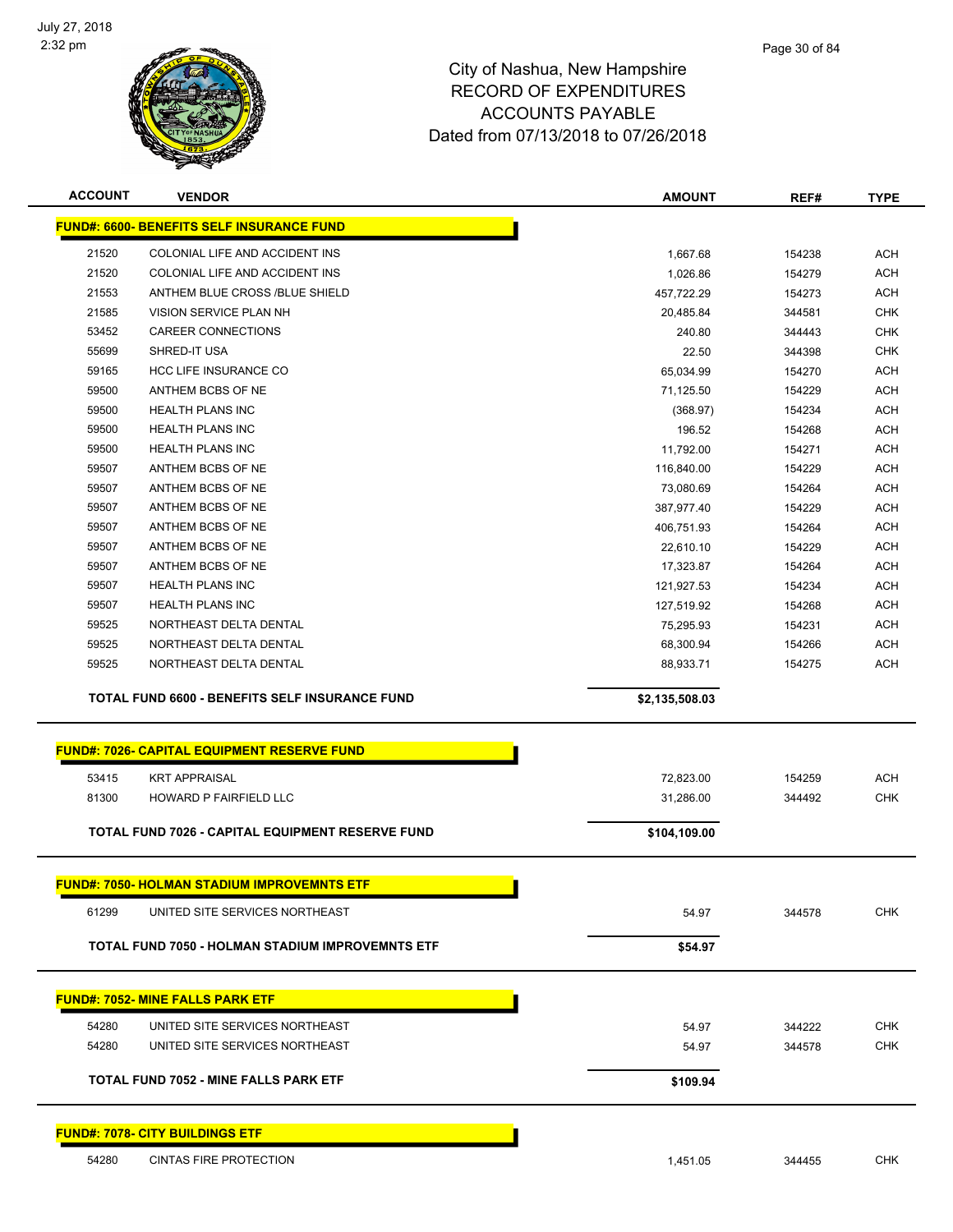| <b>ACCOUNT</b>          | <b>VENDOR</b>                                         | <b>AMOUNT</b> | REF#   | <b>TYPE</b> |
|-------------------------|-------------------------------------------------------|---------------|--------|-------------|
|                         | <b>TOTAL FUND 7078 - CITY BUILDINGS ETF</b>           | \$1,451.05    |        |             |
|                         | <b>FUND#: 7082- DOWNTOWN IMPROVEMENTS ETF</b>         |               |        |             |
| 55699                   | <b>DON HIGGINS</b>                                    | 1,000.00      | 344471 | <b>CHK</b>  |
| 68350                   | <b>GREAT AMERICAN DOWNTOWN</b>                        | 3,091.19      | 344050 | <b>CHK</b>  |
|                         | <b>TOTAL FUND 7082 - DOWNTOWN IMPROVEMENTS ETF</b>    | \$4,091.19    |        |             |
|                         | <b>FUND#: 7546- LIB-VIRGINIA CARR BLOOMFIELD</b>      |               |        |             |
| 68322                   | <b>LYNNE GOUMAS</b>                                   | 599.00        | 344049 | <b>CHK</b>  |
|                         | <b>TOTAL FUND 7546 - LIB-VIRGINIA CARR BLOOMFIELD</b> | \$599.00      |        |             |
|                         | <b>FUND#: 7549- LIBRARY-MISC LIB DONATIONS</b>        |               |        |             |
| 68322                   | <b>SEVEN TIMES SALT</b>                               | 600.00        | 344378 | <b>CHK</b>  |
|                         | <b>TOTAL FUND 7549 - LIBRARY-MISC LIB DONATIONS</b>   | \$600.00      |        |             |
|                         | <b>FUND#: 7551- P&amp;R-SUMMERFUN</b>                 |               |        |             |
| 68322                   | <b>CREATIVE PARTY EVENTS</b>                          | 325.00        | 344116 | <b>CHK</b>  |
| 68322                   | <b>CLAIRE E DUMOND</b>                                | 240.00        | 344480 | CHK         |
| 68322                   | JEANNOTTE'S MARKET LLC                                | 57.75         | 344499 | <b>CHK</b>  |
|                         | <b>TOTAL FUND 7551 - P&amp;R-SUMMERFUN</b>            | \$622.75      |        |             |
|                         | <b>FUND#: 7565- SCHOOL RELATED PROGRAMS-ETF</b>       |               |        |             |
| 53628                   | <b>JUSTIN CHARLES MUNROE</b>                          | 1,875.00      | 344299 | <b>CHK</b>  |
| 61135                   | AMAZON.COM LLC                                        | 42.97         | 154261 | <b>ACH</b>  |
|                         | <b>TOTAL FUND 7565 - SCHOOL RELATED PROGRAMS-ETF</b>  | \$1,917.97    |        |             |
| FUND#: 7580- PAVING ETF |                                                       |               |        |             |
| 81700                   | NEWPORT CONSTRUCTION CORP                             | 202,354.27    | 154298 | <b>ACH</b>  |
|                         | <b>TOTAL FUND 7580 - PAVING ETF</b>                   | \$202,354.27  |        |             |
|                         | <b>FUND#: 8001- PINEWOOD CEMETERY PERP-CARE</b>       |               |        |             |
| 10684                   | NATIONAL FINANCIAL SERVICE LLC                        | 2,200.00      | 344391 | CHK         |
|                         | TOTAL FUND 8001 - PINEWOOD CEMETERY PERP-CARE         | \$2,200.00    |        |             |
|                         | FUND#: 8007- EDGEWOOD CEMETERY PERP-CARE              |               |        |             |
| 10640                   | TD BANK ACCT#4015                                     | 10,400.00     | 344567 | CHK         |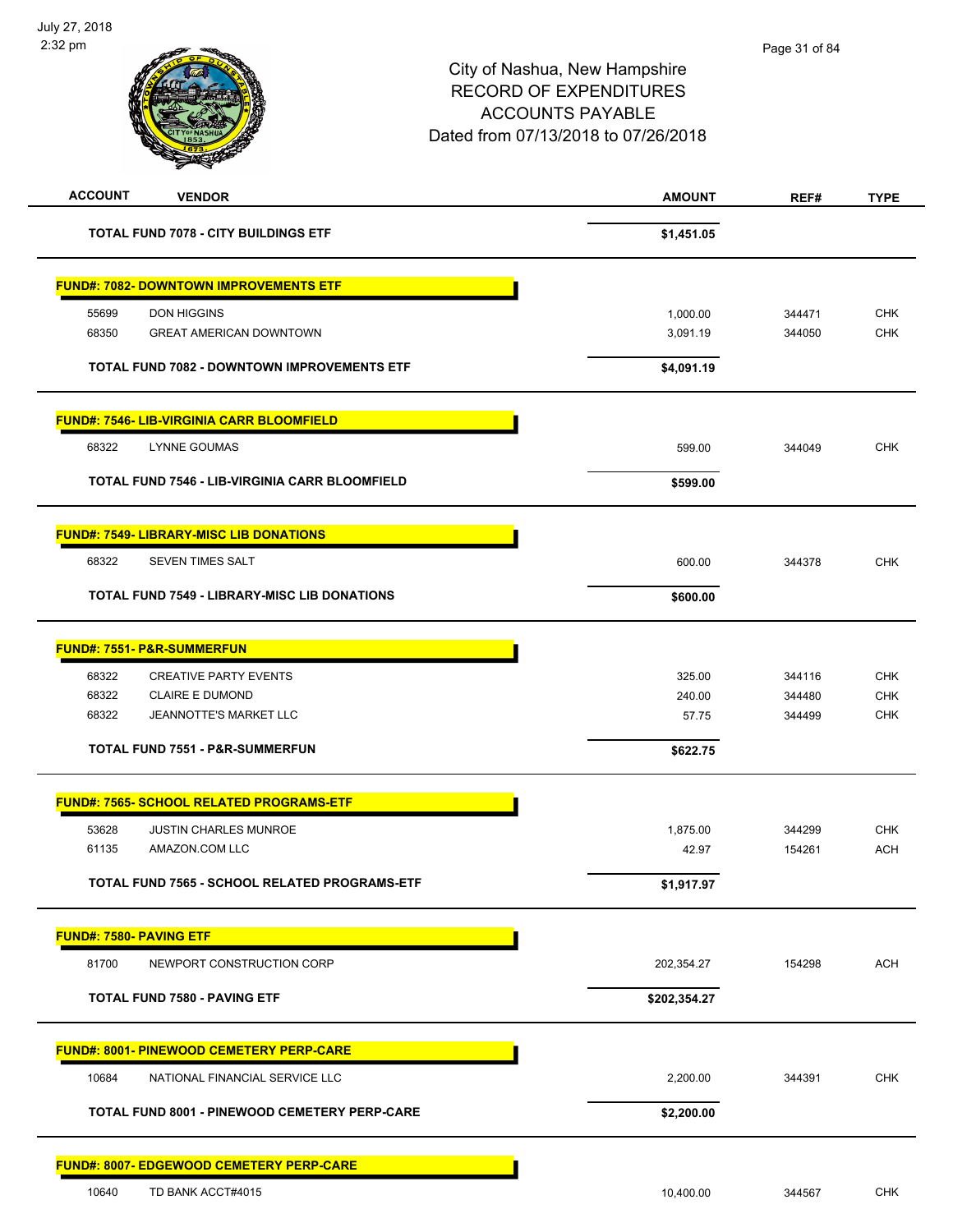| <b>ACCOUNT</b><br><b>VENDOR</b>                        | <b>AMOUNT</b> | REF#   | <b>TYPE</b> |
|--------------------------------------------------------|---------------|--------|-------------|
| TOTAL FUND 8007 - EDGEWOOD CEMETERY PERP-CARE          | \$10,400.00   |        |             |
| <b>FUND#: 8010- EDGEWOOD CEMETERY FLOWER FUND</b>      |               |        |             |
| 10644<br>TD BANK ACCT#5012                             | 300.00        | 344568 | <b>CHK</b>  |
| <b>TOTAL FUND 8010 - EDGEWOOD CEMETERY FLOWER FUND</b> | \$300.00      |        |             |
| <b>FUND#: 8014- SUBURBAN CEMETERY PERP-CARE</b>        |               |        |             |
| 10628<br>TD BANK ACCT# 2015                            | 6,200.00      | 344566 | <b>CHK</b>  |
| TOTAL FUND 8014 - SUBURBAN CEMETERY PERP-CARE          | \$6,200.00    |        |             |
| <b>FUND#: 8028- WOODLAWN CEMETERY PERP-CARE</b>        |               |        |             |
| 10672<br>NATIONAL FINANCIAL SERVICE LLC                | 7,385.00      | 344392 | <b>CHK</b>  |
| <b>TOTAL FUND 8028 - WOODLAWN CEMETERY PERP-CARE</b>   | \$7,385.00    |        |             |
| FUND#: 8063- LIBRARY-HENRY STEARNS FUND                |               |        |             |
| 61807<br><b>BAKER &amp; TAYLOR</b>                     | 125.42        | 344097 | <b>CHK</b>  |
| 61807<br><b>BAKER &amp; TAYLOR</b>                     | 246.47        | 344430 | <b>CHK</b>  |
| TOTAL FUND 8063 - LIBRARY-HENRY STEARNS FUND           | \$371.89      |        |             |
| <b>FUND#: 8600- WILLIS T DODGE AWARD</b>               |               |        |             |
| 68370<br>ALEXA MICHON AND                              | 200.00        | 343918 | <b>CHK</b>  |
| <b>TOTAL FUND 8600 - WILLIS T DODGE AWARD</b>          | \$200.00      |        |             |
| <b>FUND#: 8601- NOYES PRIZE</b>                        |               |        |             |
| 68370<br>AMBER HEDQUIST AND                            | 70.00         | 343920 | <b>CHK</b>  |
| <b>TOTAL FUND 8601 - NOYES PRIZE</b>                   | \$70.00       |        |             |
| FUND#: 8602- CLASS OF 1924 EVELYN F LAMOND             |               |        |             |
| 68370<br><b>GLEB ZHURAVLEV AND</b>                     | 700.00        | 343956 | <b>CHK</b>  |
| TOTAL FUND 8602 - CLASS OF 1924 EVELYN F LAMOND        | \$700.00      |        |             |
| FUND#: 8603- RALPH J & ALICE F BURNS                   |               |        |             |
| ABIGAIL MAY AND<br>68370                               | 1,000.00      | 343911 | <b>CHK</b>  |
| 68370<br>JACOB INFANTE AND                             | 1,000.00      | 343970 | <b>CHK</b>  |
| 68370<br>RHEANNA BAUER AND                             | 1,000.00      | 344005 | <b>CHK</b>  |
| 68370<br>RYAN LYNN AND                                 | 1,000.00      | 344007 | <b>CHK</b>  |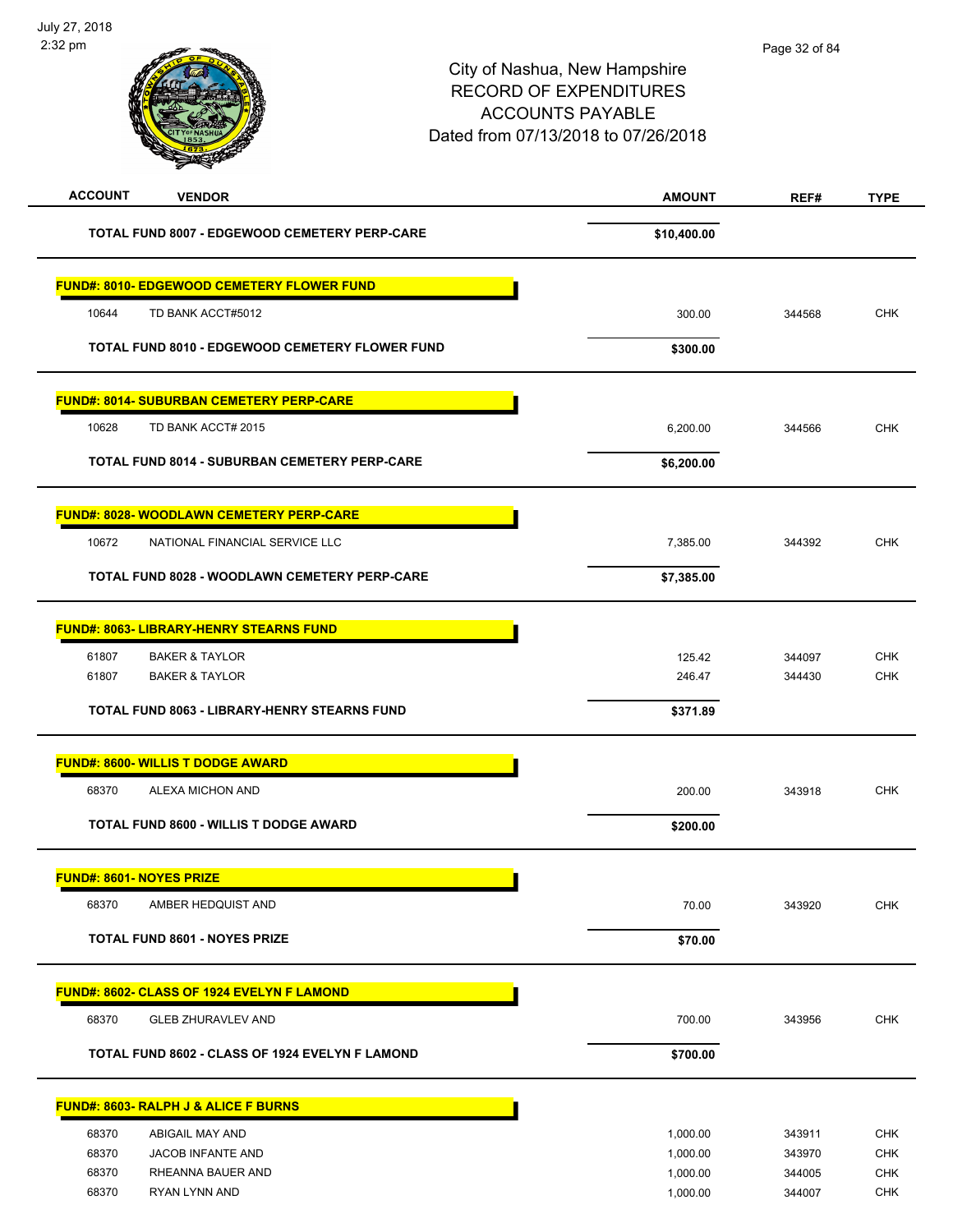

| <b>ACCOUNT</b><br><b>VENDOR</b>                      | <b>AMOUNT</b> | REF#   | <b>TYPE</b> |
|------------------------------------------------------|---------------|--------|-------------|
| FUND#: 8603- RALPH J & ALICE F BURNS                 |               |        |             |
| 68370<br>VICTORIA SANCHEZ AND                        | 1,000.00      | 344019 | <b>CHK</b>  |
| <b>TOTAL FUND 8603 - RALPH J &amp; ALICE F BURNS</b> | \$5,000.00    |        |             |
| <b>FUND#: 8604- THELMA F DOE</b>                     |               |        |             |
| 68370<br>EVAN HOLLAND AND                            | 325.00        | 343954 | <b>CHK</b>  |
| <b>TOTAL FUND 8604 - THELMA F DOE</b>                | \$325.00      |        |             |
| <b>FUND#: 8605- MATSIS MATH ACH AWARD</b>            |               |        |             |
| 68370<br>LIDIA BALANOVICH AND                        | 325.00        | 343982 | <b>CHK</b>  |
| TOTAL FUND 8605 - MATSIS MATH ACH AWARD              | \$325.00      |        |             |
| <b>FUND#: 8606- LEO &amp; OLIVE FERRYALL</b>         |               |        |             |
| 68370<br>MELISSA LAVOIE AND                          | 450.00        | 343993 | <b>CHK</b>  |
| <b>TOTAL FUND 8606 - LEO &amp; OLIVE FERRYALL</b>    | \$450.00      |        |             |
| <b>FUND#: 8608- WALTER &amp; EVELYN NESMITH</b>      |               |        |             |
| 68370<br>LIDIA BALANOVICH AND                        | 250.00        | 343983 | CHK         |
| TOTAL FUND 8608 - WALTER & EVELYN NESMITH            | \$250.00      |        |             |
| <b>FUND#: 8609- ARTHUR J NAKOS</b>                   |               |        |             |
| 68370<br>SHAMIHA KHAN AND                            | 850.00        | 344012 | <b>CHK</b>  |
| <b>TOTAL FUND 8609 - ARTHUR J NAKOS</b>              | \$850.00      |        |             |
| <b>FUND#: 8610- NHS CLASS OF 1939 MEM</b>            |               |        |             |
| 68370<br>JACOB INFANTE AND                           | 460.00        | 343969 | <b>CHK</b>  |
| TOTAL FUND 8610 - NHS CLASS OF 1939 MEM              | \$460.00      |        |             |
| <b>FUND#: 8611- RAYMOND N CHANTAL MEM</b>            |               |        |             |
| 68370<br>SETH MARCANO AND                            | 215.00        | 344010 | <b>CHK</b>  |
| TOTAL FUND 8611 - RAYMOND N CHANTAL MEM              | \$215.00      |        |             |
| <b>FUND#: 8612- FRANK &amp; EMMA CLANCY</b>          |               |        |             |
| 68370<br>DALLAS KASTENS AND                          | 1,650.00      | 343938 | <b>CHK</b>  |
| 68370<br>LIDIA BALANOVICH AND                        | 1,650.00      | 343984 | <b>CHK</b>  |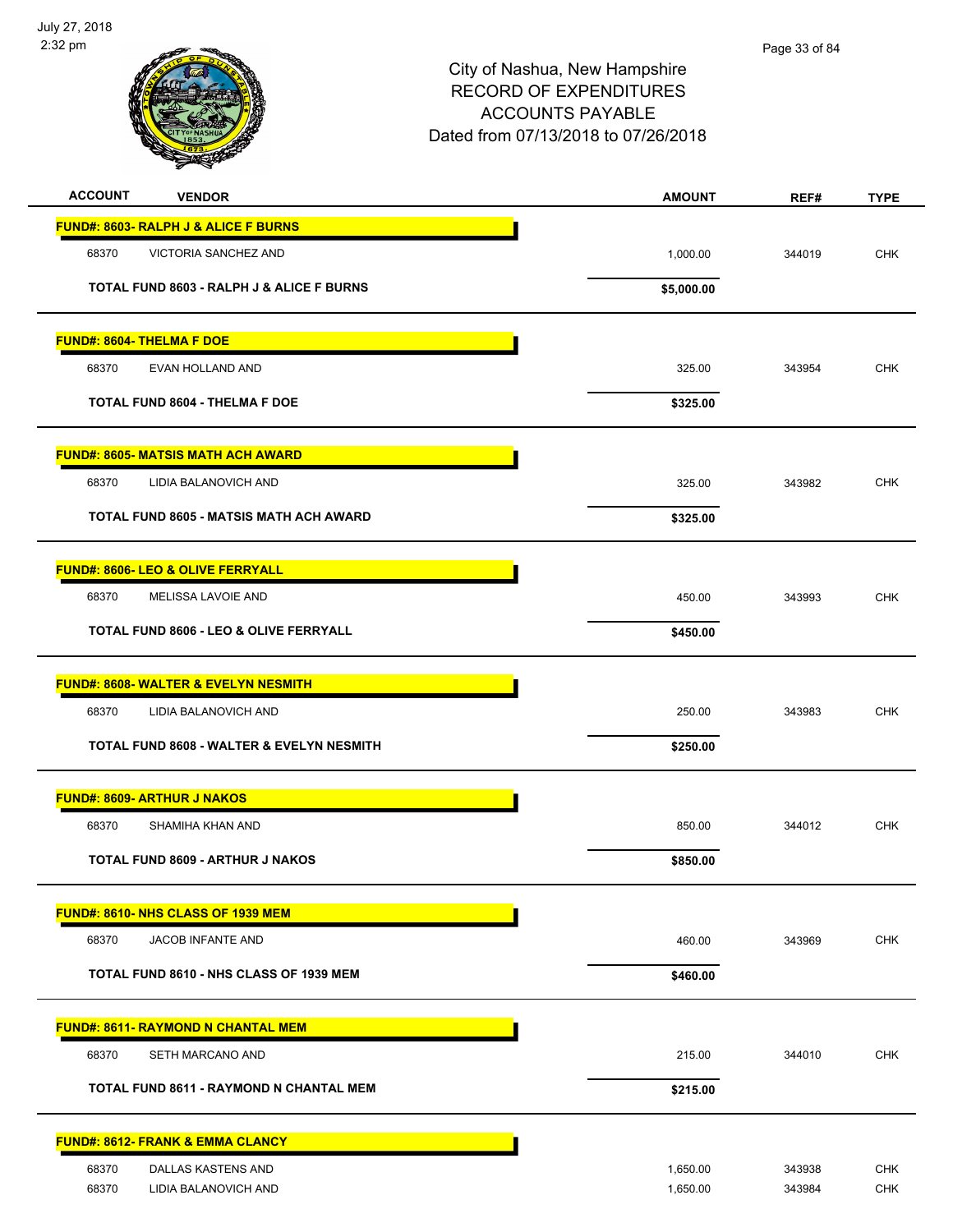

| <b>ACCOUNT</b> | <b>VENDOR</b>                                      | AMOUNT      | REF#   | <b>TYPE</b> |
|----------------|----------------------------------------------------|-------------|--------|-------------|
|                | <b>TOTAL FUND 8612 - FRANK &amp; EMMA CLANCY</b>   | \$3,300.00  |        |             |
|                | <b>FUND#: 8613- WILLIAM H &amp; EDITH E KEENAN</b> |             |        |             |
| 68370          | AIDEN VAN BATENBURG AND                            | 250.00      | 343917 | <b>CHK</b>  |
| 68370          | ANGELA BEATRICE AND                                | 1,320.00    | 343923 | <b>CHK</b>  |
| 68370          | <b>BETHZALIE SANTOS AND</b>                        | 500.00      | 343926 | <b>CHK</b>  |
| 68370          | CADY QIU AND                                       | 250.00      | 343930 | <b>CHK</b>  |
| 68370          | <b>DEREK CHIAVELLI AND</b>                         | 1,000.00    | 343943 | <b>CHK</b>  |
| 68370          | ELISHA JEAN-PIERRE AND                             | 800.00      | 343947 | <b>CHK</b>  |
| 68370          | <b>EMILY SWEET AND</b>                             | 1,320.00    | 343950 | CHK         |
| 68370          | EMMA MURPHY AND                                    | 250.00      | 343951 | <b>CHK</b>  |
| 68370          | ERIN TONUCCI AND                                   | 800.00      | 343952 | <b>CHK</b>  |
| 68370          | <b>HALEIGH DREW AND</b>                            | 1,320.00    | 343960 | <b>CHK</b>  |
| 68370          | <b>HEATHER BRIDGE AND</b>                          | 500.00      | 343965 | <b>CHK</b>  |
| 68370          | JACQUELINE DUMONT AND                              | 800.00      | 343971 | <b>CHK</b>  |
| 68370          | <b>JOSHUA GAUTHIER AND</b>                         | 800.00      | 343975 | <b>CHK</b>  |
| 68370          | <b>KELSEY LUTCHMAN AND</b>                         | 800.00      | 343979 | <b>CHK</b>  |
| 68370          | KYLIE BRAUNIUS AND                                 | 1,320.00    | 343981 | <b>CHK</b>  |
| 68370          | MACKENZIE GOODWIN AND                              | 250.00      | 343985 | <b>CHK</b>  |
| 68370          | <b>MARIN HARVEY AND</b>                            | 250.00      | 343988 | <b>CHK</b>  |
| 68370          | MAYA LANGA AND                                     | 750.00      | 343991 | CHK         |
| 68370          | MONA YU AND                                        | 1,000.00    | 343997 | <b>CHK</b>  |
| 68370          | PREYA PATEL AND                                    | 500.00      | 344004 | <b>CHK</b>  |
| 68370          | RYLEE MARCHAND AND                                 | 250.00      | 344008 | <b>CHK</b>  |
| 68370          | SETH MARCANO AND                                   | 400.00      | 344011 | <b>CHK</b>  |
| 68370          | <b>TAYLOR GRINDLE AND</b>                          | 1,320.00    | 344016 | <b>CHK</b>  |
| 68370          | THALIA HENNINGSEN AND                              | 250.00      | 344017 | <b>CHK</b>  |
|                | TOTAL FUND 8613 - WILLIAM H & EDITH E KEENAN       | \$17,000.00 |        |             |
|                | <b>FUND#: 8614- CHARLES H AUSTIN</b>               |             |        |             |
| 68370          | ADAM KELLIHER AND                                  | 500.00      | 343913 | <b>CHK</b>  |
| 68370          | ADAM LEHMAN AND                                    | 1,400.00    | 343915 | <b>CHK</b>  |
| 68370          | ADITI KULKARNI AND                                 | 1,400.00    | 343916 | <b>CHK</b>  |
| 68370          | ANGEL ANGELOU AND                                  | 2,885.00    | 343922 | <b>CHK</b>  |
| 68370          | <b>BRAZDEN ELLIS AND</b>                           | 2,885.00    | 343927 | <b>CHK</b>  |
| 68370          | DANIEL ABREU FERNANDEZ AND                         | 2,885.00    | 343939 | <b>CHK</b>  |
| 68370          | DANIELLE UPTON AND                                 | 2,885.00    | 343940 | <b>CHK</b>  |
| 68370          | DOMINIQUE GENTILE AND                              | 3,000.00    | 343945 | <b>CHK</b>  |
| 68370          | ELIAS MARTIN AND                                   | 2,885.00    | 343946 | <b>CHK</b>  |

 EMILY MINCH AND 750.00 343949 CHK HANNAH DOBSON AND 2,885.00 343961 CHK ISABELLA COUTO AND 2,750.00 343967 CHK JOEL SAJAN AND 1,750.00 343973 CHK JOHAN SAJAN AND 1,750.00 343974 CHK JOSHUA MARTIN AND 500.00 343976 CHK KADYN BELESCA AND 2,885.00 343977 CHK MATTHEW KONDAMUDI AND 750.00 343989 CHK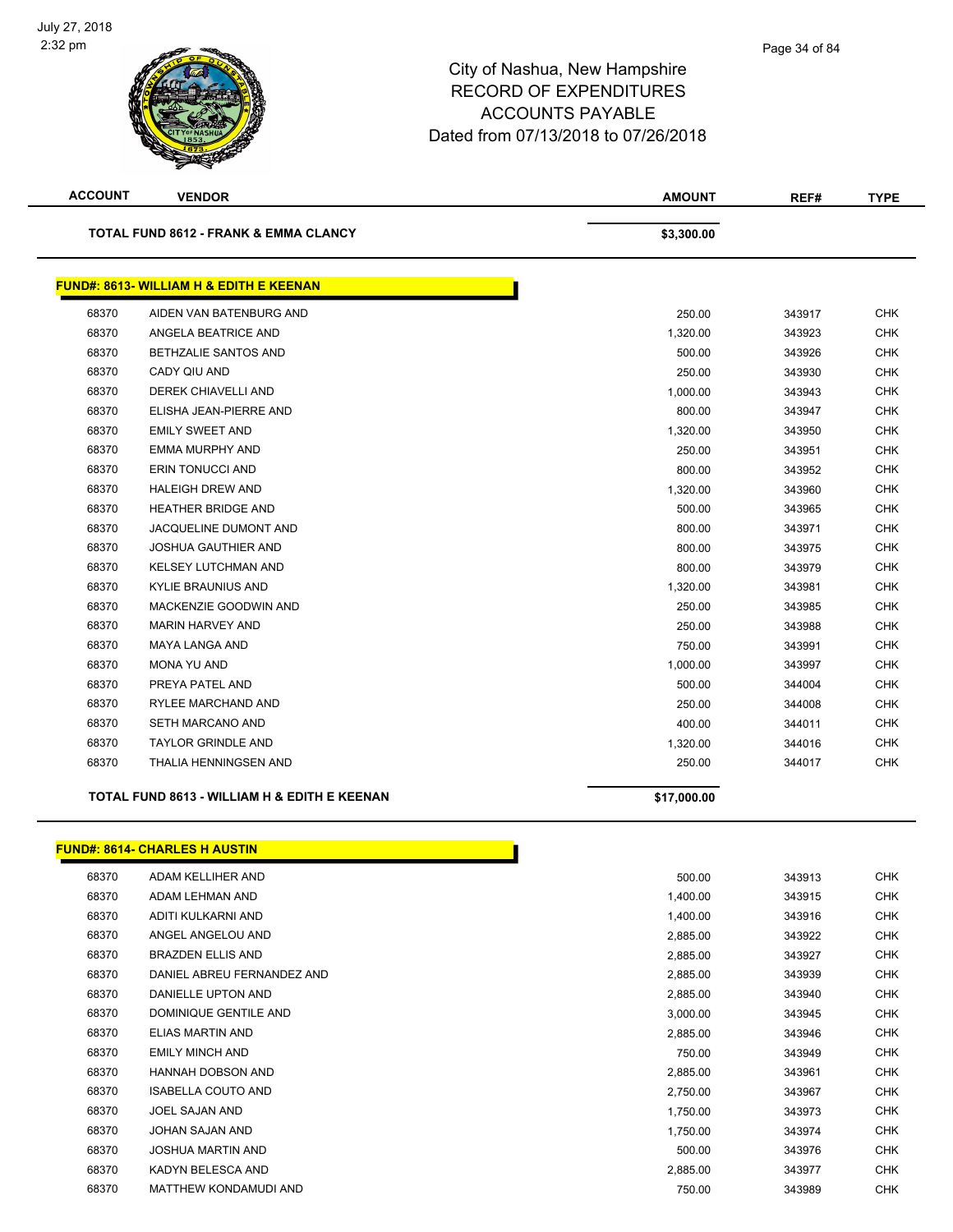

| <b>ACCOUNT</b> | <b>VENDOR</b>                                      | <b>AMOUNT</b> | REF#   | <b>TYPE</b> |
|----------------|----------------------------------------------------|---------------|--------|-------------|
|                | <b>FUND#: 8614- CHARLES H AUSTIN</b>               |               |        |             |
| 68370          | MICHAEL ZOGIN AND                                  | 2,885.00      | 343996 | <b>CHK</b>  |
| 68370          | NATHAN HYDE AND                                    | 500.00        | 343999 | <b>CHK</b>  |
| 68370          | NICHOLAS WAI AND                                   | 3,000.00      | 344001 | <b>CHK</b>  |
| 68370          | SHAMIHA KHAN AND                                   | 2,885.00      | 344013 | <b>CHK</b>  |
| 68370          | SUMA CHERKADI AND                                  | 750.00        | 344015 | <b>CHK</b>  |
| 68370          | <b>TILAK PATEL AND</b>                             | 1,400.00      | 344018 | <b>CHK</b>  |
| 68370          | YURI MAKAR AND                                     | 1,400.00      | 344021 | <b>CHK</b>  |
| 68370          | KAVIM BHATNAGAR AND                                | 1,400.00      | 344757 | <b>CHK</b>  |
|                | <b>TOTAL FUND 8614 - CHARLES H AUSTIN</b>          | \$48,965.00   |        |             |
|                | <b>FUND#: 8616- RUTH MILAN SCHOL</b>               |               |        |             |
| 68370          | <b>CAMERON MCINTIRE AND</b>                        | 10,000.00     | 343933 | <b>CHK</b>  |
| 68370          | <b>IAN READ AND</b>                                | 10,000.00     | 343966 | <b>CHK</b>  |
|                | TOTAL FUND 8616 - RUTH MILAN SCHOL                 | \$20,000.00   |        |             |
|                |                                                    |               |        |             |
|                | <b>FUND#: 8617- SCHEER SCIENCE AWARD</b>           |               |        |             |
| 68370          | KYLIE BRAUNIUS AND                                 | 500.00        | 343980 | <b>CHK</b>  |
|                | <b>TOTAL FUND 8617 - SCHEER SCIENCE AWARD</b>      | \$500.00      |        |             |
|                | <b>FUND#: 8619- S.BULLEYPARKS CLRTL ENR</b>        |               |        |             |
| 55650          | CHARLOTTE AVENUE SCHOOL PTO                        | 451.00        | 344382 | <b>CHK</b>  |
|                | <b>TOTAL FUND 8619 - S.BULLEYPARKS CLRTL ENR</b>   | \$451.00      |        |             |
|                |                                                    |               |        |             |
|                | <b>FUND#: 8621- STEPHEN GUILFOY MEM SCHOL</b>      |               |        |             |
| 68370          | ALIVIA SHATTUCK AND                                | 4,675.00      | 343919 | <b>CHK</b>  |
| 68370          | SEAN CAVANAUGH AND                                 | 750.00        | 344009 | CHK         |
|                | <b>TOTAL FUND 8621 - STEPHEN GUILFOY MEM SCHOL</b> | \$5,425.00    |        |             |
|                | <u>FUND#: 8624- ALAN H RUDMAN MEM AWARD</u>        |               |        |             |
| 68370          | AMBER HEDQUIST AND                                 | 3,500.00      | 343921 | CHK         |
|                |                                                    |               |        |             |
|                | TOTAL FUND 8624 - ALAN H RUDMAN MEM AWARD          | \$3,500.00    |        |             |
|                | <b>FUND#: 8626- LINDA HAYTAYAN LAX FUND</b>        |               |        |             |
| 68370          | ADAM KELLIHER AND                                  | 500.00        | 343914 | <b>CHK</b>  |
| 68370          | DANIELLE UPTON AND                                 | 500.00        | 343941 | <b>CHK</b>  |
|                | TOTAL FUND 8626 - LINDA HAYTAYAN LAX FUND          | \$1,000.00    |        |             |
|                |                                                    |               |        |             |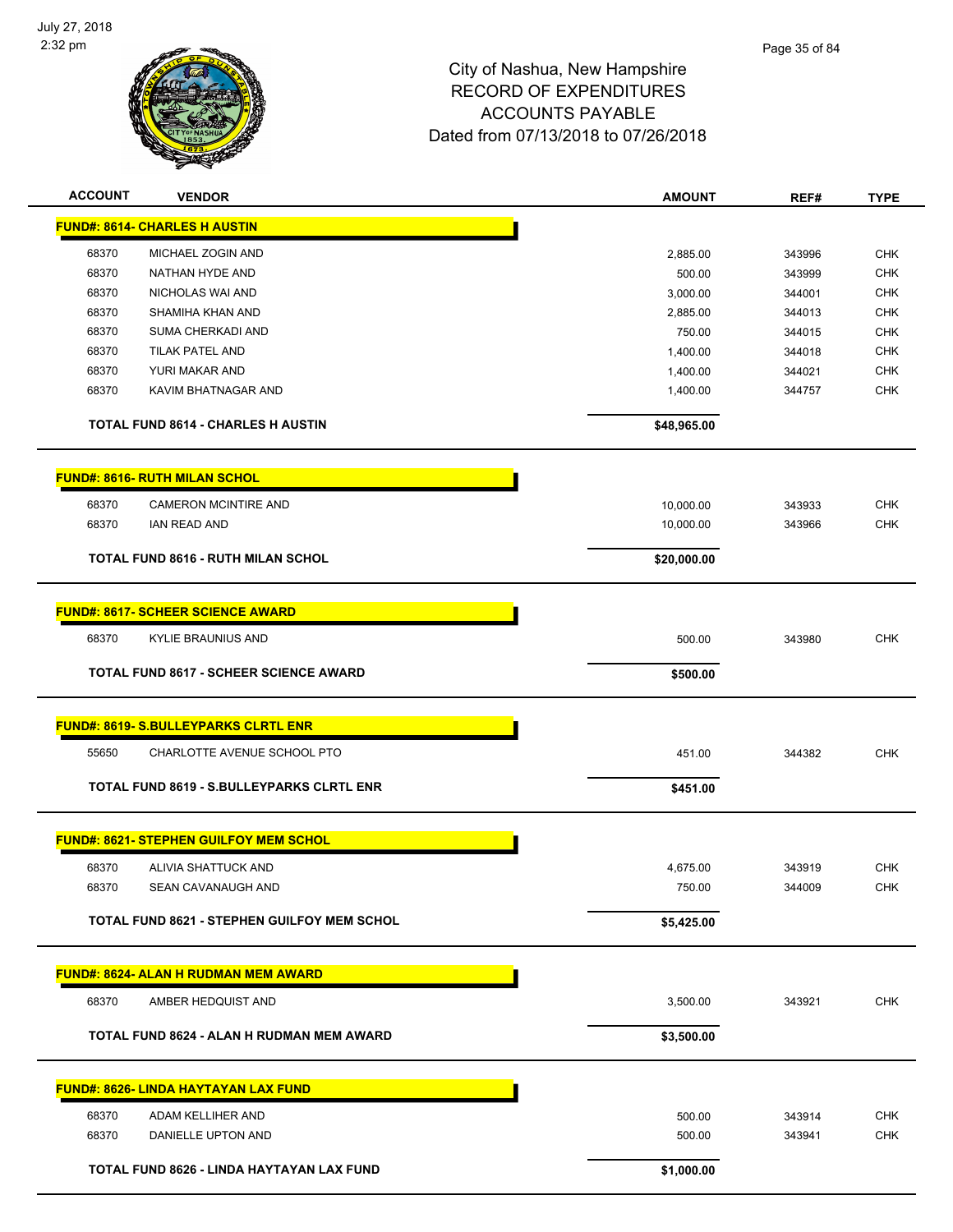

| <b>ACCOUNT</b> | <b>VENDOR</b>                                     | <b>AMOUNT</b> | REF#   | <b>TYPE</b> |
|----------------|---------------------------------------------------|---------------|--------|-------------|
|                | <b>FUND#: 8627- SHAWN ECKERT MEM FUND</b>         |               |        |             |
| 68370          | JEREMY BRIDGE AND                                 | 1,000.00      | 343972 | <b>CHK</b>  |
|                | <b>TOTAL FUND 8627 - SHAWN ECKERT MEM FUND</b>    | \$1,000.00    |        |             |
|                | <b>FUND#: 8628- STANFORD MARK LARSEN MEM</b>      |               |        |             |
| 68370          | BRENNA DEL LLANO AND                              | 500.00        | 343929 | <b>CHK</b>  |
|                | <b>TOTAL FUND 8628 - STANFORD MARK LARSEN MEM</b> | \$500.00      |        |             |
|                | <b>FUND#: 8629- NHS SOUTH GEN SCHOL</b>           |               |        |             |
| 68370          | CADY QIU AND                                      | 500.00        | 343931 | <b>CHK</b>  |
| 68370          | DAVID PINHEIRO AND                                | 2,400.00      | 343942 | <b>CHK</b>  |
| 68370          | NHI PHAM AND                                      | 1,000.00      | 344000 | <b>CHK</b>  |
| 68370          | OWEN MOOSO AND                                    | 500.00        | 344002 | CHK         |
| 68370          | ROZELLE JOUBERT AND                               | 2,400.00      | 344006 | <b>CHK</b>  |
|                | <b>TOTAL FUND 8629 - NHS SOUTH GEN SCHOL</b>      | \$6,800.00    |        |             |
|                | <b>FUND#: 8630- SHAWN ECKERT AUTO TECH</b>        |               |        |             |
| 68370          | FRANK KRAHENBUHL AND                              | 1,000.00      | 343955 | <b>CHK</b>  |
|                | <b>TOTAL FUND 8630 - SHAWN ECKERT AUTO TECH</b>   | \$1,000.00    |        |             |
|                | <b>FUND#: 8631- MICHELLE TRODDYN MEM</b>          |               |        |             |
| 68370          | <b>GRACE BROWN</b>                                | 350.00        | 343957 | <b>CHK</b>  |
|                | <b>TOTAL FUND 8631 - MICHELLE TRODDYN MEM</b>     | \$350.00      |        |             |
|                | <b>FUND#: 8632- MARTIN J CORONIS ED</b>           |               |        |             |
| 68370          | NATHAN DEMERS AND                                 | 500.00        | 343998 | <b>CHK</b>  |
|                | <b>TOTAL FUND 8632 - MARTIN J CORONIS ED</b>      | \$500.00      |        |             |
|                | FUND#: 8633- JOHN H GIACOBBE SCHOL                |               |        |             |
| 68370          | MELISSA LAVOIE AND                                | 500.00        | 343994 | <b>CHK</b>  |
|                | <b>TOTAL FUND 8633 - JOHN H GIACOBBE SCHOL</b>    | \$500.00      |        |             |
|                | <b>FUND#: 8634- NHS NORTH GEN SCHOL</b>           |               |        |             |
| 68370          | DALLAS KASTENS AND                                | 500.00        | 343937 | <b>CHK</b>  |
| 68370          | ERIN TONUCCI AND                                  | 500.00        | 343953 | CHK         |
| 68370          | MAXWELL IRWIN AND                                 | 500.00        | 343990 | <b>CHK</b>  |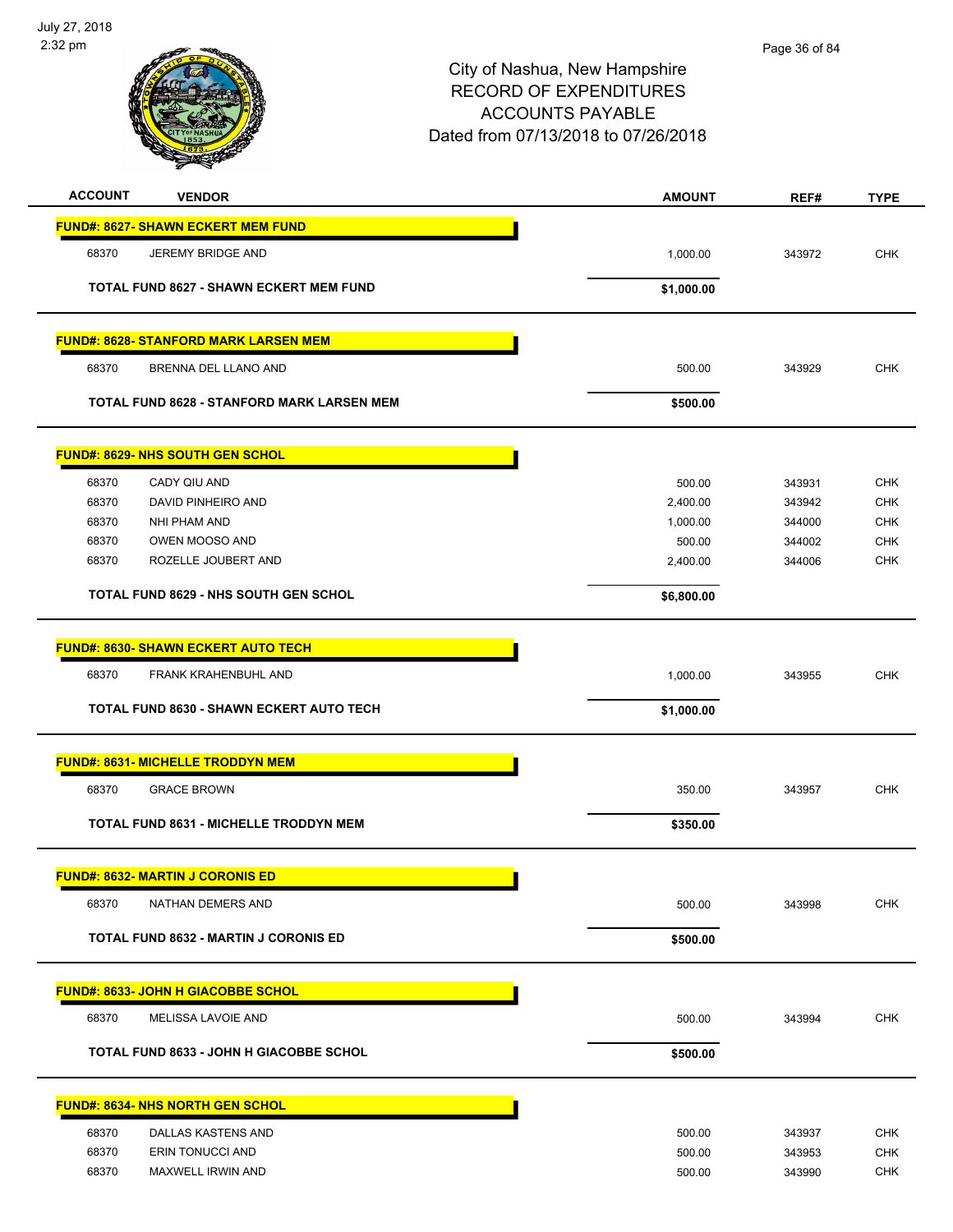| <b>ACCOUNT</b> | <b>VENDOR</b>                                     | <b>AMOUNT</b> | REF#   | <b>TYPE</b> |
|----------------|---------------------------------------------------|---------------|--------|-------------|
|                | <b>TOTAL FUND 8634 - NHS NORTH GEN SCHOL</b>      | \$1,500.00    |        |             |
|                | <b>FUND#: 8636- EILEEN MCDEVITT FUCILE</b>        |               |        |             |
| 68370          | MADELAINE DUDA AND                                | 5,000.00      | 343987 | <b>CHK</b>  |
|                | <b>TOTAL FUND 8636 - EILEEN MCDEVITT FUCILE</b>   | \$5,000.00    |        |             |
|                | <b>FUND#: 8641- NHS N/S GEN SCHOLARSHIPS</b>      |               |        |             |
| 68370          | ANNABELLA LIVIDOTI AND                            | 500.00        | 343924 | <b>CHK</b>  |
| 68370          | <b>CAMERON MCINTIRE AND</b>                       | 500.00        | 343932 | <b>CHK</b>  |
| 68370          | CATHERINE ANDERSON AND                            | 500.00        | 343934 | <b>CHK</b>  |
| 68370          | CHANTAL OUJAIMI AND                               | 1,050.00      | 343935 | <b>CHK</b>  |
| 68370          | CRISMEILY BORG-NOLASCO AND                        | 500.00        | 343936 | <b>CHK</b>  |
| 68370          | DEVIN LINSCOTT AND                                | 500.00        | 343944 | <b>CHK</b>  |
| 68370          | <b>EMILY HOOVER AND</b>                           | 500.00        | 343948 | <b>CHK</b>  |
| 68370          | <b>GRACE BROWN AND</b>                            | 500.00        | 343958 | <b>CHK</b>  |
| 68370          | <b>GRACE TOMASETTI AND</b>                        | 1,050.00      | 343959 | <b>CHK</b>  |
|                |                                                   | 500.00        | 343962 | <b>CHK</b>  |
| 68370          | HANNAH DUMAINE AND<br>HEATHER BRIDGE AND          |               |        |             |
| 68370          |                                                   | 500.00        | 343964 | <b>CHK</b>  |
| 68370          | <b>ISABELLA DEICHMANN AND</b>                     | 250.00        | 343968 | <b>CHK</b>  |
| 68370          | MELISSA LAVOIE AND                                | 1,050.00      | 343992 | <b>CHK</b>  |
| 68370          | MEREDITH KIME AND                                 | 1,050.00      | 343995 | <b>CHK</b>  |
| 68370          | PREYA PATEL AND                                   | 500.00        | 344003 | <b>CHK</b>  |
| 68370          | STEPHANIE THING AND                               | 250.00        | 344014 | <b>CHK</b>  |
| 68370          | <b>WILLIAM BROOKS AND</b>                         | 1,050.00      | 344020 | <b>CHK</b>  |
|                | <b>TOTAL FUND 8641 - NHS N/S GEN SCHOLARSHIPS</b> | \$10,750.00   |        |             |
|                | <b>FUND#: 8642- WALTER HEINHOLD SCHOLARSHIP</b>   |               |        |             |
| 68370          | BRENNA DEL LLANO AND                              | 700.00        | 343928 | <b>CHK</b>  |
|                | TOTAL FUND 8642 - WALTER HEINHOLD SCHOLARSHIP     | \$700.00      |        |             |
|                |                                                   |               |        |             |
|                | <b>FUND#: 8643- KAUSHIK KORRAPATY SCHOLARSHIP</b> |               |        |             |
| 68370          | ANSON O'YOUNG AND                                 | 1,000.00      | 343925 | <b>CHK</b>  |
|                | TOTAL FUND 8643 - KAUSHIK KORRAPATY SCHOLARSHIP   | \$1,000.00    |        |             |
|                | <b>FUND#: 8644- THOMAS MULCAHY SCHOLARSHIP</b>    |               |        |             |
| 68370          | ADAM GAGNON AND                                   | 500.00        | 343912 | <b>CHK</b>  |
|                | TOTAL FUND 8644 - THOMAS MULCAHY SCHOLARSHIP      | \$500.00      |        |             |
|                |                                                   |               |        |             |
|                | <b>FUND#: 8647- RUSSELL V CARDIN SCHOLARSHIP</b>  |               |        |             |
| 68370          | MADELAINE DUDA AND                                | 1,000.00      | 343986 | <b>CHK</b>  |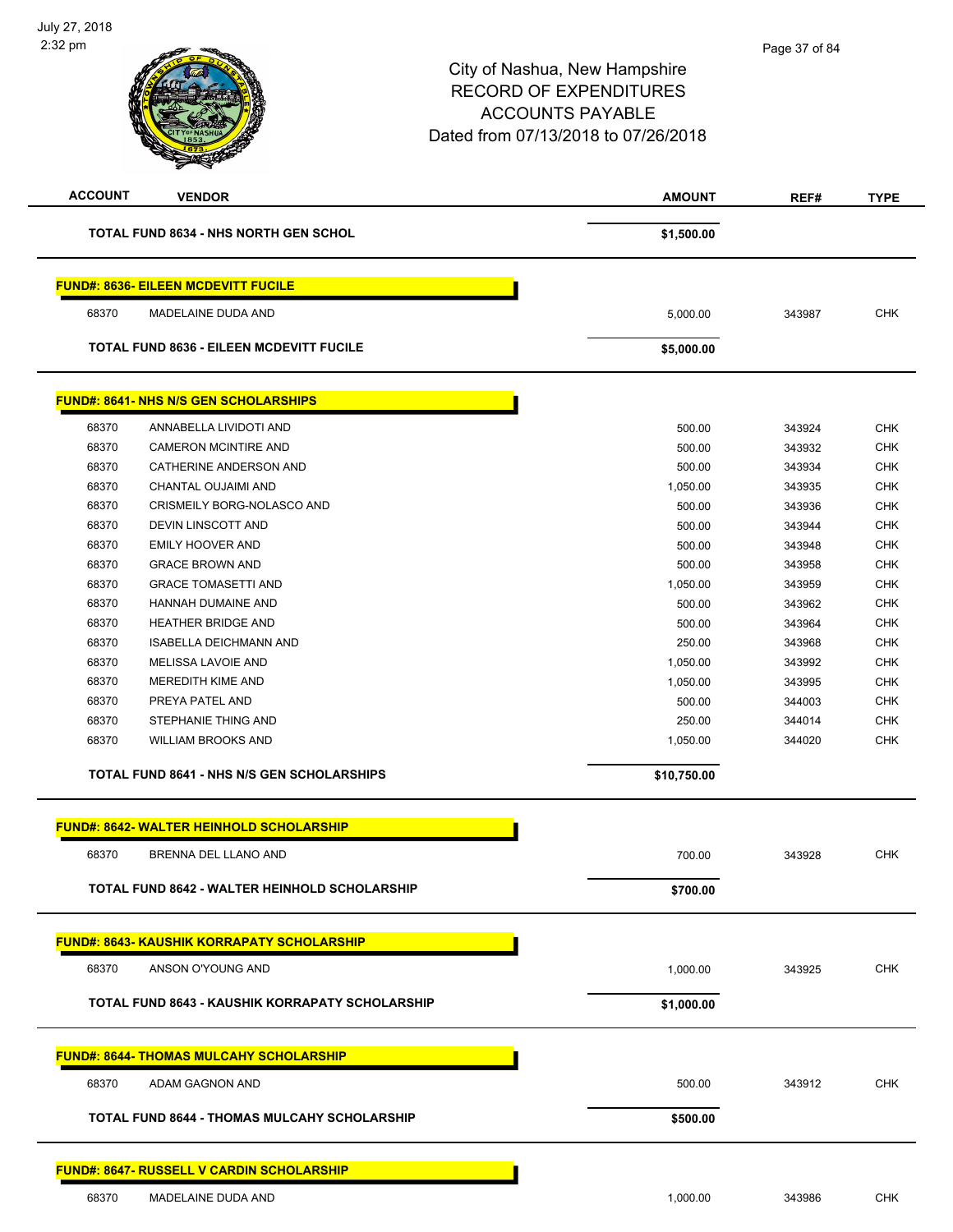| July 27, 2018<br>$2:32$ pm                            | City of Nashua, New Hampshire<br><b>RECORD OF EXPENDITURES</b><br><b>ACCOUNTS PAYABLE</b><br>Dated from 07/13/2018 to 07/26/2018 | Page 38 of 84 |             |
|-------------------------------------------------------|----------------------------------------------------------------------------------------------------------------------------------|---------------|-------------|
| <b>ACCOUNT</b><br><b>VENDOR</b>                       | <b>AMOUNT</b>                                                                                                                    | REF#          | <b>TYPE</b> |
| <b>TOTAL FUND 8647 - RUSSELL V CARDIN SCHOLARSHIP</b> | \$1,000.00                                                                                                                       |               |             |
| <b>FUND#: 8648- SOCIAL SCIENCE SCHOLARSHIP</b>        |                                                                                                                                  |               |             |
| 68370<br><b>HANNAH HANSEN AND</b>                     | 2,500.00                                                                                                                         | 343963        | <b>CHK</b>  |
| <b>TOTAL FUND 8648 - SOCIAL SCIENCE SCHOLARSHIP</b>   | \$2,500.00                                                                                                                       |               |             |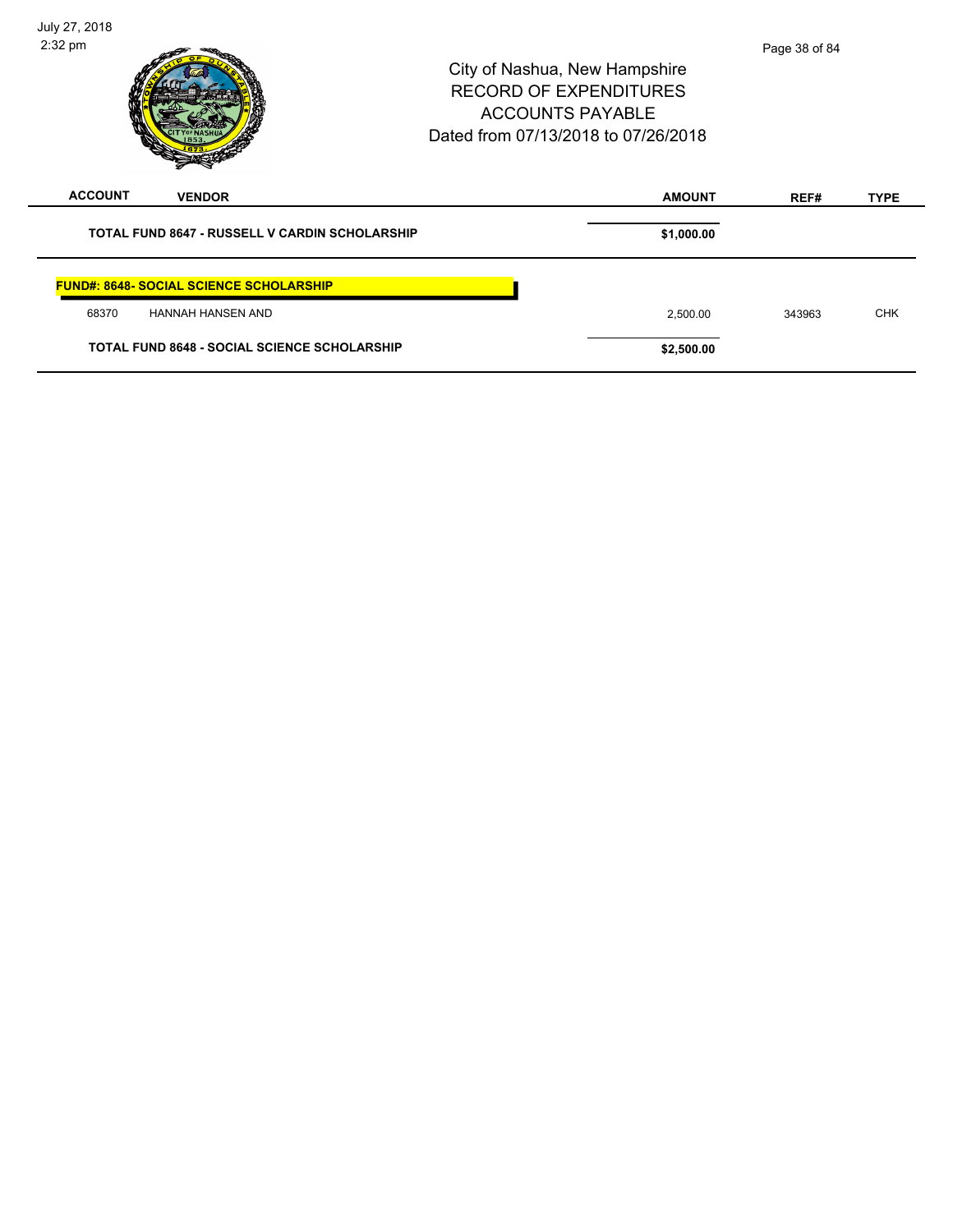

| <b>ACCOUNT</b> | <b>VENDOR</b> |                                        | <b>AMOUNT</b><br>REF# | <b>TYPE</b> |
|----------------|---------------|----------------------------------------|-----------------------|-------------|
|                |               | <b>EXPENDITURE SUMMARY BY FUND</b>     | <b>AMOUNT</b>         |             |
|                | 1000          | <b>GENERAL FUND</b>                    | 13,233,007.56         |             |
|                | 1001          | <b>GF-CAPITAL IMPROVEMENTS</b>         | 3,915.27              |             |
|                | 1010          | <b>GF-PRIOR YEAR ENC &amp; ESCROWS</b> | 40,904.01             |             |
|                | 2100          | <b>FOOD SERVICES FUND</b>              | 61.08                 |             |
|                | 2204          | SUMMER SCHOOL                          | 50.00                 |             |
|                | 2207          | ADULT ED/CONTINUING ED                 | 1,647.39              |             |
|                | 2212          | ATHLETICS REVENUE FUND                 | 765.00                |             |
|                | 2222          | AFTER SCHOOL PROGRAM                   | 327.02                |             |
|                | 2503          | <b>PARKS &amp; REC PROGRAMS FUND</b>   | 7,033.52              |             |
|                | 2504          | HOLMAN STADIUM EVENTS FUND             | 2,700.87              |             |
|                | 2505          | PEG ACCESS CHANNELS FUND               | 992.20                |             |
|                | 2506          | HUNT BLDG FACILITY RENTAL FUND         | 2,864.05              |             |
|                | 2508          | SPECIAL ROAD & HIGHWAY FUND            | 6,164.20              |             |
|                | 2510          | PENNICHUCK BOND FUND                   | 2,630,877.90          |             |
|                | 3040          | <b>COMMUNICATIONS GRANTS FUND</b>      | 50,589.90             |             |
|                | 3050          | POLICE GRANTS FUND                     | 974.70                |             |
|                | 3068          | COMMUNITY SERVICES GRANTS FUND         | 50,437.05             |             |
|                | 3070          | <b>COMMUNITY HEALTH GRANTS FUND</b>    | 6,815.97              |             |
|                | 3080          | <b>COMMUNITY DEVELOPMENT GRANTS</b>    | 2,039.91              |             |
|                | 3090          | URBAN PROGRAM GRANTS FUND              | 89,686.37             |             |
|                | 3120          | TRANSIT GRANTS FUND                    | 19,468.28             |             |
|                | 3800          | SCHOOL GRANTS FUND                     | 123,616.25            |             |
|                | 4005          | TRAFFIC VIOLATIONS FUND                | 3,086.71              |             |
|                | 4025          | DOJ DRUG FORFEITURE FUND               | 2,654.39              |             |
|                | 4053          | FIRE REGIONAL HAZMAT FUND              | 2,410.71              |             |
|                | 4090          | LIB-LOST/DAMAGED BOOK FINES            | 2,088.12              |             |
|                | 5010          | CAP PROJECTS-INFO TECHNOLOGY           | 45.86                 |             |
|                | 5200          | CAPITAL PROJECTS-PUBLIC WORKS          | 932,527.43            |             |
|                | 5700          | CAP PROJECTS-BROAD ST PARKWAY          | 5,442.00              |             |
|                | 6000          | SOLID WASTE FUND                       | 1,363,541.62          |             |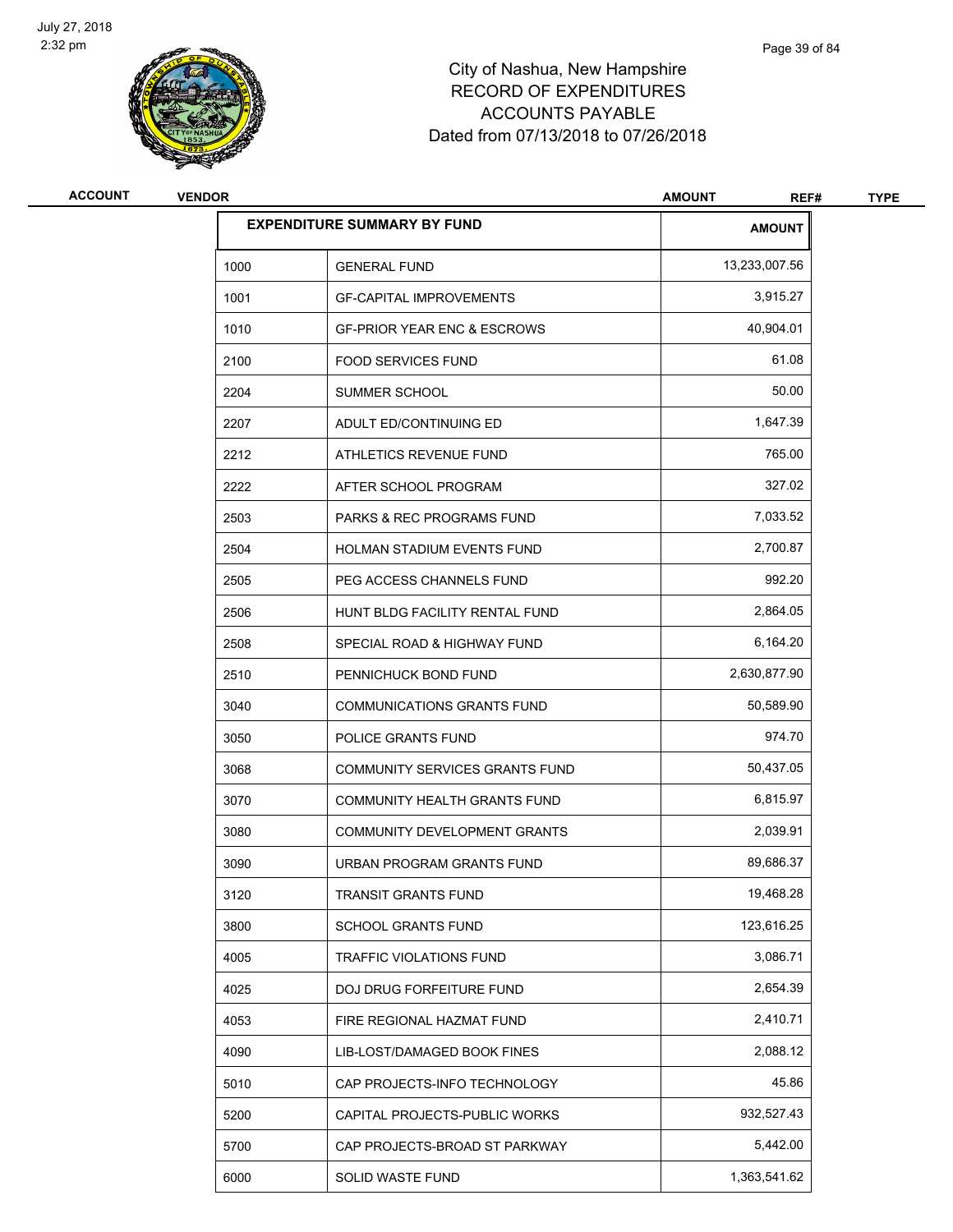

| <b>ACCOUNT</b> | <b>VENDOR</b> |                                   | <b>AMOUNT</b><br>REF# | <b>TYPE</b> |
|----------------|---------------|-----------------------------------|-----------------------|-------------|
|                |               |                                   | <b>AMOUNT</b>         |             |
|                | 6200          | <b>WASTEWATER FUND</b>            | 4,241,657.98          |             |
|                | 6201          | WERF-WASTEWATER EQUIP RESERVE     | 2,340.00              |             |
|                | 6500          | PROPERTY & CASUALTY FUND          | 1,044,827.61          |             |
|                | 6600          | BENEFITS SELF INSURANCE FUND      | 2,135,508.03          |             |
|                | 7026          | CAPITAL EQUIPMENT RESERVE FUND    | 104,109.00            |             |
|                | 7050          | HOLMAN STADIUM IMPROVEMNTS ETF    | 54.97                 |             |
|                | 7052          | MINE FALLS PARK ETF               | 109.94                |             |
|                | 7078          | <b>CITY BUILDINGS ETF</b>         | 1,451.05              |             |
|                | 7082          | DOWNTOWN IMPROVEMENTS ETF         | 4,091.19              |             |
|                | 7546          | LIB-VIRGINIA CARR BLOOMFIELD      | 599.00                |             |
|                | 7549          | LIBRARY-MISC LIB DONATIONS        | 600.00                |             |
|                | 7551          | P&R-SUMMERFUN                     | 622.75                |             |
|                | 7565          | SCHOOL RELATED PROGRAMS-ETF       | 1,917.97              |             |
|                | 7580          | <b>PAVING ETF</b>                 | 202,354.27            |             |
|                | 8001          | PINEWOOD CEMETERY PERP-CARE       | 2,200.00              |             |
|                | 8007          | EDGEWOOD CEMETERY PERP-CARE       | 10,400.00             |             |
|                | 8010          | EDGEWOOD CEMETERY FLOWER FUND     | 300.00                |             |
|                | 8014          | SUBURBAN CEMETERY PERP-CARE       | 6,200.00              |             |
|                | 8028          | WOODLAWN CEMETERY PERP-CARE       | 7,385.00              |             |
|                | 8063          | <b>LIBRARY-HENRY STEARNS FUND</b> | 371.89                |             |
|                | 8600          | WILLIS T DODGE AWARD              | 200.00                |             |
|                | 8601          | <b>NOYES PRIZE</b>                | 70.00                 |             |
|                | 8602          | CLASS OF 1924 EVELYN F LAMOND     | 700.00                |             |
|                | 8603          | RALPH J & ALICE F BURNS           | 5,000.00              |             |
|                | 8604          | THELMA F DOE                      | 325.00                |             |
|                | 8605          | <b>MATSIS MATH ACH AWARD</b>      | 325.00                |             |
|                | 8606          | LEO & OLIVE FERRYALL              | 450.00                |             |
|                | 8608          | WALTER & EVELYN NESMITH           | 250.00                |             |
|                | 8609          | ARTHUR J NAKOS                    | 850.00                |             |
|                | 8610          | NHS CLASS OF 1939 MEM             | 460.00                |             |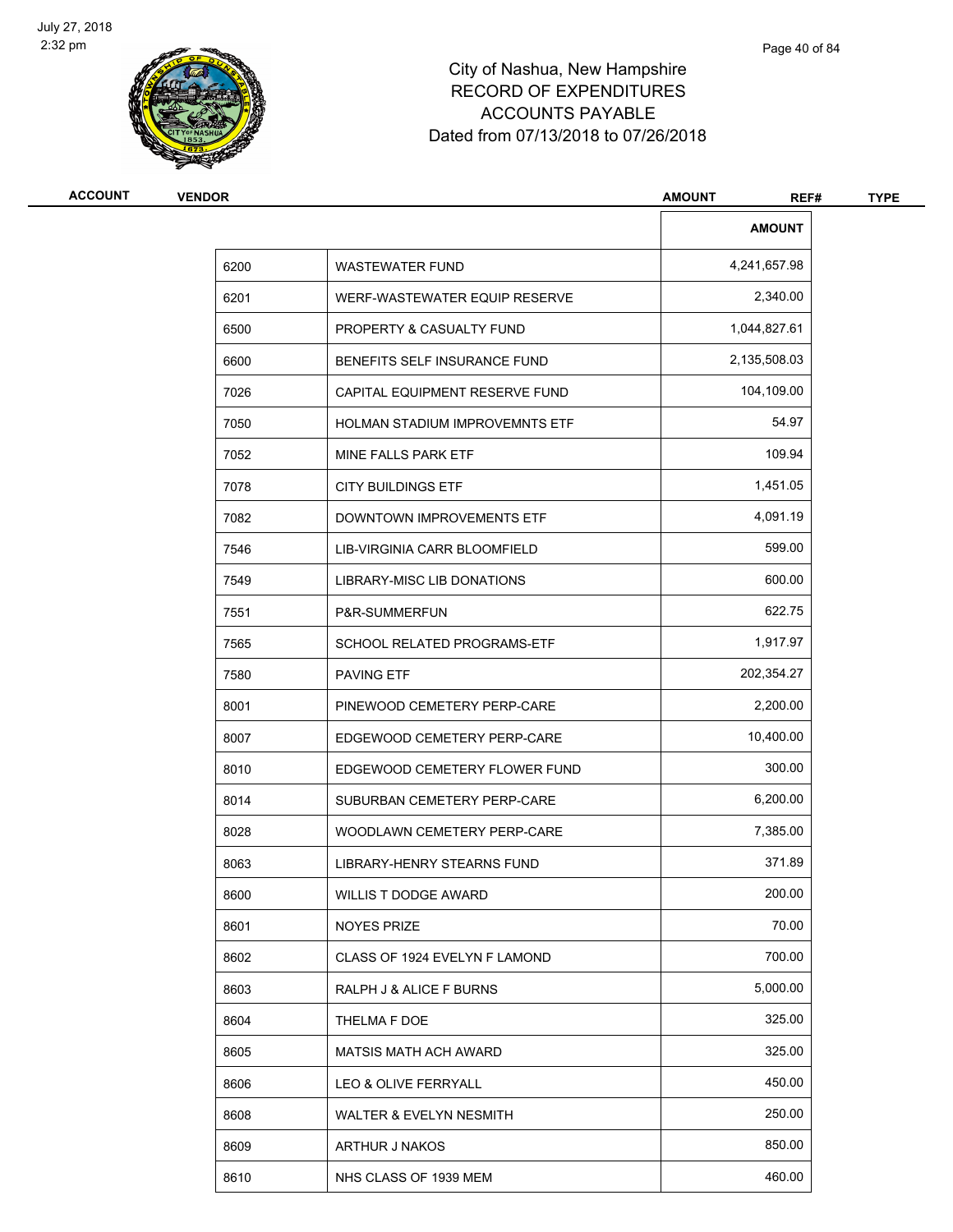

| <b>ACCOUNT</b> | <b>VENDOR</b> |                                | <b>AMOUNT</b><br>REF# | <b>TYPE</b> |
|----------------|---------------|--------------------------------|-----------------------|-------------|
|                |               |                                | <b>AMOUNT</b>         |             |
|                | 8611          | RAYMOND N CHANTAL MEM          | 215.00                |             |
|                | 8612          | <b>FRANK &amp; EMMA CLANCY</b> | 3,300.00              |             |
|                | 8613          | WILLIAM H & EDITH E KEENAN     | 17,000.00             |             |
|                | 8614          | <b>CHARLES H AUSTIN</b>        | 48,965.00             |             |
|                | 8616          | <b>RUTH MILAN SCHOL</b>        | 20,000.00             |             |
|                | 8617          | <b>SCHEER SCIENCE AWARD</b>    | 500.00                |             |
|                | 8619          | S.BULLEYPARKS CLRTL ENR        | 451.00                |             |
|                | 8621          | STEPHEN GUILFOY MEM SCHOL      | 5,425.00              |             |
|                | 8624          | ALAN H RUDMAN MEM AWARD        | 3,500.00              |             |
|                | 8626          | LINDA HAYTAYAN LAX FUND        | 1,000.00              |             |
|                | 8627          | <b>SHAWN ECKERT MEM FUND</b>   | 1,000.00              |             |
|                | 8628          | STANFORD MARK LARSEN MEM       | 500.00                |             |
|                | 8629          | NHS SOUTH GEN SCHOL            | 6,800.00              |             |
|                | 8630          | SHAWN ECKERT AUTO TECH         | 1,000.00              |             |
|                | 8631          | MICHELLE TRODDYN MEM           | 350.00                |             |
|                | 8632          | MARTIN J CORONIS ED            | 500.00                |             |
|                | 8633          | JOHN H GIACOBBE SCHOL          | 500.00                |             |
|                | 8634          | NHS NORTH GEN SCHOL            | 1,500.00              |             |
|                | 8636          | EILEEN MCDEVITT FUCILE         | 5,000.00              |             |
|                | 8641          | NHS N/S GEN SCHOLARSHIPS       | 10,750.00             |             |
|                | 8642          | WALTER HEINHOLD SCHOLARSHIP    | 700.00                |             |
|                | 8643          | KAUSHIK KORRAPATY SCHOLARSHIP  | 1,000.00              |             |
|                | 8644          | THOMAS MULCAHY SCHOLARSHIP     | 500.00                |             |
|                | 8647          | RUSSELL V CARDIN SCHOLARSHIP   | 1,000.00              |             |
|                | 8648          | SOCIAL SCIENCE SCHOLARSHIP     | 2,500.00              |             |
|                | <b>TOTAL:</b> |                                | 26,496,421.99         |             |
|                |               |                                |                       |             |

**Grand Total:**

**\$26,496,421.99**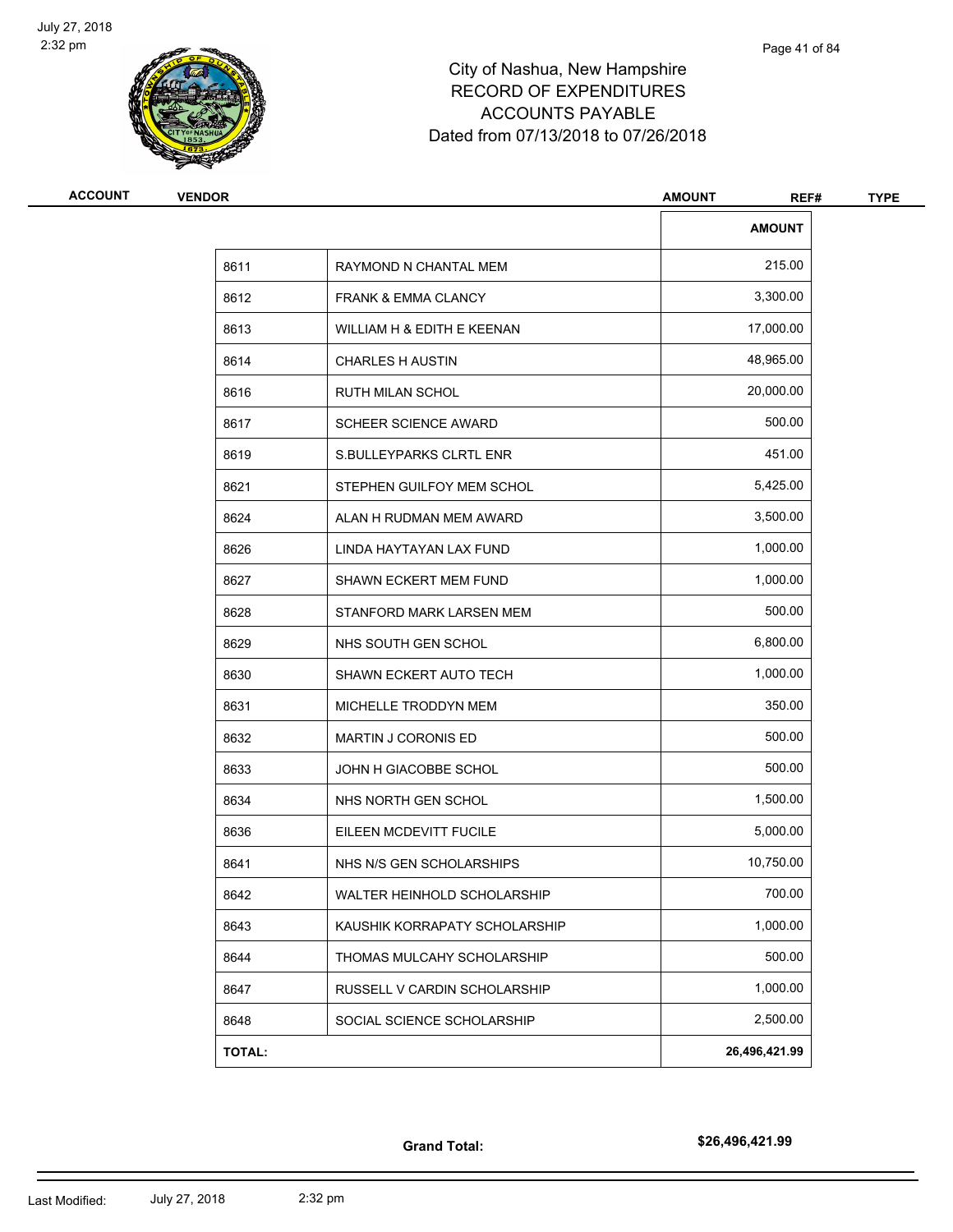$\Box$ 

 $\Box$ 

 $\Box$ 

## City of Nashua, New Hampshire RECORD OF EXPENDITURES PAYROLL-GROSS WAGES Dated from 7/13/2018 to 7/26/2018

|     | <b>PAY DATE</b>                   | <b>ACCOUNT</b>                | <b>DESCRIPTION</b>                       | <b>AMOUNT</b> |
|-----|-----------------------------------|-------------------------------|------------------------------------------|---------------|
|     | <b>FUND#: 1000 - GENERAL FUND</b> |                               |                                          |               |
|     |                                   |                               |                                          |               |
| 101 | <b>MAYOR</b>                      |                               |                                          |               |
|     | 7/19/18                           | 51100                         | CHIEF OF STAFF                           | 1,589.45      |
|     | 7/26/18                           | 51100                         | CHIEF OF STAFF                           | 1,589.45      |
|     | 7/19/18                           | 51100                         | COMMUNICATIONS & SPECIAL PRJ COORDINATOR | 805.50        |
|     | 7/26/18                           | 51100                         | COMMUNICATIONS & SPECIAL PRJ COORDINATOR | 805.50        |
|     | 7/19/18                           | 51100                         | CONSTITUENT SERVICES COORDINATOR         | 805.50        |
|     | 7/26/18                           | 51100                         | CONSTITUENT SERVICES COORDINATOR         | 805.50        |
|     | 7/19/18                           | 51100                         | SECRETARY RECEPTIONIST                   | 628.10        |
|     | 7/26/18                           | 51100                         | SECRETARY RECEPTIONIST                   | 628.11        |
|     | 7/26/18                           | 51300                         | OVERTIME-REGULAR                         | 5.89          |
|     | 7/19/18                           | 51500                         | <b>MAYOR</b>                             | 2,252.50      |
|     | 7/26/18                           | 51500                         | <b>MAYOR</b>                             | 2,252.50      |
|     | 7/26/18                           | 55118                         | TELEPHONE-CELLULAR                       | 150.00        |
|     | <b>TOTAL 101 - MAYOR</b>          |                               |                                          | \$12,318.00   |
| 102 | <b>BOARD OF ALDERMEN</b>          |                               |                                          |               |
|     | 7/19/18                           | 51100                         | LEGISLATIVE AFFAIRS MANAGER              | 1,656.55      |
|     | 7/26/18                           | 51100                         | LEGISLATIVE AFFAIRS MANAGER              | 1,656.55      |
|     | 7/19/18                           | 51200                         | LEGISLATIVE TRANSCRIPTION SPEC           | 322.00        |
|     | 7/26/18                           | 51200                         | LEGISLATIVE TRANSCRIPTION SPEC           | 405.04        |
|     |                                   | TOTAL 102 - BOARD OF ALDERMEN |                                          | \$4,040.14    |
|     |                                   |                               |                                          |               |
| 103 | <b>LEGAL</b>                      |                               |                                          |               |
|     | 7/19/18                           | 51100                         | <b>CORPORATION COUNSEL</b>               | 2,421.70      |
|     | 7/26/18                           | 51100                         | <b>CORPORATION COUNSEL</b>               | 2,421.70      |
|     | 7/19/18                           | 51100                         | DEPUTY CORPORATION COUNSEL               | 4,203.30      |
|     | 7/26/18                           | 51100                         | DEPUTY CORPORATION COUNSEL               | 4,203.30      |
|     | 7/19/18                           | 51100                         | <b>LEGAL ASSISTANT</b>                   | 1,994.25      |
|     | 7/26/18                           | 51100                         | <b>LEGAL ASSISTANT</b>                   | 1,994.25      |
|     | 7/26/18                           | 55118                         | TELEPHONE-CELLULAR                       | 100.00        |
|     | <b>TOTAL 103 - LEGAL</b>          |                               |                                          | \$17,338.50   |
| 107 | <b>CITY CLERK</b>                 |                               |                                          |               |
|     | 7/19/18                           | 51100                         | <b>CITY CLERK</b>                        | 1,804.30      |
|     | 7/26/18                           | 51100                         | <b>CITY CLERK</b>                        | 1,804.30      |
|     | 7/19/18                           | 51100                         | CLERK VITAL RECORDS II                   | 1,840.40      |
|     | 7/26/18                           | 51100                         | CLERK VITAL RECORDS II                   | 1,591.76      |
|     | 7/19/18                           | 51100                         | DEPARTMENT COORDINATOR, CC               | 744.20        |
|     | 7/26/18                           | 51100                         | DEPARTMENT COORDINATOR, CC               | 744.20        |
|     | 7/19/18                           | 51100                         | DEPUTY CITY CLERK                        | 1,279.50      |
|     | 7/26/18                           | 51100                         | DEPUTY CITY CLERK                        | 1,279.50      |
|     |                                   |                               |                                          |               |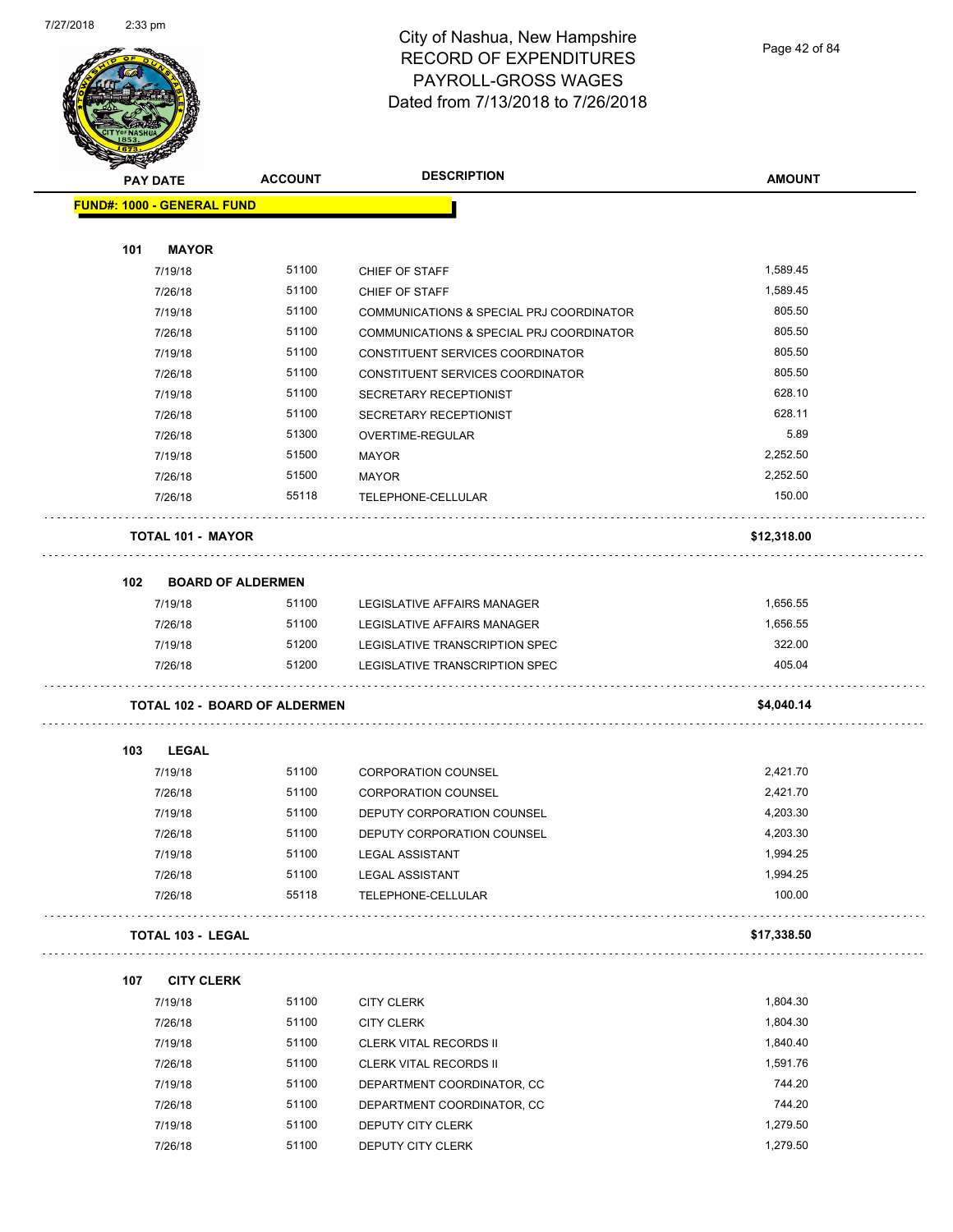| 112112010 | 2.34 pm |                 |                                       | City of Nashua, New Hampshire<br><b>RECORD OF EXPENDITURES</b><br>PAYROLL-GROSS WAGES | Page 43 of 84 |
|-----------|---------|-----------------|---------------------------------------|---------------------------------------------------------------------------------------|---------------|
|           |         |                 |                                       | Dated from 7/13/2018 to 7/26/2018                                                     |               |
|           |         | <b>PAY DATE</b> | <b>ACCOUNT</b>                        | <b>DESCRIPTION</b>                                                                    | <b>AMOUNT</b> |
|           |         |                 | <b>FUND#: 1000 - GENERAL FUND</b>     |                                                                                       |               |
|           |         |                 |                                       |                                                                                       |               |
|           |         |                 | <b>TOTAL 107 - CITY CLERK</b>         |                                                                                       | \$11,088.16   |
|           | 111     |                 | <b>HUMAN RESOURCES</b>                |                                                                                       |               |
|           |         | 7/19/18         | 51100                                 | HR SPEC                                                                               | 927.05        |
|           |         | 7/26/18         | 51100                                 | HR SPEC                                                                               | 927.07        |
|           |         | 7/19/18         | 51100                                 | HRIS & PAYROLL ANALYST                                                                | 1,172.20      |
|           |         | 7/26/18         | 51100                                 | HRIS & PAYROLL ANALYST                                                                | 1,172.20      |
|           |         | 7/19/18         | 51100                                 | HUMAN RESOURCES DIRECTOR                                                              | 1,803.30      |
|           |         | 7/26/18         | 51100                                 | HUMAN RESOURCES DIRECTOR                                                              | 1,803.30      |
|           |         | 7/19/18         | 51100                                 | HUMAN RESOURCES MANAGER                                                               | 1,242.65      |
|           |         | 7/26/18         | 51100                                 | HUMAN RESOURCES MANAGER                                                               | 1,242.65      |
|           |         | 7/19/18         | 51100                                 | PAYROLL ANALYST                                                                       | 2,223.25      |
|           |         | 7/26/18         | 51100                                 | PAYROLL ANALYST                                                                       | 2,223.26      |
|           |         | 7/19/18         | 51100                                 | PAYROLL MANAGER                                                                       | 1,562.35      |
|           |         | 7/26/18         | 51100                                 | PAYROLL MANAGER                                                                       | 1,562.35      |
|           |         | 7/19/18         | 51200                                 | ADMINISTRATIVE ASSISTANT I                                                            | 383.54        |
|           |         | 7/26/18         | 51200                                 | ADMINISTRATIVE ASSISTANT I                                                            | 383.55        |
|           |         | 7/19/18         | 51300                                 | OVERTIME-REGULAR                                                                      | 31.11         |
|           |         | 7/26/18         | 51300                                 | OVERTIME-REGULAR                                                                      | 188.49        |
|           |         | 7/26/18         | 55118                                 | TELEPHONE-CELLULAR                                                                    | 100.00        |
|           |         | 6/1/18          | 55425                                 | EMPLOYMENT BACKGROUND CHECKS                                                          | (15.00)       |
|           |         |                 | <b>TOTAL 111 - HUMAN RESOURCES</b>    |                                                                                       | \$18,933.32   |
|           |         |                 |                                       |                                                                                       |               |
|           | 115     | <b>PENSIONS</b> |                                       |                                                                                       | 50.00         |
|           |         | 7/26/18         | 52120                                 | PENSION BENEFIT DISTRIBUTIONS                                                         |               |
|           |         |                 | <b>TOTAL 115 - PENSIONS</b>           |                                                                                       | \$50.00       |
|           | 120     |                 | <b>TELECOMMUNICATIONS</b>             |                                                                                       |               |
|           |         | 7/26/18         | 55109                                 | <b>TELEPHONE-VOICE</b>                                                                | 50.00         |
|           |         |                 | <b>TOTAL 120 - TELECOMMUNICATIONS</b> |                                                                                       | \$50.00       |
|           |         |                 |                                       |                                                                                       |               |
|           | 122     |                 | <b>INFORMATION TECHNOLOGY</b>         |                                                                                       |               |
|           |         | 7/19/18         | 51100                                 | ADMIN ASSISTANT III                                                                   | 801.90        |
|           |         | 7/26/18         | 51100                                 | ADMIN ASSISTANT III                                                                   | 801.90        |
|           |         | 7/19/18         | 51100                                 | <b>ENTERPRISE SYS ADMINISTRATOR</b>                                                   | 1,562.35      |
|           |         | 7/26/18         | 51100                                 | <b>ENTERPRISE SYS ADMINISTRATOR</b>                                                   | 1,562.35      |
|           |         | 7/19/18         | 51100                                 | ERP SYSTEM ADMIN DBA                                                                  | 1,913.25      |
|           |         | 7/26/18         | 51100                                 | ERP SYSTEM ADMIN DBA                                                                  | 1,913.25      |
|           |         | 7/19/18         | 51100                                 | IT APPLICATIONS ANALYST                                                               | 1,575.81      |
|           |         | 7/19/18         | 51100                                 | IT DIVISION DIRECTOR                                                                  | 2,294.80      |

7/27/2018 2:34 pm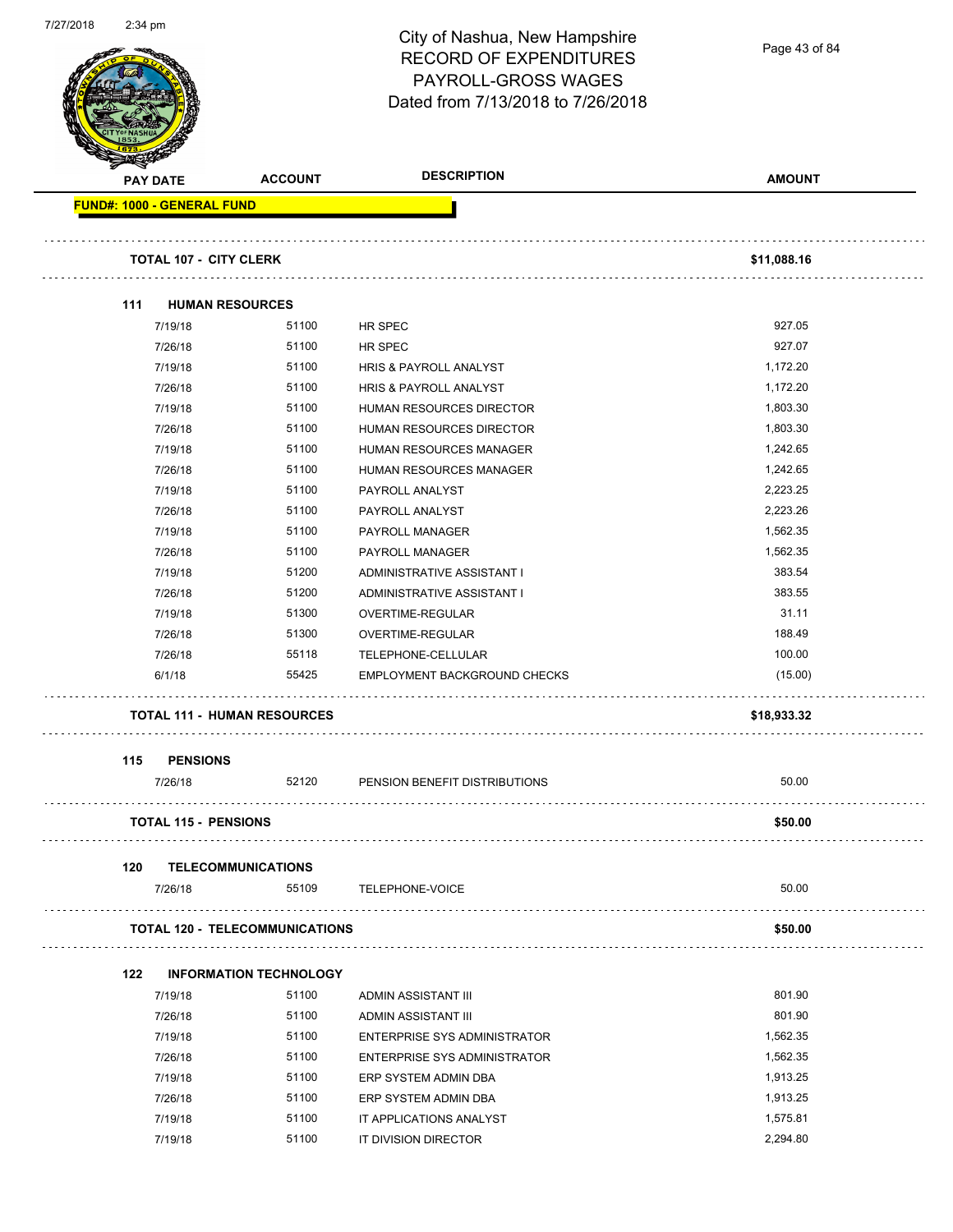$\sim$  .



#### City of Nashua, New Hampshire RECORD OF EXPENDITURES PAYROLL-GROSS WAGES Dated from 7/13/2018 to 7/26/2018

|     | <b>PAY DATE</b>                           | <b>ACCOUNT</b> | <b>DESCRIPTION</b>                       | <b>AMOUNT</b> |
|-----|-------------------------------------------|----------------|------------------------------------------|---------------|
|     | <b>FUND#: 1000 - GENERAL FUND</b>         |                |                                          |               |
|     |                                           |                |                                          |               |
| 122 | <b>INFORMATION TECHNOLOGY</b>             |                |                                          |               |
|     | 7/26/18                                   | 51100          | IT DIVISION DIRECTOR                     | 2,294.80      |
|     | 7/19/18                                   | 51100          | IT INFRASTRUCTURE ANALYST                | 1,306.00      |
|     | 7/26/18                                   | 51100          | IT INFRASTRUCTURE ANALYST                | 1,306.00      |
|     | 7/19/18                                   | 51100          | IT MANAGER, INFRASTRUCTURE               | 2,059.95      |
|     | 7/26/18                                   | 51100          | IT MANAGER, INFRASTRUCTURE               | 2,059.95      |
|     | 7/19/18                                   | 51100          | IT MANAGER, PROJECT/DEVELOPMENT SERVICES | 1,593.40      |
|     | 7/26/18                                   | 51100          | IT MANAGER, PROJECT/DEVELOPMENT SERVICES | 1,593.40      |
|     | 7/19/18                                   | 51100          | IT MANAGER, TECHNICAL SERVICES           | 1,620.44      |
|     | 7/26/18                                   | 51100          | IT MANAGER, TECHNICAL SERVICES           | 1,620.45      |
|     | 7/19/18                                   | 51100          | SYSTEMS ADM DATABASE ADM                 | 1,810.10      |
|     | 7/26/18                                   | 51100          | SYSTEMS ADM DATABASE ADM                 | 1,810.10      |
|     | 7/19/18                                   | 51100          | TECHNICAL SPEC II NET SUPPORT            | 1,246.35      |
|     | 7/26/18                                   | 51100          | TECHNICAL SPEC II NET SUPPORT            | 1,246.34      |
|     | 7/19/18                                   | 51100          | <b>TECHNICAL SPECIALIST I</b>            | 870.15        |
|     | 7/26/18                                   | 51100          | <b>TECHNICAL SPECIALIST I</b>            | 870.15        |
|     | 7/19/18                                   | 51100          | <b>WEB DESIGNER</b>                      | 683.88        |
|     | 7/26/18                                   | 51100          | <b>WEB DESIGNER</b>                      | 683.88        |
|     | 7/19/18                                   | 51300          | OVERTIME-REGULAR                         | 140.22        |
|     | 7/26/18                                   | 51300          | OVERTIME-REGULAR                         | 373.90        |
|     | 7/26/18                                   | 55118          | TELEPHONE-CELLULAR                       | 234.00        |
|     |                                           |                |                                          |               |
|     | <b>TOTAL 122 - INFORMATION TECHNOLOGY</b> |                |                                          | \$37,849.07   |
|     |                                           |                |                                          |               |
| 126 | <b>FINANCIAL SERVICES</b>                 |                |                                          |               |
|     | 7/19/18                                   | 51100          | ACCOUNTS PAYABLE COORDINATOR             | 2,308.65      |
|     | 7/26/18                                   | 51100          | ACCOUNTS PAYABLE COORDINATOR             | 2,308.65      |
|     | 7/19/18                                   | 51100          | <b>ACCOUNTS PAYABLE SUPV</b>             | 1,095.90      |
|     | 7/26/18                                   | 51100          | ACCOUNTS PAYABLE SUPV                    | 1,095.90      |
|     | 7/19/18                                   | 51100          | ASSISTANT TREASURER                      | 1,466.05      |
|     | 7/26/18                                   | 51100          | <b>ASSISTANT TREASURER</b>               | 1,466.05      |
|     | 7/19/18                                   | 51100          | <b>CFO COMPTROLLER</b>                   | 2,518.65      |
|     | 7/26/18                                   | 51100          | CFO COMPTROLLER                          | 2,518.65      |
|     | 7/19/18                                   | 51100          | DEP TREASURER TAX COLLECTOR              | 1,222.45      |
|     | 7/26/18                                   | 51100          | DEP TREASURER TAX COLLECTOR              | 1,222.45      |
|     | 7/19/18                                   | 51100          | FINANCE AND ADMIN MANAGER                | 873.15        |
|     | 7/26/18                                   | 51100          | FINANCE AND ADMIN MANAGER                | 873.15        |
|     | 7/19/18                                   | 51100          | <b>MVR CLERK I</b>                       | 1,757.24      |
|     | 7/26/18                                   | 51100          | <b>MVR CLERK I</b>                       | 1,757.25      |
|     | 7/19/18                                   | 51100          | MVR CLERK II                             | 1,568.80      |
|     | 7/26/18                                   | 51100          | MVR CLERK II                             | 1,568.80      |
|     | 7/19/18                                   | 51100          | MVR CLERK III                            | 1,529.90      |
|     | 7/26/18                                   | 51100          | MVR CLERK III                            | 1,529.91      |
|     | 7/19/18                                   | 51100          | REVENUE ACCOUNTS SPEC                    | 845.00        |
|     | 7/26/18                                   | 51100          | REVENUE ACCOUNTS SPEC                    | 845.00        |

 $\mathbb{Z}^{\mathbb{Z}}$  .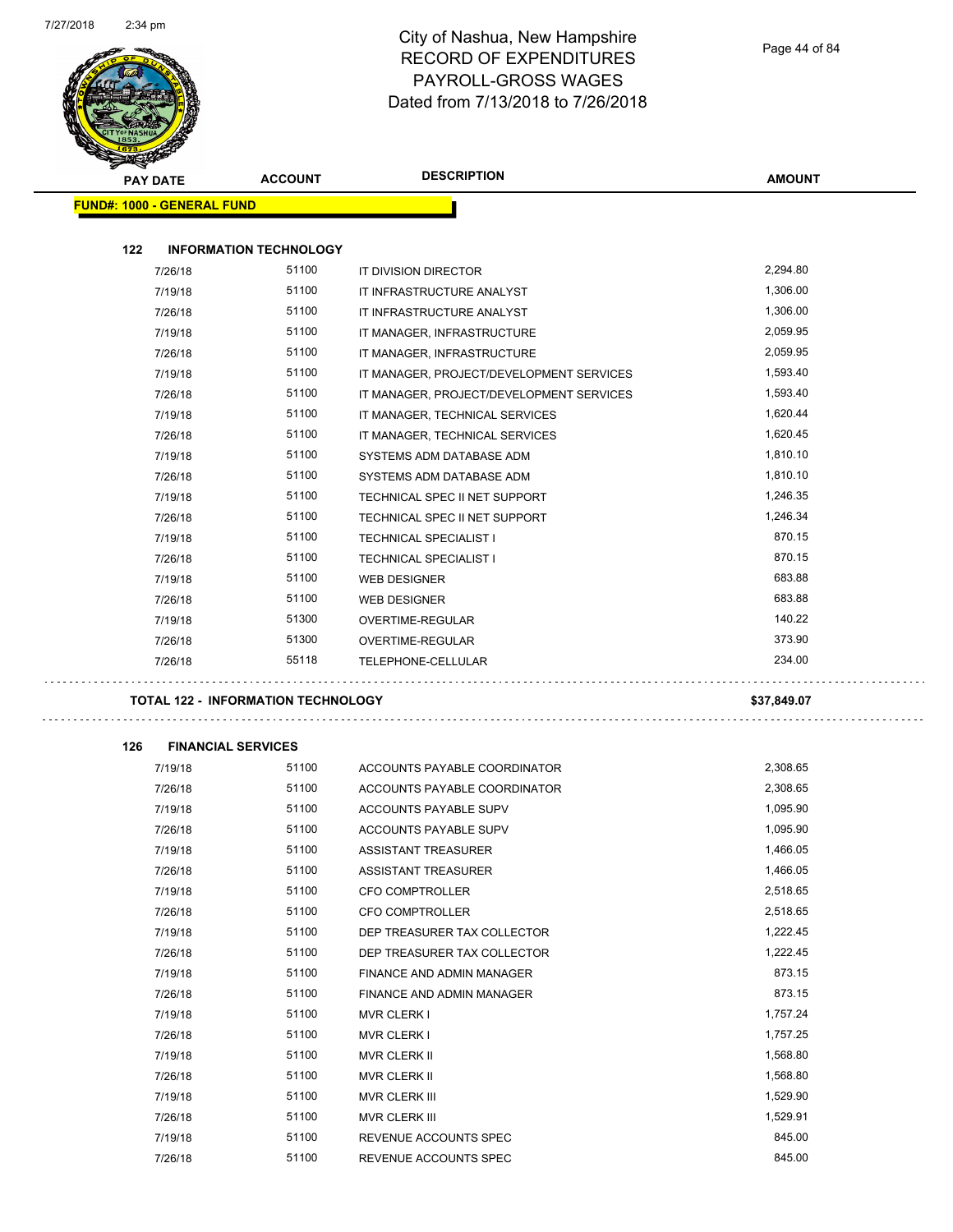

Page 45 of 84

| <b>PAY DATE</b>                   | <b>ACCOUNT</b>                        | <b>DESCRIPTION</b>             | <b>AMOUNT</b> |
|-----------------------------------|---------------------------------------|--------------------------------|---------------|
| <b>FUND#: 1000 - GENERAL FUND</b> |                                       |                                |               |
| 126                               | <b>FINANCIAL SERVICES</b>             |                                |               |
| 7/19/18                           | 51100                                 | REVENUE COORDINATOR            | 1,080.35      |
| 7/26/18                           | 51100                                 | REVENUE COORDINATOR            | 1,080.35      |
| 7/19/18                           | 51100                                 | SENIOR ACCOUNTANT              | 1,143.00      |
| 7/26/18                           | 51100                                 | <b>SENIOR ACCOUNTANT</b>       | 1,143.00      |
| 7/19/18                           | 51100                                 | <b>SENIOR FINANCE MANAGER</b>  | 1,705.80      |
| 7/26/18                           | 51100                                 | <b>SENIOR FINANCE MANAGER</b>  | 1,705.80      |
| 7/19/18                           | 51100                                 | SENIOR FINANCIAL ANALYST       | 1,240.50      |
| 7/26/18                           | 51100                                 | SENIOR FINANCIAL ANALYST       | 1,240.50      |
| 7/19/18                           | 51100                                 | SR MGR ACCT FIN REPORTING      | 1,339.30      |
| 7/26/18                           | 51100                                 | SR MGR ACCT FIN REPORTING      | 1,339.30      |
| 7/19/18                           | 51100                                 | SUPV VEHICLE REGISTRATION      | 1,214.70      |
| 7/26/18                           | 51100                                 | SUPV VEHICLE REGISTRATION      | 1,214.70      |
| 7/19/18                           | 51100                                 | TREASURER TAX COLLECTOR        | 2,059.95      |
| 7/26/18                           | 51100                                 | TREASURER TAX COLLECTOR        | 2,059.95      |
| 7/19/18                           | 51200                                 | TRUST ACCOUNTANT PT            | 756.20        |
| 7/26/18                           | 51200                                 | TRUST ACCOUNTANT PT            | 756.20        |
| 7/19/18                           | 51300                                 | OVERTIME-REGULAR               | 29.80         |
| 7/26/18                           | 51300                                 | OVERTIME-REGULAR               | 3.00          |
| 7/26/18                           | 55118                                 | TELEPHONE-CELLULAR             | 50.00         |
|                                   | <b>TOTAL 126 - FINANCIAL SERVICES</b> |                                | \$51,534.00   |
| 129                               | <b>CITY BUILDINGS</b>                 |                                |               |
| 7/19/18                           | 51100                                 | <b>BUILDING MANAGER</b>        | 1,234.85      |
| 7/26/18                           | 51100                                 | <b>BUILDING MANAGER</b>        | 1,234.85      |
| 7/19/18                           | 51100                                 | <b>CUSTODIAN I</b>             | 1,288.60      |
| 7/26/18                           | 51100                                 | <b>CUSTODIAN I</b>             | 1,292.60      |
| 7/19/18                           | 51100                                 | <b>MAINTENANCE SPEC</b>        | 735.00        |
| 7/26/18                           | 51100                                 | MAINTENANCE SPEC               | 735.00        |
| 7/19/18                           | 51300                                 | OVERTIME-REGULAR               | 23.70         |
| 7/26/18                           | 55118                                 | TELEPHONE-CELLULAR             | 50.00         |
|                                   | <b>TOTAL 129 - CITY BUILDINGS</b>     |                                | \$6,594.60    |
| 130                               | <b>PURCHASING</b>                     |                                |               |
| 7/19/18                           | 51100                                 | PURCHASING AGENT I             | 756.10        |
| 7/26/18                           | 51100                                 | PURCHASING AGENT I             | 746.65        |
| 7/19/18                           | 51100                                 | PURCHASING AGENT II            | 936.01        |
| 7/26/18                           | 51100                                 | PURCHASING AGENT II            | 941.90        |
| 7/19/18                           | 51100                                 | PURCHASING MANAGER             | 1,746.35      |
| 7/26/18                           | 51100                                 | PURCHASING MANAGER             | 1,746.35      |
|                                   |                                       |                                |               |
| 7/19/18                           | 51200                                 | MESSENGER MAIL DISTRIBUTION CL | 319.90        |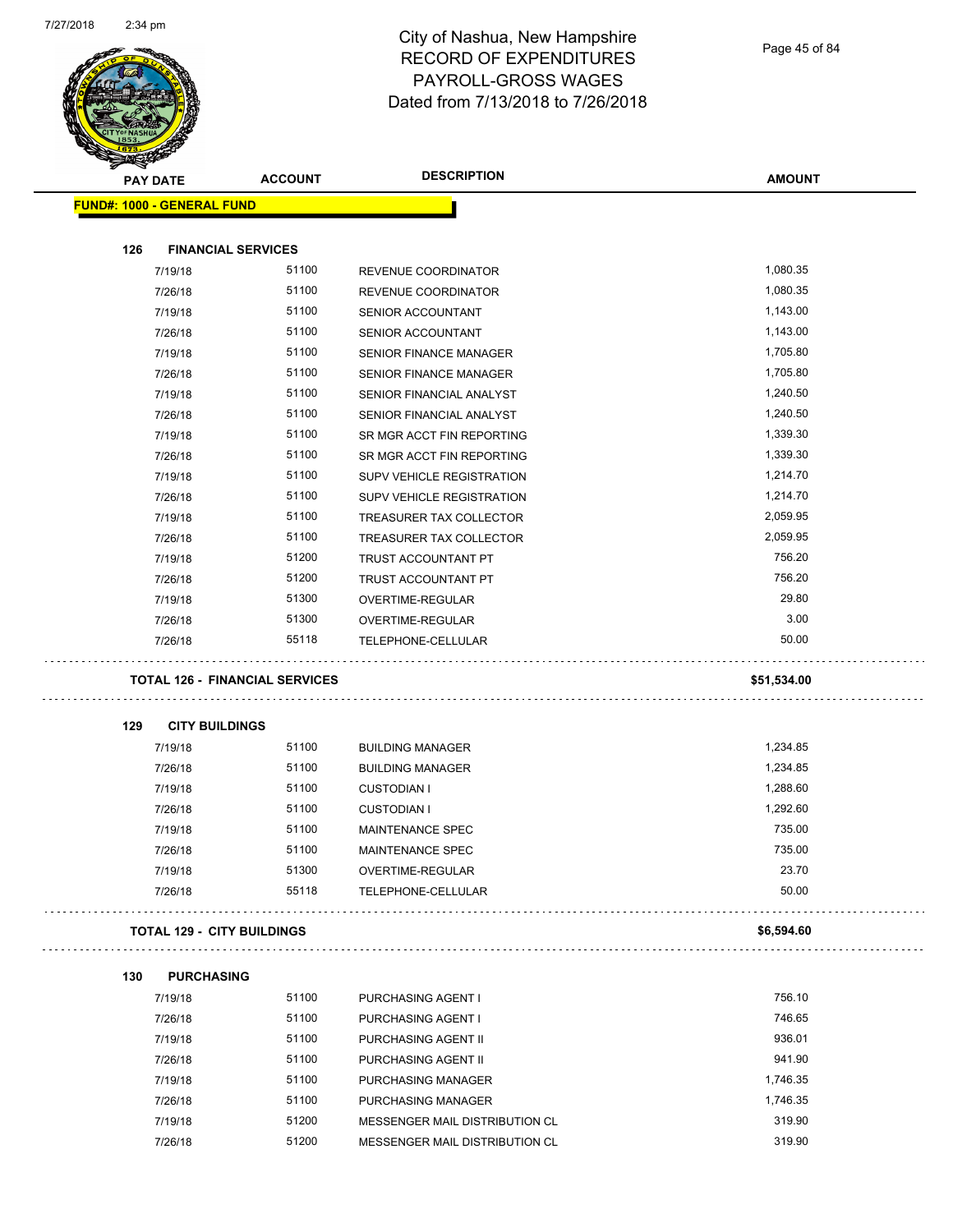

Page 46 of 84

|     | <b>PAY DATE</b>               | <b>ACCOUNT</b>                   | <b>DESCRIPTION</b>               | <b>AMOUNT</b> |
|-----|-------------------------------|----------------------------------|----------------------------------|---------------|
|     | FUND#: 1000 - GENERAL FUND    |                                  |                                  |               |
| 130 | <b>PURCHASING</b>             |                                  |                                  |               |
|     | 7/26/18                       | 51300                            | OVERTIME-REGULAR                 | 17.66         |
|     | <b>TOTAL 130 - PURCHASING</b> |                                  | .                                | \$7,530.82    |
| 131 | <b>HUNT BUILDING</b>          |                                  |                                  |               |
|     | 7/19/18                       | 51100                            | HUNT MEMORIAL BLDG & ARTS ADM    | 372.90        |
|     | 7/26/18                       | 51100                            | HUNT MEMORIAL BLDG & ARTS ADM    | 372.90        |
|     |                               |                                  |                                  |               |
|     |                               | <b>TOTAL 131 - HUNT BUILDING</b> |                                  | \$745.80      |
| 132 | <b>ASSESSING</b>              |                                  |                                  |               |
|     | 7/19/18                       | 51100                            | APPRAISER I                      | 796.30        |
|     | 7/26/18                       | 51100                            | <b>APPRAISER I</b>               | 796.30        |
|     | 7/19/18                       | 51100                            | <b>APPRAISER II</b>              | 1,146.50      |
|     | 7/26/18                       | 51100                            | <b>APPRAISER II</b>              | 1,146.50      |
|     | 7/19/18                       | 51100                            | <b>APPRAISER III</b>             | 2,465.70      |
|     | 7/26/18                       | 51100                            | <b>APPRAISER III</b>             | 2,465.70      |
|     | 7/19/18                       | 51100                            | ASSESSING ADMIN SPEC I CSR       | 654.95        |
|     | 7/26/18                       | 51100                            | ASSESSING ADMIN SPEC I CSR       | 654.95        |
|     | 7/19/18                       | 51100                            | ASSESSING ADMIN SPEC II CSR      | 715.30        |
|     | 7/26/18                       | 51100                            | ASSESSING ADMIN SPEC II CSR      | 715.30        |
|     | 7/19/18                       | 51100                            | ASSESSING ADMIN SPEC III CSR     | 998.55        |
|     | 7/26/18                       | 51100                            | ASSESSING ADMIN SPEC III CSR     | 998.55        |
|     | 7/19/18                       | 51100                            | <b>CHIEF ASSESSOR</b>            | 1,908.50      |
|     | 7/26/18                       | 51100                            | <b>CHIEF ASSESSOR</b>            | 1,908.50      |
|     | 7/19/18                       | 51100                            | DEPARTMENT COORDINATOR           | 929.65        |
|     | 7/26/18                       | 51100                            | DEPARTMENT COORDINATOR           | 929.65        |
|     | 7/26/18                       | 51512                            | <b>WAGES APPOINTED OFFICIALS</b> | 375.00        |
|     | <b>TOTAL 132 - ASSESSING</b>  |                                  |                                  | \$19,605.90   |
| 134 | GIS                           |                                  |                                  |               |
|     | 7/19/18                       | 51100                            | <b>GIS TECHNICIAN II</b>         | 1,174.40      |
|     | 7/26/18                       | 51100                            | <b>GIS TECHNICIAN II</b>         | 1,174.40      |
|     | 7/19/18                       | 51200                            | <b>GIS MANAGER</b>               | 1,034.88      |
|     | 7/26/18                       | 51200                            | <b>GIS MANAGER</b>               | 1,034.88      |
|     | <b>TOTAL 134 - GIS</b>        |                                  |                                  | \$4,418.56    |
| 140 |                               | <b>PINEWOOD CEMETERY</b>         |                                  |               |
|     | 7/19/18                       | 51400                            | WAGES TEMPORARY-SEASONAL         | 1,295.25      |
|     |                               |                                  |                                  |               |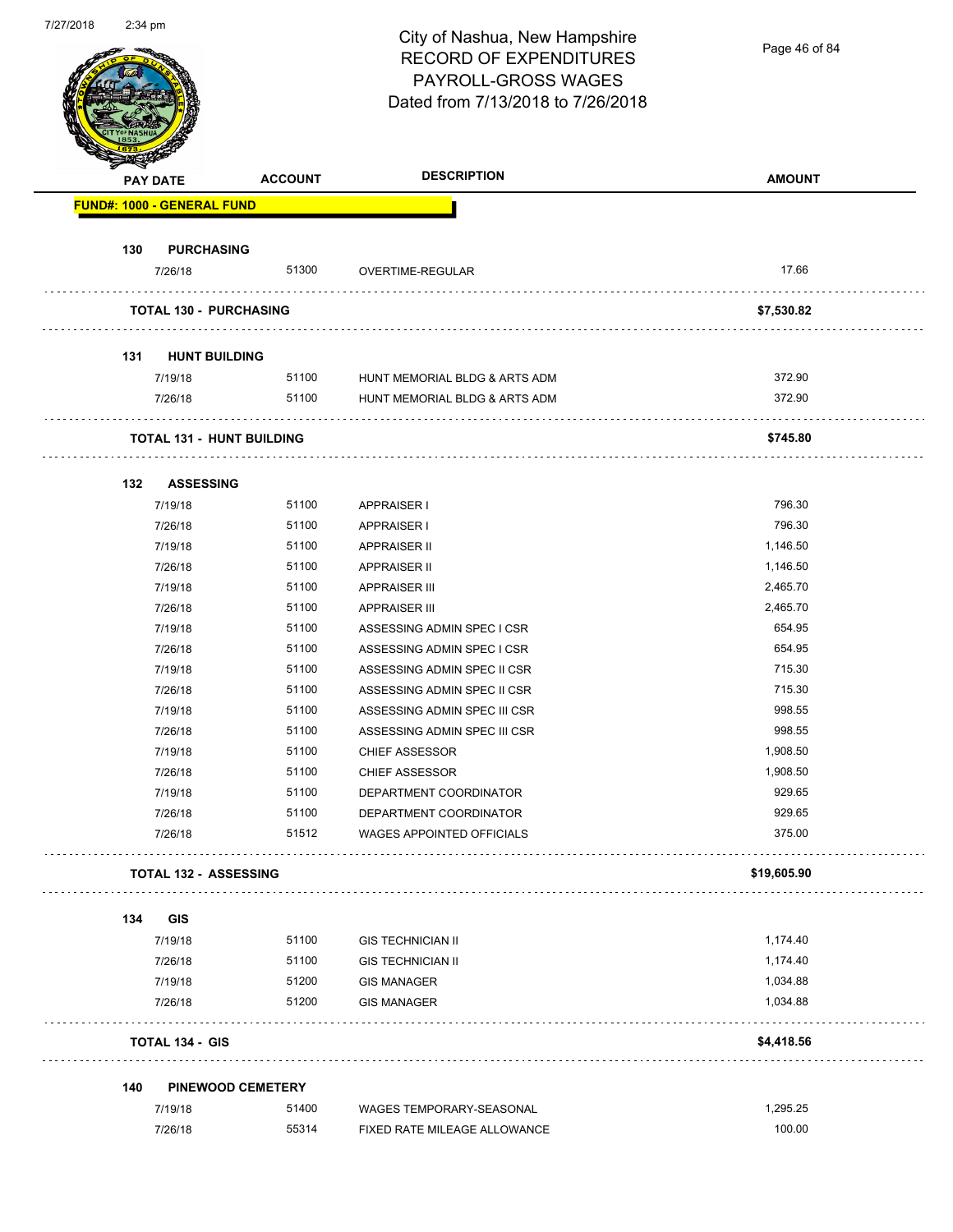City of Nashua, New Hampshire Page 47 of 84RECORD OF EXPENDITURES PAYROLL-GROSS WAGES Dated from 7/13/2018 to 7/26/2018 **PAY DATE ACCOUNT DESCRIPTION AMOUNT FUND#: 1000 - GENERAL FUND TOTAL 140 - PINEWOOD CEMETERY \$1,395.25 142 WOODLAWN CEMETERY** 7/19/18 51100 GROUNDSKEEPER CEMETERY 51.455.29 7/26/18 51100 GROUNDSKEEPER CEMETERY 1,455.30 7/19/18 51100 SUBFOREMAN CEMETERY 852.08 7/26/18 51100 SUBFOREMAN CEMETERY 852.09 7/19/18 51100 SUPERINTENDENT CEMETERY I 1,195.60 7/26/18 51100 SUPERINTENDENT CEMETERY I 1,195.60 7/26/18 51300 OVERTIME-REGULAR 81.86 7/26/18 51400 WAGES TEMPORARY-SEASONAL 1,133.00 . . . . . . . . . . . . . . . . . . **TOTAL 142 - WOODLAWN CEMETERY \$8,220.82 144 EDGEWOOD & SUBURBAN CEMETERIES** 7/19/18 51100 GROUNDSKEEPER CEMETERY 871.87 7/26/18 51100 GROUNDSKEEPER CEMETERY 871.87 7/19/18 51100 SUBFOREMAN CEMETERY 736.70 7/26/18 51100 SUBFOREMAN CEMETERY 736.70 7/19/18 51100 SUPERINTENDENT CEMETERY II 1,261.25 1,261.25 7/26/18 51100 SUPERINTENDENT CEMETERY II 1,261.25 7/26/18 51300 OVERTIME-REGULAR 70.42 7/19/18 51400 WAGES TEMPORARY-SEASONAL 2,172.50 7/26/18 51400 WAGES TEMPORARY-SEASONAL 1,903.00 7/26/18 55314 FIXED RATE MILEAGE ALLOWANCE 100.00 **TOTAL 144 - EDGEWOOD & SUBURBAN CEMETERIES \$9,985.56 150 POLICE** 7/19/18 51100 1ST YEAR OFFICERS 7,152.25 7/26/18 51100 1ST YEAR OFFICERS 7,152.25 7/19/18 51100 ACCOUNT CLERK III 2,303.61 7/26/18 51100 ACCOUNT CLERK III 2,303.60 7/19/18 51100 ADMINISTRATIVE PROJECT SPEC 1,428.35

7/27/2018 2:34 pm

7/26/18 51100 ADMINISTRATIVE PROJECT SPEC 1,428.35 7/19/18 51100 ANIMAL CONTROL OFFICER 998.95 7/26/18 51100 ANIMAL CONTROL OFFICER 998.95 7/19/18 51100 ASSISTANT RECORDS MANAGER 1,028.25 7/26/18 51100 ASSISTANT RECORDS MANAGER 1,028.25 7/19/18 51100 AUTO MECHANIC 1ST CLASS 1,720.45 7/26/18 51100 AUTO MECHANIC 1ST CLASS 1,720.47 7/19/18 51100 BUILDING MAINTENANCE SUPV 1,028.25 7/26/18 51100 BUILDING MAINTENANCE SUPV 1,028.25 7/19/18 51100 CAPTAIN 15,993.61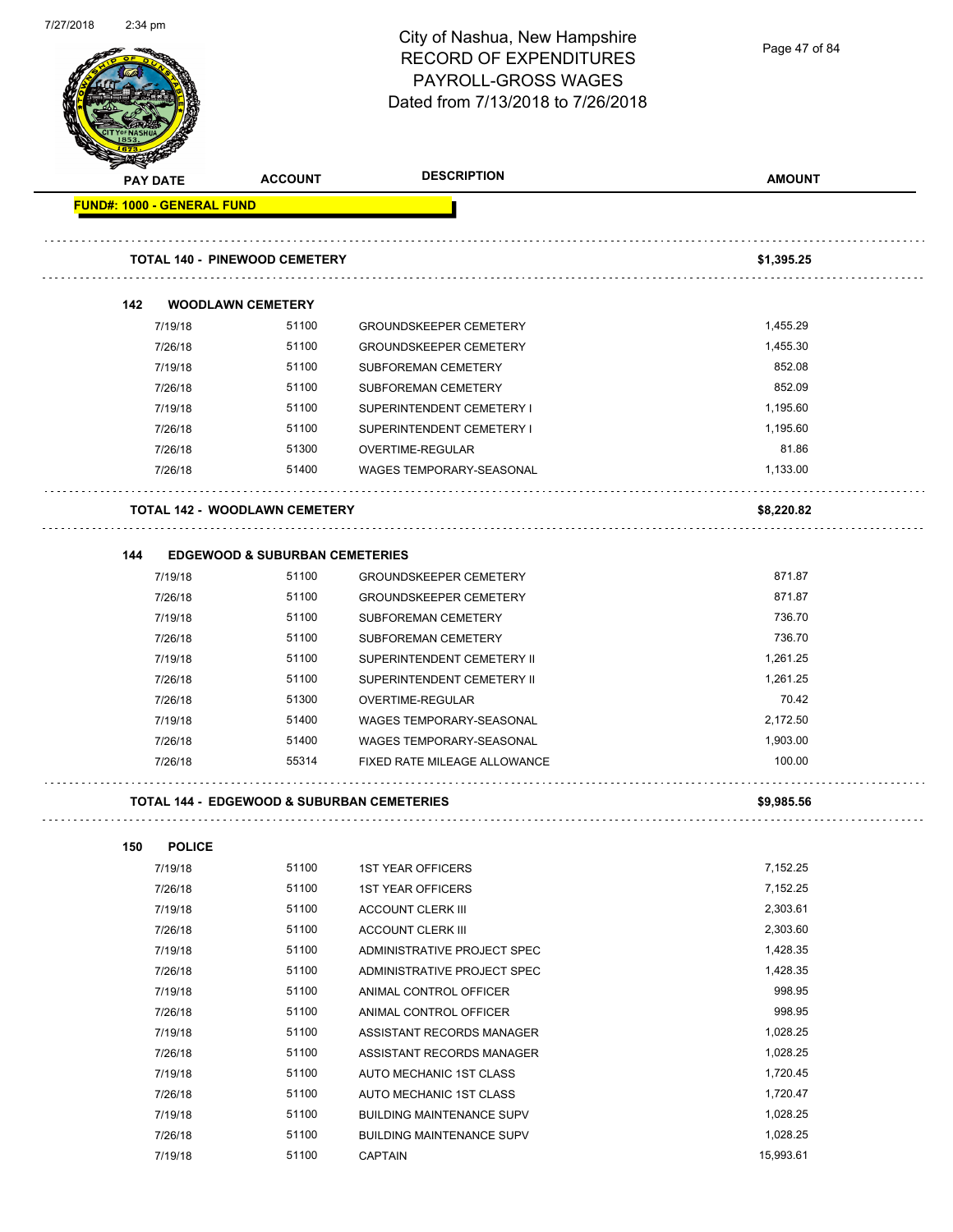

Page 48 of 84

|     | <b>PAY DATE</b>                   | <b>ACCOUNT</b> | <b>DESCRIPTION</b>                               | <b>AMOUNT</b>          |
|-----|-----------------------------------|----------------|--------------------------------------------------|------------------------|
|     | <b>FUND#: 1000 - GENERAL FUND</b> |                |                                                  |                        |
|     |                                   |                |                                                  |                        |
| 150 | <b>POLICE</b>                     |                |                                                  |                        |
|     | 7/26/18                           | 51100          | <b>CAPTAIN</b>                                   | 15,993.60              |
|     | 7/19/18                           | 51100          | CHIEF OF POLICE                                  | 2,815.20               |
|     | 7/26/18                           | 51100          | CHIEF OF POLICE                                  | 2,815.20               |
|     | 7/19/18                           | 51100          | COMM TECH ALL DESIGNATIONS                       | 8,617.47               |
|     | 7/26/18                           | 51100          | COMM TECH ALL DESIGNATIONS                       | 8,167.09               |
|     | 7/19/18                           | 51100          | <b>COMMUNITY POLICE COORD CEMD</b>               | 1,354.20               |
|     | 7/26/18                           | 51100          | COMMUNITY POLICE COORD CEMD                      | 1,354.20               |
|     | 7/19/18                           | 51100          | <b>CRIME ANALYST</b>                             | 1,075.20               |
|     | 7/26/18                           | 51100          | <b>CRIME ANALYST</b>                             | 1,075.20               |
|     |                                   | 51100          |                                                  | 2,337.80               |
|     | 7/19/18                           | 51100          | <b>CUSTODIAN III</b>                             | 2,337.80               |
|     | 7/26/18                           | 51100          | <b>CUSTODIAN III</b>                             | 5,102.20               |
|     | 7/19/18                           |                | DEPUTY CHIEF OF POLICE<br>DEPUTY CHIEF OF POLICE |                        |
|     | 7/26/18                           | 51100          | <b>DETENTION SPEC</b>                            | 5,102.20<br>2,665.95   |
|     | 7/19/18<br>7/26/18                | 51100<br>51100 | <b>DETENTION SPEC</b>                            | 2,665.95               |
|     |                                   | 51100          |                                                  | 4,733.90               |
|     | 7/19/18                           |                | DISPATCHERS ALL DESIGNATIONS                     |                        |
|     | 7/26/18                           | 51100          | DISPATCHERS ALL DESIGNATIONS                     | 5,307.18<br>963.20     |
|     | 7/19/18                           | 51100          | FLEET MAINTENANCE ASST SUPV                      | 963.20                 |
|     | 7/26/18                           | 51100          | FLEET MAINTENANCE ASST SUPV                      |                        |
|     | 7/19/18                           | 51100          | IT MANAGER/SOFTWARE SPECIALIST                   | 1,728.00               |
|     | 7/26/18                           | 51100          | IT MANAGER/SOFTWARE SPECIALIST                   | 1,728.00               |
|     | 7/19/18                           | 51100          | IT PROGRAMS ADMIN & INSTRUCTOR                   | 1,081.50               |
|     | 7/26/18                           | 51100          | IT PROGRAMS ADMIN & INSTRUCTOR                   | 1,081.50<br>768.85     |
|     | 7/19/18                           | 51100          | <b>LEGAL SECRETARY</b>                           | 768.85                 |
|     | 7/26/18                           | 51100          | <b>LEGAL SECRETARY</b>                           |                        |
|     | 7/19/18                           | 51100<br>51100 | LIEUTENANT                                       | 17,571.70<br>17,571.70 |
|     | 7/26/18                           |                | LIEUTENANT                                       |                        |
|     | 7/19/18                           | 51100          | NPD BUSINESS COORDINATOR                         | 965.25                 |
|     | 7/26/18                           | 51100          | NPD BUSINESS COORDINATOR                         | 965.25<br>1,802.00     |
|     | 7/19/18                           | 51100          | NPD BUSINESS MANAGER                             |                        |
|     | 7/26/18                           | 51100          | NPD BUSINESS MANAGER                             | 1,802.00               |
|     | 7/19/18                           | 51100          | NPD NETWORK ADMINISTRATOR                        | 1,377.50               |
|     | 7/26/18                           | 51100          | NPD NETWORK ADMINISTRATOR                        | 1,377.50               |
|     | 7/19/18                           | 51100          | PARALEGAL                                        | 854.00                 |
|     | 7/26/18                           | 51100          | PARALEGAL                                        | 854.00                 |
|     | 7/19/18                           | 51100          | PATROLMAN ALL RANKS                              | 172,052.71             |
|     | 7/26/18                           | 51100          | PATROLMAN ALL RANKS                              | 170,681.16             |
|     | 7/19/18                           | 51100          | <b>RECORDS &amp; COMMUNICATIONS MGR</b>          | 1,589.40               |
|     | 7/26/18                           | 51100          | RECORDS & COMMUNICATIONS MGR                     | 1,589.40               |
|     | 7/19/18                           | 51100          | <b>RECORDS TECHNICIAN I</b>                      | 1,371.35               |
|     | 7/26/18                           | 51100          | <b>RECORDS TECHNICIAN I</b>                      | 1,371.36               |
|     | 7/19/18                           | 51100          | RECORDS TECHNICIAN II                            | 1,676.30               |
|     | 7/26/18                           | 51100          | RECORDS TECHNICIAN II                            | 1,676.30               |
|     | 7/19/18                           | 51100          | SEC DOMESTIC VIOLENCE UNIT                       | 758.90                 |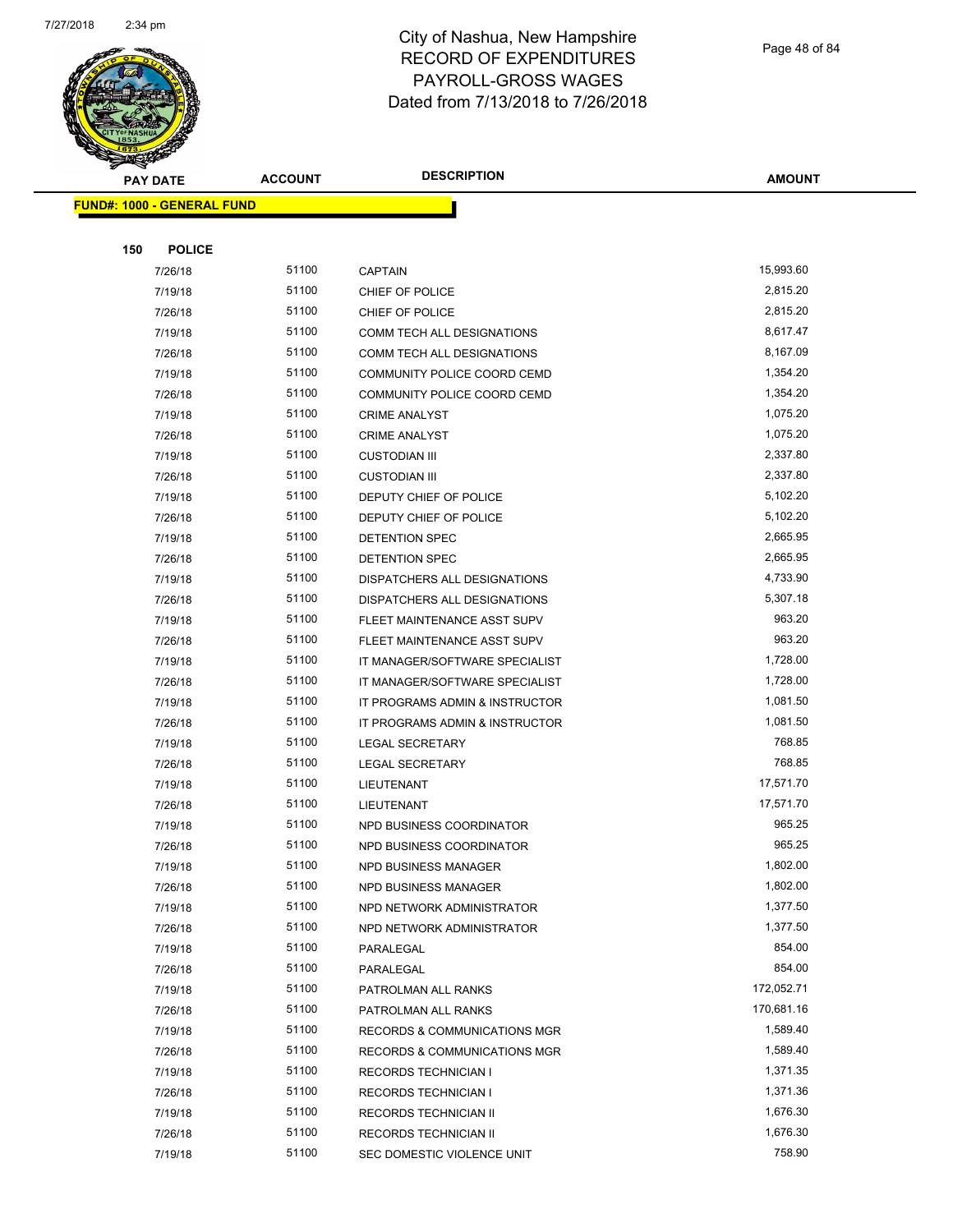

Page 49 of 84

| <b>Suntain</b>             |                |                                |               |
|----------------------------|----------------|--------------------------------|---------------|
| <b>PAY DATE</b>            | <b>ACCOUNT</b> | <b>DESCRIPTION</b>             | <b>AMOUNT</b> |
| FUND#: 1000 - GENERAL FUND |                |                                |               |
|                            |                |                                |               |
| 150<br><b>POLICE</b>       |                |                                |               |
| 7/26/18                    | 51100          | SEC DOMESTIC VIOLENCE UNIT     | 758.90        |
| 7/19/18                    | 51100          | SECRETARIAL SUPV DET BUREAU    | 943.95        |
| 7/26/18                    | 51100          | SECRETARIAL SUPV DET BUREAU    | 943.95        |
| 7/19/18                    | 51100          | <b>SECRETARY III</b>           | 2,903.87      |
| 7/26/18                    | 51100          | <b>SECRETARY III</b>           | 2,931.25      |
| 7/19/18                    | 51100          | <b>SECRETARY V</b>             | 1,758.70      |
| 7/26/18                    | 51100          | <b>SECRETARY V</b>             | 1,758.69      |
| 7/19/18                    | 51100          | <b>SECRETARY VI</b>            | 836.30        |
| 7/26/18                    | 51100          | <b>SECRETARY VI</b>            | 836.29        |
| 7/19/18                    | 51100          | <b>SERGEANT</b>                | 41,008.22     |
| 7/26/18                    | 51100          | <b>SERGEANT</b>                | 41,008.21     |
| 7/19/18                    | 51100          | SHIFT LEADER                   | 2,185.00      |
| 7/26/18                    | 51100          | SHIFT LEADER                   | 2,185.01      |
| 7/19/18                    | 51100          | SUPV POLICE FLEET              | 1,306.35      |
| 7/26/18                    | 51100          | SUPV POLICE FLEET              | 1,306.35      |
| 7/19/18                    | 51200          | <b>ACCREDITATION MANAGER</b>   | 1,129.28      |
| 7/26/18                    | 51200          | <b>ACCREDITATION MANAGER</b>   | 1,129.28      |
| 7/19/18                    | 51200          | POLICE ATTORNEY PT             | 1,292.44      |
| 7/26/18                    | 51200          | POLICE ATTORNEY PT             | 1,292.44      |
| 7/19/18                    | 51200          | SENIOR RELATIONS SPECIALIST    | 725.40        |
| 7/26/18                    | 51200          | SENIOR RELATIONS SPECIALIST    | 725.40        |
| 7/19/18                    | 51300          | OVERTIME-REGULAR               | 6,950.86      |
| 7/26/18                    | 51300          | OVERTIME-REGULAR               | 3,540.44      |
| 7/19/18                    | 51309          | <b>OVERTIME-TRAINING</b>       | 1,686.11      |
| 7/26/18                    | 51309          | OVERTIME-TRAINING              | 4,246.13      |
| 7/19/18                    | 51315          | <b>OVERTIME-WITNESS</b>        | 1,667.21      |
| 7/26/18                    | 51315          | <b>OVERTIME-WITNESS</b>        | 1,072.57      |
| 7/19/18                    | 51322          | OVERTIME-INVESTIGATIVE         | 74,283.36     |
| 7/26/18                    | 51322          | OVERTIME-INVESTIGATIVE         | 6,631.83      |
| 7/19/18                    | 51330          | OVERTIME-COVERAGE              | 41,088.79     |
| 7/26/18                    | 51330          | OVERTIME-COVERAGE              | 42,794.71     |
| 7/19/18                    | 51412          | WAGES PER DIEM                 | 205.62        |
| 7/26/18                    | 51412          | WAGES PER DIEM                 | 399.48        |
| 7/19/18                    | 51600          | LONGEVITY                      | 2,200.00      |
| 7/26/18                    | 51600          | LONGEVITY                      | 2,100.00      |
| 7/19/18                    | 51628          | <b>EXTRA HOLIDAY</b>           | 274.31        |
| 7/26/18                    | 51628          | <b>EXTRA HOLIDAY</b>           | 354.28        |
| 7/19/18                    | 52809          | <b>WELLNESS PROGRAM</b>        | 709.91        |
| 7/26/18                    | 55118          | TELEPHONE-CELLULAR             | 150.00        |
| 7/19/18                    | 61107          | <b>CLOTHING &amp; UNIFORMS</b> | 703.20        |
| 7/26/18                    | 61107          | <b>CLOTHING &amp; UNIFORMS</b> | 546.83        |
|                            |                |                                |               |

#### **TOTAL 150 - POLICE \$828,395.98**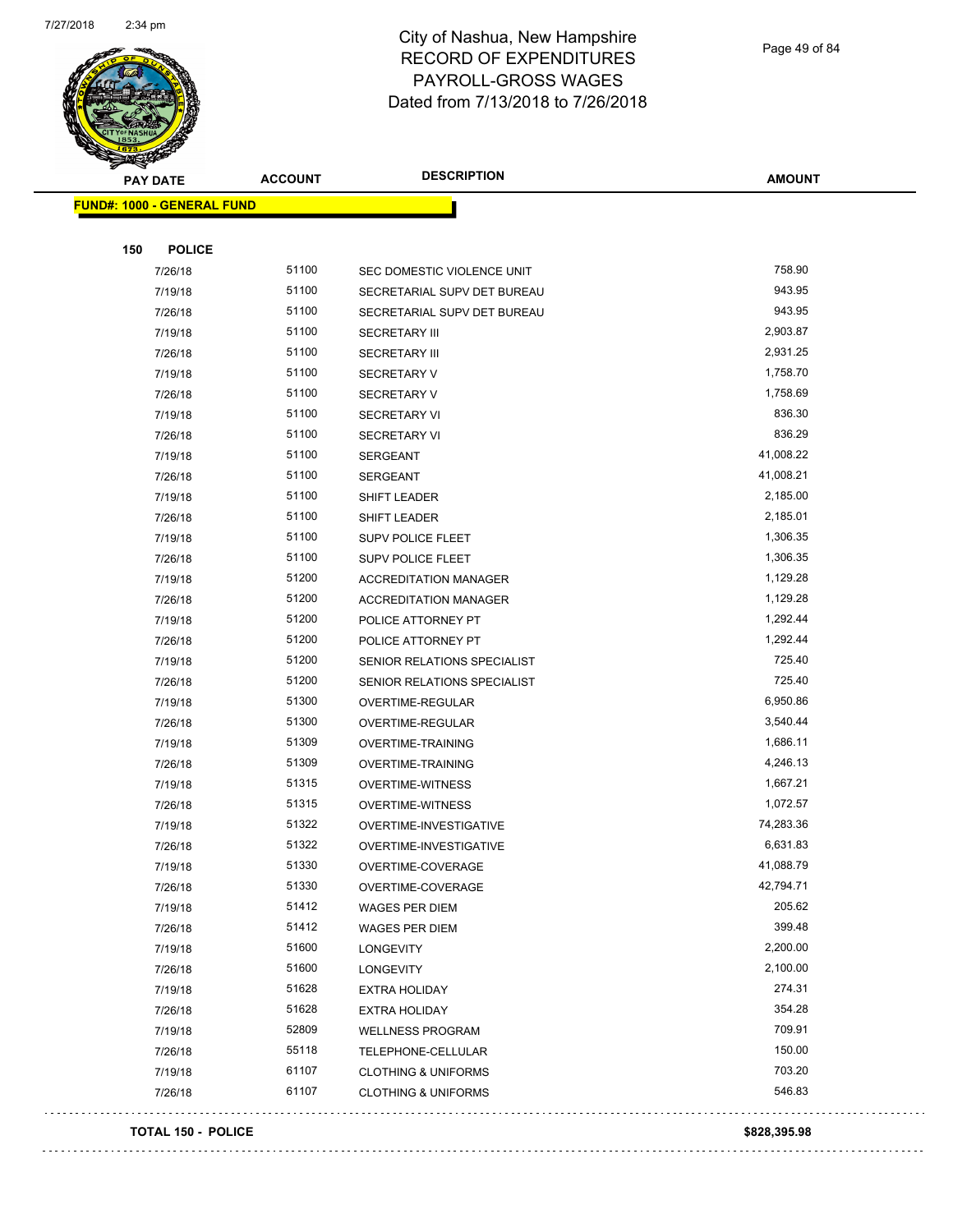

Page 50 of 84

| ❤<br><b>PAY DATE</b>              | <b>ACCOUNT</b> | <b>DESCRIPTION</b>              | <b>AMOUNT</b> |
|-----------------------------------|----------------|---------------------------------|---------------|
| <b>FUND#: 1000 - GENERAL FUND</b> |                |                                 |               |
|                                   |                |                                 |               |
| 152<br><b>FIRE</b>                |                |                                 |               |
| 7/19/18                           | 51100          | ADMINISTRATIVE ASSISTANT II     | 2,320.60      |
| 7/26/18                           | 51100          | ADMINISTRATIVE ASSISTANT II     | 2,320.60      |
| 7/19/18                           | 51100          | <b>ASST FIRE CHIEF</b>          | 2,409.56      |
| 7/26/18                           | 51100          | <b>ASST FIRE CHIEF</b>          | 2,409.56      |
| 7/19/18                           | 51100          | ASST SUPERINTENDENT FIRE ALARM  | 1,695.44      |
| 7/26/18                           | 51100          | ASST SUPERINTENDENT FIRE ALARM  | 1,712.40      |
| 7/19/18                           | 51100          | ASST SUPERINTENDENT FIRE FLEET  | 1,613.60      |
| 7/26/18                           | 51100          | ASST SUPERINTENDENT FIRE FLEET  | 1,613.60      |
| 7/19/18                           | 51100          | ASST SUPERINTENDENT PREVENTION  | 3,309.04      |
| 7/26/18                           | 51100          | ASST SUPERINTENDENT PREVENTION  | 3,259.64      |
| 7/19/18                           | 51100          | <b>CAPTAIN</b>                  | 11,395.32     |
| 7/26/18                           | 51100          | <b>CAPTAIN</b>                  | 11,395.33     |
| 7/19/18                           | 51100          | CAPTAIN FIRE TRAINING SAFETY    | 1,764.28      |
| 7/26/18                           | 51100          | CAPTAIN FIRE TRAINING SAFETY    | 1,764.28      |
| 7/19/18                           | 51100          | <b>DEPUTY FIRE CHIEF</b>        | 8,596.20      |
| 7/26/18                           | 51100          | <b>DEPUTY FIRE CHIEF</b>        | 8,596.21      |
| 7/19/18                           | 51100          | <b>EXEC ASST BUSINESS COORD</b> | 868.70        |
| 7/26/18                           | 51100          | <b>EXEC ASST BUSINESS COORD</b> | 868.70        |
| 7/19/18                           | 51100          | <b>FIRE CHIEF</b>               | 2,635.48      |
| 7/26/18                           | 51100          | <b>FIRE CHIEF</b>               | 2,635.48      |
| 7/19/18                           | 51100          | FIRE DISPATCH ALL RANKS         | 6,383.12      |
| 7/26/18                           | 51100          | FIRE DISPATCH ALL RANKS         | 7,146.40      |
| 7/19/18                           | 51100          | FIRE DISPATCHER CLERK TRAINER   | 1,649.42      |
| 7/26/18                           | 51100          | FIRE DISPATCHER CLERK TRAINER   | 1,168.34      |
| 7/19/18                           | 51100          | <b>FIRE LIEUTENANT</b>          | 42,206.87     |
| 7/26/18                           | 51100          | <b>FIRE LIEUTENANT</b>          | 42,087.02     |
| 7/19/18                           | 51100          | FIRE TRAINING OFFICER           | 1,613.60      |
| 7/26/18                           | 51100          | FIRE TRAINING OFFICER           | 1,613.60      |
| 7/19/18                           | 51100          | FIREFIGHTERS ALL RANKS          | 128,440.01    |
| 7/26/18                           | 51100          | FIREFIGHTERS ALL RANKS          | 131,298.65    |
| 7/19/18                           | 51100          | SUPERINTENDENT FIRE ALARM       | 1,799.72      |
| 7/26/18                           | 51100          | SUPERINTENDENT FIRE ALARM       | 1,799.72      |
| 7/19/18                           | 51100          | SUPERINTENDENT FIRE FLEET       | 1,764.28      |
| 7/26/18                           | 51100          | SUPERINTENDENT FIRE FLEET       | 1,764.28      |
| 7/19/18                           | 51100          | SUPERINTENDENT FIRE PREVENTION  | 1,781.92      |
| 7/26/18                           | 51100          | SUPERINTENDENT FIRE PREVENTION  | 1,781.92      |
| 7/19/18                           | 51300          | OVERTIME-REGULAR                | 675.58        |
| 7/26/18                           | 51300          | OVERTIME-REGULAR                | 630.12        |
| 7/19/18                           | 51330          | OVERTIME-COVERAGE               | 18,356.51     |
| 7/26/18                           | 51330          | OVERTIME-COVERAGE               | 21,018.21     |
| 7/19/18                           | 51628          | <b>EXTRA HOLIDAY</b>            | 29.97         |
| 7/19/18                           | 51650          | ADDITIONAL HOURS                | 46,240.85     |
| 7/26/18                           | 51650          | <b>ADDITIONAL HOURS</b>         | 44,052.58     |
| 7/19/18                           | 51700          | <b>STIPENDS</b>                 | 4,708.08      |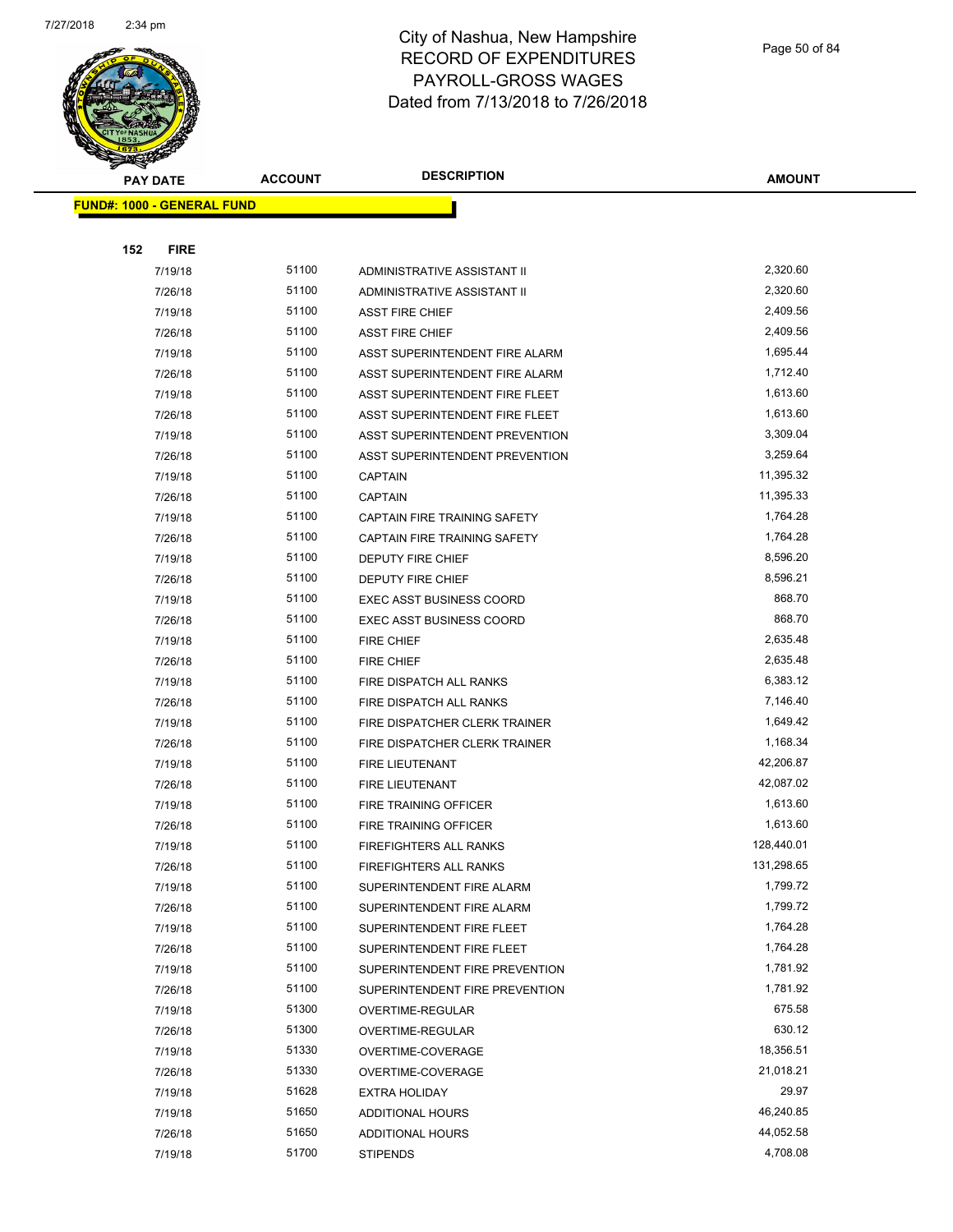Page 51 of 84

|     | <b>PAY DATE</b>                   | <b>ACCOUNT</b>                          | <b>DESCRIPTION</b>                    | <b>AMOUNT</b> |
|-----|-----------------------------------|-----------------------------------------|---------------------------------------|---------------|
|     | <b>FUND#: 1000 - GENERAL FUND</b> |                                         |                                       |               |
| 152 | <b>FIRE</b>                       |                                         |                                       |               |
|     | 7/26/18                           | 51700                                   | <b>STIPENDS</b>                       | 4,708.08      |
|     | 7/19/18                           | 52800                                   | EDUCATIONAL ASSISTANCE                | 2,533.00      |
|     | 7/26/18                           | 55118                                   | TELEPHONE-CELLULAR                    | 584.00        |
|     | 7/26/18                           | 61107                                   | <b>CLOTHING &amp; UNIFORMS</b>        | 91,779.25     |
|     | <b>TOTAL 152 - FIRE</b>           |                                         |                                       | \$682,799.12  |
| 153 |                                   | <b>BUILDING INSPECTION</b>              |                                       |               |
|     | 7/19/18                           | 51100                                   | <b>BLD INSP ASST PLANS EXAMINER</b>   | 1,046.85      |
|     | 7/26/18                           | 51100                                   | BLD INSP ASST PLANS EXAMINER          | 1,046.85      |
|     | 7/19/18                           | 51100                                   | <b>BUILDING AND UTILITIES INSPCTR</b> | 3,635.40      |
|     | 7/26/18                           | 51100                                   | <b>BUILDING AND UTILITIES INSPCTR</b> | 3,635.41      |
|     | 7/19/18                           | 51100                                   | <b>BUILDING DEPARTMENT MANAGER</b>    | 1,612.75      |
|     | 7/26/18                           | 51100                                   | <b>BUILDING DEPARTMENT MANAGER</b>    | 1,612.75      |
|     | 7/19/18                           | 51100                                   | PERMIT TECHNICIAN I                   | 1,287.45      |
|     | 7/26/18                           | 51100                                   | PERMIT TECHNICIAN I                   | 1,287.44      |
|     | 7/19/18                           | 51100                                   | <b>PLANS EXAMINER</b>                 | 1,271.26      |
|     | 7/26/18                           | 51100                                   | <b>PLANS EXAMINER</b>                 | 1,271.25      |
|     |                                   | <b>TOTAL 153 - BUILDING INSPECTION</b>  |                                       | \$17,707.41   |
| 155 |                                   | <b>CODE ENFORCEMENT</b>                 |                                       |               |
|     | 7/19/18                           | 51100                                   | <b>CODE ENFORCEMENT OFFICER II</b>    | 2,783.15      |
|     | 7/26/18                           | 51100                                   | CODE ENFORCEMENT OFFICER II           | 2,783.14      |
|     | 7/19/18                           | 51100                                   | MGR CODE ENFORCEMENT DEPT             | 760.50        |
|     | 7/26/18                           | 51100                                   | MGR CODE ENFORCEMENT DEPT             | 760.50        |
|     | 7/26/18                           | 55118                                   | TELEPHONE-CELLULAR                    | 51.00         |
|     |                                   | <b>TOTAL 155 - CODE ENFORCEMENT</b>     |                                       | \$7,138.29    |
| 156 |                                   | <b>EMERGENCY MANAGEMENT</b>             |                                       |               |
|     | 7/19/18                           | 51100                                   | EMERGENCY MANAGEMENT DIRECTOR         | 1,701.60      |
|     | 7/26/18                           | 51100                                   | EMERGENCY MANAGEMENT DIRECTOR         | 1,701.60      |
|     | 7/26/18                           | 55118                                   | TELEPHONE-CELLULAR                    | 50.00         |
|     |                                   | <b>TOTAL 156 - EMERGENCY MANAGEMENT</b> |                                       | \$3,453.20    |
| 157 |                                   | <b>CITYWIDE COMMUNICATIONS</b>          |                                       |               |
|     | 7/19/18                           | 51100                                   | COMM SYS ENGR TECH                    | 919.55        |
|     | 7/26/18                           | 51100                                   | COMM SYS ENGR TECH                    | 919.55        |
|     | 7/19/18                           | 51200                                   | RADIO SYSTEMS MANAGER                 | 1,371.96      |
|     | 7/26/18                           | 51200                                   | RADIO SYSTEMS MANAGER                 | 1,371.96      |
|     |                                   |                                         |                                       |               |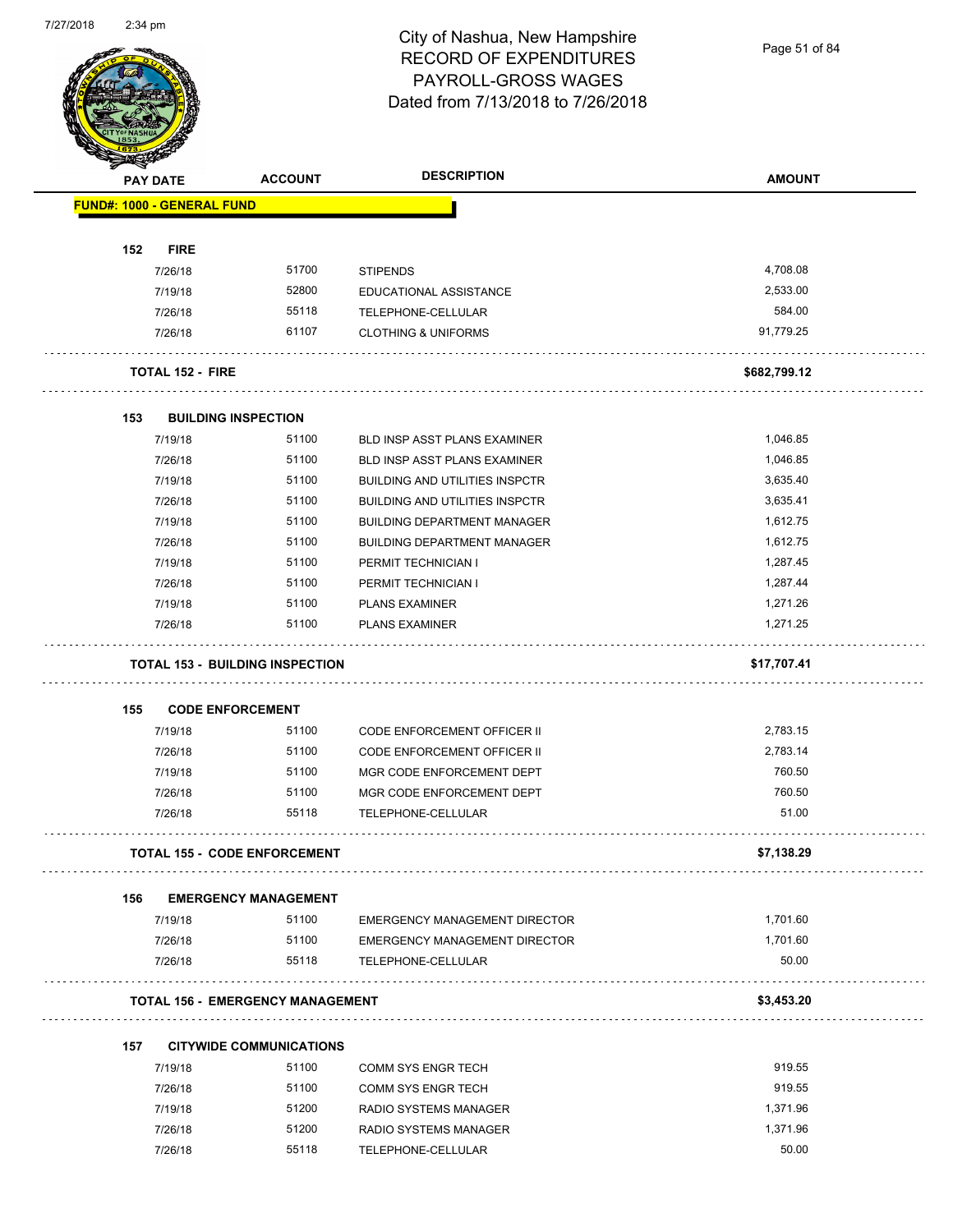| 7/27/2018 | $2:34$ pm                  |                                               | City of Nashua, New Hampshire<br><b>RECORD OF EXPENDITURES</b><br><b>PAYROLL-GROSS WAGES</b><br>Dated from 7/13/2018 to 7/26/2018 | Page 52 of 84 |  |
|-----------|----------------------------|-----------------------------------------------|-----------------------------------------------------------------------------------------------------------------------------------|---------------|--|
|           | <b>PAY DATE</b>            | <b>ACCOUNT</b>                                | <b>DESCRIPTION</b>                                                                                                                | <b>AMOUNT</b> |  |
|           | FUND#: 1000 - GENERAL FUND |                                               |                                                                                                                                   |               |  |
|           |                            | <b>TOTAL 157 - CITYWIDE COMMUNICATIONS</b>    |                                                                                                                                   | \$4,633.02    |  |
|           | 160                        | <b>PW-ADMIN &amp; ENGINEERING</b>             |                                                                                                                                   |               |  |
|           | 7/19/18                    | 51100                                         | ADMINISTRATIVE ASSISTANT II                                                                                                       | 766.50        |  |
|           | 7/26/18                    | 51100                                         | ADMINISTRATIVE ASSISTANT II                                                                                                       | 766.49        |  |
|           | 7/19/18                    | 51100                                         | ASSIST DIRECTOR PUBLIC WORKS                                                                                                      | 1,619.05      |  |
|           | 7/26/18                    | 51100                                         | ASSIST DIRECTOR PUBLIC WORKS                                                                                                      | 1,619.05      |  |
|           | 7/19/18                    | 51100                                         | ASSISTANT CONSTRUCTION ENGINEER                                                                                                   | 938.30        |  |
|           | 7/26/18                    | 51100                                         | ASSISTANT CONSTRUCTION ENGINEER                                                                                                   | 938.30        |  |
|           | 7/19/18                    | 51100                                         | <b>CITY ENGINEER</b>                                                                                                              | 1,144.75      |  |
|           | 7/26/18                    | 51100                                         | <b>CITY ENGINEER</b>                                                                                                              | 1,144.75      |  |
|           | 7/19/18                    | 51100                                         | <b>CITY SURVEYOR</b>                                                                                                              | 1,230.70      |  |
|           | 7/26/18                    | 51100                                         | <b>CITY SURVEYOR</b>                                                                                                              | 1,230.70      |  |
|           | 7/19/18                    | 51100                                         | DEPUTY CITY ENGINEER                                                                                                              | 738.35        |  |
|           | 7/26/18                    | 51100                                         | DEPUTY CITY ENGINEER                                                                                                              | 738.35        |  |
|           | 7/19/18                    | 51100                                         | <b>DIRECTOR PUBLIC WORKS</b>                                                                                                      | 1,828.35      |  |
|           | 7/26/18                    | 51100                                         | DIRECTOR PUBLIC WORKS                                                                                                             | 1,828.35      |  |
|           | 7/19/18                    | 51100                                         | DIVISION OPERATIONS MANAGER                                                                                                       | 1,463.05      |  |
|           | 7/26/18                    | 51100                                         | DIVISION OPERATIONS MANAGER                                                                                                       | 1,463.05      |  |
|           | 7/19/18                    | 51100                                         | DPW CONTRACT ADMINISTRATOR                                                                                                        | 365.00        |  |
|           | 7/26/18                    | 51100                                         | DPW CONTRACT ADMINISTRATOR                                                                                                        | 365.00        |  |
|           | 7/19/18                    | 51100                                         | <b>ENGINEERING INSPECTOR</b>                                                                                                      | 2,049.66      |  |
|           | 7/26/18                    | 51100                                         | <b>ENGINEERING INSPECTOR</b>                                                                                                      | 2,049.66      |  |
|           | 7/19/18                    | 51100                                         | <b>EXECUTIVE ASSISTANT</b>                                                                                                        | 767.15        |  |
|           | 7/26/18                    | 51100                                         | <b>EXECUTIVE ASSISTANT</b>                                                                                                        | 767.15        |  |
|           | 7/19/18                    | 51100                                         | PUBLIC RELATIONS ADMINISTRATOR                                                                                                    | 712.35        |  |
|           | 7/26/18                    | 51100                                         | PUBLIC RELATIONS ADMINISTRATOR                                                                                                    | 712.35        |  |
|           | 7/19/18                    | 51100                                         | <b>SENIOR STAFF ENGINEER</b>                                                                                                      | 1,131.85      |  |
|           | 7/26/18                    | 51100                                         | SENIOR STAFF ENGINEER                                                                                                             | 1,131.85      |  |
|           | 7/19/18                    | 51100                                         | SENIOR TRAFFIC ENGINEER                                                                                                           | 1,746.35      |  |
|           | 7/26/18                    | 51100                                         | SENIOR TRAFFIC ENGINEER                                                                                                           | 1,746.35      |  |
|           | 7/19/18                    | 51100                                         | <b>STAFF ENGINEER</b>                                                                                                             | 532.00        |  |
|           | 7/26/18                    | 51100                                         | <b>STAFF ENGINEER</b>                                                                                                             | 532.00        |  |
|           | 7/19/18                    | 51100                                         | STREET CONSTRUCTION ENGINEER                                                                                                      | 1,455.30      |  |
|           | 7/26/18                    | 51100                                         | STREET CONSTRUCTION ENGINEER                                                                                                      | 1,455.30      |  |
|           | 7/26/18                    | 51300                                         | OVERTIME-REGULAR                                                                                                                  | 19.41         |  |
|           | 7/26/18                    | 55118                                         | TELEPHONE-CELLULAR                                                                                                                | 310.25        |  |
|           |                            |                                               |                                                                                                                                   |               |  |
|           |                            | <b>TOTAL 160 - PW-ADMIN &amp; ENGINEERING</b> |                                                                                                                                   | \$37,307.07   |  |
|           | <b>STREETS</b><br>161      |                                               |                                                                                                                                   |               |  |
|           | 7/19/18                    | 51100                                         | ADMINISTRATIVE ASSISTANT III                                                                                                      | 1,071.00      |  |
|           | 7/26/18                    | 51100                                         | ADMINISTRATIVE ASSISTANT III                                                                                                      | 1,071.00      |  |

7/19/18 51100 AUTO MECH 1ST CLASS NIGHTS 4,353.60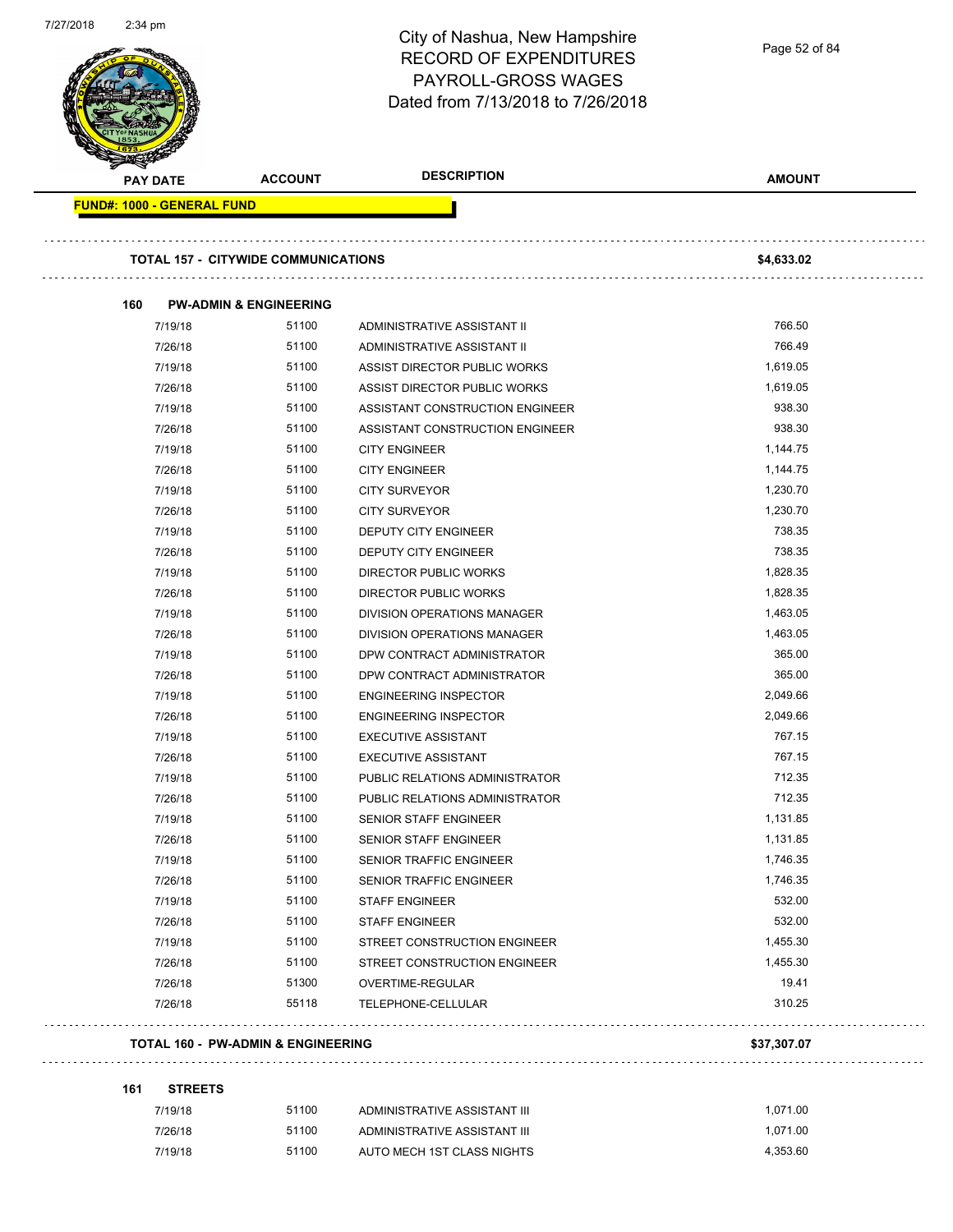

Page 53 of 84

| <b>START SERVICE</b> |                                   |                |                                |               |
|----------------------|-----------------------------------|----------------|--------------------------------|---------------|
|                      | <b>PAY DATE</b>                   | <b>ACCOUNT</b> | <b>DESCRIPTION</b>             | <b>AMOUNT</b> |
|                      | <b>FUND#: 1000 - GENERAL FUND</b> |                |                                |               |
|                      |                                   |                |                                |               |
| 161                  | <b>STREETS</b>                    |                |                                |               |
|                      | 7/26/18                           | 51100          | AUTO MECH 1ST CLASS NIGHTS     | 4,339.20      |
|                      | 7/19/18                           | 51100          | AUTO MECH 2ND CLASS            | 2,989.52      |
|                      | 7/26/18                           | 51100          | AUTO MECH 2ND CLASS            | 2,950.80      |
|                      | 7/19/18                           | 51100          | AUTO MECHANIC 1ST CLASS        | 3,256.11      |
|                      | 7/26/18                           | 51100          | AUTO MECHANIC 1ST CLASS        | 3,229.21      |
|                      | 7/19/18                           | 51100          | <b>EQUIP OPR STREET REPAIR</b> | 6,875.20      |
|                      | 7/26/18                           | 51100          | EQUIP OPR STREET REPAIR        | 6,935.81      |
|                      | 7/19/18                           | 51100          | FLEET MAINTENANCE FOREMAN      | 1,296.65      |
|                      | 7/26/18                           | 51100          | FLEET MAINTENANCE FOREMAN      | 1,296.65      |
|                      | 7/19/18                           | 51100          | FLEET MANAGER STREET DEPT      | 1,187.55      |
|                      | 7/26/18                           | 51100          | FLEET MANAGER STREET DEPT      | 1,187.55      |
|                      | 7/19/18                           | 51100          | FOREMAN LABOR STREET           | 2,567.90      |
|                      | 7/26/18                           | 51100          | FOREMAN LABOR STREET           | 2,567.91      |
|                      | 7/19/18                           | 51100          | <b>MASON PIPELAYER</b>         | 3,759.20      |
|                      | 7/26/18                           | 51100          | <b>MASON PIPELAYER</b>         | 3,759.20      |
|                      | 7/19/18                           | 51100          | OPERATIONS SUPERVISOR          | 861.99        |
|                      | 7/26/18                           | 51100          | OPERATIONS SUPERVISOR          | 1,071.40      |
|                      | 7/19/18                           | 51100          | <b>SIGN MAINTENANCE</b>        | 932.41        |
|                      | 7/26/18                           | 51100          | <b>SIGN MAINTENANCE</b>        | 932.40        |
|                      | 7/19/18                           | 51100          | STOREKEEPER PWD                | 1,006.30      |
|                      | 7/26/18                           | 51100          | STOREKEEPER PWD                | 1,006.31      |
|                      | 7/19/18                           | 51100          | <b>STREET FOREMAN</b>          | 2,593.30      |
|                      | 7/26/18                           | 51100          | <b>STREET FOREMAN</b>          | 2,593.31      |
|                      | 7/19/18                           | 51100          | SUPERINTENDENT OF STREETS      | 1,940.40      |
|                      | 7/26/18                           | 51100          | SUPERINTENDENT OF STREETS      | 1,940.40      |
|                      | 7/19/18                           | 51100          | <b>TRAFFIC FOREMAN</b>         | 1,322.60      |
|                      | 7/26/18                           | 51100          | <b>TRAFFIC FOREMAN</b>         | 1,322.60      |
|                      | 7/19/18                           | 51100          | TRAFFIC MAINTENANCE ASSISTANT  | 927.20        |
|                      | 7/26/18                           | 51100          | TRAFFIC MAINTENANCE ASSISTANT  | 927.20        |
|                      | 7/19/18                           | 51100          | <b>TRAFFIC TECHNICIAN I</b>    | 1,115.60      |
|                      | 7/26/18                           | 51100          | TRAFFIC TECHNICIAN I           | 1,115.60      |
|                      | 7/19/18                           | 51100          | TRUCK DRIVER STREET REPAIR     | 15,360.88     |
|                      | 7/26/18                           | 51100          | TRUCK DRIVER STREET REPAIR     | 15,410.15     |
|                      | 7/19/18                           | 51100          | <b>WELDER FIRST CLASS</b>      | 1,060.80      |
|                      | 7/26/18                           | 51100          | <b>WELDER FIRST CLASS</b>      | 1,060.80      |
|                      | 7/19/18                           | 51300          | OVERTIME-REGULAR               | 2,701.78      |
|                      | 7/26/18                           | 51300          | OVERTIME-REGULAR               | 3,989.76      |
|                      | 7/26/18                           | 55118          | TELEPHONE-CELLULAR             | 84.00         |
|                      | <b>TOTAL 161 - STREETS</b>        |                |                                | \$115,971.25  |
|                      |                                   |                |                                |               |

**166 PARKING OPERATIONS**

| 7/19/18 | 51100 | PARKING MAINTENANCE | .375.40 |
|---------|-------|---------------------|---------|
| 7/26/18 | 51100 | PARKING MAINTENANCE | .250.23 |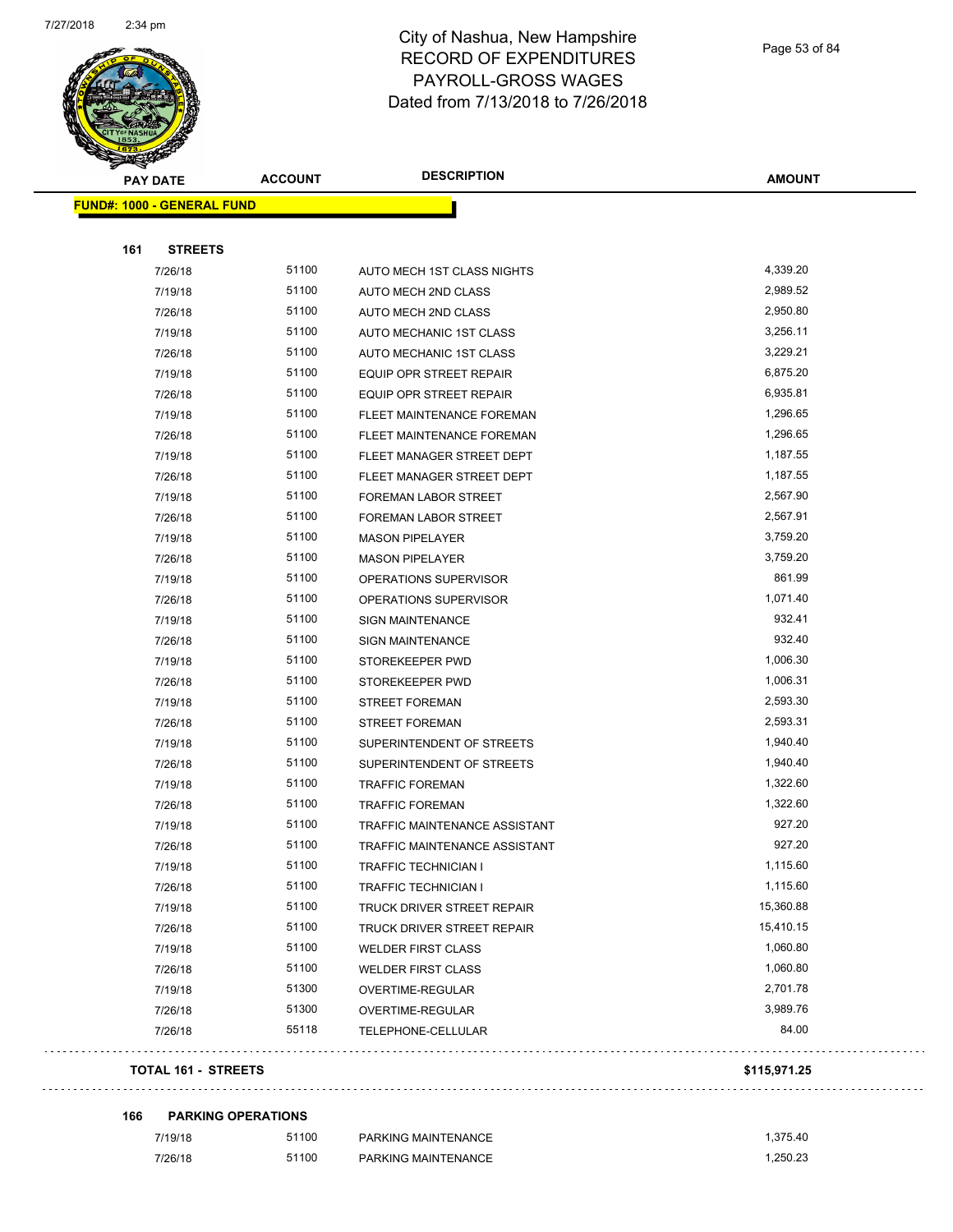Page 54 of 84

|     | <b>PAY DATE</b>                   | <b>ACCOUNT</b>                        | <b>DESCRIPTION</b>               | <b>AMOUNT</b> |
|-----|-----------------------------------|---------------------------------------|----------------------------------|---------------|
|     | <b>FUND#: 1000 - GENERAL FUND</b> |                                       |                                  |               |
| 166 |                                   | <b>PARKING OPERATIONS</b>             |                                  |               |
|     | 7/19/18                           | 51100                                 | PARKING MANAGER                  | 896.45        |
|     | 7/26/18                           | 51100                                 | PARKING MANAGER                  | 896.45        |
|     | 7/26/18                           | 55118                                 | TELEPHONE-CELLULAR               | 117.00        |
|     |                                   | <b>TOTAL 166 - PARKING OPERATIONS</b> |                                  | \$4,535.53    |
| 171 |                                   | <b>COMMUNITY SERVICES</b>             |                                  |               |
|     | 7/19/18                           | 51100                                 | DIRECTOR HEALTH AND COMM SVS     | 1,920.95      |
|     | 7/26/18                           | 51100                                 | DIRECTOR HEALTH AND COMM SVS     | 1,920.95      |
|     | 7/19/18                           | 51100                                 | <b>EPIDEMIOLOGIST</b>            | 1,025.70      |
|     | 7/26/18                           | 51100                                 | <b>EPIDEMIOLOGIST</b>            | 1,025.70      |
|     | 7/19/18                           | 51100                                 | <b>HEALTH PROMOTION SPEC</b>     | 975.35        |
|     | 7/26/18                           | 51100                                 | <b>HEALTH PROMOTION SPEC</b>     | 975.35        |
|     | 7/26/18                           | 55118                                 | TELEPHONE-CELLULAR               | 67.00         |
|     |                                   | <b>TOTAL 171 - COMMUNITY SERVICES</b> |                                  | \$7,911.00    |
| 172 |                                   | <b>COMMUNITY HEALTH</b>               |                                  |               |
|     | 7/19/18                           | 51100                                 | ADMINISTRATIVE ASSISTANT II      | 797.26        |
|     | 7/26/18                           | 51100                                 | ADMINISTRATIVE ASSISTANT II      | 797.27        |
|     | 7/19/18                           | 51100                                 | <b>BILINGUAL OUTREACH WORKER</b> | 874.71        |
|     | 7/26/18                           | 51100                                 | BILINGUAL OUTREACH WORKER        | 874.71        |
|     | 7/19/18                           | 51100                                 | MANAGER COMMUNITY HEALTH         | 1,502.75      |
|     | 7/26/18                           | 51100                                 | MANAGER COMMUNITY HEALTH         | 1,502.75      |
|     | 7/19/18                           | 51100                                 | PUB HEALTH NURSE                 | 3,564.55      |
|     | 7/26/18                           | 51100                                 | PUB HEALTH NURSE                 | 3,564.55      |
|     | 7/19/18                           | 51300                                 | OVERTIME-REGULAR                 | 47.75         |
|     | 7/26/18                           | 51300                                 | OVERTIME-REGULAR                 | 112.62        |
|     | 7/19/18                           | 51412                                 | <b>WAGES PER DIEM</b>            | 340.90        |
|     | 7/26/18                           | 51412                                 | <b>WAGES PER DIEM</b>            | 393.50        |
|     | 7/26/18                           | 55118                                 | TELEPHONE-CELLULAR               | 50.00         |
|     |                                   | <b>TOTAL 172 - COMMUNITY HEALTH</b>   |                                  | \$14,423.32   |
| 173 |                                   | <b>ENVIRONMENTAL HEALTH</b>           |                                  |               |
|     | 7/19/18                           | 51100                                 | Dep Health Officer/Lab Directo   | 1,172.20      |
|     | 7/26/18                           | 51100                                 | Dep Health Officer/Lab Directo   | 1,172.20      |
|     | 7/19/18                           | 51100                                 | ENVIRONMENTAL HEALTH SPEC        | 2,657.66      |
|     | 7/26/18                           | 51100                                 | ENVIRONMENTAL HEALTH SPEC        | 2,657.66      |
|     | 7/19/18                           | 51100                                 | ENVIRONMENTAL TECH OFFICE MGR    | 1,067.20      |
|     | 7/26/18                           | 51100                                 | ENVIRONMENTAL TECH OFFICE MGR    | 1,067.20      |
|     | 7/19/18                           | 51100                                 | MANAGER ENVIRONMENTAL HEALTH     | 1,649.35      |
|     | 7/26/18                           | 51100                                 | MANAGER ENVIRONMENTAL HEALTH     | 1,649.35      |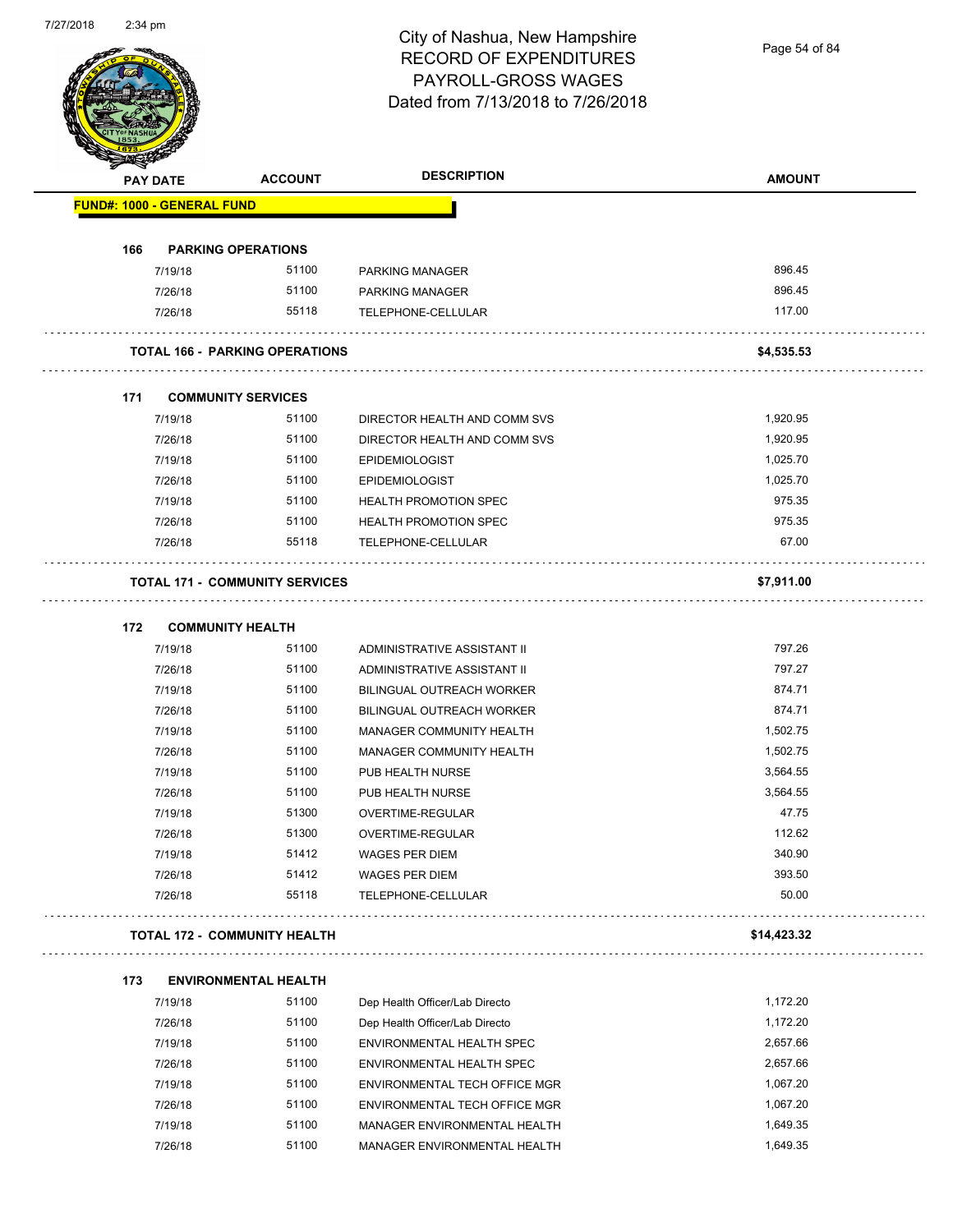Page 55 of 84

|     | <b>PAY DATE</b>                   | <b>ACCOUNT</b>                            | <b>DESCRIPTION</b>               | <b>AMOUNT</b> |
|-----|-----------------------------------|-------------------------------------------|----------------------------------|---------------|
|     | <b>FUND#: 1000 - GENERAL FUND</b> |                                           |                                  |               |
| 173 |                                   | <b>ENVIRONMENTAL HEALTH</b>               |                                  |               |
|     | 7/19/18                           | 51300                                     | OVERTIME-REGULAR                 | 27.63         |
|     | 7/26/18                           | 51300                                     | OVERTIME-REGULAR                 | 27.63         |
|     | 7/26/18                           | 55118                                     | TELEPHONE-CELLULAR               | 67.00         |
|     |                                   | <b>TOTAL 173 - ENVIRONMENTAL HEALTH</b>   |                                  | \$13,215.08   |
| 174 |                                   | <b>WELFARE ADMINISTRATION</b>             |                                  |               |
|     | 7/19/18                           | 51100                                     | CASE TECHNICIAN WELFARE          | 2,527.60      |
|     | 7/26/18                           | 51100                                     | CASE TECHNICIAN WELFARE          | 2,527.61      |
|     | 7/19/18                           | 51100                                     | <b>INTAKE WORKER</b>             | 803.60        |
|     | 7/26/18                           | 51100                                     | <b>INTAKE WORKER</b>             | 803.60        |
|     | 7/19/18                           | 51100                                     | <b>WELFARE OFFICER</b>           | 1,705.80      |
|     | 7/26/18                           | 51100                                     | <b>WELFARE OFFICER</b>           | 1,705.81      |
|     | 7/26/18                           | 55118                                     | TELEPHONE-CELLULAR               | 50.00         |
|     |                                   |                                           |                                  |               |
|     |                                   | <b>TOTAL 174 - WELFARE ADMINISTRATION</b> |                                  | \$10,124.02   |
| 177 | <b>PARKS &amp; RECREATION</b>     |                                           |                                  |               |
|     | 7/19/18                           | 51100                                     | ADMINISTRATIVE ASSISTANT II      | 842.05        |
|     | 7/26/18                           | 51100                                     | ADMINISTRATIVE ASSISTANT II      | 842.05        |
|     | 7/19/18                           | 51100                                     | EQUIPMENT OPERATOR, PARKS        | 1,581.28      |
|     | 7/26/18                           | 51100                                     | EQUIPMENT OPERATOR, PARKS        | 979.60        |
|     | 7/19/18                           | 51100                                     | FOREMAN LABOR PARK               | 3,889.95      |
|     | 7/26/18                           | 51100                                     | <b>FOREMAN LABOR PARK</b>        | 3,889.95      |
|     | 7/19/18                           | 51100                                     | <b>GROUNDSKEEPER MAINTENANCE</b> | 7,114.81      |
|     | 7/26/18                           | 51100                                     | <b>GROUNDSKEEPER MAINTENANCE</b> | 7,114.80      |
|     | 7/19/18                           | 51100                                     | <b>GROUNDSMAN I</b>              | 5,076.99      |
|     | 7/26/18                           | 51100                                     | <b>GROUNDSMAN I</b>              | 5,138.32      |
|     |                                   |                                           | <b>GROUNDSMAN II</b>             | 859.95        |
|     | 7/19/18                           | 51100                                     |                                  |               |
|     | 7/26/18                           | 51100                                     | <b>GROUNDSMAN II</b>             | 882.01        |
|     | 7/19/18                           | 51100                                     | <b>LEAD GROUNDSMAN</b>           | 1,981.60      |
|     | 7/26/18                           | 51100                                     | <b>LEAD GROUNDSMAN</b>           | 1,981.60      |
|     | 7/19/18                           | 51100                                     | PROGRAM COORDINATOR              | 382.70        |
|     | 7/26/18                           | 51100                                     | PROGRAM COORDINATOR              | 382.69        |
|     | 7/19/18                           | 51100                                     | RECREATION PROGRAM MANAGER       | 1,033.85      |
|     | 7/26/18                           | 51100                                     | RECREATION PROGRAM MANAGER       | 1,033.85      |
|     | 7/19/18                           | 51100                                     | STELLOS STADIUM ATTENDANT        | 979.60        |
|     | 7/26/18                           | 51100                                     | STELLOS STADIUM ATTENDANT        | 979.60        |
|     | 7/19/18                           | 51100                                     | SUPERINTENDENT OF PARKS RECR     | 1,940.40      |
|     | 7/26/18                           | 51100                                     | SUPERINTENDENT OF PARKS RECR     | 1,940.40      |
|     | 7/19/18                           | 51300                                     | OVERTIME-REGULAR                 | 7,919.98      |
|     | 7/26/18                           | 51300                                     | OVERTIME-REGULAR                 | 4,899.09      |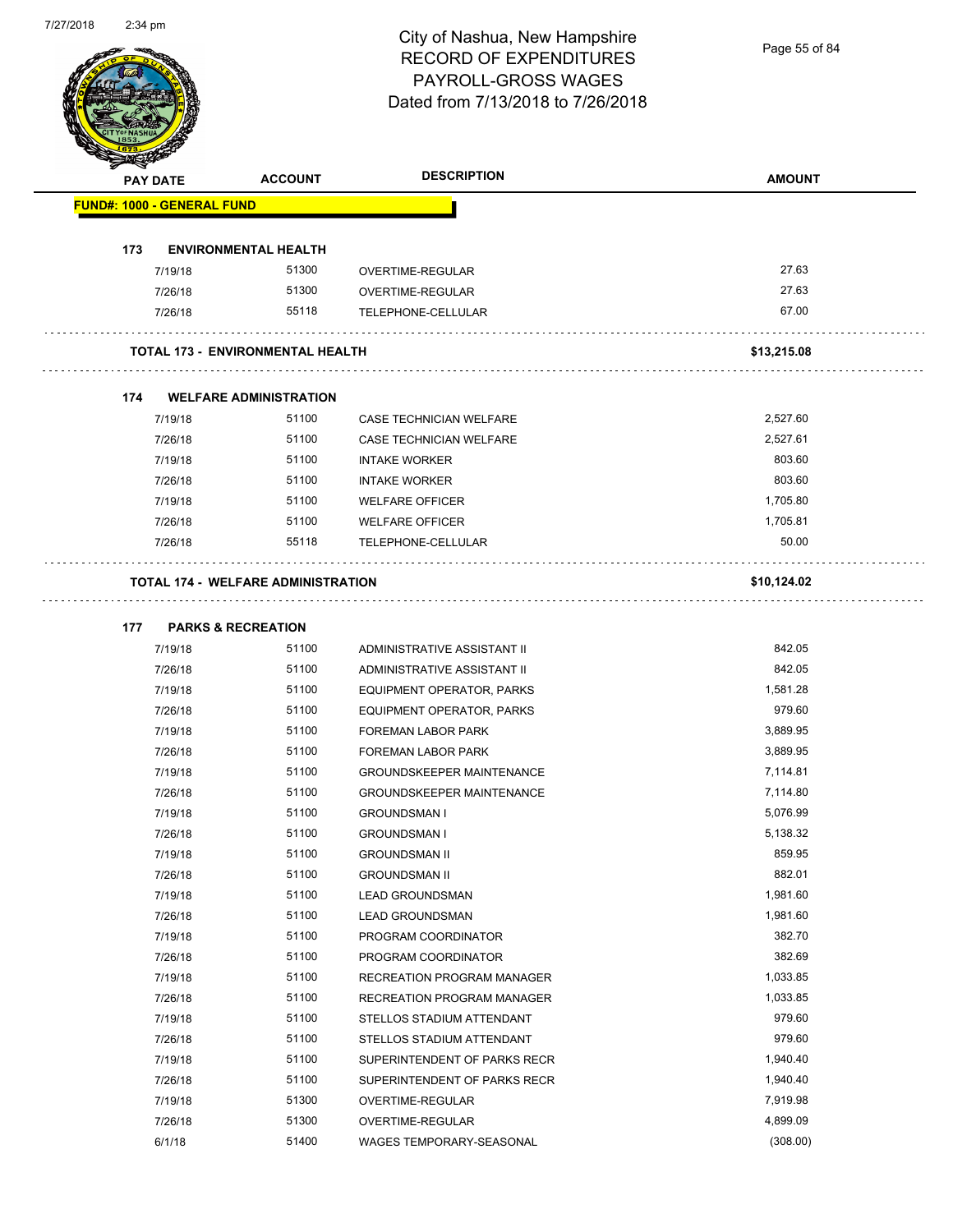Page 56 of 84

| <b>PAY DATE</b>                   |                               | <b>ACCOUNT</b>                            | <b>DESCRIPTION</b>              | <b>AMOUNT</b> |
|-----------------------------------|-------------------------------|-------------------------------------------|---------------------------------|---------------|
| <b>FUND#: 1000 - GENERAL FUND</b> |                               |                                           |                                 |               |
| 177                               | <b>PARKS &amp; RECREATION</b> |                                           |                                 |               |
| 7/19/18                           |                               | 51400                                     | WAGES TEMPORARY-SEASONAL        | 16,647.75     |
| 7/26/18                           |                               | 51400                                     | <b>WAGES TEMPORARY-SEASONAL</b> | 16,548.75     |
| 7/19/18                           |                               | 51420                                     | WAGES-GAME OFFICIALS            | 500.00        |
| 7/26/18                           |                               | 55118                                     | TELEPHONE-CELLULAR              | 67.00         |
|                                   |                               | <b>TOTAL 177 - PARKS &amp; RECREATION</b> |                                 | \$97,122.62   |
| 179                               | <b>LIBRARY</b>                |                                           |                                 |               |
| 7/19/18                           |                               | 51100                                     | ASSISTANT DIRECTOR LIBRARY      | 1,566.20      |
| 7/26/18                           |                               | 51100                                     | ASSISTANT DIRECTOR LIBRARY      | 1,566.20      |
| 7/19/18                           |                               | 51100                                     | ASSISTANT LIBRARIAN CIRCULATIO  | 1,061.30      |
| 7/26/18                           |                               | 51100                                     | ASSISTANT LIBRARIAN CIRCULATIO  | 1,074.57      |
| 7/19/18                           |                               | 51100                                     | ASSISTANT LIBRARIAN TECH SVS    | 802.25        |
| 7/26/18                           |                               | 51100                                     | ASSISTANT LIBRARIAN TECH SVS    | 812.28        |
| 7/19/18                           |                               | 51100                                     | ASSISTANT LIBRARIAN YOUTH SERV  | 850.64        |
| 7/26/18                           |                               | 51100                                     | ASSISTANT LIBRARIAN YOUTH SERV  | 855.96        |
| 7/19/18                           |                               | 51100                                     | <b>DIRECTOR LIBRARY</b>         | 2,160.15      |
| 7/26/18                           |                               | 51100                                     | <b>DIRECTOR LIBRARY</b>         | 2,160.15      |
| 7/19/18                           |                               | 51100                                     | EXECUTIVE ASST OFFICE MANAGER   | 982.61        |
| 7/26/18                           |                               | 51100                                     | EXECUTIVE ASST OFFICE MANAGER   | 982.60        |
| 7/19/18                           |                               | 51100                                     | IT COORDINATOR                  | 942.65        |
| 7/26/18                           |                               | 51100                                     | IT COORDINATOR                  | 942.65        |
| 7/19/18                           |                               | 51100                                     | <b>JANITOR</b>                  | 553.00        |
| 7/26/18                           |                               | 51100                                     | <b>JANITOR</b>                  | 560.00        |
| 7/19/18                           |                               | 51100                                     | LIBRARIAN ADULT SERVICES        | 902.55        |
| 7/26/18                           |                               | 51100                                     | LIBRARIAN ADULT SERVICES        | 902.55        |
| 7/19/18                           |                               | 51100                                     | <b>LIBRARIAN CIRCULATION</b>    | 1,093.85      |
| 7/26/18                           |                               | 51100                                     | LIBRARIAN CIRCULATION           | 1,093.85      |
| 7/19/18                           |                               | 51100                                     | <b>LIBRARIAN OUTREACH SVS</b>   | 1,089.67      |
| 7/26/18                           |                               | 51100                                     | LIBRARIAN OUTREACH SVS          | 1,089.68      |
| 7/19/18                           |                               | 51100                                     | <b>LIBRARIAN TECH SERVICES</b>  | 1,130.99      |
| 7/26/18                           |                               | 51100                                     | <b>LIBRARIAN TECH SERVICES</b>  | 1,130.99      |
| 7/19/18                           |                               | 51100                                     | LIBRARIAN YOUTH SERVICES        | 2,444.41      |
| 7/26/18                           |                               | 51100                                     | LIBRARIAN YOUTH SERVICES        | 2,444.40      |
| 7/19/18                           |                               | 51100                                     | LIBRARY ASSISTANT CIRCULATION   | 5,764.60      |
| 7/26/18                           |                               | 51100                                     | LIBRARY ASSISTANT CIRCULATION   | 5,764.60      |
| 7/19/18                           |                               | 51100                                     | LIBRARY ASSISTANT MEDIA SERVIC  | 770.96        |
| 7/26/18                           |                               | 51100                                     | LIBRARY ASSISTANT MEDIA SERVIC  | 770.95        |
| 7/19/18                           |                               | 51100                                     | LIBRARY ASSISTANT TECH SVS      | 770.95        |
| 7/26/18                           |                               | 51100                                     | LIBRARY ASSISTANT TECH SVS      | 770.95        |
| 7/19/18                           |                               | 51100                                     | LIBRARY ASSISTANT YOUTH SERVIC  | 2,204.46      |
| 7/26/18                           |                               | 51100                                     | LIBRARY ASSISTANT YOUTH SERVIC  | 2,139.70      |
| 7/19/18                           |                               | 51100                                     | MAINTENANCE SUPV                | 929.50        |
|                                   |                               |                                           |                                 |               |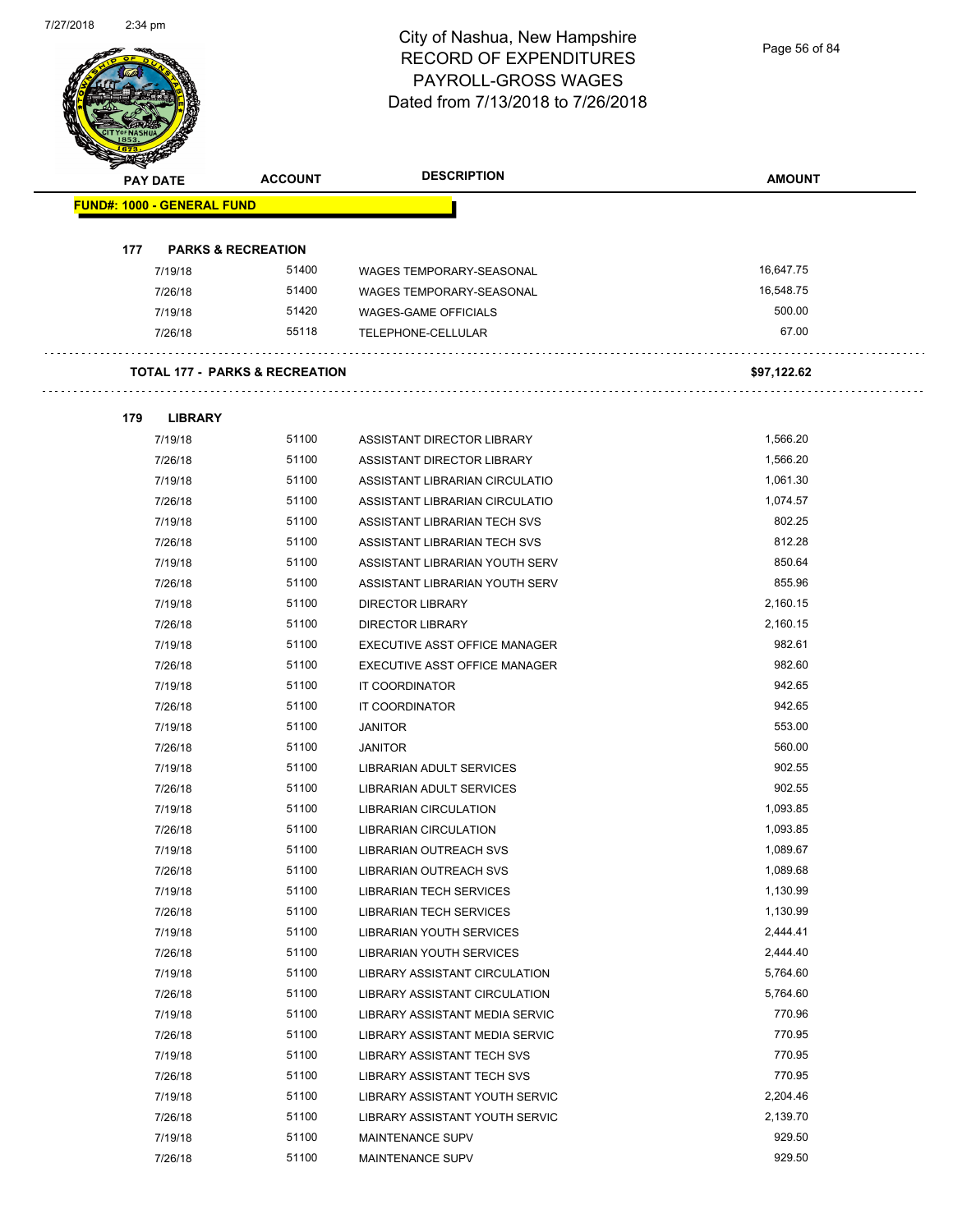

Page 57 of 84

| PAY DATE                          | <b>ACCOUNT</b>               | <b>DESCRIPTION</b>                   | <b>AMOUNT</b> |
|-----------------------------------|------------------------------|--------------------------------------|---------------|
| <b>FUND#: 1000 - GENERAL FUND</b> |                              |                                      |               |
| 179<br><b>LIBRARY</b>             |                              |                                      |               |
| 7/19/18                           | 51100                        | PAGE & COLLECTION COORDINATOR        | 916.14        |
| 7/26/18                           | 51100                        | PAGE & COLLECTION COORDINATOR        | 916.14        |
| 7/19/18                           | 51100                        | REFERENCE LIBRARIAN ADULT SERV       | 3.223.07      |
| 7/26/18                           | 51100                        | REFERENCE LIBRARIAN ADULT SERV       | 3.223.05      |
| 7/19/18                           | 51100                        | REFERENCE LIBRARIAN TECH SVS         | 824.75        |
| 7/26/18                           | 51100                        | REFERENCE LIBRARIAN TECH SVS         | 824.76        |
| 7/19/18                           | 51100                        | <b>SECURITY LIBRARY</b>              | 669.57        |
| 7/26/18                           | 51100                        | <b>SECURITY LIBRARY</b>              | 669.59        |
| 7/19/18                           | 51200                        | <b>JANITOR</b>                       | 250.00        |
| 7/26/18                           | 51200                        | <b>JANITOR</b>                       | 262.51        |
| 7/19/18                           | 51200                        | <b>LIBRARY ASSISTANT CIRCULATION</b> | 464.78        |
| 7/26/18                           | 51200                        | LIBRARY ASSISTANT CIRCULATION        | 464.78        |
| 7/19/18                           | 51200                        | <b>LIBRARY ASSISTANT TECH SVS</b>    | 453.15        |
| 7/26/18                           | 51200                        | LIBRARY ASSISTANT TECH SVS           | 453.15        |
| 7/19/18                           | 51200                        | LIBRARY PAGE                         | 1,214.66      |
| 7/26/18                           | 51200                        | LIBRARY PAGE                         | 1,104.60      |
| 7/19/18                           | 51200                        | RECEPTIONIST/DATA ENTRY SPECIALIST   | 442.88        |
| 7/26/18                           | 51200                        | RECEPTIONIST/DATA ENTRY SPECIALIST   | 438.50        |
| 7/19/18                           | 51200                        | REFERENCE LIBRARIAN ADULT SERV       | 753.31        |
| 7/26/18                           | 51200                        | REFERENCE LIBRARIAN ADULT SERV       | 743.92        |
| 7/19/18                           | 51300                        | OVERTIME-REGULAR                     | 301.49        |
| 7/26/18                           | 51300                        | OVERTIME-REGULAR                     | 79.73         |
| <b>TOTAL 179 - LIBRARY</b>        |                              |                                      | \$70,706.85   |
| 181                               | <b>COMMUNITY DEVELOPMENT</b> |                                      |               |
| 7/19/18                           | 51100                        | ADMINISTRATIVE ASSISTANT II          | 766.50        |
| 7/26/18                           | 51100                        | ADMINISTRATIVE ASSISTANT II          | 766.50        |
| 7/19/18                           | 51100                        | DIRECTOR COMMUNITY DEVELOPMENT       | 2,294.80      |
| 7/26/18                           | 51100                        | DIRECTOR COMMUNITY DEVELOPMENT       | 2,294.80      |
| 7/19/18                           | 51100                        | <b>TRANSPORTATION PLANNER</b>        | 1,285.65      |
| 7/26/18                           | 51100                        | <b>TRANSPORTATION PLANNER</b>        | 1,285.65      |
| 7/19/18                           | 51100                        | <b>WATERWAYS MANAGER</b>             | 1,422.45      |
| 7/26/18                           | 51100                        | <b>WATERWAYS MANAGER</b>             | 1,422.45      |
| 7/19/18                           | 51200                        | ADMINISTRATIVE ASSISTANT I           | 427.68        |
| 7/26/18                           | 51200                        | ADMINISTRATIVE ASSISTANT I           | 412.59        |
| 7/19/18                           | 51400                        | WAGES TEMPORARY-SEASONAL             | 100.00        |
| 7/26/18                           | 51400                        | WAGES TEMPORARY-SEASONAL             | 100.00        |
| 7/26/18                           | 55118                        | TELEPHONE-CELLULAR                   | 50.00         |
|                                   |                              |                                      | \$12,629.07   |
| TOTAL 181 - COMMUNITY DEVELOPMENT |                              |                                      |               |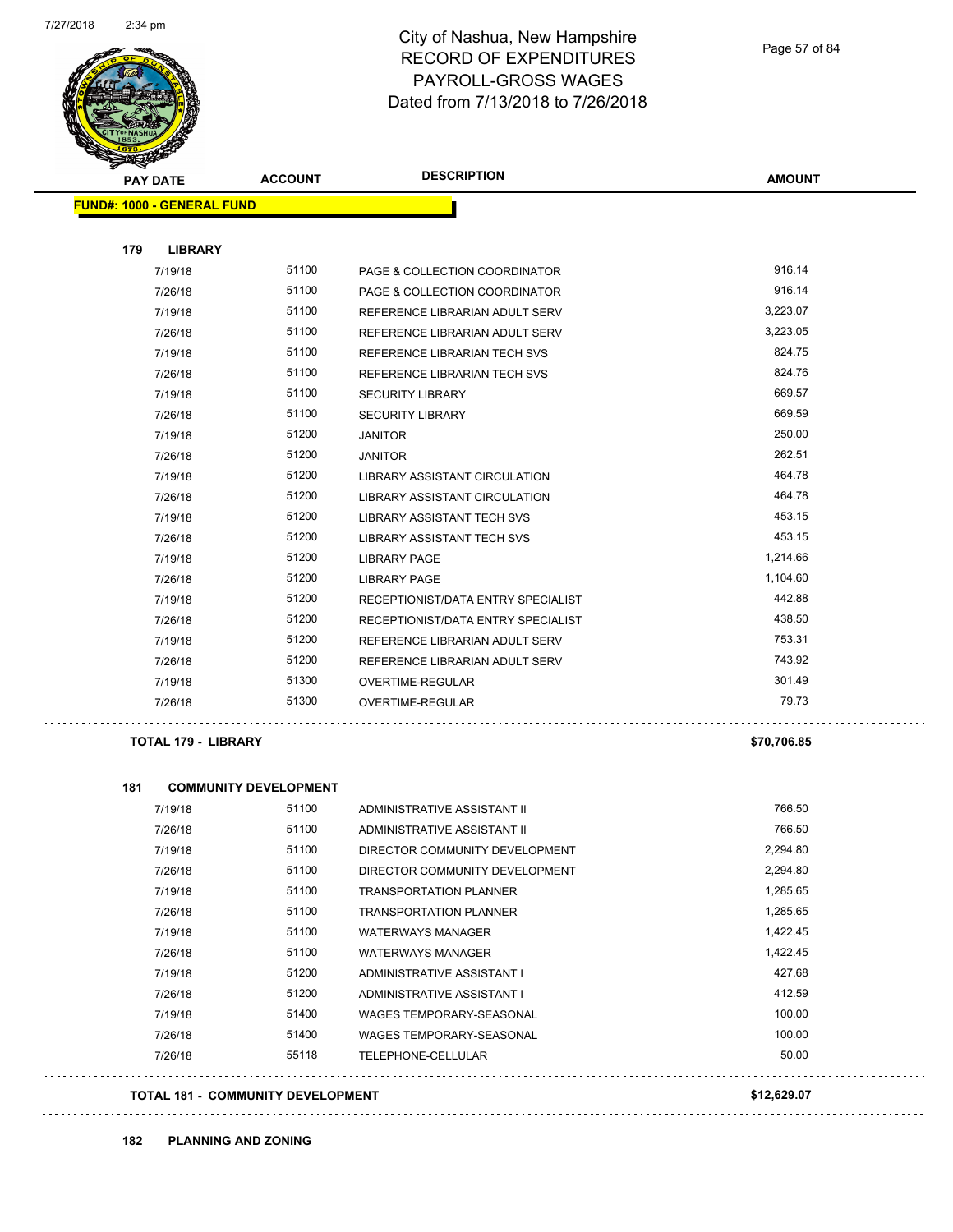

Page 58 of 84

|     | <b>PAY DATE</b>                   | <b>ACCOUNT</b>                          | <b>DESCRIPTION</b>            | <b>AMOUNT</b> |
|-----|-----------------------------------|-----------------------------------------|-------------------------------|---------------|
|     | <b>FUND#: 1000 - GENERAL FUND</b> |                                         |                               |               |
|     |                                   |                                         |                               |               |
| 182 |                                   | <b>PLANNING AND ZONING</b>              |                               |               |
|     | 7/19/18                           | 51100                                   | DEPARTMENT COORDINATOR        | 1,026.40      |
|     | 7/26/18                           | 51100                                   | DEPARTMENT COORDINATOR        | 1,026.40      |
|     | 7/19/18                           | 51100                                   | DEPUTY PLANNING MANAGER       | 2,800.80      |
|     | 7/26/18                           | 51100                                   | DEPUTY PLANNING MANAGER       | 2,800.80      |
|     | 7/19/18                           | 51100                                   | MANAGER PLANNING DEPT         | 2,151.45      |
|     | 7/26/18                           | 51100                                   | MANAGER PLANNING DEPT         | 2,151.45      |
|     | 7/19/18                           | 51100                                   | PLANNER I                     | 1,877.70      |
|     | 7/26/18                           | 51100                                   | <b>PLANNER I</b>              | 1,877.70      |
|     | 7/19/18                           | 51100                                   | ZONING COORDINATOR            | 821.65        |
|     | 7/26/18                           | 51100                                   | <b>ZONING COORDINATOR</b>     | 821.65        |
|     | 7/19/18                           | 53428                                   | STENOGRAPHIC SERVICES         | 250.00        |
|     | 7/26/18                           | 53428                                   | STENOGRAPHIC SERVICES         | 750.00        |
|     | 7/26/18                           | 55118                                   | TELEPHONE-CELLULAR            | 17.00         |
|     |                                   | TOTAL 182 - PLANNING AND ZONING         |                               | \$18,373.00   |
| 183 |                                   | <b>ECONOMIC DEVELOPMENT</b>             |                               |               |
|     | 7/19/18                           | 51100                                   | DWNTWN SPCLST & OED PGRM COOR | 923.50        |
|     | 7/26/18                           | 51100                                   | DWNTWN SPCLST & OED PGRM COOR | 923.50        |
|     | 7/19/18                           | 51100                                   | ECONOMIC DEV DIRECTOR         | 2,084.05      |
|     | 7/26/18                           | 51100                                   | ECONOMIC DEV DIRECTOR         | 2,084.05      |
|     | 7/19/18                           | 51100                                   | HUNT MEMORIAL BLDG & ARTS ADM | 372.95        |
|     | 7/26/18                           | 51100                                   | HUNT MEMORIAL BLDG & ARTS ADM | 372.95        |
|     | 7/26/18                           | 55118                                   | TELEPHONE-CELLULAR            | 63.09         |
|     |                                   | <b>TOTAL 183 - ECONOMIC DEVELOPMENT</b> |                               | \$6,824.09    |
| 191 | <b>SCHOOL</b>                     |                                         |                               |               |
|     | 7/19/18                           | 51100                                   | ASSISTANT DIRECTOR BUSINESS   | 3,038.30      |
|     | 7/19/18                           | 51100                                   | ASSISTANT PRINCIPAL AMH       | 1,437.50      |
|     | 7/19/18                           | 51100                                   | ASSISTANT PRINCIPAL BIC       | 2,826.90      |
|     | 7/19/18                           | 51100                                   | ASSISTANT PRINCIPAL BIR       | 1,461.54      |
|     | 7/19/18                           | 51100                                   | ASSISTANT PRINCIPAL BRO       | 1,640.39      |
|     | 7/19/18                           | 51100                                   | ASSISTANT PRINCIPAL CHARL     | 3,163.50      |
|     | 7/19/18                           | 51100                                   | ASSISTANT PRINCIPAL DR CRSP   | 1,581.74      |
|     | 7/19/18                           | 51100                                   | ASSISTANT PRINCIPAL ELM       | 3,240.40      |
|     | 7/19/18                           | 51100                                   | ASSISTANT PRINCIPAL FES       | 3,067.30      |
|     | 7/19/18                           | 51100                                   | ASSISTANT PRINCIPAL FMS       | 3,480.80      |
|     | 7/19/18                           | 51100                                   | ASSISTANT PRINCIPAL LEDGE     | 3,163.48      |
|     | 7/19/18                           | 51100                                   | ASSISTANT PRINCIPAL MDE       | 3,019.20      |
|     | 7/19/18                           | 51100                                   | ASSISTANT PRINCIPAL MTP       | 2,826.90      |
|     | 7/19/18                           | 51100                                   | ASSISTANT PRINCIPAL NHN       | 6,576.90      |
|     | 7/19/18                           | 51100                                   | ASSISTANT PRINCIPAL NHS       | 13,346.20     |
|     |                                   |                                         |                               |               |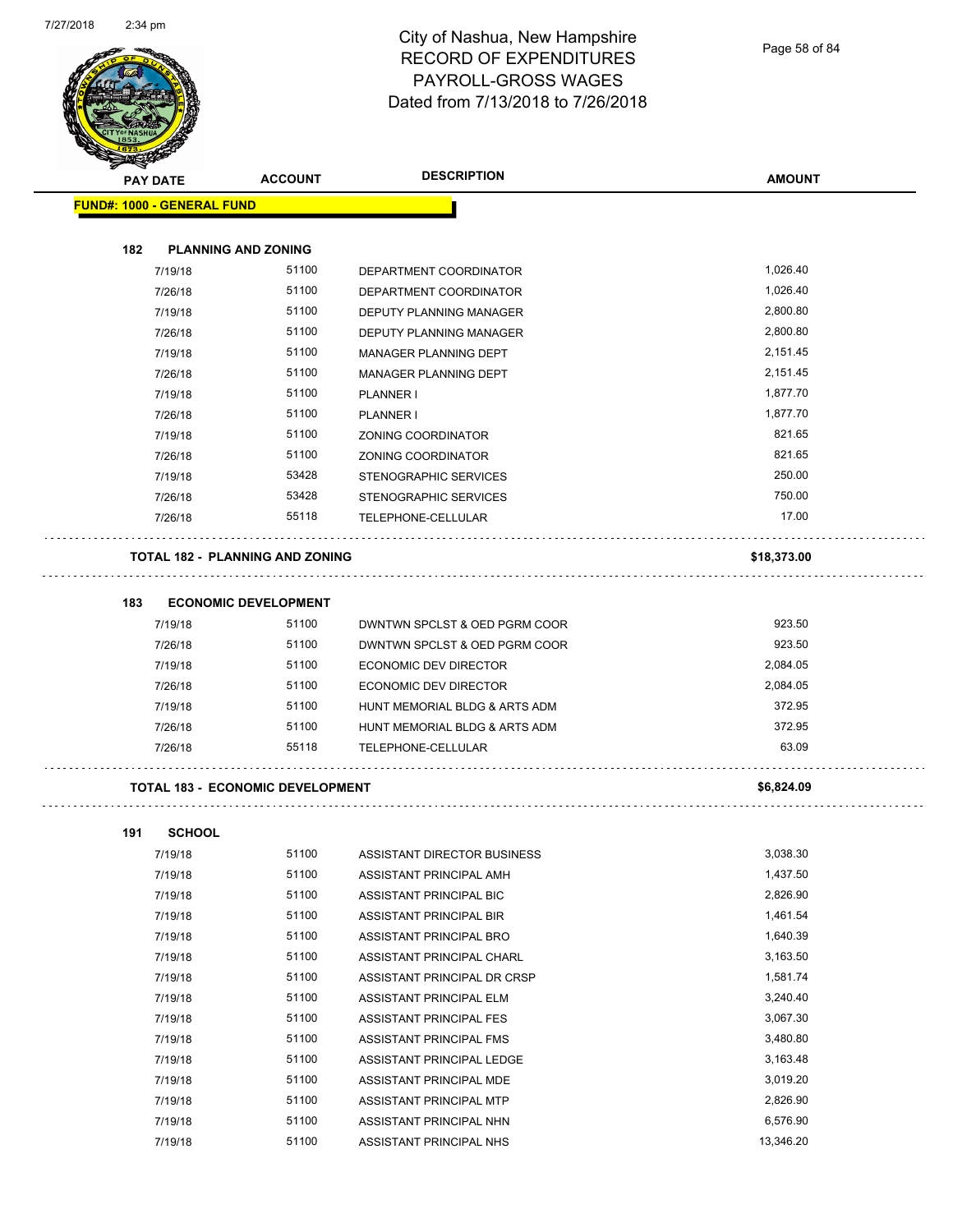

Page 59 of 84

| <b>PAY DATE</b>                   | <b>ACCOUNT</b> | <b>DESCRIPTION</b>              | <b>AMOUNT</b> |
|-----------------------------------|----------------|---------------------------------|---------------|
| <b>FUND#: 1000 - GENERAL FUND</b> |                |                                 |               |
|                                   |                |                                 |               |
| 191<br><b>SCHOOL</b>              |                |                                 |               |
| 7/19/18                           | 51100          | ASSISTANT PRINCIPAL PMS         | 3,480.79      |
| 7/19/18                           | 51100          | ASSISTANT PRINCIPAL SHE         | 1,413.45      |
| 7/19/18                           | 51100          | ASSISTANT SUPERINTENDENT        | 8,657.70      |
| 7/19/18                           | 51100          | ASST DIRECTOR PLANT OPS         | 2,583.60      |
| 7/19/18                           | 51100          | <b>ASST DIRECTOR SPED</b>       | 6,221.50      |
| 7/19/18                           | 51100          | ASST SYSTEMS ADMIN FULL YEAR    | 12,999.50     |
| 7/19/18                           | 51100          | CAREER CENTER COORD NHN         | 1,591.46      |
| 7/19/18                           | 51100          | CHIEF OPERATING OFFICER         | 4,238.90      |
| 7/19/18                           | 51100          | CLERICAL ACADEMY NHN            | 1,696.34      |
| 7/26/18                           | 51100          | CLERICAL ACADEMY NHN            | 2,015.48      |
| 7/19/18                           | 51100          | CLERICAL ACADEMY NHS            | 1,960.84      |
| 7/26/18                           | 51100          | CLERICAL ACADEMY NHS            | 1,726.08      |
| 7/19/18                           | 51100          | CLERICAL ASST SUPER SUP         | 1,365.20      |
| 7/26/18                           | 51100          | <b>CLERICAL ASST SUPER SUP</b>  | 1,365.20      |
| 7/19/18                           | 51100          | CLERICAL ATHLETIC NHN           | 418.40        |
| 7/26/18                           | 51100          | CLERICAL ATHLETIC NHN           | 418.40        |
| 7/19/18                           | 51100          | <b>CLERICAL ATHLETIC NHS</b>    | 356.40        |
| 7/26/18                           | 51100          | <b>CLERICAL ATHLETIC NHS</b>    | 356.40        |
| 7/19/18                           | 51100          | <b>CLERICAL BUSINESS</b>        | 3,154.90      |
| 7/26/18                           | 51100          | <b>CLERICAL BUSINESS</b>        | 3,154.90      |
| 7/19/18                           | 51100          | CLERICAL CHIEF OP OFFICER SUP   | 723.76        |
| 7/26/18                           | 51100          | CLERICAL CHIEF OP OFFICER SUP   | 723.75        |
| 7/19/18                           | 51100          | CLERICAL CTE NHN                | 534.60        |
| 7/26/18                           | 51100          | CLERICAL CTE NHN                | 356.40        |
| 7/19/18                           | 51100          | CLERICAL CTE NHS                | 418.40        |
| 7/26/18                           | 51100          | CLERICAL CTE NHS                | 418.40        |
| 7/19/18                           | 51100          | CLERICAL GUIDANCE ELM           | 679.90        |
| 7/26/18                           | 51100          | <b>CLERICAL GUIDANCE ELM</b>    | 679.90        |
| 7/19/18                           | 51100          | CLERICAL GUIDANCE NHN           | 953.99        |
| 7/26/18                           | 51100          | CLERICAL GUIDANCE NHN           | 1,343.70      |
| 7/19/18                           | 51100          | CLERICAL GUIDANCE NHS           | 1,036.30      |
| 7/26/18                           | 51100          | <b>CLERICAL GUIDANCE NHS</b>    | 822.46        |
| 7/19/18                           | 51100          | CLERICAL HUMAN RESOURCES        | 1,995.84      |
| 7/26/18                           | 51100          | <b>CLERICAL HUMAN RESOURCES</b> | 2,004.75      |
| 7/19/18                           | 51100          | <b>CLERICAL PAYROLL SUP</b>     | 1,473.00      |
| 7/26/18                           | 51100          | <b>CLERICAL PAYROLL SUP</b>     | 1,473.00      |
| 7/19/18                           | 51100          | <b>CLERICAL PLANT OPS</b>       | 702.76        |
| 7/26/18                           | 51100          | <b>CLERICAL PLANT OPS</b>       | 702.78        |
| 7/19/18                           | 51100          | <b>CLERICAL PRINCIPAL AMH</b>   | 749.60        |
| 7/26/18                           | 51100          | CLERICAL PRINCIPAL AMH          | 1,040.08      |
| 7/19/18                           | 51100          | <b>CLERICAL PRINCIPAL BIC</b>   | 1,059.39      |
| 7/26/18                           | 51100          | <b>CLERICAL PRINCIPAL BIC</b>   | 901.50        |
| 7/19/18                           | 51100          | <b>CLERICAL PRINCIPAL BIR</b>   | 1,098.30      |
| 7/26/18                           | 51100          | <b>CLERICAL PRINCIPAL BIR</b>   | 1,108.76      |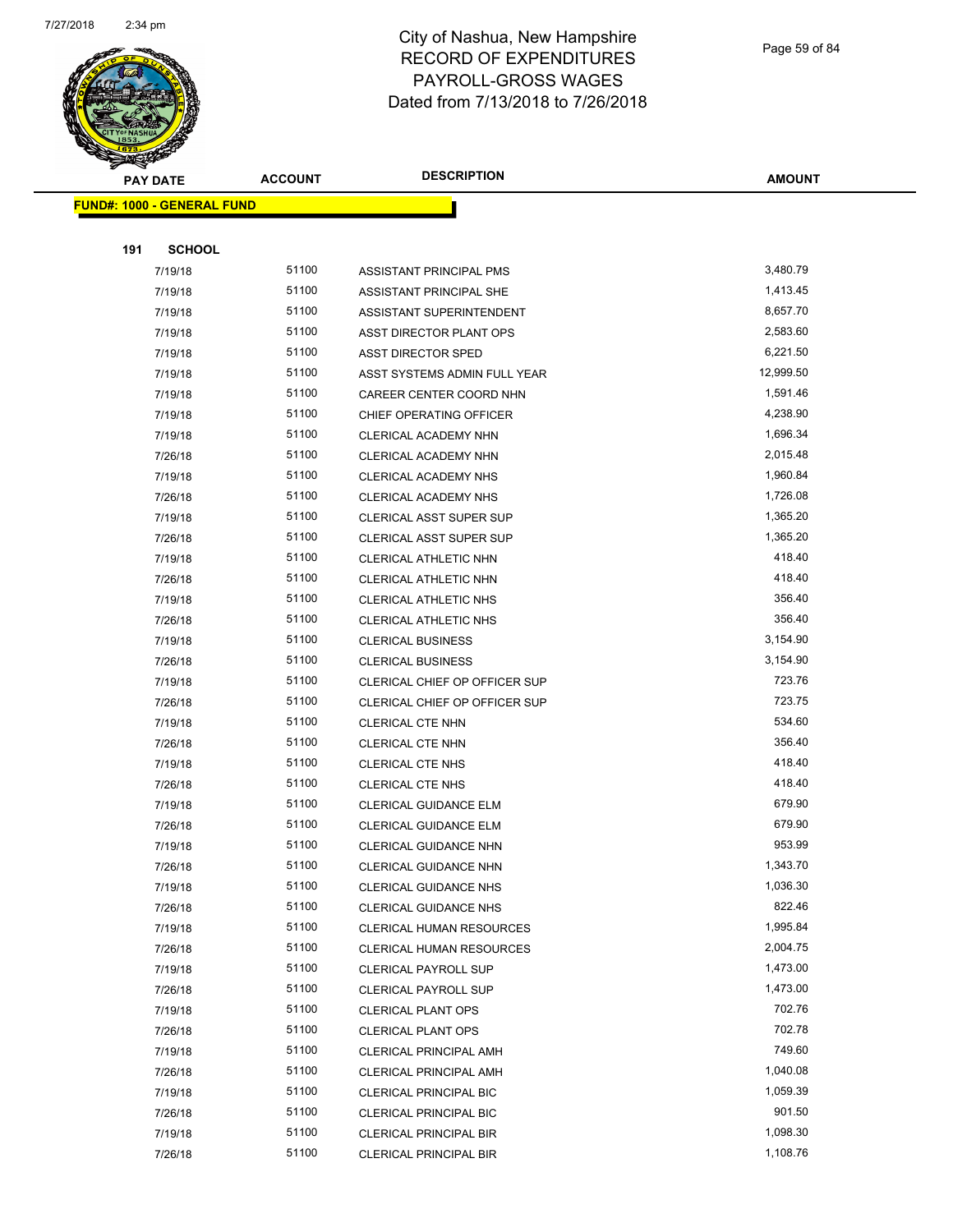

Page 60 of 84

| <b>PAY DATE</b>                   | <b>ACCOUNT</b> | <b>DESCRIPTION</b>                 | <b>AMOUNT</b> |
|-----------------------------------|----------------|------------------------------------|---------------|
| <b>FUND#: 1000 - GENERAL FUND</b> |                |                                    |               |
|                                   |                |                                    |               |
| <b>SCHOOL</b><br>191              |                |                                    |               |
| 7/19/18                           | 51100          | <b>CLERICAL PRINCIPAL BRO</b>      | 831.56        |
| 7/26/18                           | 51100          | <b>CLERICAL PRINCIPAL BRO</b>      | 892.57        |
| 7/19/18                           | 51100          | CLERICAL PRINCIPAL CHA             | 1,031.10      |
| 7/26/18                           | 51100          | <b>CLERICAL PRINCIPAL CHA</b>      | 834.70        |
| 7/19/18                           | 51100          | CLERICAL PRINCIPAL DRC             | 938.92        |
| 7/26/18                           | 51100          | CLERICAL PRINCIPAL DRC             | 928.61        |
| 7/19/18                           | 51100          | <b>CLERICAL PRINCIPAL ELM</b>      | 1,190.22      |
| 7/26/18                           | 51100          | <b>CLERICAL PRINCIPAL ELM</b>      | 1,190.23      |
| 7/19/18                           | 51100          | <b>CLERICAL PRINCIPAL FES</b>      | 623.76        |
| 7/26/18                           | 51100          | <b>CLERICAL PRINCIPAL FES</b>      | 1,959.28      |
| 7/19/18                           | 51100          | <b>CLERICAL PRINCIPAL FMS</b>      | 1,229.35      |
| 7/26/18                           | 51100          | <b>CLERICAL PRINCIPAL FMS</b>      | 1,294.76      |
| 7/19/18                           | 51100          | <b>CLERICAL PRINCIPAL LDG</b>      | 1,000.80      |
| 7/26/18                           | 51100          | <b>CLERICAL PRINCIPAL LDG</b>      | 620.06        |
| 7/19/18                           | 51100          | <b>CLERICAL PRINCIPAL MDE</b>      | 990.68        |
| 7/26/18                           | 51100          | <b>CLERICAL PRINCIPAL MDE</b>      | 836.03        |
| 7/19/18                           | 51100          | <b>CLERICAL PRINCIPAL MTP</b>      | 976.86        |
| 7/26/18                           | 51100          | <b>CLERICAL PRINCIPAL MTP</b>      | 1,008.07      |
| 7/19/18                           | 51100          | CLERICAL PRINCIPAL NHN             | 731.20        |
| 7/26/18                           | 51100          | CLERICAL PRINCIPAL NHN             | 749.94        |
| 7/19/18                           | 51100          | <b>CLERICAL PRINCIPAL NHS</b>      | 824.32        |
| 7/26/18                           | 51100          | <b>CLERICAL PRINCIPAL NHS</b>      | 810.95        |
| 7/19/18                           | 51100          | <b>CLERICAL PRINCIPAL NSE</b>      | 1,039.25      |
| 7/26/18                           | 51100          | <b>CLERICAL PRINCIPAL NSE</b>      | 939.13        |
| 7/19/18                           | 51100          | <b>CLERICAL PRINCIPAL PMS</b>      | 1,114.33      |
| 7/26/18                           | 51100          | <b>CLERICAL PRINCIPAL PMS</b>      | 1,132.85      |
| 7/19/18                           | 51100          | <b>CLERICAL PRINCIPAL SHE</b>      | 1,098.30      |
| 7/26/18                           | 51100          | <b>CLERICAL PRINCIPAL SHE</b>      | 1,098.30      |
| 7/19/18                           | 51100          | <b>CLERICAL RECEPTIONIST NHN</b>   | 679.90        |
| 7/26/18                           | 51100          | CLERICAL RECEPTIONIST NHN          | 679.90        |
| 7/19/18                           | 51100          | CLERICAL RECEPTIONIST NHS          | 374.23        |
| 7/26/18                           | 51100          | CLERICAL RECEPTIONIST NHS          | 463.32        |
| 7/19/18                           | 51100          | CLERICAL SPECIAL ED NHN            | 351.95        |
| 7/26/18                           | 51100          | CLERICAL SPECIAL ED NHN            | 356.40        |
| 7/19/18                           | 51100          | CLERICAL SPECIAL ED NHS            | 609.05        |
| 7/26/18                           | 51100          | CLERICAL SPECIAL ED NHS            | 384.18        |
| 7/19/18                           | 51100          | CLERICAL SPECIAL ED SUP            | 1,336.50      |
| 7/26/18                           | 51100          | CLERICAL SPECIAL ED SUP            | 1,336.50      |
| 7/19/18                           | 51100          | CLERICAL SUPERINTENDANT HRLY       | 707.66        |
| 7/26/18                           | 51100          | CLERICAL SUPERINTENDANT HRLY       | 707.66        |
| 7/19/18                           | 51100          | <b>CLERICAL SUPERINTENDANT SUP</b> | 1,752.00      |
| 7/19/18                           | 51100          | <b>CUSTODIAN AMH</b>               | 1,389.60      |
| 7/26/18                           | 51100          | <b>CUSTODIAN AMH</b>               | 1,389.60      |
| 7/19/18                           | 51100          | CUSTODIAN ASST HEAD ELM            | 791.20        |
|                                   |                |                                    |               |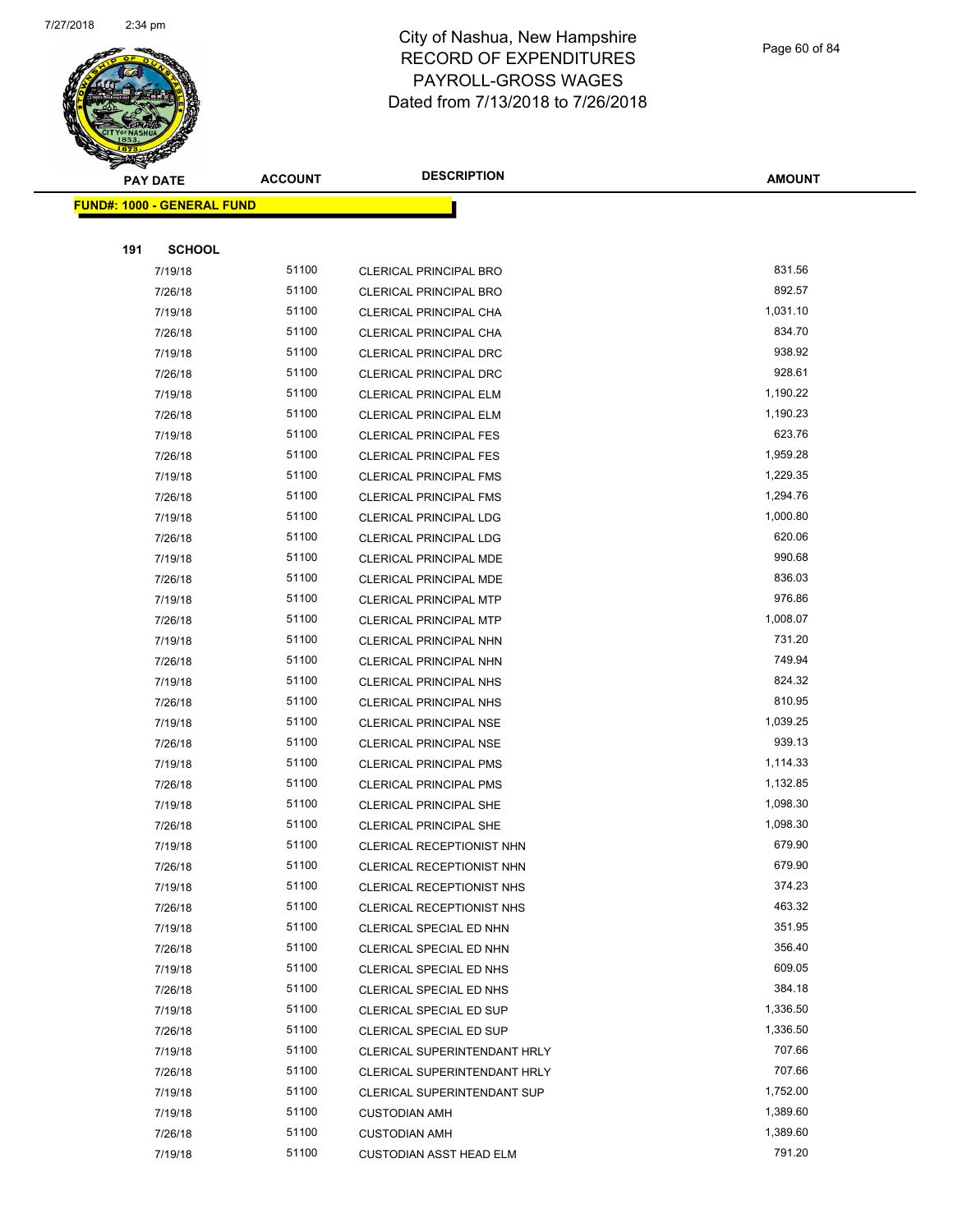

Page 61 of 84

| <b>PAY DATE</b>                   | <b>ACCOUNT</b> | <b>DESCRIPTION</b>             | <b>AMOUNT</b> |
|-----------------------------------|----------------|--------------------------------|---------------|
| <b>FUND#: 1000 - GENERAL FUND</b> |                |                                |               |
|                                   |                |                                |               |
| 191<br><b>SCHOOL</b>              |                |                                |               |
| 7/26/18                           | 51100          | <b>CUSTODIAN ASST HEAD ELM</b> | 791.20        |
| 7/19/18                           | 51100          | <b>CUSTODIAN ASST HEAD FMS</b> | 791.20        |
| 7/26/18                           | 51100          | <b>CUSTODIAN ASST HEAD FMS</b> | 791.20        |
| 7/19/18                           | 51100          | <b>CUSTODIAN ASST HEAD NHN</b> | 1,582.40      |
| 7/26/18                           | 51100          | <b>CUSTODIAN ASST HEAD NHN</b> | 1,582.40      |
| 7/19/18                           | 51100          | <b>CUSTODIAN ASST HEAD NHS</b> | 1,582.40      |
| 7/26/18                           | 51100          | <b>CUSTODIAN ASST HEAD NHS</b> | 1,582.40      |
| 7/19/18                           | 51100          | <b>CUSTODIAN ASST HEAD PMS</b> | 791.20        |
| 7/26/18                           | 51100          | <b>CUSTODIAN ASST HEAD PMS</b> | 791.20        |
| 7/19/18                           | 51100          | <b>CUSTODIAN BIC</b>           | 694.80        |
| 7/26/18                           | 51100          | <b>CUSTODIAN BIC</b>           | 694.80        |
| 7/19/18                           | 51100          | <b>CUSTODIAN BIR</b>           | 1,389.60      |
| 7/26/18                           | 51100          | <b>CUSTODIAN BIR</b>           | 1,389.60      |
| 7/19/18                           | 51100          | <b>CUSTODIAN BRO</b>           | 1,389.60      |
| 7/26/18                           | 51100          | <b>CUSTODIAN BRO</b>           | 1,389.60      |
| 7/19/18                           | 51100          | <b>CUSTODIAN CHA</b>           | 1,389.60      |
| 7/26/18                           | 51100          | <b>CUSTODIAN CHA</b>           | 1,389.60      |
| 7/19/18                           | 51100          | <b>CUSTODIAN DRC</b>           | 1,389.60      |
| 7/26/18                           | 51100          | <b>CUSTODIAN DRC</b>           | 1,389.60      |
| 7/19/18                           | 51100          | <b>CUSTODIAN ELM</b>           | 4,258.41      |
| 7/26/18                           | 51100          | <b>CUSTODIAN ELM</b>           | 4,258.40      |
| 7/19/18                           | 51100          | <b>CUSTODIAN FES</b>           | 1,346.17      |
| 7/26/18                           | 51100          | <b>CUSTODIAN FES</b>           | 1,389.60      |
| 7/19/18                           | 51100          | <b>CUSTODIAN FMS</b>           | 2,366.65      |
| 7/26/18                           | 51100          | <b>CUSTODIAN FMS</b>           | 2,366.65      |
| 7/19/18                           | 51100          | <b>CUSTODIAN HEAD AMH</b>      | 791.20        |
| 7/26/18                           | 51100          | <b>CUSTODIAN HEAD AMH</b>      | 791.20        |
| 7/19/18                           | 51100          | <b>CUSTODIAN HEAD BIC</b>      | 791.20        |
| 7/26/18                           | 51100          | <b>CUSTODIAN HEAD BIC</b>      | 791.20        |
| 7/19/18                           | 51100          | <b>CUSTODIAN HEAD BIR</b>      | 791.20        |
| 7/26/18                           | 51100          | <b>CUSTODIAN HEAD BIR</b>      | 791.20        |
| 7/19/18                           | 51100          | <b>CUSTODIAN HEAD BRO</b>      | 791.20        |
| 7/26/18                           | 51100          | <b>CUSTODIAN HEAD BRO</b>      | 791.20        |
| 7/19/18                           | 51100          | <b>CUSTODIAN HEAD CHA</b>      | 791.20        |
| 7/26/18                           | 51100          | <b>CUSTODIAN HEAD CHA</b>      | 791.20        |
| 7/19/18                           | 51100          | <b>CUSTODIAN HEAD DRC</b>      | 791.20        |
| 7/26/18                           | 51100          | <b>CUSTODIAN HEAD DRC</b>      | 791.20        |
| 7/19/18                           | 51100          | <b>CUSTODIAN HEAD ELM</b>      | 937.60        |
| 7/26/18                           | 51100          | <b>CUSTODIAN HEAD ELM</b>      | 937.60        |
| 7/19/18                           | 51100          | <b>CUSTODIAN HEAD FMS</b>      | 937.60        |
| 7/26/18                           | 51100          | <b>CUSTODIAN HEAD FMS</b>      | 937.60        |
| 7/19/18                           | 51100          | <b>CUSTODIAN HEAD LDG</b>      | 791.20        |
| 7/26/18                           | 51100          | <b>CUSTODIAN HEAD LDG</b>      | 791.20        |
| 7/19/18                           | 51100          | <b>CUSTODIAN HEAD MDE</b>      | 694.80        |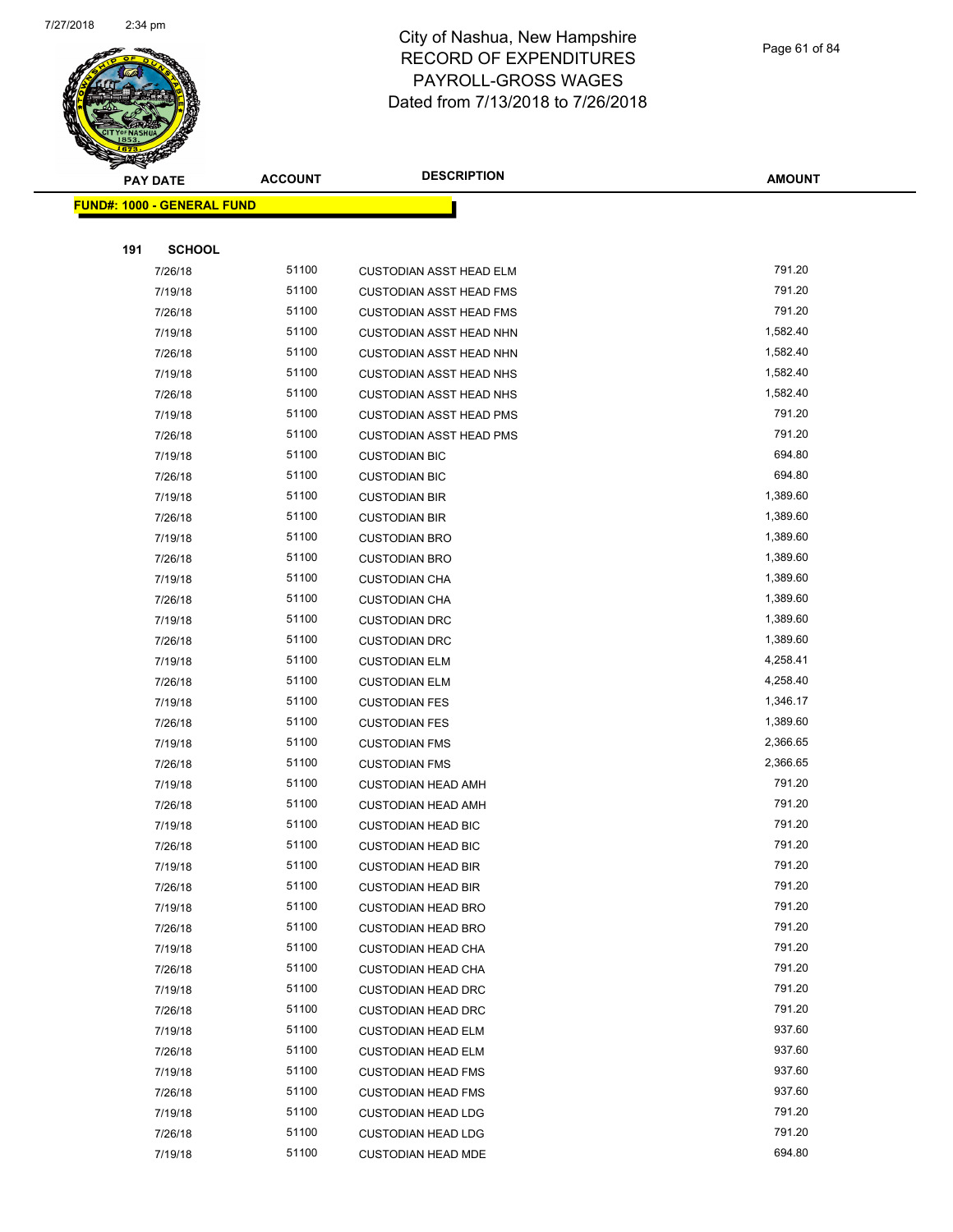

Page 62 of 84

| <b>PAY DATE</b>                   | <b>ACCOUNT</b> | <b>DESCRIPTION</b>                            | <b>AMOUNT</b>        |
|-----------------------------------|----------------|-----------------------------------------------|----------------------|
| <b>FUND#: 1000 - GENERAL FUND</b> |                |                                               |                      |
|                                   |                |                                               |                      |
| 191<br><b>SCHOOL</b>              |                |                                               |                      |
| 7/26/18                           | 51100          | <b>CUSTODIAN HEAD MDE</b>                     | 694.80               |
| 7/19/18                           | 51100          | <b>CUSTODIAN HEAD MTP</b>                     | 791.20               |
| 7/26/18                           | 51100          | <b>CUSTODIAN HEAD MTP</b>                     | 791.21               |
| 7/19/18                           | 51100          | <b>CUSTODIAN HEAD NHN</b>                     | 943.20               |
| 7/26/18                           | 51100          | <b>CUSTODIAN HEAD NHN</b>                     | 943.20               |
| 7/19/18                           | 51100          | <b>CUSTODIAN HEAD NHS</b>                     | 943.20               |
| 7/26/18                           | 51100          | <b>CUSTODIAN HEAD NHS</b>                     | 943.20               |
| 7/19/18                           | 51100          | <b>CUSTODIAN HEAD NSE</b>                     | 791.21               |
| 7/26/18                           | 51100          | <b>CUSTODIAN HEAD NSE</b>                     | 791.23               |
| 7/19/18                           | 51100          | <b>CUSTODIAN HEAD PMS</b>                     | 937.60               |
| 7/26/18                           | 51100          | <b>CUSTODIAN HEAD PMS</b>                     | 937.60               |
| 7/19/18                           | 51100          | <b>CUSTODIAN HEAD SHE</b>                     | 791.20               |
| 7/26/18                           | 51100          | <b>CUSTODIAN HEAD SHE</b>                     | 791.20               |
| 7/19/18                           | 51100          | <b>CUSTODIAN LDG</b>                          | 1,389.60             |
| 7/26/18                           | 51100          | <b>CUSTODIAN LDG</b>                          | 1,389.60             |
| 7/19/18                           | 51100          | <b>CUSTODIAN MDE</b>                          | 660.00               |
| 7/26/18                           | 51100          | <b>CUSTODIAN MDE</b>                          | 660.00               |
| 7/19/18                           | 51100          | <b>CUSTODIAN MTP</b>                          | 1,389.60             |
| 7/26/18                           | 51100          | <b>CUSTODIAN MTP</b>                          | 1,389.60             |
| 7/19/18                           | 51100          | <b>CUSTODIAN NHN</b>                          | 7,656.09             |
| 7/26/18                           | 51100          | <b>CUSTODIAN NHN</b>                          | 7,656.08             |
| 7/19/18                           | 51100          | <b>CUSTODIAN NHS</b>                          | 9,084.17             |
| 7/26/18                           | 51100          | <b>CUSTODIAN NHS</b>                          | 8,949.59             |
| 7/19/18                           | 51100          | <b>CUSTODIAN NSE</b>                          | 1,389.60             |
| 7/26/18                           | 51100          | <b>CUSTODIAN NSE</b>                          | 1,389.60             |
| 7/19/18                           | 51100          | <b>CUSTODIAN PMS</b>                          | 2,779.20             |
| 7/26/18                           | 51100          | <b>CUSTODIAN PMS</b>                          | 2,779.20             |
| 7/19/18                           | 51100          | <b>CUSTODIAN SHE</b>                          | 1,389.60             |
| 7/26/18                           | 51100          | <b>CUSTODIAN SHE</b>                          | 1,389.60             |
| 7/19/18                           | 51100          | CUSTODIAN SUPERVISOR WPO                      | 5,884.70             |
| 7/19/18                           | 51100          | <b>CUSTODIAN WID</b>                          | 2,092.41             |
| 7/26/18                           | 51100          | <b>CUSTODIAN WID</b>                          | 3,148.41             |
| 7/19/18                           | 51100          | DIRECTOR ATHLETICS                            | 3,554.60             |
| 7/19/18                           | 51100          | <b>DIRECTOR COM GRANTS</b>                    | 1,580.00             |
| 7/19/18                           | 51100          | DIRECTOR GUIDANCE                             | 6,379.10             |
| 7/19/18                           | 51100          | DIRECTOR HUMAN RESOURCES                      | 3,355.40             |
| 7/19/18                           | 51100          | DIRECTOR PLANT OPS                            | 3,689.80             |
| 7/19/18                           | 51100          | DIRECTOR SPECIAL ED                           | 3,768.10             |
| 7/19/18                           | 51100<br>51100 | DIRECTOR STUDENT SERVICES                     | 3,294.90             |
| 7/19/18                           | 51100          | DIRECTOR TECHNOLOGY                           | 4,150.10<br>3,136.50 |
| 7/19/18                           | 51100          | DIRECTOR TRANSPORTATION                       | 3,259.70             |
| 7/19/18<br>7/19/18                | 51100          | DIRECTOR VOCATIONAL<br>E-BLOCK TECHNICAL PARA | 1,259.52             |
| 7/19/18                           | 51100          | ELL OUTREACH WORKER                           | 1,689.20             |
|                                   |                |                                               |                      |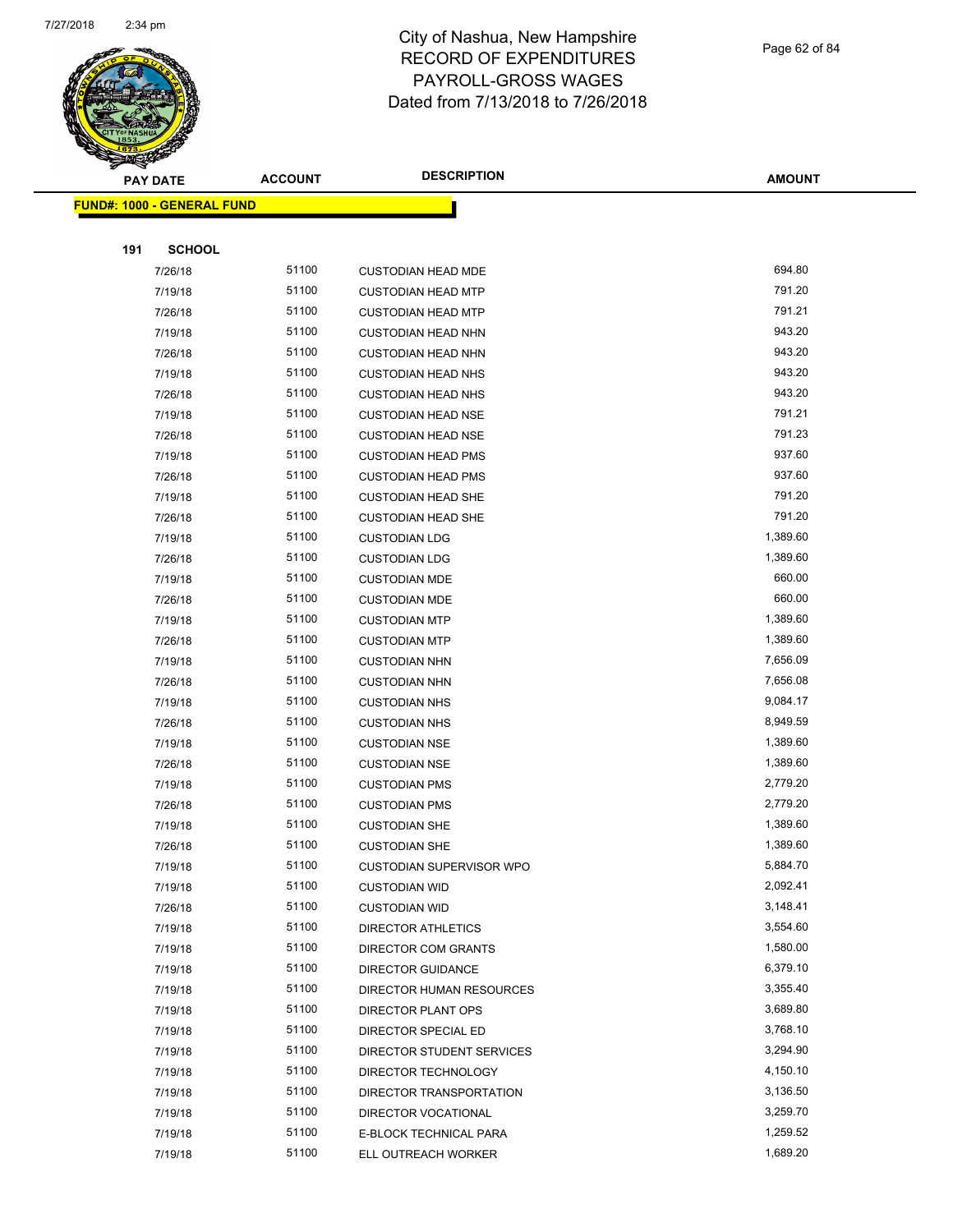

Page 63 of 84

| <b>PAY DATE</b>                   | <b>ACCOUNT</b> | <b>DESCRIPTION</b>                           | <b>AMOUNT</b>    |
|-----------------------------------|----------------|----------------------------------------------|------------------|
| <b>FUND#: 1000 - GENERAL FUND</b> |                |                                              |                  |
|                                   |                |                                              |                  |
| 191<br><b>SCHOOL</b>              |                |                                              |                  |
| 7/19/18                           | 51100          | <b>GUIDANCE COUNSELOR BIC</b>                | 2,001.58         |
| 7/19/18                           | 51100          | GUIDANCE COUNSELOR BRO                       | 1,927.85         |
| 7/19/18                           | 51100          | GUIDANCE COUNSELOR CHA                       | 2,947.85         |
| 7/19/18                           | 51100          | <b>GUIDANCE COUNSELOR ELM</b>                | 5,713.30         |
| 7/19/18                           | 51100          | <b>GUIDANCE COUNSELOR FES</b>                | 2,856.65         |
| 7/19/18                           | 51100          | GUIDANCE COUNSELOR FMS                       | 5,466.54         |
| 7/19/18                           | 51100          | <b>GUIDANCE COUNSELOR LDG</b>                | 1,725.27         |
| 7/19/18                           | 51100          | GUIDANCE COUNSELOR MDE                       | 2,735.58         |
| 7/19/18                           | 51100          | GUIDANCE COUNSELOR NHN                       | 17,438.84        |
| 7/19/18                           | 51100          | GUIDANCE COUNSELOR NHS                       | 13,215.94        |
| 7/26/18                           | 51100          | GUIDANCE COUNSELOR NHS                       | 2,735.58         |
| 7/19/18                           | 51100          | GUIDANCE COUNSELOR NSE                       | 2,856.65         |
| 7/20/18                           | 51100          | <b>GUIDANCE COUNSELOR PMS</b>                | 4,223.96         |
| 7/26/18                           | 51100          | <b>GUIDANCE COUNSELOR PMS</b>                | 1,995.35         |
| 7/19/18                           | 51100          | LIBRARIAN AMH                                | 2,856.65         |
| 7/19/18                           | 51100          | <b>LIBRARIAN BIC</b>                         | 1,670.27         |
| 7/19/18                           | 51100          | LIBRARIAN ELM                                | 1,951.08         |
| 7/19/18                           | 51100          | <b>LIBRARIAN FES</b>                         | 2,856.65         |
| 7/19/18                           | 51100          | LIBRARIAN LDG                                | 2,178.35         |
| 7/19/18                           | 51100          | <b>LIBRARIAN MDE</b>                         | 2,735.58         |
| 7/19/18                           | 51100          | <b>LIBRARIAN NHN</b>                         | 2,085.04         |
| 7/19/18                           | 51100          | <b>LIBRARIAN NHS</b>                         | 2,179.42         |
| 7/19/18                           | 51100          | <b>LIBRARIAN PMS</b>                         | 1,951.08         |
| 7/19/18                           | 51100          | LIBRARIAN SHE                                | 2,856.65         |
| 7/19/18                           | 51100          | <b>MAINTENANCE ALARM WPO</b>                 | 998.80           |
| 7/26/18                           | 51100          | MAINTENANCE ALARM WPO                        | 998.80           |
| 7/19/18                           | 51100          | MAINTENANCE ASST GRDS WPO                    | 951.20           |
| 7/26/18                           | 51100          | MAINTENANCE ASST GRDS WPO                    | 951.20           |
| 7/19/18                           | 51100          | MAINTENANCE CARPENTER WPO                    | 975.60           |
|                                   | 51100          | MAINTENANCE CARPENTER WPO                    | 975.60           |
| 7/26/18<br>7/19/18                | 51100          | MAINTENANCE ELECTRICIAN WPO                  | 1,997.60         |
| 7/26/18                           | 51100          | MAINTENANCE ELECTRICIAN WPO                  | 1,997.60         |
| 7/19/18                           | 51100          | MAINTENANCE GRDS FORMEN WPO                  | 969.50           |
| 7/26/18                           | 51100          | MAINTENANCE GRDS FORMEN WPO                  | 975.60           |
| 7/19/18                           | 51100          | MAINTENANCE GROUNDS WPO                      | 4,100.40         |
| 7/26/18                           | 51100          |                                              | 4,100.40         |
|                                   | 51100          | MAINTENANCE GROUNDS WPO                      | 5,239.55         |
| 7/19/18                           | 51100          | MAINTENANCE HVAC WPO<br>MAINTENANCE HVAC WPO | 4,753.32         |
| 7/26/18                           |                |                                              |                  |
| 7/19/18                           | 51100          | MAINTENANCE MESSENGER WPO                    | 937.60<br>937.60 |
| 7/26/18                           | 51100<br>51100 | MAINTENANCE MESSENGER WPO                    | 1,002.80         |
| 7/19/18                           | 51100          | MAINTENANCE PLUMBER WPO                      | 1,002.80         |
| 7/26/18                           |                | MAINTENANCE PLUMBER WPO                      |                  |
| 7/19/18                           | 51100          | MAINTENANCE TRADES WPO                       | 2,946.00         |
| 7/26/18                           | 51100          | MAINTENANCE TRADES WPO                       | 2,946.00         |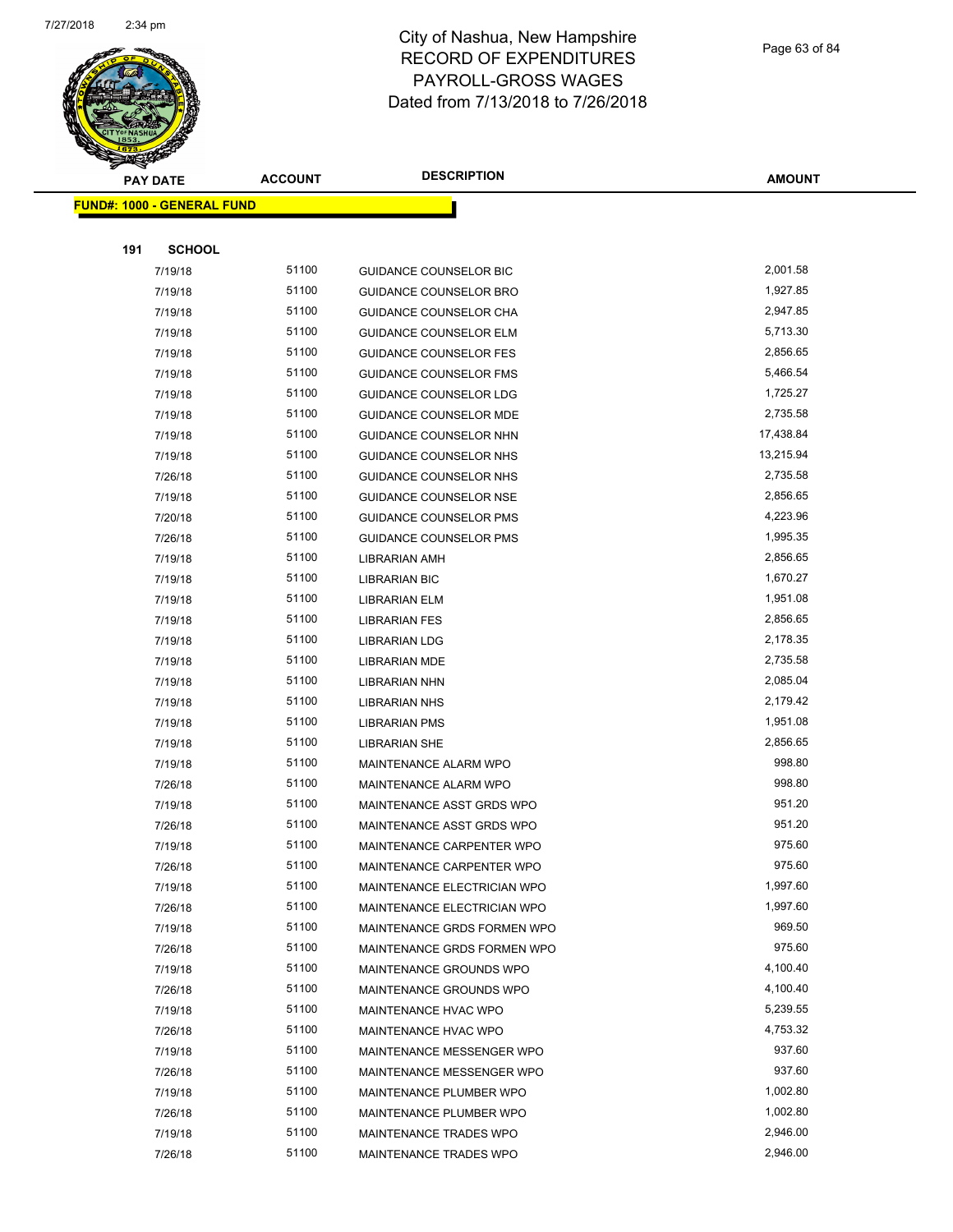

Page 64 of 84

|     | <b>PAY DATE</b>                   | <b>ACCOUNT</b> | <b>DESCRIPTION</b>             | <b>AMOUNT</b> |
|-----|-----------------------------------|----------------|--------------------------------|---------------|
|     | <b>FUND#: 1000 - GENERAL FUND</b> |                |                                |               |
|     |                                   |                |                                |               |
| 191 | <b>SCHOOL</b>                     |                |                                |               |
|     | 7/19/18                           | 51100          | <b>NURSE BIC</b>               | 2,674.38      |
|     | 7/19/18                           | 51100          | <b>NURSE BIR</b>               | 2,555.77      |
|     | 7/19/18                           | 51100          | <b>NURSE BRO</b>               | 2,674.38      |
|     | 7/26/18                           | 51100          | <b>NURSE CHA</b>               | 2,674.38      |
|     | 7/19/18                           | 51100          | <b>NURSE DRC</b>               | 2,674.38      |
|     | 7/19/18                           | 51100          | <b>NURSE FES</b>               | 1,819.65      |
|     | 7/19/18                           | 51100          | <b>NURSE FMS</b>               | 4,396.30      |
|     | 7/19/18                           | 51100          | <b>NURSE LDG</b>               | 2,357.23      |
|     | 7/19/18                           | 51100          | <b>NURSE MTP</b>               | 1,809.54      |
|     | 7/19/18                           | 51100          | <b>NURSE NHN</b>               | 3,443.84      |
|     | 7/19/18                           | 51100          | <b>NURSE NHS</b>               | 1,660.88      |
|     | 7/19/18                           | 51100          | <b>NURSE NSE</b>               | 2,674.38      |
|     | 7/26/18                           | 51100          | <b>NURSE PMS</b>               | 2,161.88      |
|     | 7/19/18                           | 51100          | <b>NURSE SHE</b>               | 1,737.73      |
|     | 7/19/18                           | 51100          | OFFICE MANAGER BUSINESS        | 2,509.20      |
|     | 7/19/18                           | 51100          | OFFICE MANAGER HUMAN RESOURCES | 1,863.20      |
|     | 7/19/18                           | 51100          | OFFICE MANAGER SPED            | 1,923.40      |
|     | 7/19/18                           | 51100          | OUT DISTRICT COORDINATOR       | 3,153.79      |
|     | 7/19/18                           | 51100          | PARA INST AMH                  | 38.00         |
|     | 6/8/18                            | 51100          | PARA INST SHE                  | (625.64)      |
|     | 7/19/18                           | 51100          | PEER COACH                     | 2,947.85      |
|     | 7/19/18                           | 51100          | PRINCIPAL AMH                  | 3,639.40      |
|     | 7/19/18                           | 51100          | PRINCIPAL BIC                  | 3,639.40      |
|     | 7/19/18                           | 51100          | PRINCIPAL BIR                  | 3,745.20      |
|     | 7/19/18                           | 51100          | PRINCIPAL BRO                  | 3,533.70      |
|     | 7/19/18                           | 51100          | PRINCIPAL CHA                  | 3,692.30      |
|     | 7/19/18                           | 51100          | PRINCIPAL DRC                  | 3,692.30      |
|     | 7/19/18                           | 51100          | PRINCIPAL ELM                  | 3,721.20      |
|     | 7/19/18                           | 51100          | <b>PRINCIPAL FES</b>           | 3,639.40      |
|     | 7/19/18                           | 51100          | PRINCIPAL FMS                  | 3,769.20      |
|     | 7/19/18                           | 51100          | PRINCIPAL LDG                  | 3,973.10      |
|     | 7/23/18                           | 51100          | PRINCIPAL LDG                  | (4,089.90)    |
|     | 7/19/18                           | 51100          | PRINCIPAL MDE                  | 3,692.30      |
|     | 7/19/18                           | 51100          | PRINCIPAL MTP                  | 3,639.40      |
|     | 7/19/18                           | 51100          | PRINCIPAL NHN                  | 3,942.30      |
|     | 7/19/18                           | 51100          | PRINCIPAL NHS                  | 4,201.90      |
|     | 7/19/18                           | 51100          | PRINCIPAL NSE                  | 3,745.20      |
|     | 7/19/18                           | 51100          | PRINCIPAL PMS                  | 3,865.40      |
|     | 7/19/18                           | 51100          | PRINCIPAL SHE                  | 3,586.50      |
|     | 7/19/18                           | 51100          | SCHOOL PSYCHOLOGIST WID        | 24,532.13     |
|     | 7/19/18                           | 51100          | SECURITY MONITOR NHN           | 75.99         |
|     | 7/19/18                           | 51100          | SECURITY MONITOR NHS           | 412.54        |
|     | 7/26/18                           | 51100          | SECURITY MONITOR NHS           | 434.25        |
|     | 7/19/18                           | 51100          | SOCIAL WORKER                  | 1,861.54      |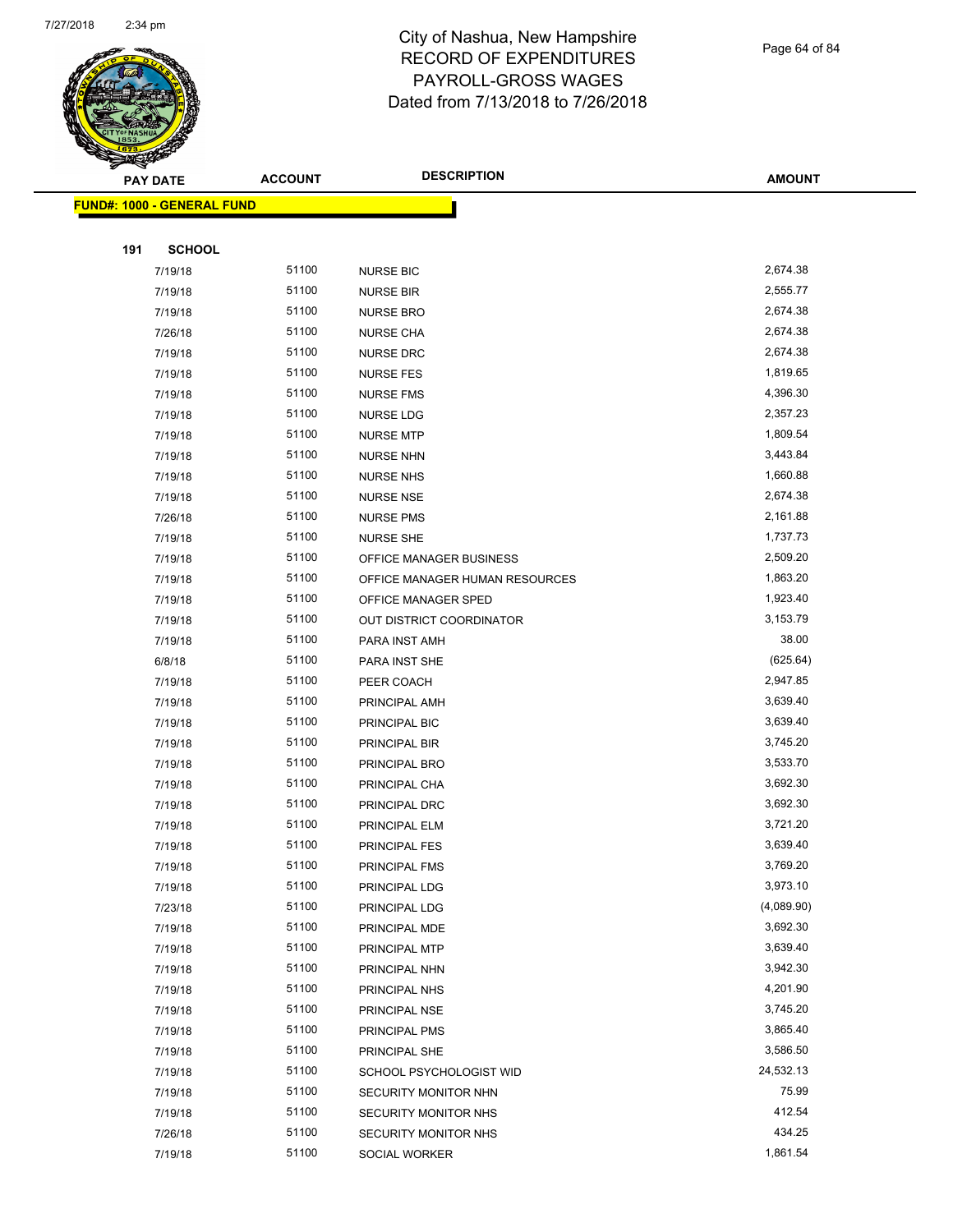

Page 65 of 84

| <b>PAY DATE</b>                   | <b>ACCOUNT</b> | <b>DESCRIPTION</b>             | <b>AMOUNT</b>        |
|-----------------------------------|----------------|--------------------------------|----------------------|
| <b>FUND#: 1000 - GENERAL FUND</b> |                |                                |                      |
|                                   |                |                                |                      |
| 191<br><b>SCHOOL</b>              |                |                                |                      |
| 7/19/18                           | 51100          | SOCIAL WORKER FMS              | 2,001.58             |
| 7/19/18                           | 51100          | SPECIAL SERVICES ADMINISTRATOR | 2,602.70             |
| 7/26/18                           | 51100          | SPECIAL SERVICES ADMINISTRATOR | 2,711.50             |
| 7/19/18                           | 51100          | SPEECH LANG PATHOLOGIST WID    | 31,036.92            |
| 7/19/18                           | 51100          | STUDENT INFO COORDINATOR       | 1,817.70             |
| 7/19/18                           | 51100          | <b>SUPERINTENDENT</b>          | 6,105.80             |
| 7/19/18                           | 51100          | SYSTEMS ADMIN FULL YEAR        | 10,028.60            |
| 7/19/18                           | 51100          | TEACHER ART BIC                | 2,085.04             |
| 7/19/18                           | 51100          | TEACHER ART CHA                | 2,026.27             |
| 7/19/18                           | 51100          | <b>TEACHER ART DRC</b>         | 2,001.58             |
| 7/19/18                           | 51100          | TEACHER ART ELM                | 4,784.50             |
| 7/19/18                           | 51100          | <b>TEACHER ART FES</b>         | 1,602.77             |
| 7/19/18                           | 51100          | <b>TEACHER ART LDG</b>         | 2,674.38             |
| 7/19/18                           | 51100          | <b>TEACHER ART MDE</b>         | 2,001.58             |
| 7/19/18                           | 51100          | <b>TEACHER ART NHN</b>         | 4,601.15             |
| 7/19/18                           | 51100          | TEACHER ART NHS                | 5,713.30             |
| 7/19/18                           | 51100          | <b>TEACHER ART PMS</b>         | 2,001.58             |
| 7/19/18                           | 51100          | TEACHER ART SHE                | 2,357.23             |
| 7/19/18                           | 51100          | TEACHER AUTO NHN               | 2,674.38             |
| 7/19/18                           | 51100          | TEACHER BEHAVIOR SPEC WID      | 5,713.30             |
| 7/19/18                           | 51100          | TEACHER BUILD CONST NHS        | 2,674.38             |
| 7/19/18                           | 51100          | <b>TEACHER BUSINESS NHN</b>    | 2,947.85             |
| 7/19/18                           | 51100          | <b>TEACHER BUSINESS NHS</b>    | 5,204.89             |
| 7/19/18                           | 51100          | <b>TEACHER COMPUTER ELM</b>    | 1,549.39             |
| 7/19/18                           | 51100          | <b>TEACHER COMPUTER FMS</b>    | 2,856.65             |
| 7/19/18                           | 51100          | TEACHER COMPUTER NHS           | 1,532.54             |
| 7/19/18                           | 51100          | <b>TEACHER COMPUTER PMS</b>    | 2,856.65             |
| 7/19/18                           | 51100          | TEACHER COSMETOLOGY NHN        | 4,412.11             |
| 7/19/18                           | 51100          | TEACHER CULINARY NHN           | 5,399.34             |
| 7/19/18                           | 51100          | TEACHER DEAF NSE               | 4,594.19             |
| 7/19/18                           | 51100          | TEACHER DEAF WID               | 2,856.65             |
| 7/19/18                           | 51100          | <b>TEACHER DWSE AMH</b>        | 2,856.65             |
| 7/19/18                           | 51100          | <b>TEACHER DWSE BIR</b>        | 2,674.38             |
| 7/19/18                           | 51100          | <b>TEACHER DWSE BRO</b>        | 4,898.93             |
| 7/19/18                           | 51100          | <b>TEACHER DWSE ELM</b>        | 10,209.30            |
| 7/19/18                           | 51100          | <b>TEACHER DWSE FMS</b>        | 4,801.46             |
| 7/19/18                           | 51100          | <b>TEACHER DWSE MDE</b>        | 2,856.65             |
| 7/19/18                           | 51100          | <b>TEACHER DWSE SHE</b>        | 1,865.81             |
| 7/19/18                           | 51100          | TEACHER ECE NHS                | 5,713.30             |
| 7/19/18                           | 51100          | TEACHER ELL BIC                | 1,217.36             |
| 7/19/18                           | 51100<br>51100 | TEACHER ELL BIR                | 2,856.65<br>2,856.65 |
| 7/19/18                           |                | TEACHER ELL DRC                | 4,724.96             |
| 7/19/18                           | 51100          | TEACHER ELL ELM                |                      |
| 7/19/18                           | 51100          | <b>TEACHER ELL FES</b>         | 4,593.69             |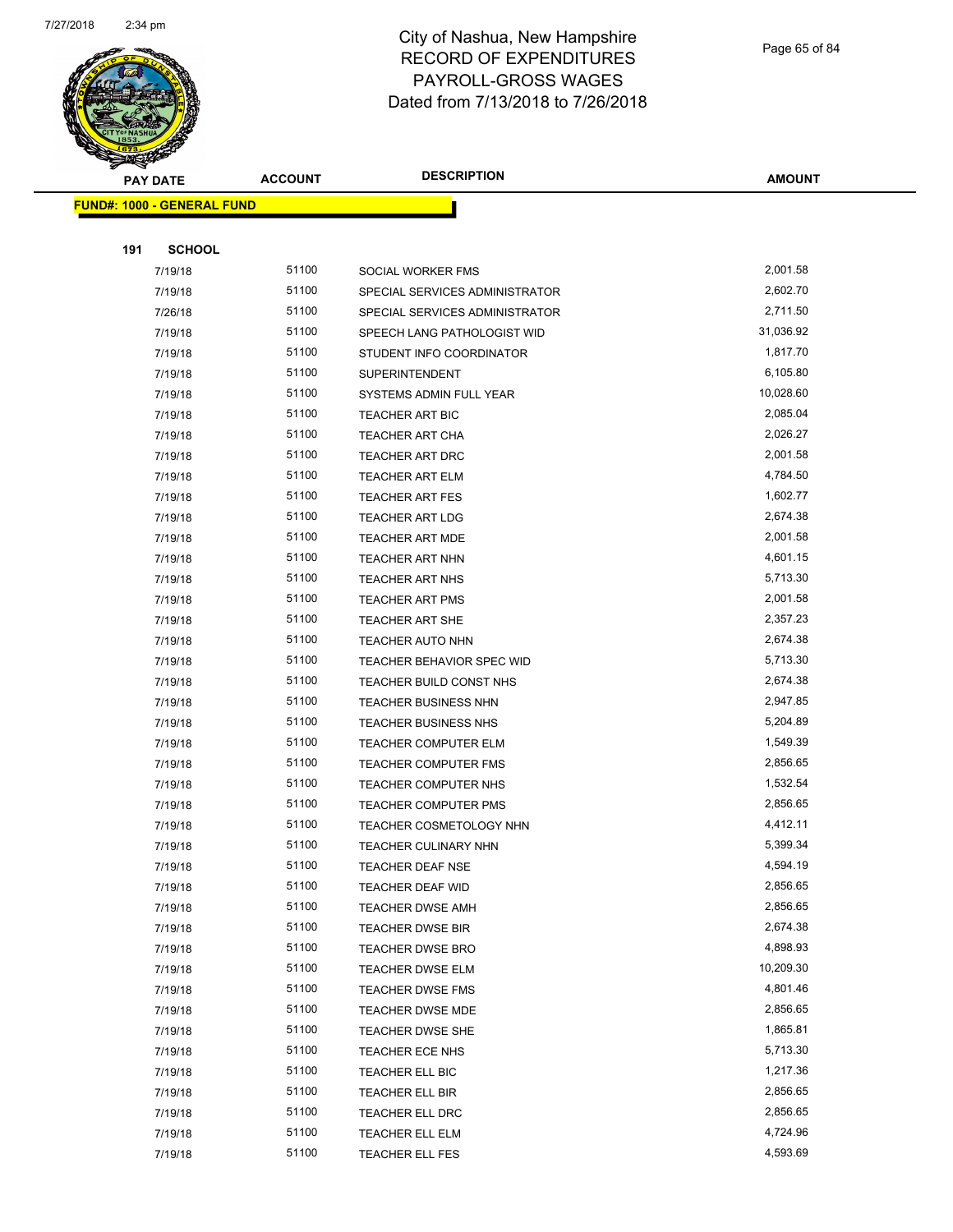

Page 66 of 84

| <b>PAY DATE</b>            | <b>ACCOUNT</b> | <b>DESCRIPTION</b>         | <b>AMOUNT</b> |
|----------------------------|----------------|----------------------------|---------------|
| FUND#: 1000 - GENERAL FUND |                |                            |               |
|                            |                |                            |               |
| <b>SCHOOL</b><br>191       |                |                            |               |
| 7/19/18                    | 51100          | TEACHER ELL FMS            | 1,805.69      |
| 7/19/18                    | 51100          | TEACHER ELL LDG            | 1,737.54      |
| 7/19/18                    | 51100          | <b>TEACHER ELL MTP</b>     | 2,856.65      |
| 7/19/18                    | 51100          | TEACHER ELL NHN            | 5,399.11      |
| 7/20/18                    | 51100          | TEACHER ELL NHS            | 7,982.85      |
| 7/26/18                    | 51100          | TEACHER ELL NHS            | 3,088.96      |
| 7/19/18                    | 51100          | TEACHER ELL SHE            | 1,959.23      |
| 7/19/18                    | 51100          | TEACHER ENGLISH ELM        | 11,599.43     |
| 7/19/18                    | 51100          | <b>TEACHER ENGLISH FMS</b> | 6,058.62      |
| 7/19/18                    | 51100          | TEACHER ENGLISH NHN        | 30,910.09     |
| 7/20/18                    | 51100          | TEACHER ENGLISH NHS        | 40,386.67     |
| 7/26/18                    | 51100          | TEACHER ENGLISH NHS        | 2,856.65      |
| 7/19/18                    | 51100          | TEACHER ENGLISH PMS        | 7,488.00      |
| 7/26/18                    | 51100          | <b>TEACHER ENGLISH PMS</b> | 1,892.88      |
| 7/19/18                    | 51100          | <b>TEACHER FACS FMS</b>    | 4,594.38      |
| 7/19/18                    | 51100          | <b>TEACHER FACS NHN</b>    | 6,421.67      |
| 7/19/18                    | 51100          | <b>TEACHER FACS NHS</b>    | 5,535.46      |
| 7/19/18                    | 51100          | TEACHER FACS PMS           | 3,167.78      |
| 7/19/18                    | 51100          | TEACHER FOREIGN LANG FMS   | 2,856.65      |
| 7/20/18                    | 51100          | TEACHER FOREIGN LANG NHN   | 4,594.38      |
| 7/26/18                    | 51100          | TEACHER FOREIGN LANG NHN   | 2,377.42      |
| 7/19/18                    | 51100          | TEACHER FOREIGN LANG NHS   | 10,406.76     |
| 7/19/18                    | 51100          | TEACHER FOREIGN LANG PMS   | 5,134.27      |
| 7/19/18                    | 51100          | <b>TEACHER GR1 AMH</b>     | 5,961.31      |
| 7/19/18                    | 51100          | TEACHER GR1 BIC            | 8,762.55      |
| 7/19/18                    | 51100          | TEACHER GR1 BIR            | 2,856.65      |
| 7/19/18                    | 51100          | <b>TEACHER GR1 BRO</b>     | 2,555.77      |
| 7/19/18                    | 51100          | <b>TEACHER GR1 CHA</b>     | 9,693.41      |
| 7/19/18                    | 51100          | <b>TEACHER GR1 DRC</b>     | 3,671.85      |
| 7/19/18                    | 51100          | TEACHER GR1 FES            | 7,200.42      |
| 7/19/18                    | 51100          | <b>TEACHER GR1 LDG</b>     | 7,462.99      |
| 7/19/18                    | 51100          | TEACHER GR1 MDE            | 3,997.27      |
| 7/19/18                    | 51100          | <b>TEACHER GR1 MTP</b>     | 3,539.12      |
| 7/19/18                    | 51100          | <b>TEACHER GR1 NSE</b>     | 4,594.38      |
| 7/19/18                    | 51100          | TEACHER GR1 SHE            | 7,518.99      |
| 7/19/18                    | 51100          | <b>TEACHER GR2 AMH</b>     | 2,674.38      |
| 7/19/18                    | 51100          | TEACHER GR2 BIC            | 3,430.14      |
| 7/19/18                    | 51100          | TEACHER GR2 BIR            | 4,798.65      |
| 7/19/18                    | 51100          | TEACHER GR2 BRO            | 2,856.65      |
| 7/19/18                    | 51100          | <b>TEACHER GR2 CHA</b>     | 5,893.66      |
| 7/19/18                    | 51100          | TEACHER GR2 DRC            | 6,366.73      |
| 7/19/18                    | 51100          | TEACHER GR2 FES            | 6,132.08      |
| 7/19/18                    | 51100          | TEACHER GR2 LDG            | 4,662.34      |
| 7/19/18                    | 51100          | TEACHER GR2 MDE            | 6,983.97      |
|                            |                |                            |               |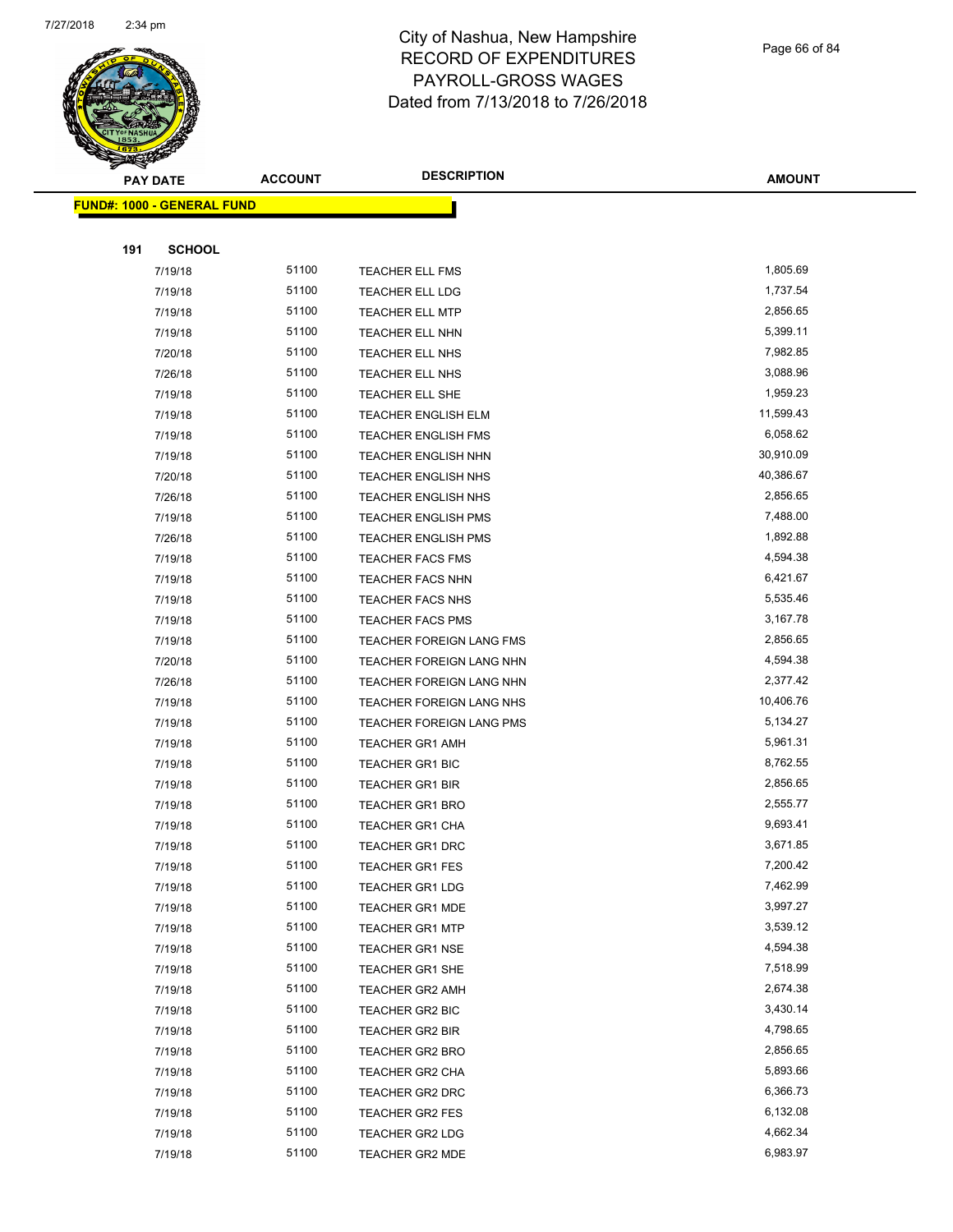

Page 67 of 84

| <b>PAY DATE</b>                   | <b>ACCOUNT</b> | <b>DESCRIPTION</b>       | <b>AMOUNT</b> |
|-----------------------------------|----------------|--------------------------|---------------|
| <b>FUND#: 1000 - GENERAL FUND</b> |                |                          |               |
|                                   |                |                          |               |
| 191<br><b>SCHOOL</b>              |                |                          |               |
| 7/19/18                           | 51100          | <b>TEACHER GR2 MTP</b>   | 2,085.04      |
| 7/19/18                           | 51100          | <b>TEACHER GR2 NSE</b>   | 7,375.03      |
| 7/19/18                           | 51100          | TEACHER GR2 SHE          | 6,485.50      |
| 7/19/18                           | 51100          | <b>TEACHER GR3 AMH</b>   | 2,674.38      |
| 7/19/18                           | 51100          | <b>TEACHER GR3 BIC</b>   | 1,670.27      |
| 7/19/18                           | 51100          | <b>TEACHER GR3 BIR</b>   | 5,807.20      |
| 7/19/18                           | 51100          | <b>TEACHER GR3 BRO</b>   | 2,674.38      |
| 7/19/18                           | 51100          | <b>TEACHER GR3 CHA</b>   | 6,915.96      |
| 7/19/18                           | 51100          | <b>TEACHER GR3 DRC</b>   | 5,070.73      |
| 7/19/18                           | 51100          | <b>TEACHER GR3 FES</b>   | 7,359.92      |
| 7/19/18                           | 51100          | <b>TEACHER GR3 LDG</b>   | 4,604.43      |
| 7/19/18                           | 51100          | <b>TEACHER GR3 MDE</b>   | 2,856.65      |
| 7/19/18                           | 51100          | <b>TEACHER GR3 MTP</b>   | 3,943.58      |
| 7/19/18                           | 51100          | <b>TEACHER GR3 NSE</b>   | 4,759.42      |
| 7/19/18                           | 51100          | TEACHER GR3 SHE          | 2,001.58      |
| 7/19/18                           | 51100          | <b>TEACHER GR4 AMH</b>   | 5,562.28      |
| 7/19/18                           | 51100          | <b>TEACHER GR4 BIC</b>   | 13,144.96     |
| 7/19/18                           | 51100          | <b>TEACHER GR4 BIR</b>   | 3,471.62      |
| 7/19/18                           | 51100          | <b>TEACHER GR4 BRO</b>   | 2,179.42      |
| 7/19/18                           | 51100          | TEACHER GR4 CHA          | 4,737.16      |
| 7/19/18                           | 51100          | TEACHER GR4 DRC          | 5,600.12      |
| 7/19/18                           | 51100          | <b>TEACHER GR4 FES</b>   | 5,017.34      |
| 7/19/18                           | 51100          | <b>TEACHER GR4 LDG</b>   | 1,861.54      |
| 7/19/18                           | 51100          | <b>TEACHER GR4 MDE</b>   | 8,667.22      |
| 7/19/18                           | 51100          | <b>TEACHER GR4 MTP</b>   | 4,492.54      |
| 7/19/18                           | 51100          | <b>TEACHER GR4 NSE</b>   | 2,856.65      |
| 7/19/18                           | 51100          | <b>TEACHER GR4 SHE</b>   | 8,216.52      |
| 7/19/18                           | 51100          | <b>TEACHER GR5 AMH</b>   | 5,531.03      |
| 7/19/18                           | 51100          | <b>TEACHER GR5 BIC</b>   | 8,569.95      |
| 7/19/18                           | 51100          | <b>TEACHER GR5 BIR</b>   | 6,834.38      |
| 7/19/18                           | 51100          | <b>TEACHER GR5 BRO</b>   | 2,856.65      |
| 7/19/18                           | 51100          | <b>TEACHER GR5 CHA</b>   | 6,363.05      |
| 7/20/18                           | 51100          | <b>TEACHER GR5 DRC</b>   | 1,737.73      |
| 7/26/18                           | 51100          | TEACHER GR5 DRC          | 2,026.27      |
| 7/19/18                           | 51100          | <b>TEACHER GR5 FES</b>   | 3,909.84      |
| 7/19/18                           | 51100          | <b>TEACHER GR5 LDG</b>   | 7,581.61      |
| 7/19/18                           | 51100          | <b>TEACHER GR5 MDE</b>   | 7,124.26      |
| 7/19/18                           | 51100          | <b>TEACHER GR5 MTP</b>   | 1,805.69      |
| 7/19/18                           | 51100          | <b>TEACHER GR5 NSE</b>   | 5,622.19      |
| 7/19/18                           | 51100          | TEACHER GR5 SHE          | 2,490.96      |
| 7/19/18                           | 51100          | <b>TEACHER GR6 ELM</b>   | 25,649.81     |
| 7/19/18                           | 51100          | <b>TEACHER GR6 FMS</b>   | 17,395.88     |
| 7/19/18                           | 51100          | <b>TEACHER GR6 PMS</b>   | 20,087.88     |
| 7/19/18                           | 51100          | <b>TEACHER GRAPH NHS</b> | 3,352.40      |
|                                   |                |                          |               |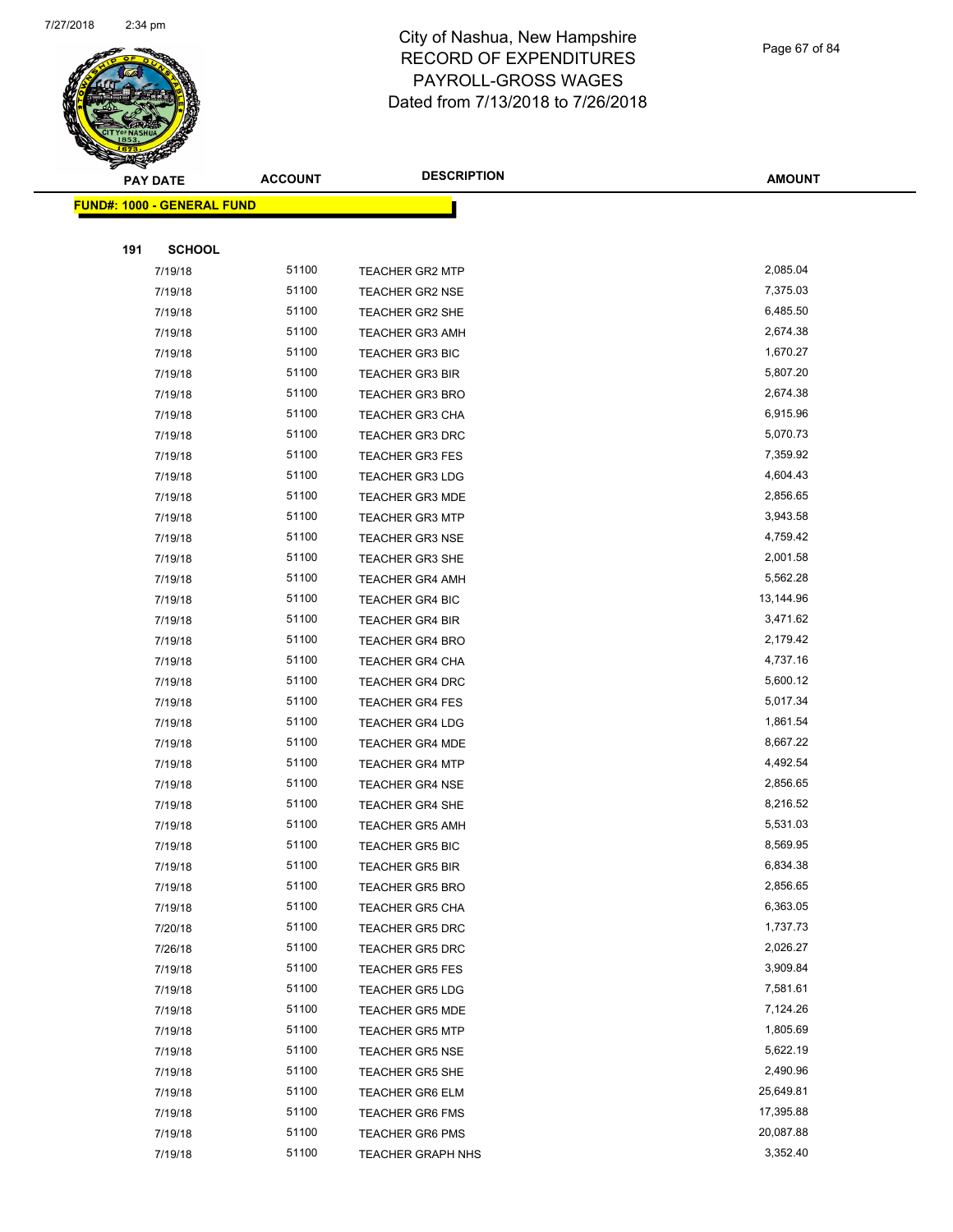

Page 68 of 84

| ទ<br>$\blacktriangleleft$<br><b>PAY DATE</b> | <b>ACCOUNT</b> | <b>DESCRIPTION</b>            | <b>AMOUNT</b> |
|----------------------------------------------|----------------|-------------------------------|---------------|
| <b>FUND#: 1000 - GENERAL FUND</b>            |                |                               |               |
|                                              |                |                               |               |
| 191<br><b>SCHOOL</b>                         |                |                               |               |
| 7/19/18                                      | 51100          | <b>TEACHER GRAPHICS NHN</b>   | 2,674.38      |
| 7/19/18                                      | 51100          | TEACHER HEALTH NHS            | 2,674.38      |
| 7/19/18                                      | 51100          | <b>TEACHER HEALTHOC NHS</b>   | 5,008.77      |
| 7/26/18                                      | 51100          | TEACHER HVAC NHS              | 1,942.00      |
| 7/19/18                                      | 51100          | TEACHER IN SCH SUSPENSION ELM | 1,800.58      |
| 7/19/18                                      | 51100          | TEACHER IN SCH SUSPENSION NHN | 2,856.65      |
| 7/19/18                                      | 51100          | TEACHER IN SCH SUSPENSION NHS | 1,737.54      |
| 7/19/18                                      | 51100          | <b>TEACHER INST SPED WID</b>  | 2,856.65      |
| 7/19/18                                      | 51100          | <b>TEACHER KIND AMH</b>       | 2,856.65      |
| 7/19/18                                      | 51100          | <b>TEACHER KIND BIC</b>       | 4,480.07      |
| 7/19/18                                      | 51100          | <b>TEACHER KIND BIR</b>       | 5,035.00      |
| 7/19/18                                      | 51100          | <b>TEACHER KIND BRO</b>       | 2,947.85      |
| 7/19/18                                      | 51100          | <b>TEACHER KIND CHA</b>       | 6,667.50      |
| 7/19/18                                      | 51100          | <b>TEACHER KIND DRC</b>       | 9,497.11      |
| 7/19/18                                      | 51100          | <b>TEACHER KIND FES</b>       | 5,701.51      |
| 7/19/18                                      | 51100          | <b>TEACHER KIND LDG</b>       | 5,897.69      |
| 7/19/18                                      | 51100          | <b>TEACHER KIND MDE</b>       | 8,540.08      |
| 7/19/18                                      | 51100          | <b>TEACHER KIND MTP</b>       | 5,608.19      |
| 7/19/18                                      | 51100          | <b>TEACHER KIND NSE</b>       | 4,966.84      |
| 7/19/18                                      | 51100          | TEACHER KIND SHE              | 7,093.19      |
| 7/19/18                                      | 51100          | <b>TEACHER MATH ELM</b>       | 10,063.65     |
| 7/19/18                                      | 51100          | TEACHER MATH FMS              | 11,552.75     |
| 7/19/18                                      | 51100          | <b>TEACHER MATH NHN</b>       | 24,755.39     |
| 7/19/18                                      | 51100          | TEACHER MATH NHS              | 27,232.19     |
| 7/26/18                                      | 51100          | TEACHER MATH NHS              | 100.00        |
| 7/19/18                                      | 51100          | <b>TEACHER MATH PMS</b>       | 7,221.71      |
| 7/19/18                                      | 51100          | <b>TEACHER MUSIC AMH</b>      | 1,809.54      |
| 7/19/18                                      | 51100          | <b>TEACHER MUSIC BIR</b>      | 1,670.27      |
| 7/19/18                                      | 51100          | <b>TEACHER MUSIC BRO</b>      | 2,856.65      |
| 7/19/18                                      | 51100          | TEACHER MUSIC DRC             | 2,765.54      |
| 7/19/18                                      | 51100          | TEACHER MUSIC ELM             | 1,721.92      |
| 7/19/18                                      | 51100          | <b>TEACHER MUSIC FES</b>      | 1,660.88      |
| 7/19/18                                      | 51100          | <b>TEACHER MUSIC FMS</b>      | 5,713.30      |
| 7/19/18                                      | 51100          | <b>TEACHER MUSIC LDG</b>      | 1,737.73      |
| 7/19/18                                      | 51100          | TEACHER MUSIC MDE             | 2,085.04      |
| 7/19/18                                      | 51100          | <b>TEACHER MUSIC NHN</b>      | 4,594.19      |
| 7/19/18                                      | 51100          | <b>TEACHER MUSIC PMS</b>      | 4,530.86      |
| 7/19/18                                      | 51100          | TEACHER PE BIR                | 2,947.85      |
| 7/19/18                                      | 51100          | TEACHER PE BRO                | 2,765.54      |
| 7/19/18                                      | 51100          | TEACHER PE CHA                | 2,674.38      |
| 7/19/18                                      | 51100          | TEACHER PE DRC                | 2,856.65      |
| 7/20/18                                      | 51100          | TEACHER PE ELM                | 6,800.23      |
| 7/26/18                                      | 51100          | <b>TEACHER PE ELM</b>         | 2,555.77      |
| 7/19/18                                      | 51100          | TEACHER PE FES                | 1,670.27      |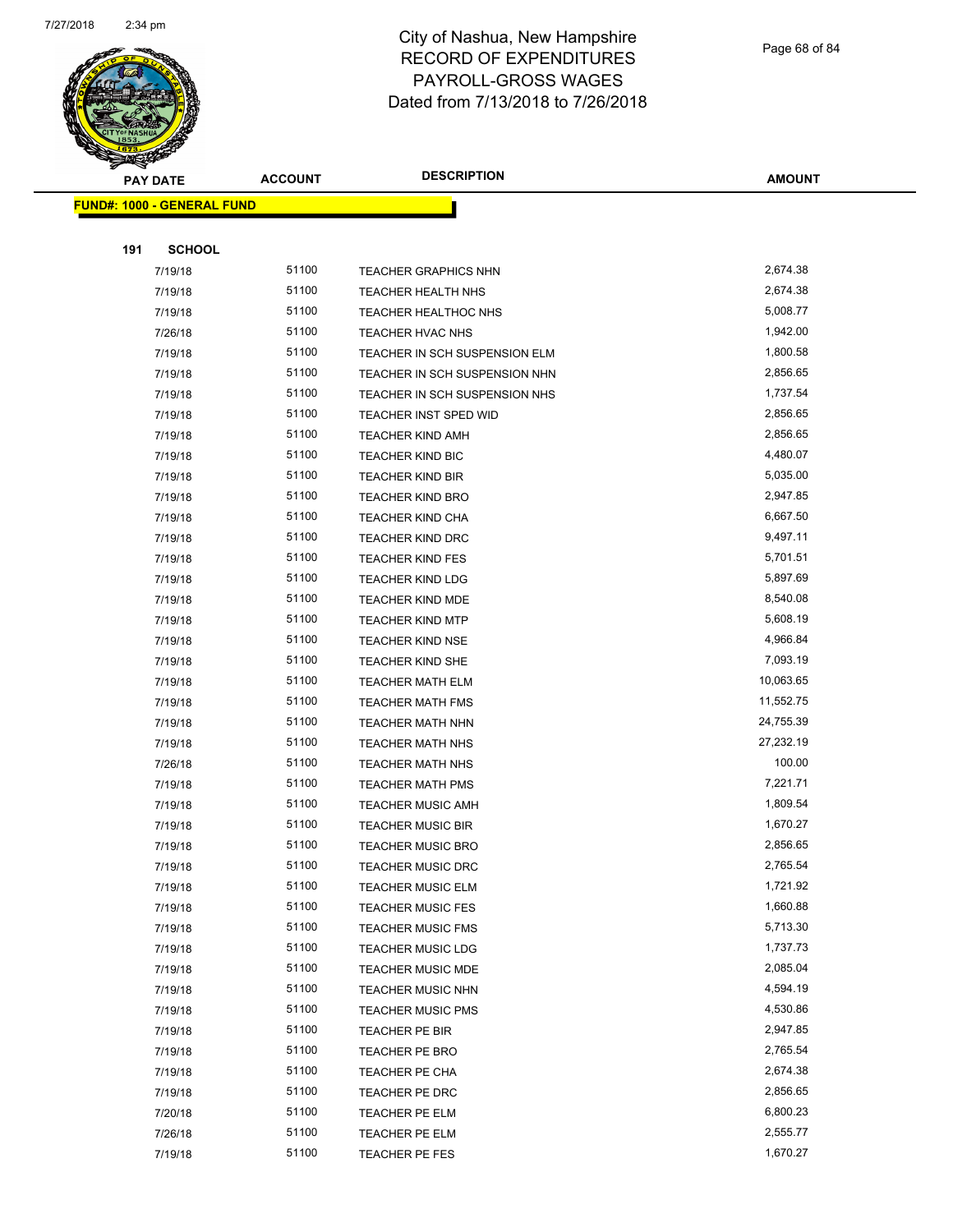

Page 69 of 84

| <b>PAY DATE</b> | <b>ACCOUNT</b>                                                                                                                                                                                                                                   | <b>DESCRIPTION</b>                                                                                                                                                                         | <b>AMOUNT</b>                                                                                                                                                                                                                                                                                                                                                                                                                                                                                        |
|-----------------|--------------------------------------------------------------------------------------------------------------------------------------------------------------------------------------------------------------------------------------------------|--------------------------------------------------------------------------------------------------------------------------------------------------------------------------------------------|------------------------------------------------------------------------------------------------------------------------------------------------------------------------------------------------------------------------------------------------------------------------------------------------------------------------------------------------------------------------------------------------------------------------------------------------------------------------------------------------------|
|                 |                                                                                                                                                                                                                                                  |                                                                                                                                                                                            |                                                                                                                                                                                                                                                                                                                                                                                                                                                                                                      |
|                 |                                                                                                                                                                                                                                                  |                                                                                                                                                                                            |                                                                                                                                                                                                                                                                                                                                                                                                                                                                                                      |
|                 |                                                                                                                                                                                                                                                  |                                                                                                                                                                                            |                                                                                                                                                                                                                                                                                                                                                                                                                                                                                                      |
|                 |                                                                                                                                                                                                                                                  |                                                                                                                                                                                            | 2,674.38                                                                                                                                                                                                                                                                                                                                                                                                                                                                                             |
|                 |                                                                                                                                                                                                                                                  |                                                                                                                                                                                            | 1,949.19                                                                                                                                                                                                                                                                                                                                                                                                                                                                                             |
|                 |                                                                                                                                                                                                                                                  |                                                                                                                                                                                            | 1,951.08                                                                                                                                                                                                                                                                                                                                                                                                                                                                                             |
|                 |                                                                                                                                                                                                                                                  |                                                                                                                                                                                            | 7,220.18                                                                                                                                                                                                                                                                                                                                                                                                                                                                                             |
|                 |                                                                                                                                                                                                                                                  |                                                                                                                                                                                            | 9,481.88                                                                                                                                                                                                                                                                                                                                                                                                                                                                                             |
|                 |                                                                                                                                                                                                                                                  |                                                                                                                                                                                            | 4,648.65                                                                                                                                                                                                                                                                                                                                                                                                                                                                                             |
|                 |                                                                                                                                                                                                                                                  |                                                                                                                                                                                            | 8,296.57                                                                                                                                                                                                                                                                                                                                                                                                                                                                                             |
|                 |                                                                                                                                                                                                                                                  |                                                                                                                                                                                            | 12,877.57                                                                                                                                                                                                                                                                                                                                                                                                                                                                                            |
|                 |                                                                                                                                                                                                                                                  |                                                                                                                                                                                            | 1,892.88                                                                                                                                                                                                                                                                                                                                                                                                                                                                                             |
|                 |                                                                                                                                                                                                                                                  |                                                                                                                                                                                            | 1,670.27                                                                                                                                                                                                                                                                                                                                                                                                                                                                                             |
|                 |                                                                                                                                                                                                                                                  |                                                                                                                                                                                            | 1,150.10                                                                                                                                                                                                                                                                                                                                                                                                                                                                                             |
|                 |                                                                                                                                                                                                                                                  |                                                                                                                                                                                            | 6,276.77                                                                                                                                                                                                                                                                                                                                                                                                                                                                                             |
|                 |                                                                                                                                                                                                                                                  |                                                                                                                                                                                            | 2,856.65                                                                                                                                                                                                                                                                                                                                                                                                                                                                                             |
|                 |                                                                                                                                                                                                                                                  |                                                                                                                                                                                            | 2,856.65                                                                                                                                                                                                                                                                                                                                                                                                                                                                                             |
|                 |                                                                                                                                                                                                                                                  |                                                                                                                                                                                            | 2,178.35                                                                                                                                                                                                                                                                                                                                                                                                                                                                                             |
|                 |                                                                                                                                                                                                                                                  |                                                                                                                                                                                            | 2,026.27                                                                                                                                                                                                                                                                                                                                                                                                                                                                                             |
|                 | 51100                                                                                                                                                                                                                                            |                                                                                                                                                                                            | 2,947.85                                                                                                                                                                                                                                                                                                                                                                                                                                                                                             |
|                 |                                                                                                                                                                                                                                                  |                                                                                                                                                                                            | 2,856.65                                                                                                                                                                                                                                                                                                                                                                                                                                                                                             |
|                 | 51100                                                                                                                                                                                                                                            |                                                                                                                                                                                            | 2,856.65                                                                                                                                                                                                                                                                                                                                                                                                                                                                                             |
| 7/19/18         | 51100                                                                                                                                                                                                                                            | <b>TEACHER READ MDE</b>                                                                                                                                                                    | 2,856.65                                                                                                                                                                                                                                                                                                                                                                                                                                                                                             |
|                 | 51100                                                                                                                                                                                                                                            |                                                                                                                                                                                            | 2,178.35                                                                                                                                                                                                                                                                                                                                                                                                                                                                                             |
| 7/19/18         | 51100                                                                                                                                                                                                                                            | <b>TEACHER READ NHN</b>                                                                                                                                                                    | 1,942.00                                                                                                                                                                                                                                                                                                                                                                                                                                                                                             |
| 7/19/18         | 51100                                                                                                                                                                                                                                            | <b>TEACHER READ PMS</b>                                                                                                                                                                    | 4,858.23                                                                                                                                                                                                                                                                                                                                                                                                                                                                                             |
| 7/19/18         | 51100                                                                                                                                                                                                                                            | TEACHER READ SHE                                                                                                                                                                           | 1,433.05                                                                                                                                                                                                                                                                                                                                                                                                                                                                                             |
| 7/19/18         | 51100                                                                                                                                                                                                                                            | <b>TEACHER ROTC NHN</b>                                                                                                                                                                    | 5,656.53                                                                                                                                                                                                                                                                                                                                                                                                                                                                                             |
| 7/19/18         | 51100                                                                                                                                                                                                                                            | <b>TEACHER SCIENCE ELM</b>                                                                                                                                                                 | 16,597.39                                                                                                                                                                                                                                                                                                                                                                                                                                                                                            |
| 7/19/18         | 51100                                                                                                                                                                                                                                            | <b>TEACHER SCIENCE FMS</b>                                                                                                                                                                 | 11,435.27                                                                                                                                                                                                                                                                                                                                                                                                                                                                                            |
| 7/19/18         | 51100                                                                                                                                                                                                                                            | <b>TEACHER SCIENCE NHN</b>                                                                                                                                                                 | 22,942.50                                                                                                                                                                                                                                                                                                                                                                                                                                                                                            |
| 7/19/18         | 51100                                                                                                                                                                                                                                            | <b>TEACHER SCIENCE NHS</b>                                                                                                                                                                 | 23,341.91                                                                                                                                                                                                                                                                                                                                                                                                                                                                                            |
| 7/19/18         | 51100                                                                                                                                                                                                                                            | <b>TEACHER SCIENCE PMS</b>                                                                                                                                                                 | 9,550.42                                                                                                                                                                                                                                                                                                                                                                                                                                                                                             |
| 7/19/18         | 51100                                                                                                                                                                                                                                            | TEACHER SOCIAL STUDIES ELM                                                                                                                                                                 | 6,615.38                                                                                                                                                                                                                                                                                                                                                                                                                                                                                             |
| 7/19/18         | 51100                                                                                                                                                                                                                                            | TEACHER SOCIAL STUDIES FMS                                                                                                                                                                 | 3,218.65                                                                                                                                                                                                                                                                                                                                                                                                                                                                                             |
| 7/19/18         | 51100                                                                                                                                                                                                                                            | TEACHER SOCIAL STUDIES NHN                                                                                                                                                                 | 26,246.34                                                                                                                                                                                                                                                                                                                                                                                                                                                                                            |
| 7/19/18         | 51100                                                                                                                                                                                                                                            | TEACHER SOCIAL STUDIES NHS                                                                                                                                                                 | 19,704.82                                                                                                                                                                                                                                                                                                                                                                                                                                                                                            |
| 7/19/18         | 51100                                                                                                                                                                                                                                            | TEACHER SOCIAL STUDIES PMS                                                                                                                                                                 | 7,413.68                                                                                                                                                                                                                                                                                                                                                                                                                                                                                             |
| 7/19/18         | 51100                                                                                                                                                                                                                                            | <b>TEACHER SPED AMH</b>                                                                                                                                                                    | 6,304.86                                                                                                                                                                                                                                                                                                                                                                                                                                                                                             |
| 7/19/18         | 51100                                                                                                                                                                                                                                            | TEACHER SPED BIC                                                                                                                                                                           | 2,735.58                                                                                                                                                                                                                                                                                                                                                                                                                                                                                             |
| 7/26/18         | 51100                                                                                                                                                                                                                                            | TEACHER SPED BIC                                                                                                                                                                           | 2,437.50                                                                                                                                                                                                                                                                                                                                                                                                                                                                                             |
| 7/19/18         | 51100                                                                                                                                                                                                                                            | <b>TEACHER SPED BIR</b>                                                                                                                                                                    | 5,656.03                                                                                                                                                                                                                                                                                                                                                                                                                                                                                             |
| 7/19/18         | 51100                                                                                                                                                                                                                                            | TEACHER SPED BRO                                                                                                                                                                           | 4,646.20                                                                                                                                                                                                                                                                                                                                                                                                                                                                                             |
| 7/19/18         | 51100                                                                                                                                                                                                                                            | <b>TEACHER SPED CHA</b>                                                                                                                                                                    | 6,769.15                                                                                                                                                                                                                                                                                                                                                                                                                                                                                             |
| 7/19/18         | 51100                                                                                                                                                                                                                                            | <b>TEACHER SPED DRC</b>                                                                                                                                                                    | 2,856.65                                                                                                                                                                                                                                                                                                                                                                                                                                                                                             |
| 7/19/18         | 51100                                                                                                                                                                                                                                            | TEACHER SPED ELM                                                                                                                                                                           | 5,409.11                                                                                                                                                                                                                                                                                                                                                                                                                                                                                             |
| 7/26/18         | 51100                                                                                                                                                                                                                                            | TEACHER SPED ELM                                                                                                                                                                           | 1,860.35                                                                                                                                                                                                                                                                                                                                                                                                                                                                                             |
|                 | 191<br><b>SCHOOL</b><br>7/19/18<br>7/19/18<br>7/19/18<br>7/19/18<br>7/19/18<br>7/19/18<br>7/19/18<br>7/19/18<br>7/19/18<br>7/19/18<br>7/19/18<br>7/19/18<br>7/19/18<br>7/19/18<br>7/19/18<br>7/19/18<br>7/19/18<br>7/19/18<br>7/19/18<br>7/19/18 | <b>FUND#: 1000 - GENERAL FUND</b><br>51100<br>51100<br>51100<br>51100<br>51100<br>51100<br>51100<br>51100<br>51100<br>51100<br>51100<br>51100<br>51100<br>51100<br>51100<br>51100<br>51100 | <b>TEACHER PE FMS</b><br>TEACHER PE LDG<br><b>TEACHER PE MTP</b><br>TEACHER PE NHN<br>TEACHER PE NHS<br>TEACHER PE PMS<br><b>TEACHER PRESCHOOL BIC</b><br><b>TEACHER PRESCHOOL BRO</b><br>TEACHER PRESCHOOL DRC<br>TEACHER PRESCHOOL MTP<br>TEACHER PRESCHOOL NHS<br><b>TEACHER PRESCHOOL NSE</b><br>TEACHER READ BIC<br><b>TEACHER READ BIR</b><br><b>TEACHER READ BRO</b><br>TEACHER READ CHA<br><b>TEACHER READ ELM</b><br><b>TEACHER READ FES</b><br>TEACHER READ FMS<br><b>TEACHER READ MTP</b> |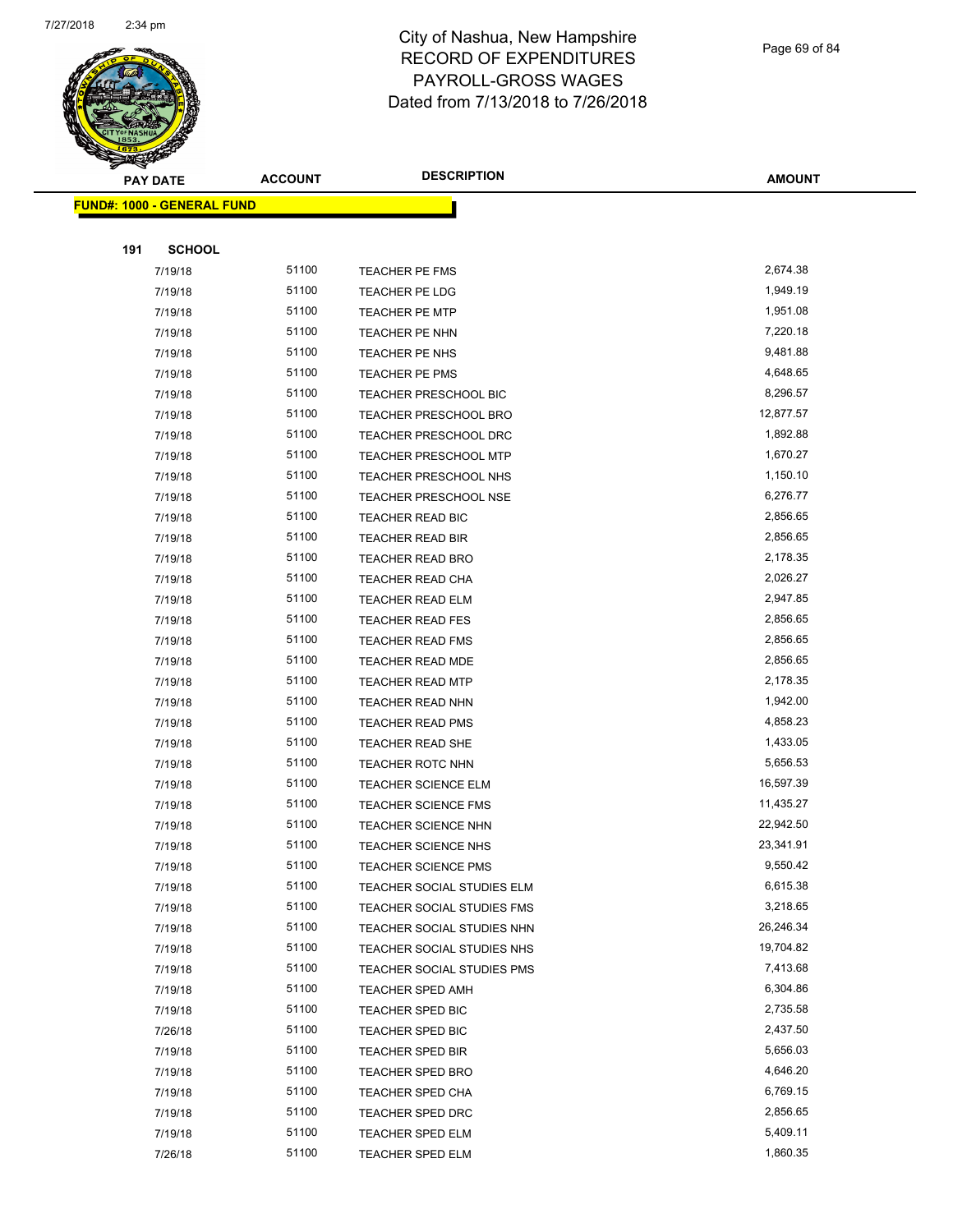

Page 70 of 84

| <b>PAY DATE</b>                   | <b>ACCOUNT</b> | <b>DESCRIPTION</b>                  | <b>AMOUNT</b>         |
|-----------------------------------|----------------|-------------------------------------|-----------------------|
| <b>FUND#: 1000 - GENERAL FUND</b> |                |                                     |                       |
|                                   |                |                                     |                       |
| 191<br><b>SCHOOL</b>              |                |                                     |                       |
| 7/19/18                           | 51100          | <b>TEACHER SPED FES</b>             | 4,685.39              |
| 7/19/18                           | 51100          | <b>TEACHER SPED FMS</b>             | 7,121.11              |
| 7/19/18                           | 51100          | TEACHER SPED LDG                    | 4,221.38              |
| 7/19/18                           | 51100          | <b>TEACHER SPED MDE</b>             | 4,650.31              |
| 7/19/18                           | 51100          | <b>TEACHER SPED MTP</b>             | 2,856.65              |
| 7/19/18                           | 51100          | <b>TEACHER SPED NHN</b>             | 16,156.64             |
| 7/20/18                           | 51100          | TEACHER SPED NHS                    | 27,327.78             |
| 7/26/18                           | 51100          | TEACHER SPED NHS                    | 2,947.85              |
| 7/19/18                           | 51100          | <b>TEACHER SPED PMS</b>             | 8,204.26              |
| 7/19/18                           | 51100          | TEACHER SPED SHE                    | 4,459.42              |
| 7/19/18                           | 51100          | TEACHER TECHED ELM                  | 5,503.62              |
| 7/19/18                           | 51100          | <b>TEACHER TECHED FMS</b>           | 4,587.07              |
| 7/19/18                           | 51100          | <b>TEACHER TECHED NHS</b>           | 8,478.88              |
| 7/19/18                           | 51100          | <b>TEACHER TECHED PMS</b>           | 5,713.30              |
| 7/19/18                           | 51100          | TEACHER TV PROD NHS                 | 2,856.65              |
| 7/19/18                           | 51100          | <b>TEACHER VISION WID</b>           | 2,887.26              |
| 7/19/18                           | 51200          | CLERICAL BOARD OF ED SUP            | 644.96                |
| 7/26/18                           | 51200          | CLERICAL BOARD OF ED SUP            | 739.48                |
| 7/19/18                           | 51200          | DIRECTOR ADULT ED                   | 2,520.40              |
| 7/19/18                           | 51200          | ELL TUTOR                           | 100.00                |
| 7/26/18                           | 51200          | ELL TUTOR                           | 100.00                |
| 7/19/18                           | 51200          | SCHOOL PSYCHOLOGIST WID             | 2,431.17              |
| 7/19/18                           | 51200          | SPEECH LANG PATHOLOGIST WID         | 4,936.38              |
| 7/19/18                           | 51200          | <b>SUB CLERICAL</b>                 | 383.36                |
| 7/26/18                           | 51200          | <b>SUB CLERICAL</b>                 | 383.36                |
| 7/19/18                           | 51200          | <b>TEACHER ART NHS</b>              | 971.00                |
| 7/19/18                           | 51200          | <b>TEACHER MATH NHN</b>             | 774.69                |
| 7/19/18                           | 51200          | <b>TEACHER MUSIC ELM</b>            | 1,874.35              |
| 7/19/18                           | 51200          | <b>TEACHER SCIENCE NHS</b>          | 835.40                |
| 7/19/18                           | 51200          | TEACHER SOCIAL STUDIES NHN          | 900.00                |
| 7/19/18                           | 51200          | TEACHER SOCIAL STUDIES NHS          | 844.58                |
| 7/19/18                           | 51200          | <b>TEACHER SPED FMS</b>             | 112.50                |
| 7/19/18                           | 51300          | OVERTIME-REGULAR                    | 688.72                |
| 7/26/18                           | 51300          | OVERTIME-REGULAR                    | 1,269.83              |
| 7/19/18                           | 51400          | WAGES TEMPORARY-SEASONAL            | 5,104.18              |
| 7/26/18                           | 51400          | WAGES TEMPORARY-SEASONAL            | 5,281.53              |
| 7/19/18                           | 51412          | WAGES PER DIEM                      | 286.88                |
| 7/26/18                           | 51412          | WAGES PER DIEM                      | 1,036.27              |
| 7/19/18                           | 51600<br>51650 | <b>LONGEVITY</b>                    | (127.73)<br>90,345.39 |
| 7/19/18                           | 51650          | <b>ADDITIONAL HOURS</b>             | 46,103.41             |
| 7/26/18<br>7/19/18                | 51700          | ADDITIONAL HOURS<br><b>STIPENDS</b> | 13,842.97             |
| 7/26/18                           | 51700          | <b>STIPENDS</b>                     | 200.00                |
| 7/19/18                           | 51750          | RETIREMENT & SEPARATION PAY         | 94,806.82             |
|                                   |                |                                     |                       |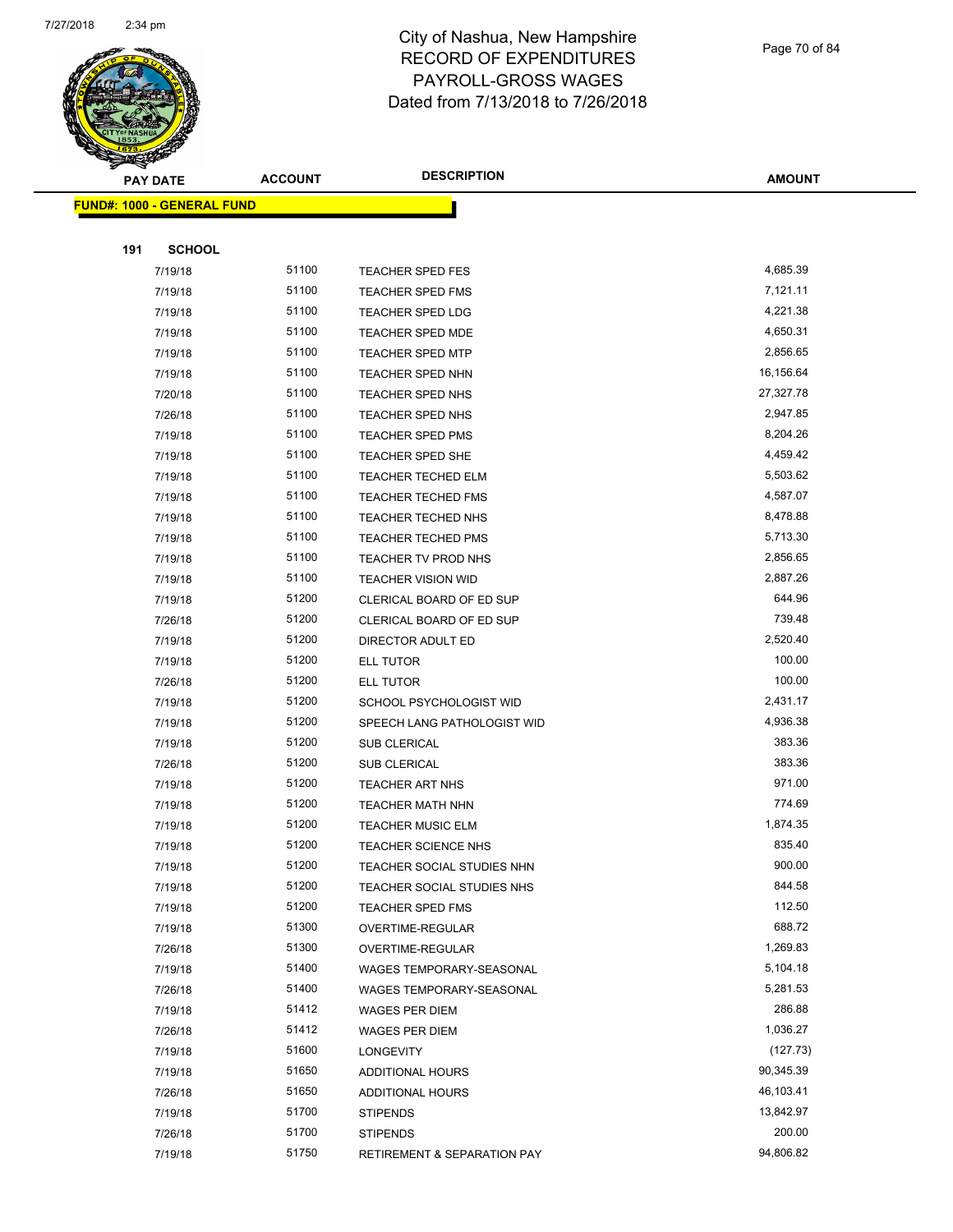|                                                          |                | City of Nashua, New Hampshire<br><b>RECORD OF EXPENDITURES</b><br>PAYROLL-GROSS WAGES<br>Dated from 7/13/2018 to 7/26/2018 | Page 71 of 84        |
|----------------------------------------------------------|----------------|----------------------------------------------------------------------------------------------------------------------------|----------------------|
| <b>PAY DATE</b>                                          | <b>ACCOUNT</b> | <b>DESCRIPTION</b>                                                                                                         | <b>AMOUNT</b>        |
| <b>FUND#: 1000 - GENERAL FUND</b>                        |                |                                                                                                                            |                      |
| 191<br><b>SCHOOL</b>                                     |                |                                                                                                                            |                      |
| 7/26/18                                                  | 51750          | <b>RETIREMENT &amp; SEPARATION PAY</b>                                                                                     | 3,357.15             |
| 7/19/18<br>7/19/18                                       | 52800<br>55118 | EDUCATIONAL ASSISTANCE<br>TELEPHONE-CELLULAR                                                                               | 6,312.00<br>2,400.00 |
|                                                          |                |                                                                                                                            |                      |
| <b>TOTAL 191 - SCHOOL</b>                                |                |                                                                                                                            | \$2,249,180.54       |
| <b>TOTAL FUND 1000 - GENERAL FUND</b>                    |                |                                                                                                                            | \$4,414,148.96       |
| <b>FUND#: 1010 - GF-PRIOR YEAR ENC &amp; ESCROWS</b>     |                |                                                                                                                            |                      |
| <b>MAYOR</b><br>101                                      |                |                                                                                                                            |                      |
| 7/19/18                                                  | 51400          | WAGES TEMPORARY-SEASONAL                                                                                                   | 2,160.00             |
| 7/26/18                                                  | 51400          | WAGES TEMPORARY-SEASONAL                                                                                                   | 2,560.00             |
| <b>TOTAL 101 - MAYOR</b>                                 |                |                                                                                                                            | \$4,720.00           |
| 166<br><b>PARKING LOTS</b>                               |                |                                                                                                                            |                      |
| 7/19/18                                                  | 51400          | WAGES TEMPORARY-SEASONAL                                                                                                   | 135.00               |
| 7/26/18                                                  | 51400          | <b>WAGES TEMPORARY-SEASONAL</b>                                                                                            | 147.50               |
| <b>TOTAL 166 - PARKING LOTS</b>                          |                |                                                                                                                            | \$282.50             |
| <b>TOTAL FUND 1010 - GF-PRIOR YEAR ENC &amp; ESCROWS</b> |                |                                                                                                                            | \$5,002.50           |
| <b>FUND#: 2100 - FOOD SERVICES FUND</b>                  |                |                                                                                                                            |                      |
| 7/19/18                                                  | 51100          | CLERICAL FOOD SERVICE NHS                                                                                                  | 773.25               |
| 7/26/18                                                  | 51100          | CLERICAL FOOD SERVICE NHS                                                                                                  | 773.25               |
| 7/19/18                                                  | 51100          | DIRECTOR FOOD SERVICE                                                                                                      | 899.11               |
| 7/19/18                                                  | 51100          | <b>FOOD SERVICE BUSINESS MANAGER</b>                                                                                       | 2,132.50             |
| 7/19/18                                                  | 51200          | FOOD SERVICE ASST PT NHS                                                                                                   | 23.84                |
| 7/19/18                                                  | 51300          | OVERTIME-REGULAR                                                                                                           | 15.48                |
| 7/26/18                                                  | 51750          | RETIREMENT & SEPARATION PAY                                                                                                | 5,853.46             |
| 7/19/18                                                  | 55118          | TELEPHONE-CELLULAR                                                                                                         | 40.00                |
| <b>TOTAL FUND 2100 - FOOD SERVICES FUND</b>              |                |                                                                                                                            | \$10,510.89          |
|                                                          |                |                                                                                                                            |                      |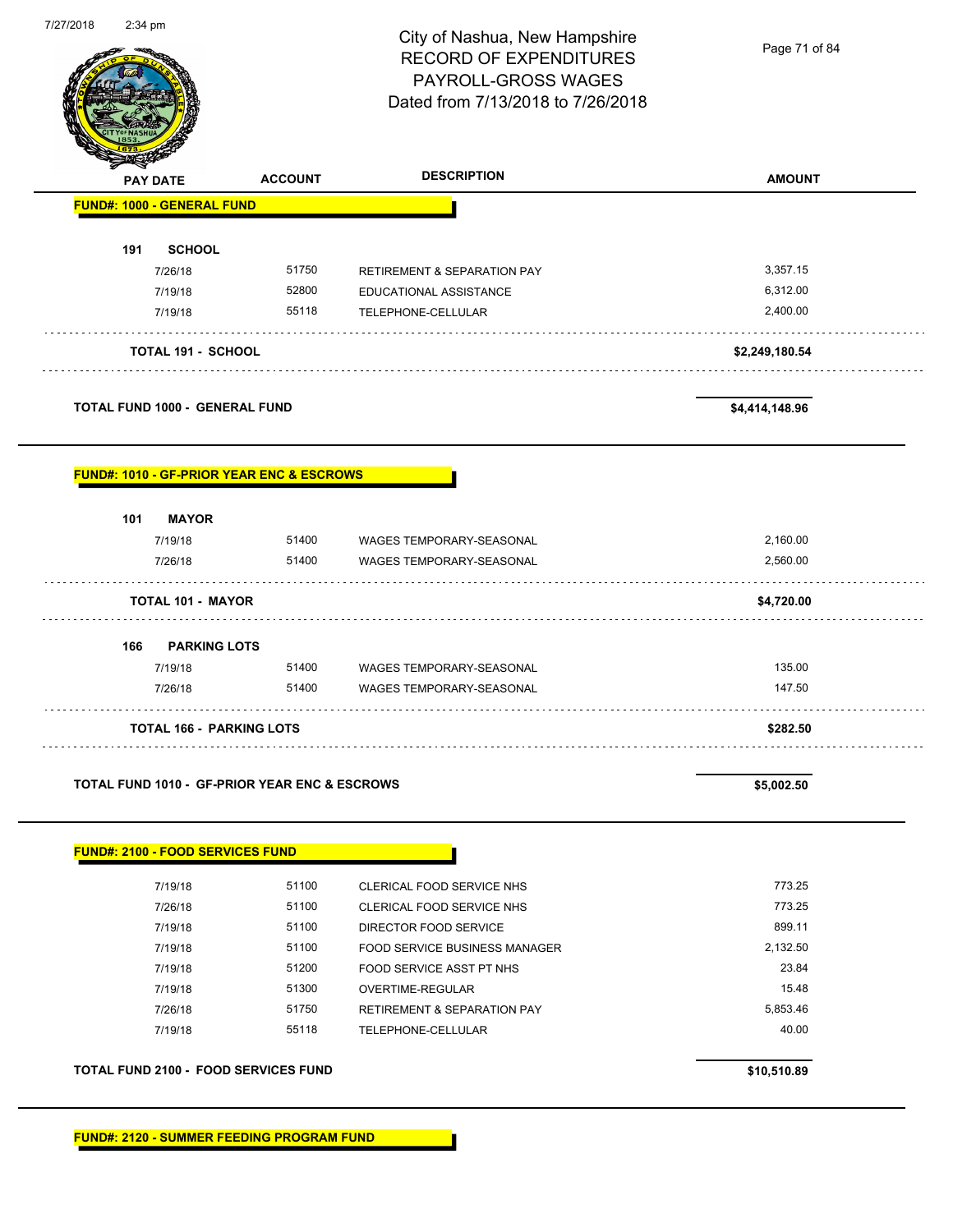

#### Page 72 of 84

| <b>PAY DATE</b> | <b>ACCOUNT</b>                                   | <b>DESCRIPTION</b>              | <b>AMOUNT</b> |  |  |  |  |  |
|-----------------|--------------------------------------------------|---------------------------------|---------------|--|--|--|--|--|
|                 | <b>FUND#: 2120 - SUMMER FEEDING PROGRAM FUND</b> |                                 |               |  |  |  |  |  |
| 7/19/18         | 51100                                            | FOOD SERVICE ASST PT FES        | 315.90        |  |  |  |  |  |
| 7/26/18         | 51100                                            | FOOD SERVICE ASST PT FES        | 257.40        |  |  |  |  |  |
| 7/19/18         | 51100                                            | FOOD SERVICE ASST PT FMS        | 623.03        |  |  |  |  |  |
| 7/26/18         | 51100                                            | FOOD SERVICE ASST PT FMS        | 623.03        |  |  |  |  |  |
| 7/19/18         | 51100                                            | <b>FOOD SERVICE ASST PT LDG</b> | 307.75        |  |  |  |  |  |
| 7/26/18         | 51100                                            | <b>FOOD SERVICE ASST PT LDG</b> | 304.67        |  |  |  |  |  |
| 7/19/18         | 51100                                            | FOOD SERVICE ASST PT NHN        | 915.36        |  |  |  |  |  |
| 7/26/18         | 51100                                            | FOOD SERVICE ASST PT NHN        | 912.18        |  |  |  |  |  |
| 7/19/18         | 51100                                            | FOOD SERVICE ASST PT NHS        | 704.01        |  |  |  |  |  |
| 7/26/18         | 51100                                            | FOOD SERVICE ASST PT NHS        | 680.61        |  |  |  |  |  |
| 7/19/18         | 51100                                            | FOOD SERVICE ASST PT PMS        | 243.80        |  |  |  |  |  |
| 7/26/18         | 51100                                            | <b>FOOD SERVICE ASST PT PMS</b> | 219.42        |  |  |  |  |  |
| 7/19/18         | 51100                                            | FOOD SERVICE ASST PT SHE        | 292.56        |  |  |  |  |  |
| 7/26/18         | 51100                                            | <b>FOOD SERVICE ASST PT SHE</b> | 182.85        |  |  |  |  |  |
| 7/19/18         | 51100                                            | <b>FOOD SERVICE COOK FMS</b>    | 463.45        |  |  |  |  |  |
| 7/26/18         | 51100                                            | FOOD SERVICE COOK FMS           | 463.45        |  |  |  |  |  |
| 7/19/18         | 51100                                            | <b>FOOD SERVICE SITE CORD</b>   | 1,000.00      |  |  |  |  |  |
| 7/19/18         | 51100                                            | <b>FOOD SERVICECOOK MTP</b>     | 413.23        |  |  |  |  |  |
| 7/26/18         | 51100                                            | <b>FOOD SERVICECOOK MTP</b>     | 399.90        |  |  |  |  |  |
| 7/19/18         | 51100                                            | SUB FOOD SERVICE                | 304.20        |  |  |  |  |  |
| 7/26/18         | 51100                                            | <b>SUB FOOD SERVICE</b>         | 391.95        |  |  |  |  |  |
|                 |                                                  |                                 |               |  |  |  |  |  |

**TOTAL FUND 2120 - SUMMER FEEDING PROGRAM FUND \$10,018.75** 

#### **FUND#: 2201 - DRIVERS EDUCATION FUND**

| 2.660.00 | DRIVER INSTRUCTOR         | 51200 | 7/19/18 |
|----------|---------------------------|-------|---------|
| 1.680.00 | DRIVER INSTRUCTOR         | 51200 | 7/26/18 |
| 50.00    | ELL TUTOR                 | 51200 | 7/19/18 |
| 50.00    | ELL TUTOR                 | 51200 | 7/26/18 |
| 735.00   | <b>TEACHER ELL FES</b>    | 51200 | 7/19/18 |
| 280.00   | <b>TEACHER TECHED ELM</b> | 51200 | 7/19/18 |
|          |                           |       |         |

#### **TOTAL FUND 2201 - DRIVERS EDUCATION FUND \$5,455.00**

| <b>FUND#: 2207 - ADULT ED/CONTINUING ED</b> |       |                       |
|---------------------------------------------|-------|-----------------------|
| 7/19/18                                     | 51100 | CLERICAL ADULT ED NHN |
| 7/26/18                                     | 51100 | CLERICAL ADULT ED NHN |
| 7/19/18                                     | 51650 | ADDITIONAL HOURS      |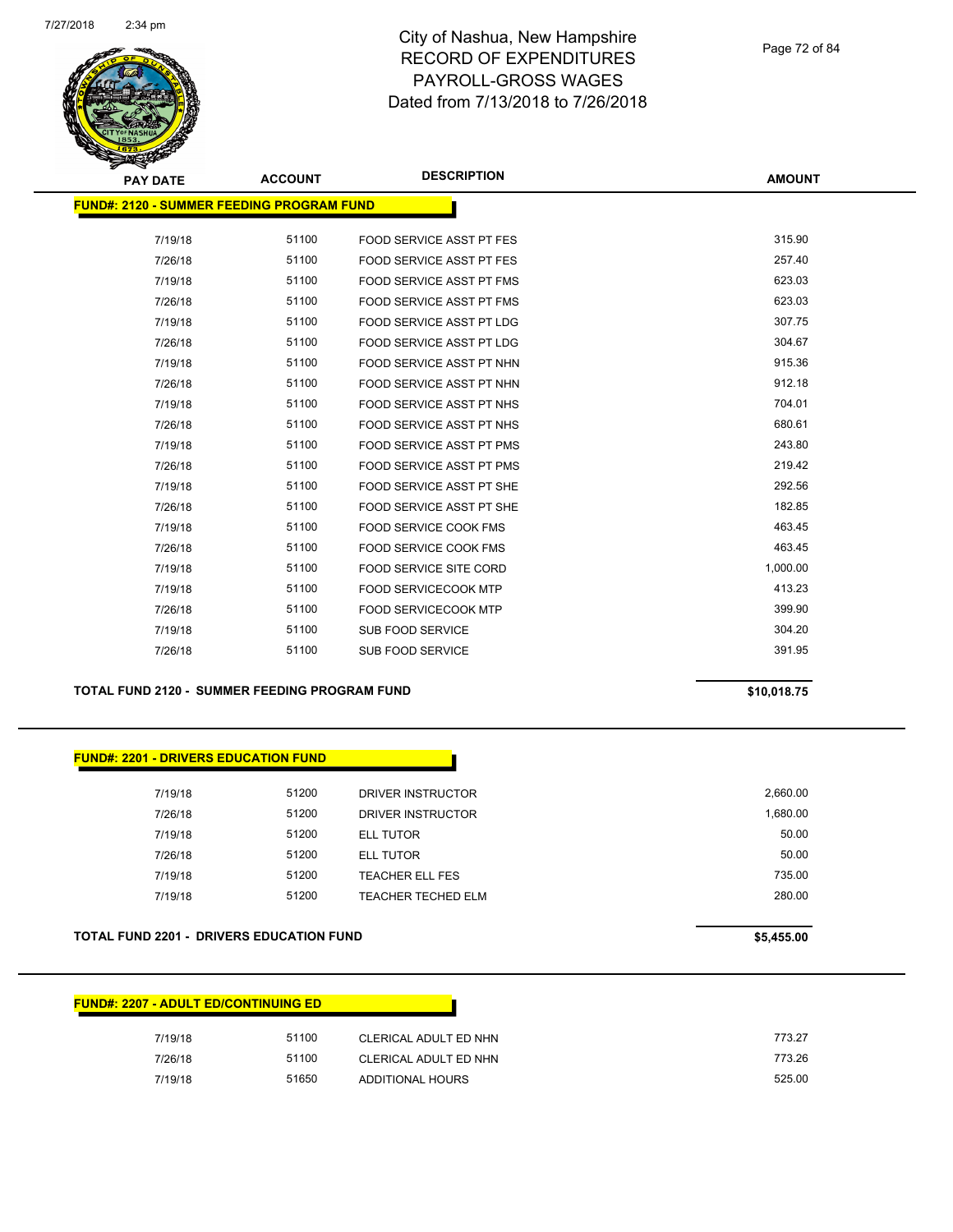| 7/27/2018 | $2:34$ pm                                 |                | City of Nashua, New Hampshire<br><b>RECORD OF EXPENDITURES</b><br>PAYROLL-GROSS WAGES<br>Dated from 7/13/2018 to 7/26/2018 | Page 73 of 84 |
|-----------|-------------------------------------------|----------------|----------------------------------------------------------------------------------------------------------------------------|---------------|
|           | <b>PAY DATE</b>                           | <b>ACCOUNT</b> | <b>DESCRIPTION</b>                                                                                                         | <b>AMOUNT</b> |
|           | TOTAL FUND 2207 - ADULT ED/CONTINUING ED  |                |                                                                                                                            | \$2,071.53    |
|           | <b>FUND#: 2222 - AFTER SCHOOL PROGRAM</b> |                |                                                                                                                            |               |
|           | 7/19/18                                   | 51100          | 21 CENTURY COORDINATOR                                                                                                     | 2,230.80      |
|           | 7/19/18                                   | 55118          | TELEPHONE-CELLULAR                                                                                                         | 40.00         |
|           | TOTAL FUND 2222 - AFTER SCHOOL PROGRAM    |                |                                                                                                                            | \$2,270.80    |
|           | FUND#: 2252 - DAY CARE                    |                |                                                                                                                            |               |
|           | 7/19/18                                   | 51100          | PANTHER PRESCHOOL DIRECTOR                                                                                                 | 910.93        |
|           | <b>TOTAL FUND 2252 - DAY CARE</b>         |                |                                                                                                                            | \$910.93      |
|           | <b>FUND#: 2257 - SPECIAL ED LOCAL</b>     |                |                                                                                                                            |               |
|           | 7/19/18                                   | 51100          | PARA INST SHE                                                                                                              | 188.39        |
|           | 7/26/18                                   | 51100          | PARA INST SHE                                                                                                              | 158.64        |
|           | TOTAL FUND 2257 - SPECIAL ED LOCAL        |                |                                                                                                                            | \$347.03      |

#### **FUND#: 2503 - PARKS & REC PROGRAMS FUND**

| 7/19/18 | 51100 | PROGRAM COORDINATOR      | 382.70    |
|---------|-------|--------------------------|-----------|
| 7/26/18 | 51100 | PROGRAM COORDINATOR      | 382.70    |
| 7/19/18 | 51300 | OVERTIME-REGULAR         | 68.17     |
| 7/26/18 | 51300 | OVERTIME-REGULAR         | 14.36     |
| 7/19/18 | 51400 | WAGES TEMPORARY-SEASONAL | 16.852.50 |
| 7/26/18 | 51400 | WAGES TEMPORARY-SEASONAL | 1.530.00  |
|         |       |                          |           |

### TOTAL FUND 2503 - PARKS & REC PROGRAMS FUND<br>
\$19,230.43

# **FUND#: 2505 - PEG ACCESS CHANNELS FUND**

| 7/19/18 | 51100 | ECHANNEL ACCESS ADMINISTRATOR | 1.164.25 |
|---------|-------|-------------------------------|----------|
| 7/26/18 | 51100 | ECHANNEL ACCESS ADMINISTRATOR | 1.164.25 |
| 7/19/18 | 51100 | PEG PROGRAM MANAGER           | 1.261.25 |
| 7/26/18 | 51100 | PEG PROGRAM MANAGER           | 1.261.25 |
| 7/19/18 | 51200 | <b>VIDEOGRAPHER</b>           | 553.13   |
| 7/26/18 | 51200 | <b>VIDEOGRAPHER</b>           | 728.14   |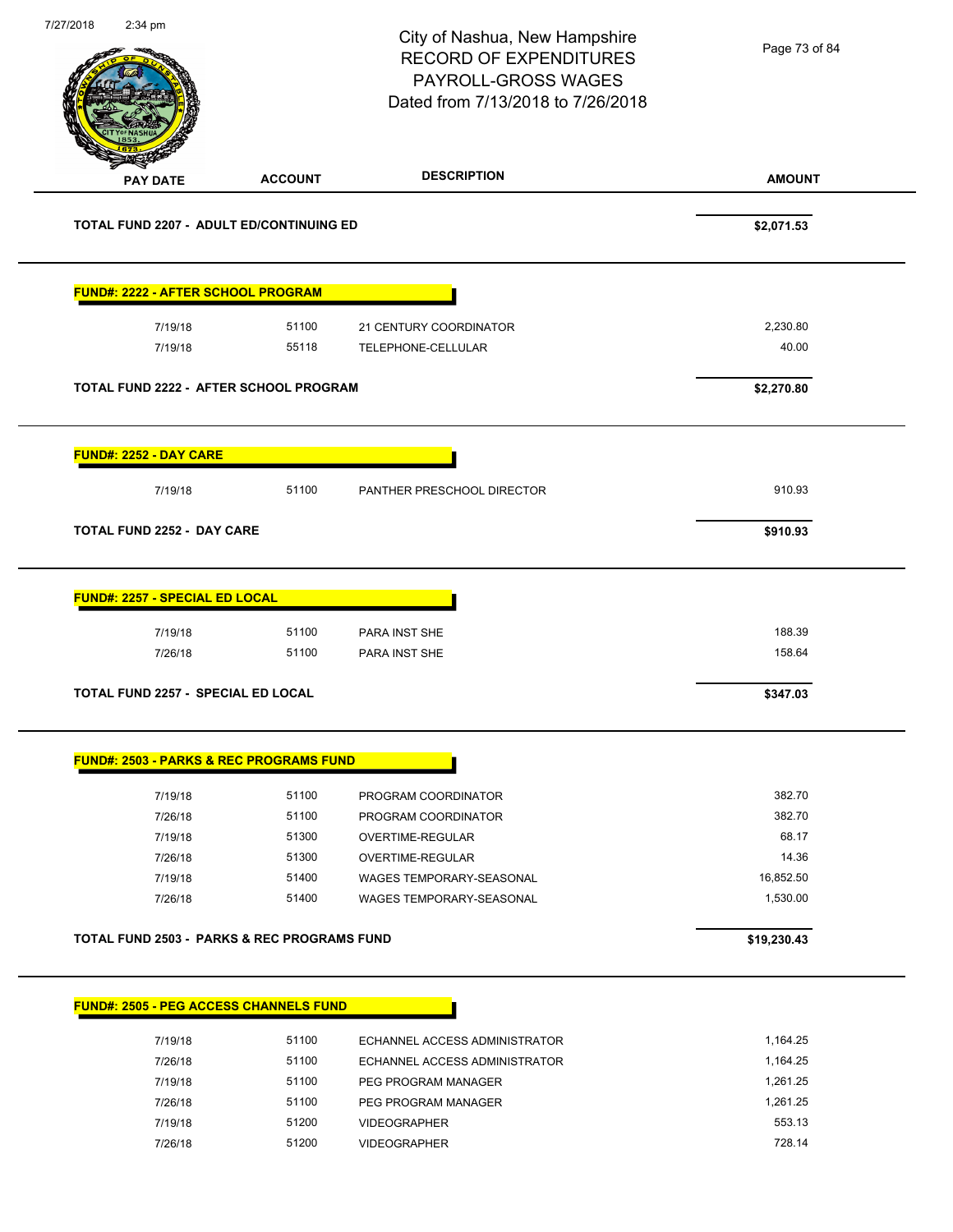| 7/27/2018 | $2:34$ pm                                                                                      |                | City of Nashua, New Hampshire<br><b>RECORD OF EXPENDITURES</b><br>PAYROLL-GROSS WAGES<br>Dated from 7/13/2018 to 7/26/2018 | Page 74 of 84 |
|-----------|------------------------------------------------------------------------------------------------|----------------|----------------------------------------------------------------------------------------------------------------------------|---------------|
|           | <b>PAY DATE</b>                                                                                | <b>ACCOUNT</b> | <b>DESCRIPTION</b>                                                                                                         | <b>AMOUNT</b> |
|           | <b>FUND#: 2505 - PEG ACCESS CHANNELS FUND</b>                                                  |                |                                                                                                                            |               |
|           | 7/26/18                                                                                        | 55118          | TELEPHONE-CELLULAR                                                                                                         | 100.00        |
|           | <b>TOTAL FUND 2505 - PEG ACCESS CHANNELS FUND</b>                                              |                |                                                                                                                            | \$6,232.27    |
|           | FUND#: 2506 - HUNT BLDG FACILITY RENTAL FUND                                                   |                |                                                                                                                            |               |
|           | 7/26/18                                                                                        | 55118          | TELEPHONE-CELLULAR                                                                                                         | 17.00         |
|           | TOTAL FUND 2506 - HUNT BLDG FACILITY RENTAL FUND                                               |                |                                                                                                                            | \$17.00       |
|           | <b>FUND#: 3030 - EMERGENCY MGMT GRANTS FUND</b>                                                |                |                                                                                                                            |               |
|           | 7/19/18                                                                                        | 51200          | EMERGENCY MANAGEMENT COORDINAT                                                                                             | 718.17        |
|           | 7/26/18                                                                                        | 51200          | EMERGENCY MANAGEMENT COORDINAT                                                                                             | 718.17        |
|           | <b>TOTAL FUND 3030 - EMERGENCY MGMT GRANTS FUND</b><br><b>FUND#: 3050 - POLICE GRANTS FUND</b> |                |                                                                                                                            | \$1,436.34    |
|           | 7/19/18                                                                                        | 51100          | DOMESTIC VIOLENCE ADVOCATE                                                                                                 | 863.00        |
|           | 7/26/18                                                                                        | 51100          | DOMESTIC VIOLENCE ADVOCATE                                                                                                 | 863.00        |
|           | 7/19/18                                                                                        | 51100          | PATROLMAN ALL RANKS                                                                                                        | 1,447.30      |
|           | 7/26/18                                                                                        | 51100          | PATROLMAN ALL RANKS                                                                                                        | 1,447.30      |
|           | 7/19/18                                                                                        | 51300          | OVERTIME-REGULAR                                                                                                           | (494.48)      |
|           | 7/26/18                                                                                        | 51300          | OVERTIME-REGULAR                                                                                                           | 1,034.00      |
|           | <b>TOTAL FUND 3050 - POLICE GRANTS FUND</b>                                                    |                |                                                                                                                            |               |
|           |                                                                                                |                |                                                                                                                            | \$5,160.12    |
|           | <b>FUND#: 3068 - COMMUNITY SERVICES GRANTS FUND</b>                                            |                |                                                                                                                            |               |
|           | 7/19/18                                                                                        | 51100          | <b>EPIDEMIOLOGIST</b>                                                                                                      | 146.50        |
|           | 7/26/18                                                                                        | 51100          | <b>EPIDEMIOLOGIST</b>                                                                                                      | 146.50        |
|           | 7/19/18                                                                                        | 51100          | PHNS PROGRAM ASSISTANT                                                                                                     | 807.65        |
|           | 7/26/18                                                                                        | 51100          | PHNS PROGRAM ASSISTANT                                                                                                     | 807.65        |
|           | 7/19/18                                                                                        | 51100          | PROGRAM ASSISTANT                                                                                                          | 209.14        |
|           | 7/26/18                                                                                        | 51100          | PROGRAM ASSISTANT                                                                                                          | 211.82        |
|           | 7/19/18                                                                                        | 51100          | PUB HEALTH NET SVS COORD                                                                                                   | 1,317.40      |
|           |                                                                                                | 51100          |                                                                                                                            | 1,317.40      |
|           | 7/26/18                                                                                        |                | PUB HEALTH NET SVS COORD                                                                                                   |               |
|           | 7/19/18                                                                                        | 51100          | PUB HEALTH PREPAREDNESS COORD                                                                                              | 1,033.40      |
|           | 7/26/18                                                                                        | 51100          | PUB HEALTH PREPAREDNESS COORD                                                                                              | 1,033.40      |
|           | 7/19/18                                                                                        | 51100          | SMP PROGRAM COORDINATOR                                                                                                    | 975.35        |
|           | 7/26/18                                                                                        | 51100          | SMP PROGRAM COORDINATOR                                                                                                    | 365.76        |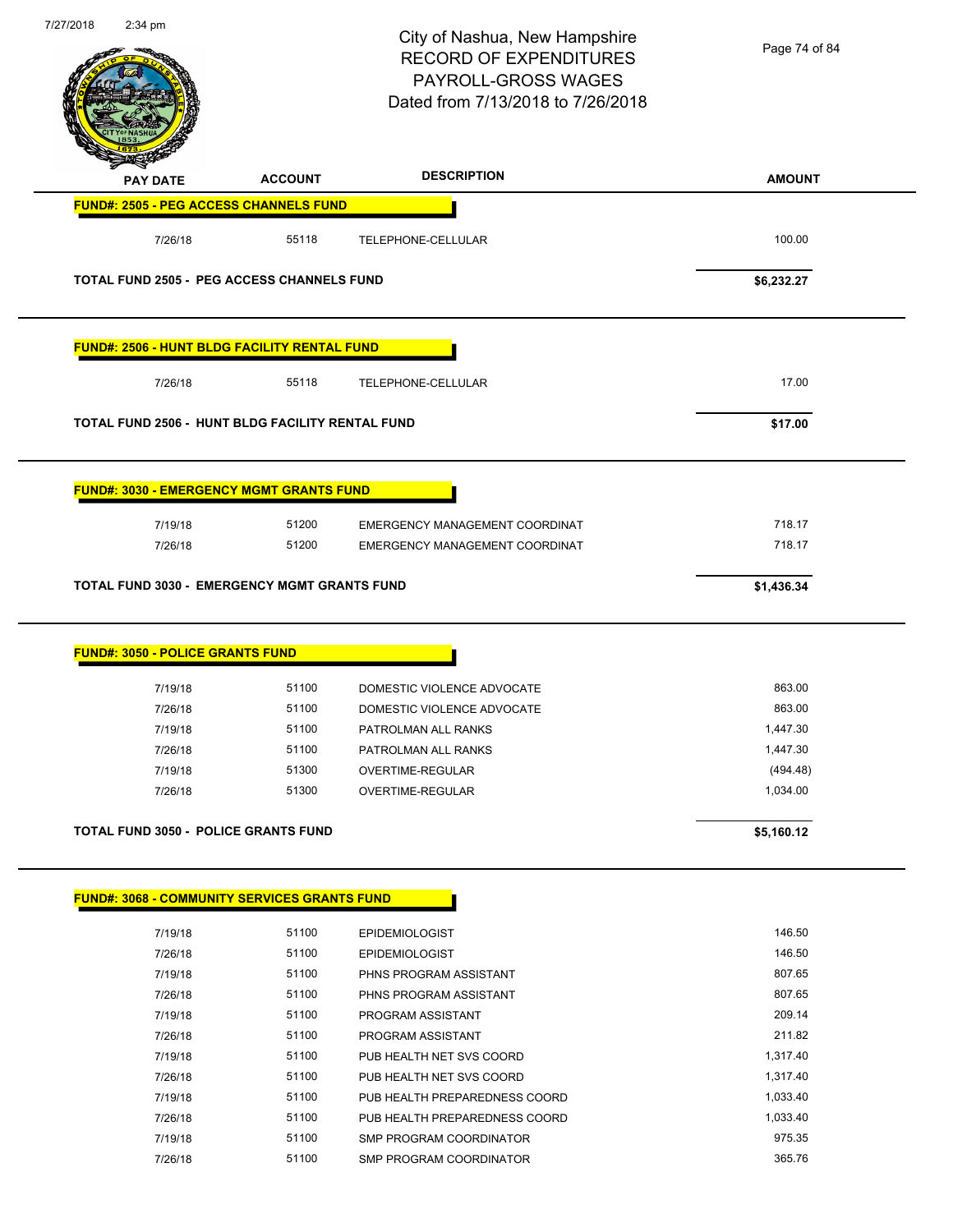| 7/27/2018 | $2:34$ pm                                           |                | City of Nashua, New Hampshire<br><b>RECORD OF EXPENDITURES</b><br>PAYROLL-GROSS WAGES<br>Dated from 7/13/2018 to 7/26/2018 | Page 75 of 84 |
|-----------|-----------------------------------------------------|----------------|----------------------------------------------------------------------------------------------------------------------------|---------------|
|           | <b>PAY DATE</b>                                     | <b>ACCOUNT</b> | <b>DESCRIPTION</b>                                                                                                         | <b>AMOUNT</b> |
|           | <b>FUND#: 3068 - COMMUNITY SERVICES GRANTS FUND</b> |                |                                                                                                                            |               |
|           | 7/26/18                                             | 55118          | TELEPHONE-CELLULAR                                                                                                         | 100.00        |
|           | TOTAL FUND 3068 - COMMUNITY SERVICES GRANTS FUND    |                |                                                                                                                            | \$8,471.97    |
|           | <b>FUND#: 3070 - COMMUNITY HEALTH GRANTS FUND</b>   |                |                                                                                                                            |               |
|           | 7/19/18                                             | 51100          | PROGRAM ASSISTANT                                                                                                          | 627.45        |
|           | 7/26/18                                             | 51100          | PROGRAM ASSISTANT                                                                                                          | 635.37        |
|           | 7/19/18                                             | 51200          | PUB HEALTH NURSE                                                                                                           | 689.29        |
|           | 7/26/18                                             | 51200          | PUB HEALTH NURSE                                                                                                           | 582.42        |
|           | 7/19/18                                             | 51412          | <b>WAGES PER DIEM</b>                                                                                                      | 153.75        |
|           | 7/26/18                                             | 51412          | <b>WAGES PER DIEM</b>                                                                                                      | 133.25        |
|           | TOTAL FUND 3070 - COMMUNITY HEALTH GRANTS FUND      |                |                                                                                                                            | \$2,821.53    |
|           | <b>FUND#: 3090 - URBAN PROGRAM GRANTS FUND</b>      |                |                                                                                                                            |               |
|           | 7/19/18                                             | 51100          | CODE ENFORCEMENT OFFICER II                                                                                                | 498.20        |
|           | 7/26/18                                             | 51100          | CODE ENFORCEMENT OFFICER II                                                                                                | 498.21        |
|           | 7/19/18                                             | 51100          | <b>GRANT MGMT SPECIALIST</b>                                                                                               | 1,080.35      |
|           | 7/26/18                                             | 51100          | <b>GRANT MGMT SPECIALIST</b>                                                                                               | 1,080.36      |
|           | 7/19/18                                             | 51100          | <b>MANAGER URBAN PROGRAMS</b>                                                                                              | 1,649.35      |
|           | 7/26/18                                             | 51100          | <b>MANAGER URBAN PROGRAMS</b>                                                                                              | 1,649.35      |
|           | 7/19/18                                             | 51100          | PROGRAM COORDINATOR LP&HH                                                                                                  | 1,255.30      |
|           | 7/26/18                                             | 51100          | PROGRAM COORDINATOR LP&HH                                                                                                  | 1,255.30      |
|           | 7/19/18                                             | 51100          | PROJECT ADMINISTRATOR                                                                                                      | 1,306.00      |
|           | 7/26/18                                             | 51100          | PROJECT ADMINISTRATOR                                                                                                      | 1,306.00      |
|           | 7/19/18                                             | 51100          | PROJECT ADMINISTRATOR LP&HH                                                                                                | 1,230.70      |
|           | 7/26/18                                             | 51100          | PROJECT ADMINISTRATOR LP&HH                                                                                                | 1,230.70      |
|           | 7/19/18                                             | 51100          | PROJECT SPECIALIST URBAN PROGR                                                                                             | 1,171.10      |
|           | 7/26/18                                             | 51100          | PROJECT SPECIALIST URBAN PROGR                                                                                             | 1,171.10      |
|           | 7/26/18                                             | 55118          | TELEPHONE-CELLULAR                                                                                                         | 134.00        |

**TOTAL FUND 3090 - URBAN PROGRAM GRANTS FUND \$16,516.02** 

### **FUND#: 3120 - TRANSIT GRANTS FUND**

 $\overline{\phantom{0}}$ 

| 7/19/18 | 51100 | COMMUNICATION SPEC                   | 880.76   |
|---------|-------|--------------------------------------|----------|
| 7/26/18 | 51100 | COMMUNICATION SPEC                   | 880.76   |
| 7/19/18 | 51100 | <b>TRANSIT FINANCE COORDINATOR</b>   | 1.280.40 |
| 7/26/18 | 51100 | <b>TRANSIT FINANCE COORDINATOR</b>   | 1.280.40 |
| 7/19/18 | 51100 | <b>TRANSIT FLEET FACILITIES SUPV</b> | 1.080.35 |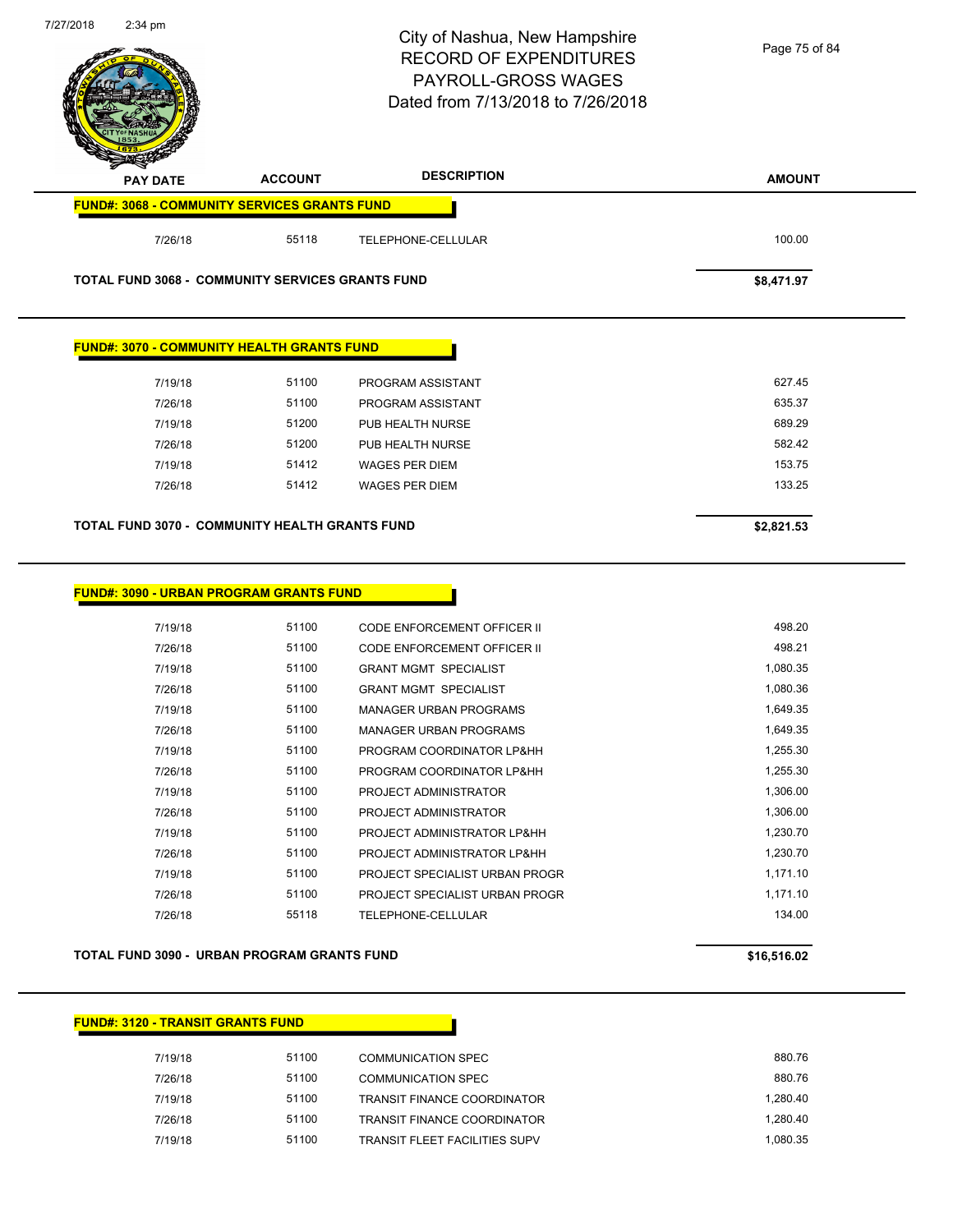

#### Page 76 of 84

| s<br>$\tilde{\phantom{a}}$               |                |                                       |               |
|------------------------------------------|----------------|---------------------------------------|---------------|
| <b>PAY DATE</b>                          | <b>ACCOUNT</b> | <b>DESCRIPTION</b>                    | <b>AMOUNT</b> |
| <b>FUND#: 3120 - TRANSIT GRANTS FUND</b> |                |                                       |               |
| 7/26/18                                  | 51100          | <b>TRANSIT FLEET FACILITIES SUPV</b>  | 1,080.35      |
| 7/19/18                                  | 51100          | <b>TRANSIT MECHANICS</b>              | 1,959.40      |
| 7/26/18                                  | 51100          | <b>TRANSIT MECHANICS</b>              | 1,959.40      |
| 7/19/18                                  | 51100          | <b>TRANSIT OPERATIONS COORDINATOR</b> | 970.00        |
| 7/26/18                                  | 51100          | <b>TRANSIT OPERATIONS COORDINATOR</b> | 970.00        |
| 7/19/18                                  | 51100          | <b>TRANSIT OPERATIONS SUPERVISOR</b>  | 1,161.20      |
| 7/26/18                                  | 51100          | <b>TRANSIT OPERATIONS SUPERVISOR</b>  | 1,161.20      |
| 7/19/18                                  | 51100          | <b>TRANSIT UTILITY SERVICE WORKER</b> | 1,656.64      |
| 7/26/18                                  | 51100          | <b>TRANSIT UTILITY SERVICE WORKER</b> | 1,442.65      |
| 7/19/18                                  | 51100          | <b>TRANSPORTATION DEPT MANAGER</b>    | 1,746.35      |
| 7/26/18                                  | 51100          | <b>TRANSPORTATION DEPT MANAGER</b>    | 1,746.36      |
| 7/26/18                                  | 55118          | TELEPHONE-CELLULAR                    | 117.00        |
|                                          |                |                                       |               |

**TOTAL FUND 3120 - TRANSIT GRANTS FUND \$21,373.22** 

### **FUND#: 3800 - SCHOOL GRANTS FUND**

| 7/19/18 | 51100 | 21 CENTURY ELEM MFAM RES COORD   | 5,060.35 |
|---------|-------|----------------------------------|----------|
| 7/19/18 | 51100 | ASSISTANT PRINCIPAL AMH          | 1,437.50 |
| 7/19/18 | 51100 | ASSISTANT PRINCIPAL BIR          | 1,461.56 |
| 7/19/18 | 51100 | ASSISTANT PRINCIPAL BRO          | 1,640.39 |
| 7/19/18 | 51100 | ASSISTANT PRINCIPAL DR CRSP      | 1,581.76 |
| 7/19/18 | 51100 | ASSISTANT PRINCIPAL SHE          | 1,413.47 |
| 7/19/18 | 51100 | <b>CLERICAL 21 CENTURY</b>       | 422.71   |
| 7/26/18 | 51100 | CLERICAL 21 CENTURY              | 412.41   |
| 7/19/18 | 51100 | <b>CLERICAL STUDENT SERV SUP</b> | 822.75   |
| 7/26/18 | 51100 | <b>CLERICAL STUDENT SERV SUP</b> | 1,645.50 |
| 7/19/18 | 51100 | <b>DIRECTOR TITLE 1</b>          | 3,220.10 |
| 7/26/18 | 51100 | HOME SCHOOL CORD TTI             | 336.60   |
| 7/19/18 | 51100 | INTRUCTIONAL LEADER FES          | 2,947.85 |
| 7/19/18 | 51100 | PARA TTI DRC                     | 155.34   |
| 7/19/18 | 51100 | SOCIAL WORKER                    | 6,639.83 |
| 7/19/18 | 51100 | <b>TEACHER DWSE BRO</b>          | 3,739.31 |
| 7/19/18 | 51100 | <b>TEACHER DWSE CHA</b>          | 3,806.96 |
| 7/19/18 | 51100 | <b>TEACHER ELL MTP</b>           | 1,520.76 |
| 7/19/18 | 51100 | TEACHER ELL NHS                  | 50.00    |
| 7/19/18 | 51100 | <b>TEACHER MATH NHS</b>          | 50.00    |
| 7/19/18 | 51100 | <b>TEACHER PRESCHOOL NHS</b>     | 1,405.67 |
| 7/19/18 | 51100 | <b>TEACHER PRESCHOOL NSE</b>     | 1,865.81 |
| 7/19/18 | 51100 | <b>TEACHER SPED AMH</b>          | 2,026.27 |
| 7/19/18 | 51100 | <b>TEACHER SPED BIC</b>          | 1,892.88 |
| 7/19/18 | 51100 | <b>TEACHER SPED DRC</b>          | 1,852.10 |
| 7/19/18 | 51100 | <b>TEACHER SPED FES</b>          | 3,550.97 |
| 7/19/18 | 51100 | <b>TEACHER SPED LDG</b>          | 2,085.04 |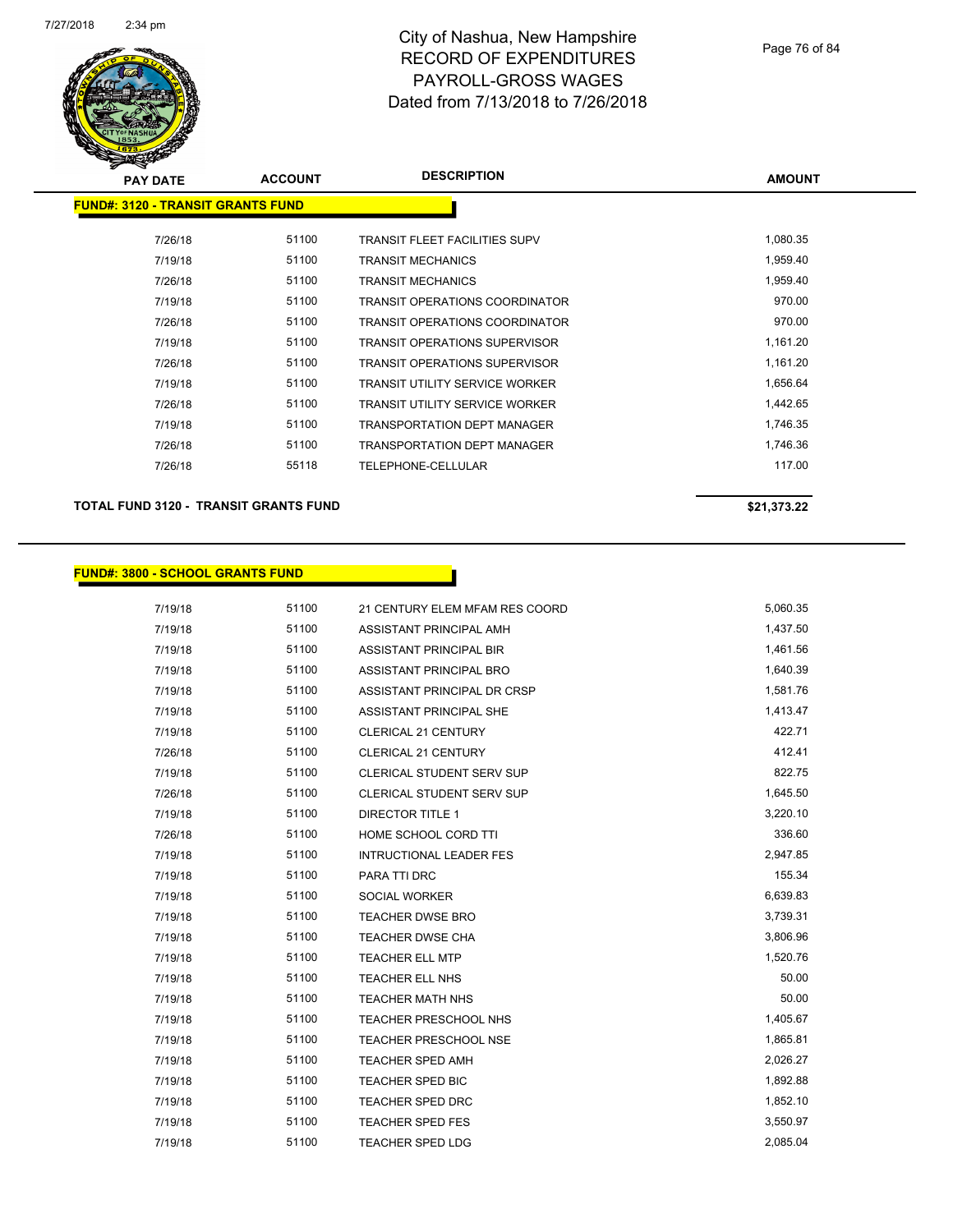

Page 77 of 84

| <b>PAY DATE</b>                         | <b>ACCOUNT</b> | <b>DESCRIPTION</b>             | <b>AMOUNT</b> |
|-----------------------------------------|----------------|--------------------------------|---------------|
| <b>FUND#: 3800 - SCHOOL GRANTS FUND</b> |                |                                |               |
| 7/19/18                                 | 51100          | TEACHER SPED MDE               | 1,951.08      |
| 7/19/18                                 | 51100          | <b>TEACHER SPED NHN</b>        | 7,731.16      |
| 7/19/18                                 | 51100          | TEACHER SPED NHS               | 3,905.70      |
| 7/19/18                                 | 51100          | TEACHER SPED NSE               | 4,492.54      |
| 7/19/18                                 | 51100          | <b>TEACHER SPED PMS</b>        | 3,493.69      |
| 7/19/18                                 | 51200          | 21ST CENTURY INSTRUCTOR        | 273.00        |
| 7/26/18                                 | 51200          | <b>21ST CENTURY INSTRUCTOR</b> | 273.00        |
| 7/19/18                                 | 51200          | ELL OUTREACH WORKER            | 550.00        |
| 7/19/18                                 | 51200          | ELL SUMMER SCH TUTOR           | 800.00        |
| 7/26/18                                 | 51200          | ELL SUMMER SCH TUTOR           | 720.00        |
| 7/19/18                                 | 51200          | GUIDANCE COUNSELOR NHS         | 2,125.00      |
| 7/19/18                                 | 51200          | PARA ELL BIR                   | 109.20        |
| 7/26/18                                 | 51200          | PARA ELL BIR                   | 218.40        |
| 7/19/18                                 | 51200          | PARA ELL ELM                   | 280.00        |
| 7/26/18                                 | 51200          | PARA ELL ELM                   | 280.00        |
| 7/19/18                                 | 51200          | PARA ELL LDG                   | 449.42        |
| 7/26/18                                 | 51200          | PARA ELL LDG                   | 390.80        |
| 7/19/18                                 | 51200          | PARA INST BIR                  | 234.48        |
| 7/26/18                                 | 51200          | PARA INST BIR                  | 429.88        |
| 7/19/18                                 | 51200          | PARA KIND LDG                  | 324.20        |
| 7/26/18                                 | 51200          | PARA KIND LDG                  | 324.20        |
| 7/19/18                                 | 51200          | SPECIAL EDUCATION TUTOR        | 825.00        |
| 7/26/18                                 | 51200          | SPECIAL EDUCATION TUTOR        | 150.00        |
| 7/19/18                                 | 51200          | SUB FOOD SERVICE               | 227.00        |
| 7/26/18                                 | 51200          | <b>SUB FOOD SERVICE</b>        | 773.00        |
| 7/26/18                                 | 51200          | SUB TEACHER                    | 163.80        |
| 7/19/18                                 | 51200          | SUB TEACHER LONG TERM          | 600.00        |
| 7/26/18                                 | 51200          | SUB TEACHER LONG TERM          | 200.00        |
| 7/19/18                                 | 51200          | SUMMER SCHOOL PARA             | 805.35        |
| 7/26/18                                 | 51200          | SUMMER SCHOOL PARA             | 819.00        |
| 7/26/18                                 | 51200          | SUMMER SCHOOL PARA EYP         | 546.00        |
| 7/19/18                                 | 51200          | <b>TEACHER BUSINESS NHS</b>    | 500.00        |
| 7/19/18                                 | 51200          | TEACHER DWSE BIR               | 600.00        |
| 7/19/18                                 | 51200          | <b>TEACHER ELL BIR</b>         | 2,100.00      |
| 7/19/18                                 | 51200          | TEACHER ELL ELM                | 500.00        |
| 7/19/18                                 | 51200          | TEACHER ELL FMS                | 600.00        |
| 7/19/18                                 | 51200          | <b>TEACHER ELL LDG</b>         | 1,300.00      |
| 7/19/18                                 | 51200          | <b>TEACHER ELL MTP</b>         | 1,200.00      |
| 7/19/18                                 | 51200          | TEACHER ELL NHN                | 500.00        |
| 7/19/18                                 | 51200          | <b>TEACHER GR1 BIR</b>         | 600.00        |
| 7/19/18                                 | 51200          | TEACHER GR3 BIR                | 600.00        |
| 7/19/18                                 | 51200          | <b>TEACHER GR5 BIC</b>         | 600.00        |
| 7/19/18                                 | 51200          | <b>TEACHER KIND LDG</b>        | 600.00        |
| 7/19/18                                 | 51200          | <b>TEACHER MATH FMS</b>        | 400.00        |
| 7/19/18                                 | 51200          | TEACHER MATH NHN               | 637.50        |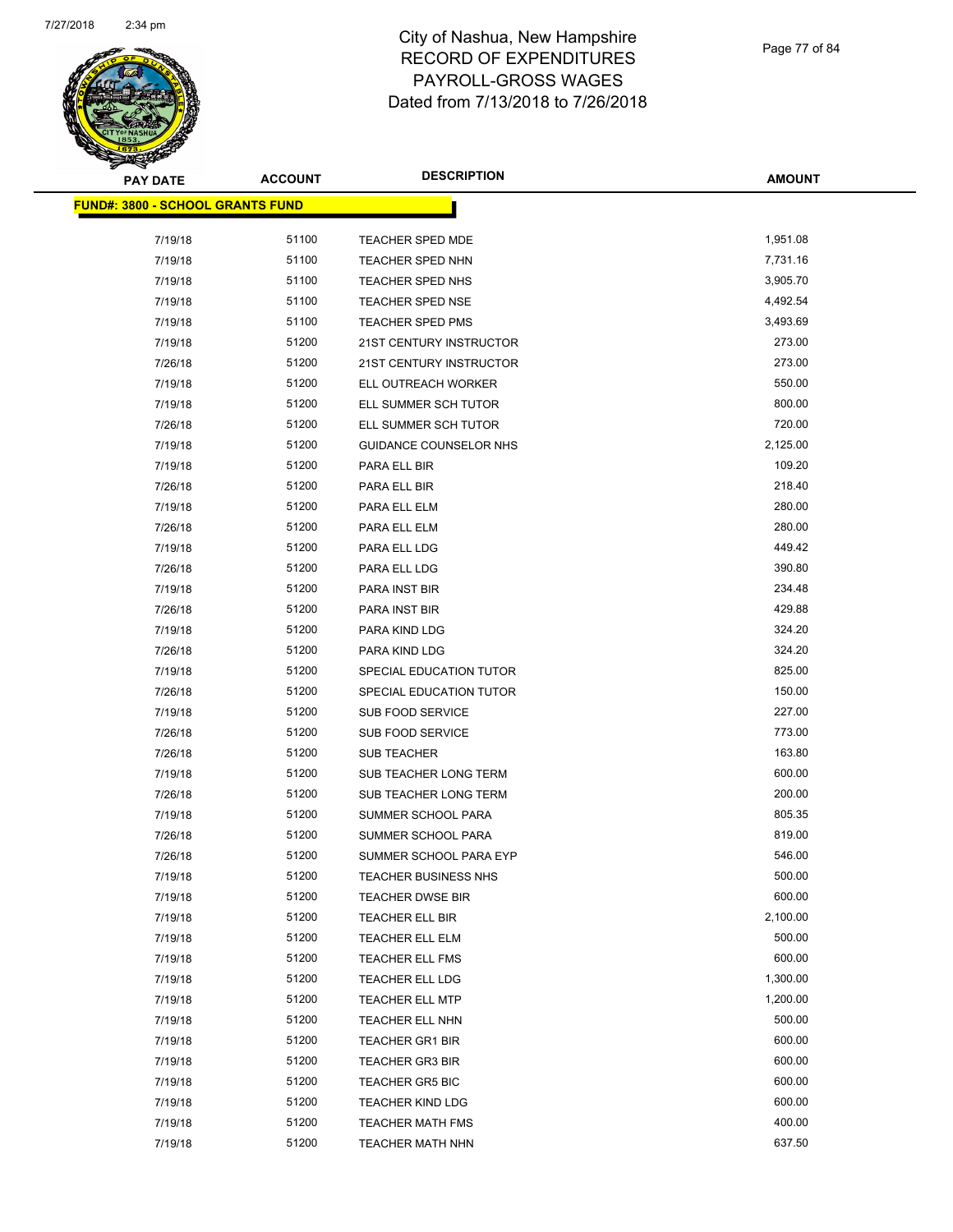

#### Page 78 of 84

| <b>PAY DATE</b>                         | <b>ACCOUNT</b> | <b>DESCRIPTION</b>         | <b>AMOUNT</b> |
|-----------------------------------------|----------------|----------------------------|---------------|
| <b>FUND#: 3800 - SCHOOL GRANTS FUND</b> |                |                            |               |
|                                         |                |                            |               |
| 7/19/18                                 | 51200          | <b>TEACHER MATH NHS</b>    | 250.00        |
| 7/19/18                                 | 51200          | <b>TEACHER TTI AMH</b>     | 3,571.17      |
| 7/19/18                                 | 51200          | <b>TEACHER TTI FES</b>     | 2,285.32      |
| 7/19/18                                 | 51200          | <b>TEACHER TTI LDG</b>     | 1,454.02      |
| 7/19/18                                 | 51200          | <b>TEACHER TTI MTP</b>     | 5,189.91      |
| 7/20/18                                 | 51200          | <b>TEACHER TTI NURSERY</b> | 1,384.30      |
| 7/26/18                                 | 51200          | <b>TEACHER TTI NURSERY</b> | 1,424.08      |
| 7/19/18                                 | 51200          | <b>TEACHER TTIDRC</b>      | 2,224.87      |
| 7/19/18                                 | 51200          | TITLE ONE PARA FES         | 273.00        |
| 7/26/18                                 | 51200          | TITLE ONE PARA FES         | 273.00        |
| 7/19/18                                 | 51650          | ADDITIONAL HOURS           | 26,132.74     |
| 7/26/18                                 | 51650          | ADDITIONAL HOURS           | 13,197.94     |
|                                         |                |                            |               |

#### **TOTAL FUND 3800 - SCHOOL GRANTS FUND \$155,906.64**

| 7/19/18 | 51100 | MVR CLERK II                      | 320.50 |
|---------|-------|-----------------------------------|--------|
| 7/26/18 | 51100 | <b>MVR CLERK II</b>               | 320.50 |
| 7/19/18 | 51100 | PARKING ENFORCEMENT SPECIAL IST   | 822.85 |
| 7/26/18 | 51100 | PARKING ENFORCEMENT SPECIALIST    | 822.85 |
| 7/19/18 | 51100 | <b>PARKING MANAGER</b>            | 298.80 |
| 7/26/18 | 51100 | <b>PARKING MANAGER</b>            | 298.80 |
| 7/19/18 | 51100 | PV/MV COORDINATOR                 | 893.55 |
| 7/26/18 | 51100 | PV/MV COORDINATOR                 | 893.55 |
| 7/19/18 | 51200 | PARKING ENFORCEMENT SPECIALIST    | 273.10 |
| 7/26/18 | 51200 | PARKING ENFORCEMENT SPECIAL IST   | 258.72 |
| 7/19/18 | 51200 | <b>VEHICLE REGISTRATION CLERK</b> | 394.40 |
| 7/26/18 | 51200 | <b>VEHICLE REGISTRATION CLERK</b> | 390.50 |
| 7/19/18 | 51300 | OVERTIME-REGULAR                  | 15.75  |
| 7/26/18 | 51300 | OVERTIME-REGULAR                  | 3.01   |
| 7/19/18 | 51400 | <b>WAGES TEMPORARY-SEASONAL</b>   | 560.00 |
| 7/26/18 | 51400 | WAGES TEMPORARY-SEASONAL          | 378.00 |

#### **TOTAL FUND 4005 - TRAFFIC VIOLATIONS FUND \$6,944.88**

#### **FUND#: 4030 - POLICE SPECIAL DETAILS FUND**

| 7/19/18 | 51710 | SPECIAL DETAIL-NON PENSIONABLE | 7.336.68 |
|---------|-------|--------------------------------|----------|
| 7/26/18 | 51710 | SPECIAL DETAIL-NON PENSIONABLE | 7.291.50 |
| 7/19/18 | 51712 | SPECIAL DETAIL-PENSIONABLE     | 2.599.80 |
| 7/26/18 | 51712 | SPECIAL DETAIL-PENSIONABLE     | 3.223.40 |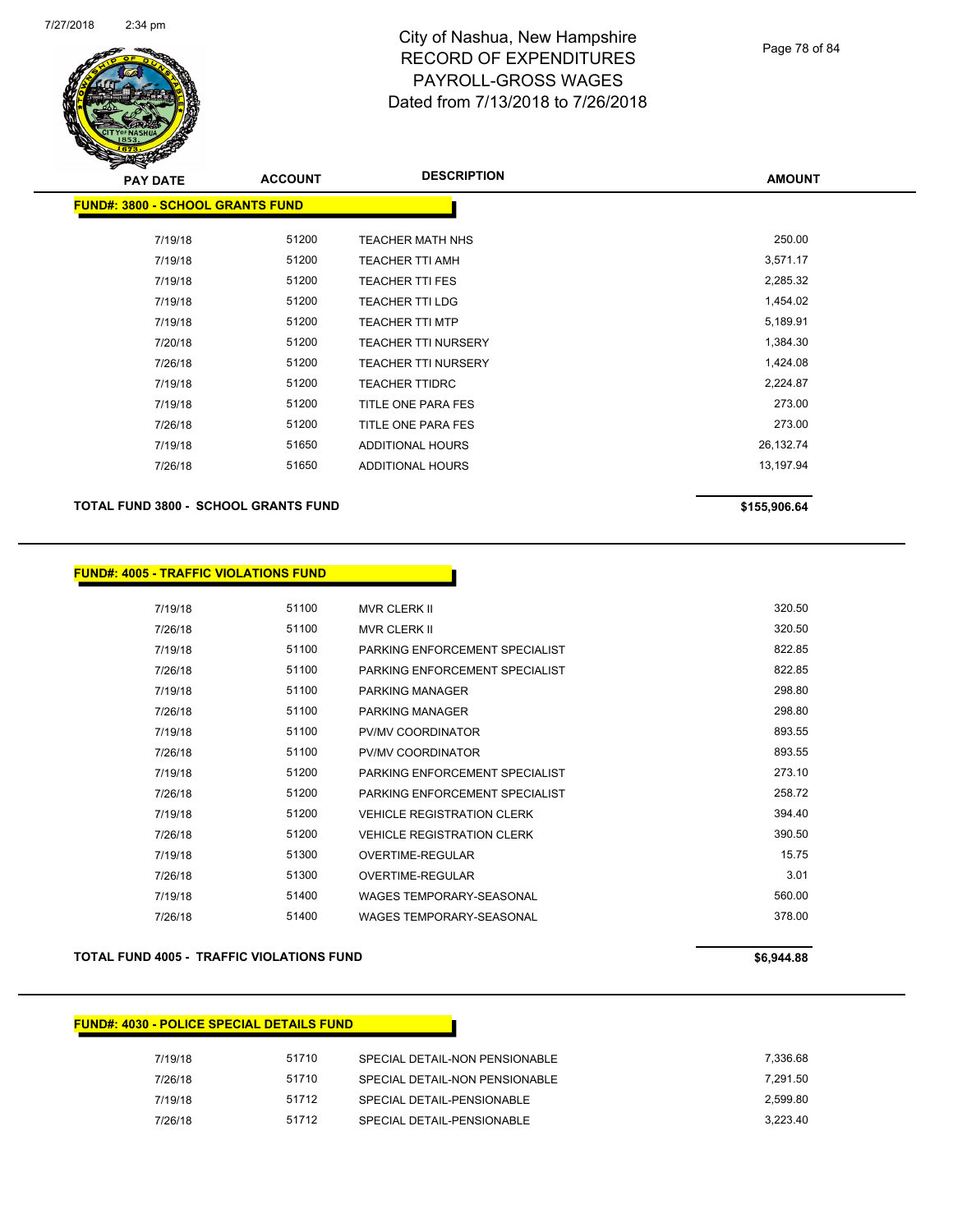| 7/27/2018 | $2:34$ pm                                             |                | City of Nashua, New Hampshire<br><b>RECORD OF EXPENDITURES</b><br>PAYROLL-GROSS WAGES<br>Dated from 7/13/2018 to 7/26/2018 | Page 79 of 84    |
|-----------|-------------------------------------------------------|----------------|----------------------------------------------------------------------------------------------------------------------------|------------------|
|           | <b>PAY DATE</b>                                       | <b>ACCOUNT</b> | <b>DESCRIPTION</b>                                                                                                         | <b>AMOUNT</b>    |
|           | <b>TOTAL FUND 4030 - POLICE SPECIAL DETAILS FUND</b>  |                |                                                                                                                            | \$20,451.38      |
|           | <b>FUND#: 4035 - POLICE OVERTIME BILLING FUND</b>     |                |                                                                                                                            |                  |
|           | 7/19/18                                               | 51300          | OVERTIME-REGULAR                                                                                                           | 1,183.64         |
|           | 7/26/18                                               | 51300          | OVERTIME-REGULAR                                                                                                           | 2,280.27         |
|           | <b>TOTAL FUND 4035 - POLICE OVERTIME BILLING FUND</b> |                |                                                                                                                            | \$3,463.91       |
|           | <b>FUND#: 4065 - FIRE WATCHGUARDS FUND</b>            |                |                                                                                                                            |                  |
|           | 7/19/18                                               | 51712          | SPECIAL DETAIL-PENSIONABLE                                                                                                 | 189.04           |
|           | 7/26/18                                               | 51712          | SPECIAL DETAIL-PENSIONABLE                                                                                                 | 173.28           |
|           | TOTAL FUND 4065 - FIRE WATCHGUARDS FUND               |                |                                                                                                                            | \$362.32         |
|           | <b>FUND#: 4068 - ENGINEERING SERVICES FUND</b>        |                |                                                                                                                            |                  |
|           | 7/19/18                                               | 51300          | OVERTIME-REGULAR                                                                                                           | 349.29           |
|           | 7/26/18                                               | 51300          | OVERTIME-REGULAR                                                                                                           | 77.62            |
|           | TOTAL FUND 4068 - ENGINEERING SERVICES FUND           |                |                                                                                                                            | \$426.91         |
|           | <b>FUND#: 4600 - ECON DEV-GREATER NASHUA RLF</b>      |                |                                                                                                                            |                  |
|           |                                                       | 51100          |                                                                                                                            | 131.95           |
|           | 7/19/18<br>7/26/18                                    | 51100          | DWNTWN SPCLST & OED PGRM COOR<br>DWNTWN SPCLST & OED PGRM COOR                                                             | 131.95           |
|           | 7/26/18                                               | 55118          | TELEPHONE-CELLULAR                                                                                                         | 1.87             |
|           | TOTAL FUND 4600 - ECON DEV-GREATER NASHUA RLF         |                |                                                                                                                            | \$265.77         |
|           | <b>FUND#: 4610 - ECON DEV-BROWNFIELDS RLF</b>         |                |                                                                                                                            |                  |
|           |                                                       |                |                                                                                                                            |                  |
|           | 7/19/18<br>7/26/18                                    | 51100<br>51100 | DWNTWN SPCLST & OED PGRM COOR<br>DWNTWN SPCLST & OED PGRM COOR                                                             | 143.90<br>143.90 |
|           | 7/26/18                                               | 55118          | TELEPHONE-CELLULAR                                                                                                         | 2.04             |
|           | TOTAL FUND 4610 - ECON DEV-BROWNFIELDS RLF            |                |                                                                                                                            |                  |
|           |                                                       |                |                                                                                                                            | \$289.84         |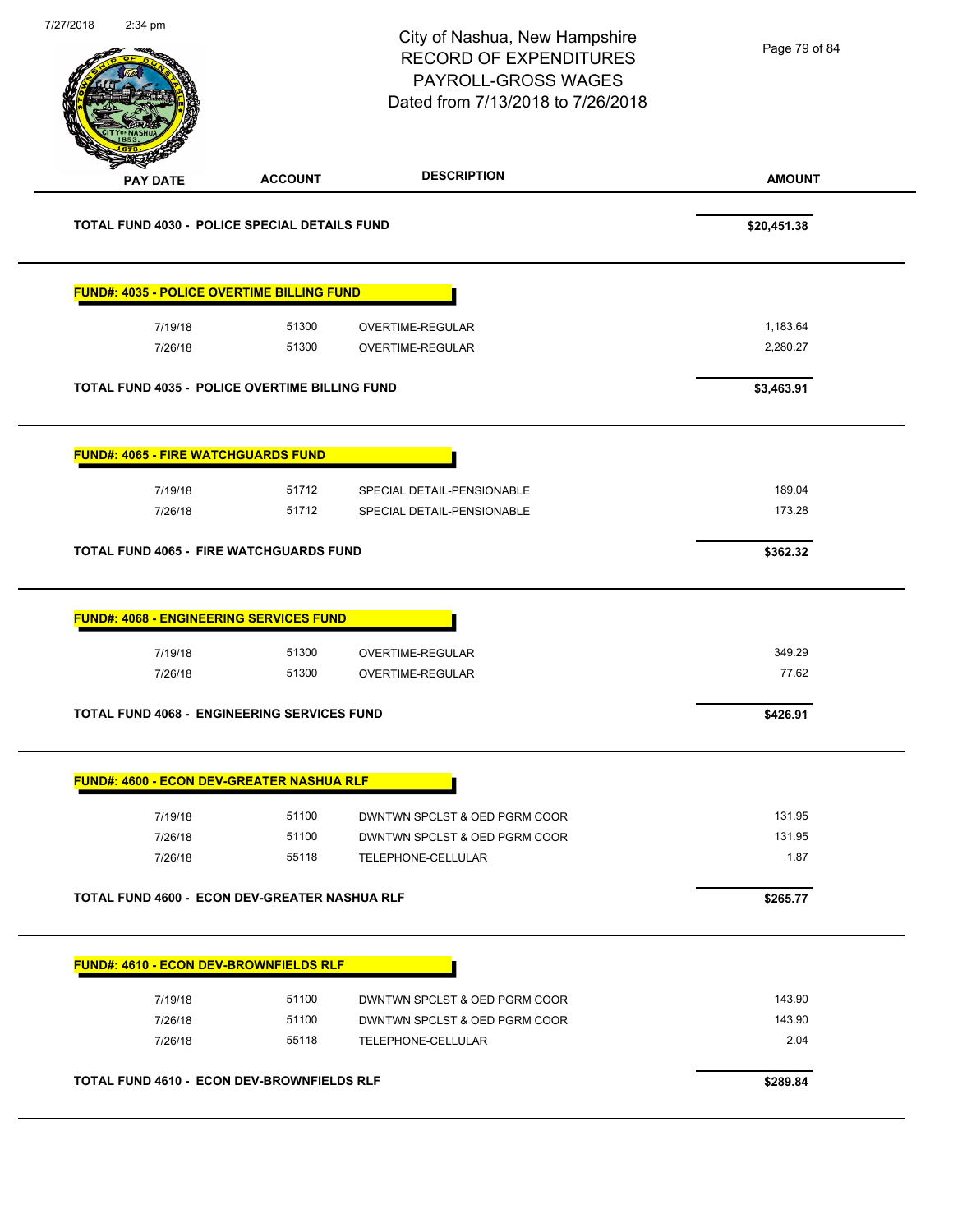

Page 80 of 84

| <b>PAY DATE</b>                       | <b>ACCOUNT</b> | <b>DESCRIPTION</b>                   | <b>AMOUNT</b> |
|---------------------------------------|----------------|--------------------------------------|---------------|
| <b>FUND#: 6000 - SOLID WASTE FUND</b> |                |                                      |               |
|                                       |                |                                      |               |
| 7/19/18                               | 51100          | ADMINISTRATIVE ASSISTANT I           | 721.95        |
| 7/26/18                               | 51100          | ADMINISTRATIVE ASSISTANT I           | 721.95        |
| 7/19/18                               | 51100          | ADMINISTRATIVE ASSISTANT II          | 297.68        |
| 7/19/18                               | 51100          | ASSIST DIRECTOR PUBLIC WORKS         | 202.40        |
| 7/26/18                               | 51100          | ASSIST DIRECTOR PUBLIC WORKS         | 202.40        |
| 7/19/18                               | 51100          | AUTOMATED TRASH COLLECTION OPR       | 4,898.00      |
| 7/26/18                               | 51100          | AUTOMATED TRASH COLLECTION OPR       | 4,898.00      |
| 7/19/18                               | 51100          | <b>CITY ENGINEER</b>                 | 343.40        |
| 7/26/18                               | 51100          | <b>CITY ENGINEER</b>                 | 343.40        |
| 7/19/18                               | 51100          | <b>COLLECTION EQUIP OPR</b>          | 8,390.80      |
| 7/26/18                               | 51100          | <b>COLLECTION EQUIP OPR</b>          | 8,348.79      |
| 7/19/18                               | 51100          | <b>COLLECTION EQUIP OPR LANDFILL</b> | 970.40        |
| 7/26/18                               | 51100          | <b>COLLECTION EQUIP OPR LANDFILL</b> | 970.40        |
| 7/19/18                               | 51100          | DEP TREASURER TAX COLLECTOR          | 261.95        |
| 7/26/18                               | 51100          | DEP TREASURER TAX COLLECTOR          | 261.95        |
| 7/19/18                               | 51100          | DEPUTY CITY ENGINEER                 | 82.05         |
| 7/26/18                               | 51100          | DEPUTY CITY ENGINEER                 | 82.05         |
| 7/19/18                               | 51100          | <b>DIRECTOR PUBLIC WORKS</b>         | 261.20        |
| 7/26/18                               | 51100          | <b>DIRECTOR PUBLIC WORKS</b>         | 261.20        |
| 7/19/18                               | 51100          | DPW BILLING ACCOUNTANT               | 499.05        |
| 7/26/18                               | 51100          | DPW BILLING ACCOUNTANT               | 499.05        |
| 7/19/18                               | 51100          | DPW COLLECTIONS SPEC III             | 406.05        |
| 7/26/18                               | 51100          | DPW COLLECTIONS SPEC III             | 406.05        |
| 7/19/18                               | 51100          | DPW CONTRACT ADMINISTRATOR           | 121.65        |
| 7/26/18                               | 51100          | DPW CONTRACT ADMINISTRATOR           | 121.65        |
| 7/19/18                               | 51100          | <b>ENVIRONMENTAL ENGINEER</b>        | 1,480.85      |
| 7/26/18                               | 51100          | <b>ENVIRONMENTAL ENGINEER</b>        | 1,480.85      |
| 7/19/18                               | 51100          | <b>EQUIPMENT OPR LANDFILL</b>        | 4,932.00      |
| 7/26/18                               | 51100          | <b>EQUIPMENT OPR LANDFILL</b>        | 4,932.01      |
| 7/19/18                               | 51100          | <b>EXECUTIVE ASSISTANT</b>           | 164.35        |
| 7/26/18                               | 51100          | <b>EXECUTIVE ASSISTANT</b>           | 164.35        |
| 7/19/18                               | 51100          | FINANCE AND ADMIN MANAGER            | 436.60        |
| 7/26/18                               | 51100          | FINANCE AND ADMIN MANAGER            | 436.60        |
| 7/19/18                               | 51100          | FLEET MANAGER STREET DEPT            | 346.35        |
| 7/26/18                               | 51100          | FLEET MANAGER STREET DEPT            | 346.35        |
| 7/19/18                               | 51100          | LICENSED SCALE OPERATOR              | 757.70        |
| 7/26/18                               | 51100          | LICENSED SCALE OPERATOR              | 757.69        |
| 7/19/18                               | 51100          | PUBLIC RELATIONS ADMINISTRATOR       | 164.40        |
| 7/26/18                               | 51100          | PUBLIC RELATIONS ADMINISTRATOR       | 164.40        |
| 7/19/18                               | 51100          | RECYCLING COORDINATOR                | 1,192.80      |
| 7/26/18                               | 51100          | RECYCLING COORDINATOR                | 1,192.80      |
| 7/19/18                               | 51100          | <b>SENIOR STAFF ENGINEER</b>         | 143.80        |
| 7/26/18                               | 51100          | <b>SENIOR STAFF ENGINEER</b>         | 143.80        |
| 7/19/18                               | 51100          | SOLID WASTE FOREMAN                  | 2,593.31      |
| 7/26/18                               | 51100          | SOLID WASTE FOREMAN                  | 2,593.30      |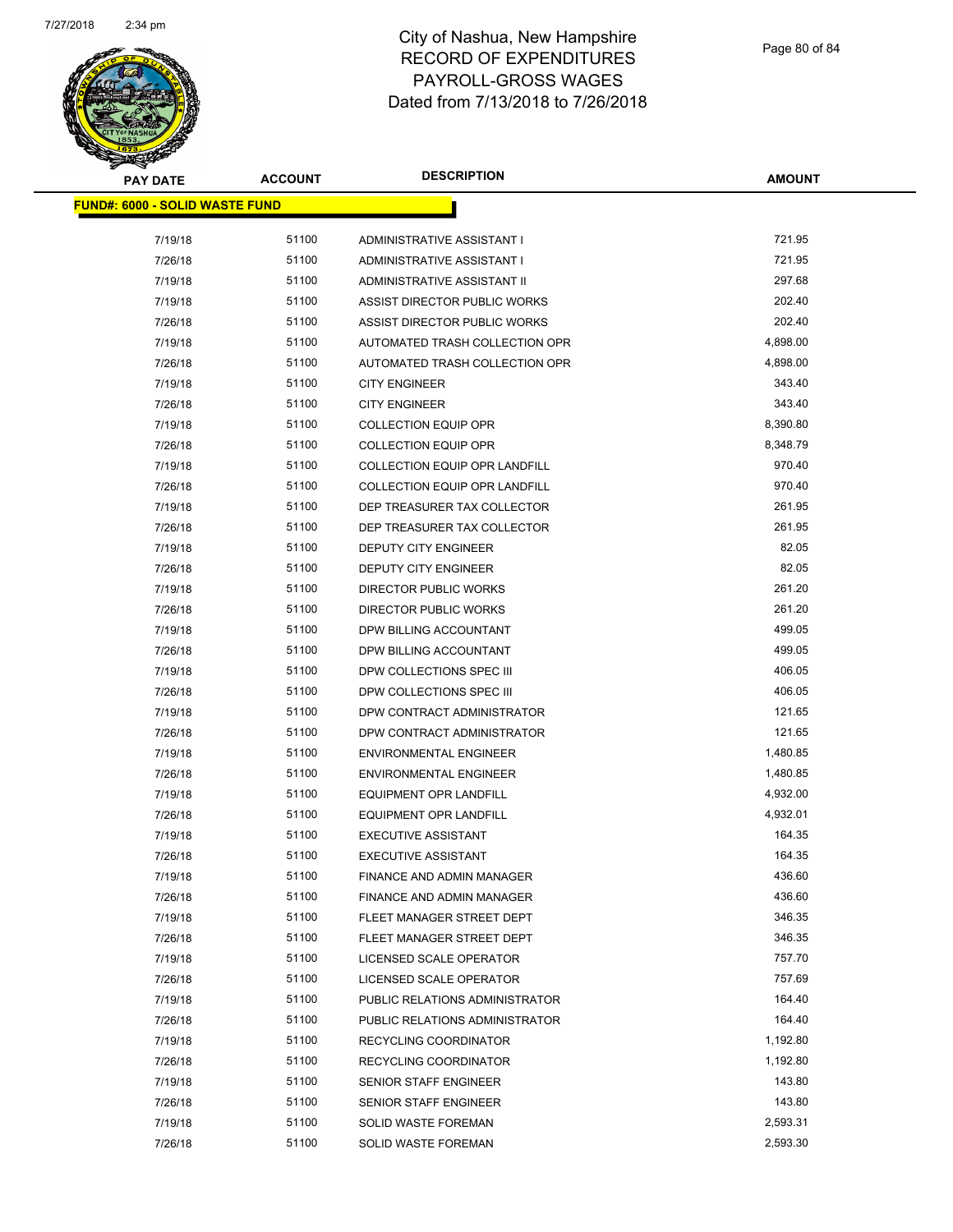

| s<br>$\tilde{\phantom{a}}$            |                |                                        |               |
|---------------------------------------|----------------|----------------------------------------|---------------|
| <b>PAY DATE</b>                       | <b>ACCOUNT</b> | <b>DESCRIPTION</b>                     | <b>AMOUNT</b> |
| <b>FUND#: 6000 - SOLID WASTE FUND</b> |                |                                        |               |
|                                       |                |                                        |               |
| 7/19/18                               | 51100          | SOLID WASTE TECHNICIAN                 | 1,128.30      |
| 7/26/18                               | 51100          | SOLID WASTE TECHNICIAN                 | 1,128.30      |
| 7/19/18                               | 51100          | SR MGR ACCT FIN REPORTING              | 191.25        |
| 7/26/18                               | 51100          | SR MGR ACCT FIN REPORTING              | 191.25        |
| 7/19/18                               | 51100          | SUPERINTENDENT OF SOLID WASTE          | 1,804.31      |
| 7/26/18                               | 51100          | SUPERINTENDENT OF SOLID WASTE          | 1,804.30      |
| 7/19/18                               | 51300          | OVERTIME-REGULAR                       | 2,496.00      |
| 7/26/18                               | 51300          | OVERTIME-REGULAR                       | 1,968.06      |
| 7/19/18                               | 51400          | <b>WAGES TEMPORARY-SEASONAL</b>        | 4,972.50      |
| 7/26/18                               | 51400          | <b>WAGES TEMPORARY-SEASONAL</b>        | 4,455.00      |
| 7/19/18                               | 51750          | <b>RETIREMENT &amp; SEPARATION PAY</b> | 711.63        |
| 7/26/18                               | 55118          | TELEPHONE-CELLULAR                     | 128.00        |
|                                       |                |                                        |               |

#### **TOTAL FUND 6000 - SOLID WASTE FUND \$79,976.68**

### **FUND#: 6200 - WASTEWATER FUND**

| 7/19/18 | 51100 | ANALYTICAL CHEMIST                   | 861.94   |
|---------|-------|--------------------------------------|----------|
| 7/26/18 | 51100 | ANALYTICAL CHEMIST                   | 861.95   |
| 7/19/18 | 51100 | ASSIST DIRECTOR PUBLIC WORKS         | 202.35   |
| 7/26/18 | 51100 | ASSIST DIRECTOR PUBLIC WORKS         | 202.35   |
| 7/19/18 | 51100 | ASSISTANT CONSTRUCTION ENGINEER      | 1,339.75 |
| 7/26/18 | 51100 | ASSISTANT CONSTRUCTION ENGINEER      | 1,339.75 |
| 7/19/18 | 51100 | <b>CITY ENGINEER</b>                 | 801.30   |
| 7/26/18 | 51100 | <b>CITY ENGINEER</b>                 | 801.30   |
| 7/19/18 | 51100 | <b>COLLECTION SYSTEMS OPERATOR</b>   | 2,953.21 |
| 7/26/18 | 51100 | <b>COLLECTION SYSTEMS OPERATOR</b>   | 2,967.60 |
| 7/19/18 | 51100 | COLLECTION SYSTEMS TECHNICIAN        | 2,103.22 |
| 7/26/18 | 51100 | <b>COLLECTION SYSTEMS TECHNICIAN</b> | 2,103.20 |
| 7/19/18 | 51100 | <b>COLLECTIONS SPEC II</b>           | 854.85   |
| 7/26/18 | 51100 | <b>COLLECTIONS SPEC II</b>           | 854.85   |
| 7/19/18 | 51100 | DEP TREASURER TAX COLLECTOR          | 261.95   |
| 7/26/18 | 51100 | DEP TREASURER TAX COLLECTOR          | 261.95   |
| 7/19/18 | 51100 | <b>DEPUTY CITY ENGINEER</b>          | 820.35   |
| 7/26/18 | 51100 | <b>DEPUTY CITY ENGINEER</b>          | 820.35   |
| 7/19/18 | 51100 | DIRECTOR PUBLIC WORKS                | 522.40   |
| 7/26/18 | 51100 | <b>DIRECTOR PUBLIC WORKS</b>         | 522.40   |
| 7/19/18 | 51100 | DPW BILLING ACCOUNTANT               | 499.05   |
| 7/26/18 | 51100 | DPW BILLING ACCOUNTANT               | 499.05   |
| 7/19/18 | 51100 | DPW COLLECTIONS SPEC III             | 406.10   |
| 7/26/18 | 51100 | DPW COLLECTIONS SPEC III             | 406.10   |
| 7/19/18 | 51100 | DPW CONTRACT ADMINISTRATOR           | 730.00   |
| 7/26/18 | 51100 | DPW CONTRACT ADMINISTRATOR           | 730.00   |
| 7/19/18 | 51100 | ELECTRICAL DIAGNOSTIC TECH I         | 2,240.00 |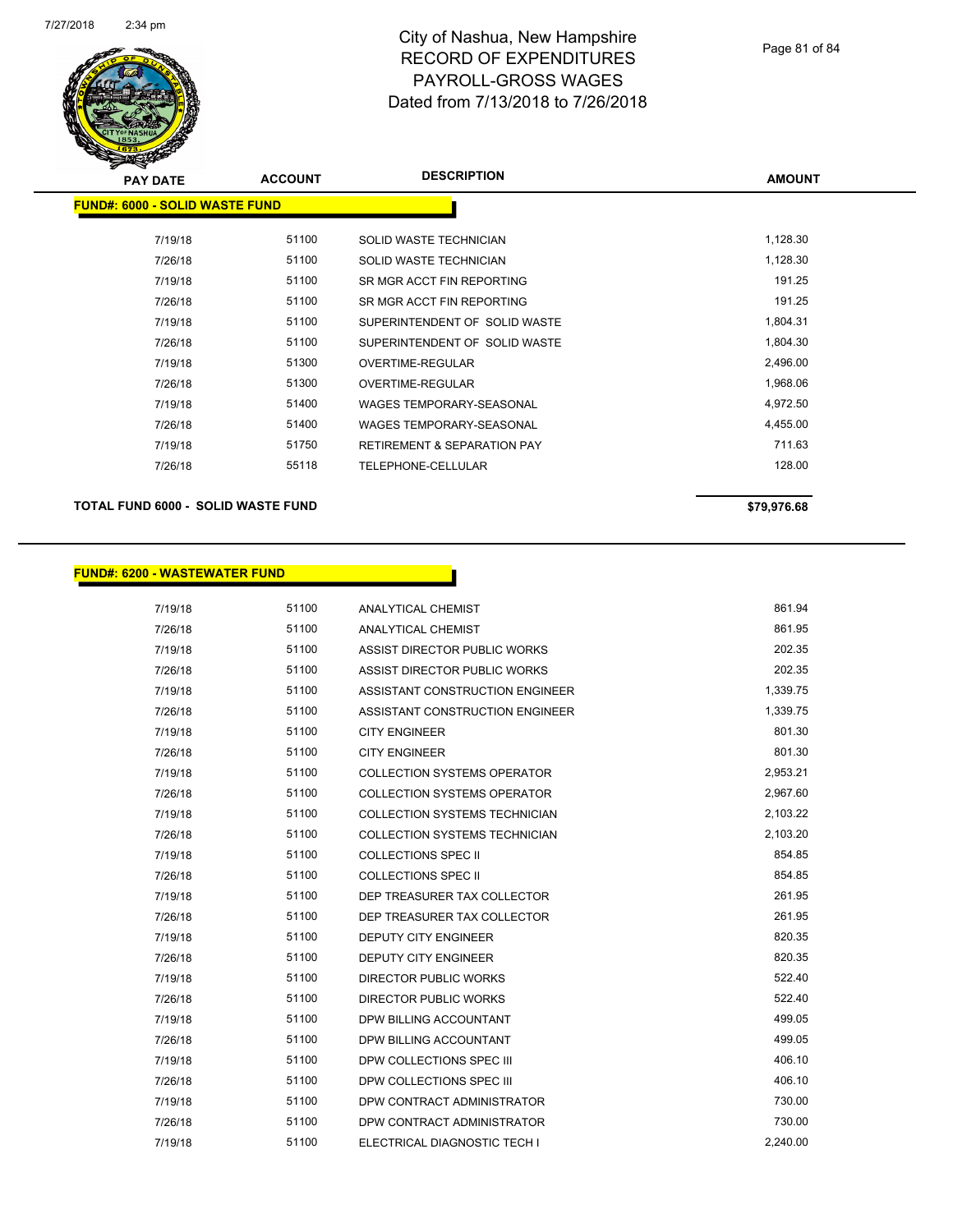

Page 82 of 84

| <b>PAY DATE</b>                      | <b>ACCOUNT</b> | <b>DESCRIPTION</b>                                       | <b>AMOUNT</b> |
|--------------------------------------|----------------|----------------------------------------------------------|---------------|
| <b>FUND#: 6200 - WASTEWATER FUND</b> |                |                                                          |               |
| 7/26/18                              | 51100          | ELECTRICAL DIAGNOSTIC TECH I                             | 2,240.00      |
| 7/19/18                              | 51100          |                                                          | 164.40        |
|                                      | 51100          | <b>EXECUTIVE ASSISTANT</b><br><b>EXECUTIVE ASSISTANT</b> | 164.40        |
| 7/26/18                              | 51100          |                                                          | 436.60        |
| 7/19/18                              |                | FINANCE AND ADMIN MANAGER                                | 436.60        |
| 7/26/18                              | 51100          | FINANCE AND ADMIN MANAGER                                |               |
| 7/19/18                              | 51100          | FLEET MANAGER STREET DEPT                                | 115.45        |
| 7/26/18                              | 51100<br>51100 | FLEET MANAGER STREET DEPT                                | 115.45        |
| 7/19/18                              |                | MECHANIC WWTP 1ST CLASS                                  | 4,315.20      |
| 7/26/18                              | 51100          | MECHANIC WWTP 1ST CLASS                                  | 4,315.20      |
| 7/19/18                              | 51100          | OPERATOR II WWTP 1st                                     | 4,293.61      |
| 7/26/18                              | 51100          | OPERATOR II WWTP 1st                                     | 4,293.60      |
| 7/19/18                              | 51100          | OPERATOR II WWTP 2nd                                     | 1,086.40      |
| 7/26/18                              | 51100          | OPERATOR II WWTP 2nd                                     | 1,084.00      |
| 7/19/18                              | 51100          | OPERATOR II WWTP 3rd                                     | 2,180.83      |
| 7/26/18                              | 51100          | OPERATOR II WWTP 3rd                                     | 2,180.83      |
| 7/19/18                              | 51100          | OPERATOR III WWTP 1st                                    | 3,390.80      |
| 7/26/18                              | 51100          | OPERATOR III WWTP 1st                                    | 3,390.81      |
| 7/19/18                              | 51100          | PLANT OPERATIONS SUPERVISOR                              | 1,490.15      |
| 7/26/18                              | 51100          | PLANT OPERATIONS SUPERVISOR                              | 1,490.15      |
| 7/19/18                              | 51100          | PUBLIC RELATIONS ADMINISTRATOR                           | 219.15        |
| 7/26/18                              | 51100          | PUBLIC RELATIONS ADMINISTRATOR                           | 219.15        |
| 7/19/18                              | 51100          | SENIOR STAFF ENGINEER                                    | 1,559.20      |
| 7/26/18                              | 51100          | <b>SENIOR STAFF ENGINEER</b>                             | 1,559.20      |
| 7/19/18                              | 51100          | SR MGR ACCT FIN REPORTING                                | 382.70        |
| 7/26/18                              | 51100          | SR MGR ACCT FIN REPORTING                                | 382.70        |
| 7/19/18                              | 51100          | <b>STAFF ENGINEER</b>                                    | 1,595.90      |
| 7/26/18                              | 51100          | <b>STAFF ENGINEER</b>                                    | 1,595.90      |
| 7/19/18                              | 51100          | SUPERINTENDENT OF WASTEWATER                             | 1,890.35      |
| 7/26/18                              | 51100          | SUPERINTENDENT OF WASTEWATER                             | 1,890.35      |
| 7/19/18                              | 51100          | <b>SUPV LABORATORY</b>                                   | 1,211.50      |
| 7/26/18                              | 51100          | <b>SUPV LABORATORY</b>                                   | 1,211.50      |
| 7/19/18                              | 51100          | TRUCK DRIVER STREET REPAIR                               | 917.20        |
| 7/26/18                              | 51100          | TRUCK DRIVER STREET REPAIR                               | 918.40        |
| 7/19/18                              | 51100          | <b>WASTEWATER ASSISTANT</b>                              | 2,689.20      |
| 7/26/18                              | 51100          | <b>WASTEWATER ASSISTANT</b>                              | 2,689.20      |
| 7/19/18                              | 51100          | <b>WASTEWATER FOREMAN</b>                                | 2,593.30      |
| 7/26/18                              | 51100          | <b>WASTEWATER FOREMAN</b>                                | 2,593.30      |
| 7/19/18                              | 51100          | <b>WASTEWATER PROJECT ENGINEER</b>                       | 1,524.70      |
| 7/26/18                              | 51100          | WASTEWATER PROJECT ENGINEER                              | 1,524.70      |
| 7/19/18                              | 51300          | OVERTIME-REGULAR                                         | 4,075.08      |
| 7/26/18                              | 51300          | OVERTIME-REGULAR                                         | 10,113.18     |
| 7/19/18                              | 51400          | WAGES TEMPORARY-SEASONAL                                 | 3,056.00      |
| 7/26/18                              | 51400          | WAGES TEMPORARY-SEASONAL                                 | 2,428.75      |
| 7/26/18                              | 55118          | TELEPHONE-CELLULAR                                       | 149.75        |
| 7/26/18                              | 61107          | <b>CLOTHING &amp; UNIFORMS</b>                           | 110.00        |
|                                      |                |                                                          |               |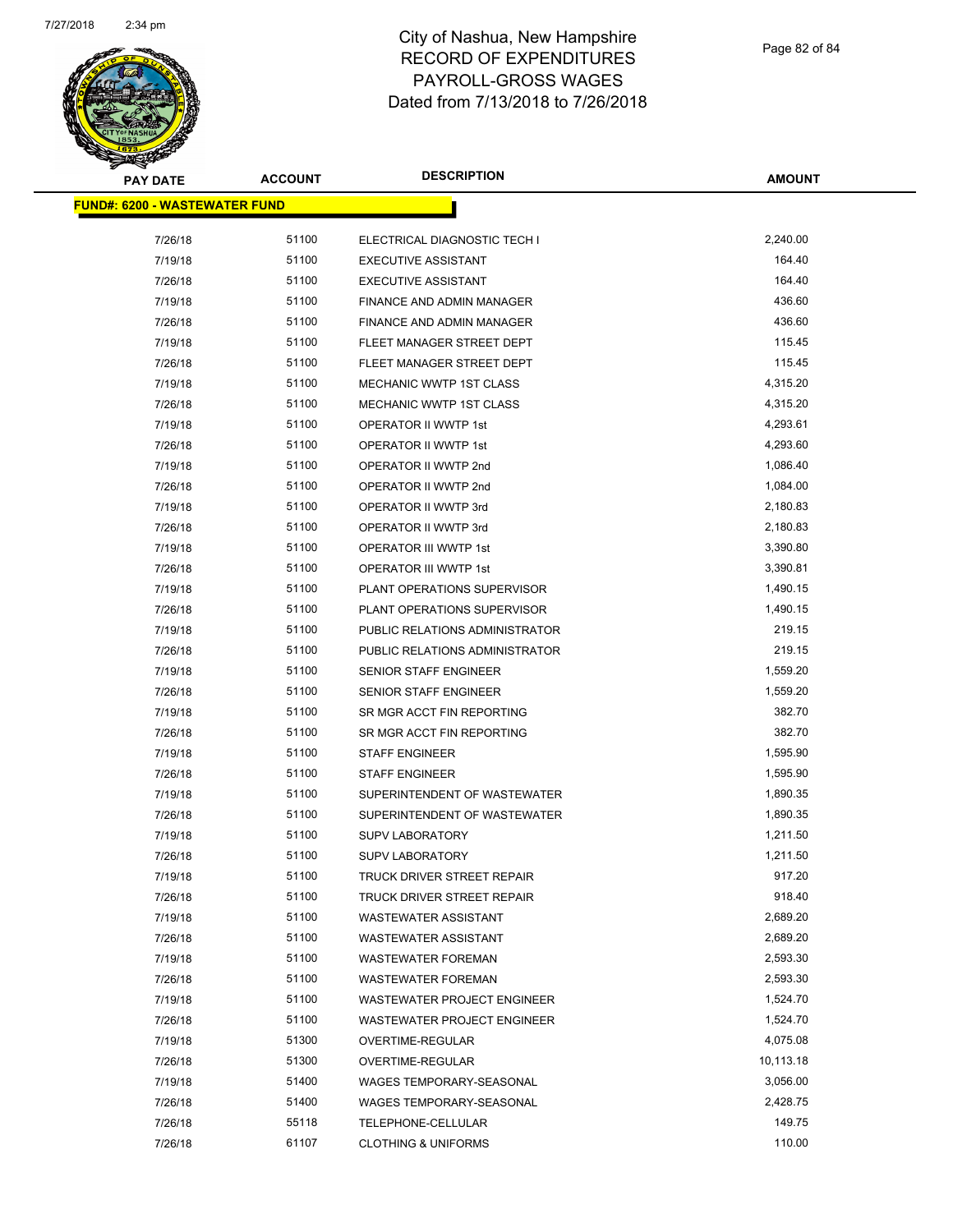

| <b>PAY DATE</b> |                                    | <b>ACCOUNT</b>                                    | <b>DESCRIPTION</b>             | <b>AMOUNT</b> |
|-----------------|------------------------------------|---------------------------------------------------|--------------------------------|---------------|
|                 | TOTAL FUND 6200 -  WASTEWATER FUND |                                                   |                                | \$113,252.16  |
|                 |                                    | <b>FUND#: 6500 - PROPERTY &amp; CASUALTY FUND</b> |                                |               |
|                 | 7/19/18                            | 51100                                             | ADMINISTRATIVE ASSISTANT I     | 695.60        |
|                 | 7/26/18                            | 51100                                             | ADMINISTRATIVE ASSISTANT I     | 695.60        |
|                 | 7/19/18                            | 51100                                             | <b>PROGRAM SUPV</b>            | 1,347.95      |
|                 | 7/26/18                            | 51100                                             | <b>PROGRAM SUPV</b>            | 1,347.95      |
|                 | 7/19/18                            | 51100                                             | PROPERTY AND CASUALTY ADJUSTER | 2,356.80      |
|                 | 7/26/18                            | 51100                                             | PROPERTY AND CASUALTY ADJUSTER | 2,356.80      |
|                 | 7/19/18                            | 51100                                             | <b>RISK MANAGER</b>            | 1,808.50      |
|                 | 7/26/18                            | 51100                                             | <b>RISK MANAGER</b>            | 1,808.50      |
|                 | 7/19/18                            | 51100                                             | SAFETY LOSS PREVENTION SPEC    | 1,136.95      |
|                 | 7/26/18                            | 51100                                             | SAFETY LOSS PREVENTION SPEC    | 1,136.95      |
|                 | 7/26/18                            | 55118                                             | TELEPHONE-CELLULAR             | 100.00        |

7/19/18 59207 WORKERS COMPENSATION CLAIMS 6,295.08 7/26/18 59207 WORKERS COMPENSATION CLAIMS 6,342.96 7/19/18 59290 LONG TERM DISABILITY CLAIMS 2,934.26 7/26/18 59290 LONG TERM DISABILITY CLAIMS 2,934.26

**TOTAL FUND 6500 - PROPERTY & CASUALTY FUND \$33,298.16** 

#### **FUND#: 6600 - BENEFITS SELF INSURANCE FUND**

| 7/19/18 | 51100 | EMPLOYEE BENEFITS ASSISTANT        | 723.69   |
|---------|-------|------------------------------------|----------|
| 7/26/18 | 51100 | <b>EMPLOYEE BENEFITS ASSISTANT</b> | 723 70   |
| 7/19/18 | 51100 | EMPLOYEE BENEFITS MANAGER          | 1.438.15 |
| 7/26/18 | 51100 | <b>EMPLOYEE BENEFITS MANAGER</b>   | 1.438.15 |
| 7/19/18 | 51100 | EMPLOYEE BENEFITS SPEC             | 1.033.41 |
| 7/26/18 | 51100 | EMPLOYEE BENEFITS SPEC             | 1.033.42 |
| 7/19/18 | 51100 | HUMAN RESOURCES DIRECTOR           | 318.20   |
| 7/26/18 | 51100 | HUMAN RESOURCES DIRECTOR           | 318.20   |
|         |       |                                    |          |

#### **TOTAL FUND 6600 - BENEFITS SELF INSURANCE FUND \$7,026.92**

| <b>FUND#: 7050 - HOLMAN STADIUM IMPROVEMNTS ETF</b> |
|-----------------------------------------------------|
|-----------------------------------------------------|

| (308.00) | WAGES TEMPORARY-SEASONAL | 51400 | 6/1/18  |
|----------|--------------------------|-------|---------|
| 734.00   | WAGES TEMPORARY-SEASONAL | 51400 | 7/19/18 |
| 863.00   | WAGES TEMPORARY-SEASONAL | 51400 | 7/26/18 |

Page 83 of 84